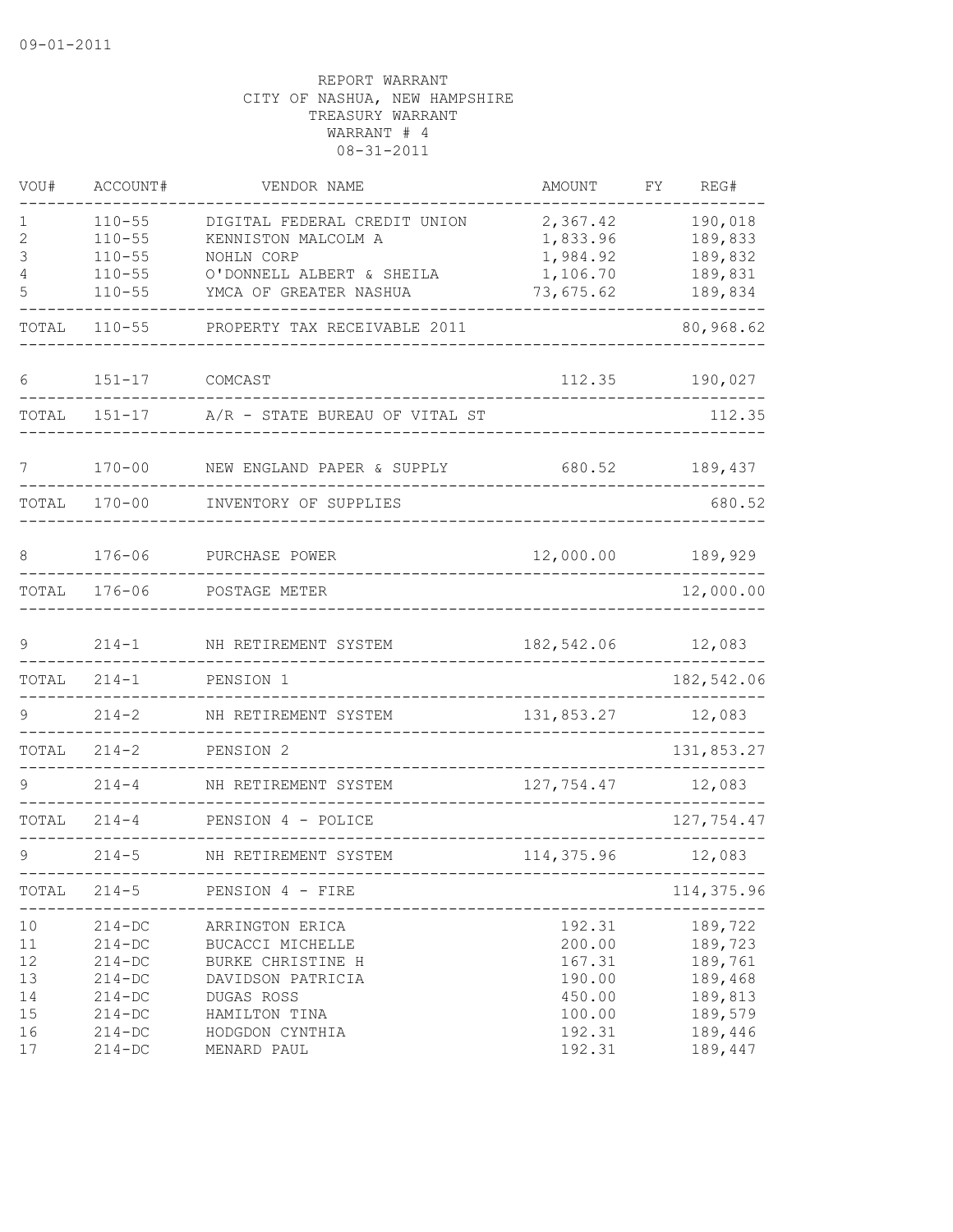| VOU#                                                                       | ACCOUNT#                                                                                                                                                                           | VENDOR NAME                                                                                                                                                                                                                            | <b>AMOUNT</b>                                                                                                                                                         | REG#<br>FY                                                                                                                     |
|----------------------------------------------------------------------------|------------------------------------------------------------------------------------------------------------------------------------------------------------------------------------|----------------------------------------------------------------------------------------------------------------------------------------------------------------------------------------------------------------------------------------|-----------------------------------------------------------------------------------------------------------------------------------------------------------------------|--------------------------------------------------------------------------------------------------------------------------------|
| 18<br>19<br>20<br>21<br>22                                                 | $214 - DC$<br>$214 - DC$<br>$214 - DC$<br>$214 - DC$<br>$214 - DC$                                                                                                                 | MOBLEY ARCHIE S III<br>MOREAU CHERYL<br>PERAULT DAVID<br>STANSFIELD JILL<br>WOOD TODD                                                                                                                                                  | 70.00<br>1,590.00<br>581.80<br>192.32<br>784.72                                                                                                                       | 189,818<br>189,759<br>189,370<br>189,930<br>189,762                                                                            |
| TOTAL                                                                      | $214 - DC$                                                                                                                                                                         | DEPENDENT CARE DEDUCTION                                                                                                                                                                                                               |                                                                                                                                                                       | 4,903.08                                                                                                                       |
| 23                                                                         | $214 - SL$                                                                                                                                                                         | SUN LIFE ASSURANCE COMPANY OF                                                                                                                                                                                                          | 3,653.28                                                                                                                                                              | 12,107                                                                                                                         |
| TOTAL                                                                      | $214 - SL$                                                                                                                                                                         | ____________________<br>BPW GROUP INS-SUN LIFE                                                                                                                                                                                         |                                                                                                                                                                       | 3,653.28                                                                                                                       |
| 24<br>25<br>26<br>27<br>28<br>29<br>30<br>31<br>32<br>33<br>34<br>35<br>36 | $255 - 00$<br>$255 - 00$<br>$255 - 00$<br>$255 - 00$<br>$255 - 00$<br>$255 - 00$<br>$255 - 00$<br>$255 - 00$<br>$255 - 00$<br>$255 - 00$<br>$255 - 00$<br>$255 - 00$<br>$255 - 00$ | STATE OF NH-MV<br>STATE OF NH-MV<br>STATE OF NH-MV<br>STATE OF NH-MV<br>STATE OF NH-MV<br>STATE OF NH-MV<br>STATE OF NH-MV<br>STATE OF NH-MV<br>STATE OF NH-MV<br>STATE OF NH-MV<br>STATE OF NH-MV<br>STATE OF NH-MV<br>STATE OF NH-MV | 12,338.38<br>11,654.16<br>12,533.30<br>14,200.87<br>13,528.67<br>9,780.83<br>30,139.89<br>11,225.04<br>17,519.02<br>19,705.54<br>8,719.40<br>18, 313. 43<br>16,348.60 | 12,081<br>12,082<br>12,084<br>12,085<br>12,086<br>12,087<br>12,090<br>12,093<br>12,094<br>12,095<br>12,096<br>12,100<br>12,106 |
| TOTAL                                                                      | $255 - 00$                                                                                                                                                                         | STATE MVR                                                                                                                                                                                                                              |                                                                                                                                                                       | 196,007.13                                                                                                                     |
| 37<br>38                                                                   | $255 - 05$<br>$255 - 05$                                                                                                                                                           | STATE OF NH<br>STATE OF NH                                                                                                                                                                                                             | 77.00<br>38.50                                                                                                                                                        | 190,025<br>190,042                                                                                                             |
| TOTAL                                                                      | $255 - 05$                                                                                                                                                                         | STATE OF NH-FBI FINGERPRNT FEE                                                                                                                                                                                                         |                                                                                                                                                                       | 115.50                                                                                                                         |
| 39                                                                         | $257 - 00$                                                                                                                                                                         | MALLEY THERESA                                                                                                                                                                                                                         | 128.20                                                                                                                                                                | 189,791                                                                                                                        |
| TOTAL                                                                      | $257 - 00$                                                                                                                                                                         | MV REFUND PENDING                                                                                                                                                                                                                      |                                                                                                                                                                       | 128.20                                                                                                                         |
|                                                                            |                                                                                                                                                                                    |                                                                                                                                                                                                                                        |                                                                                                                                                                       |                                                                                                                                |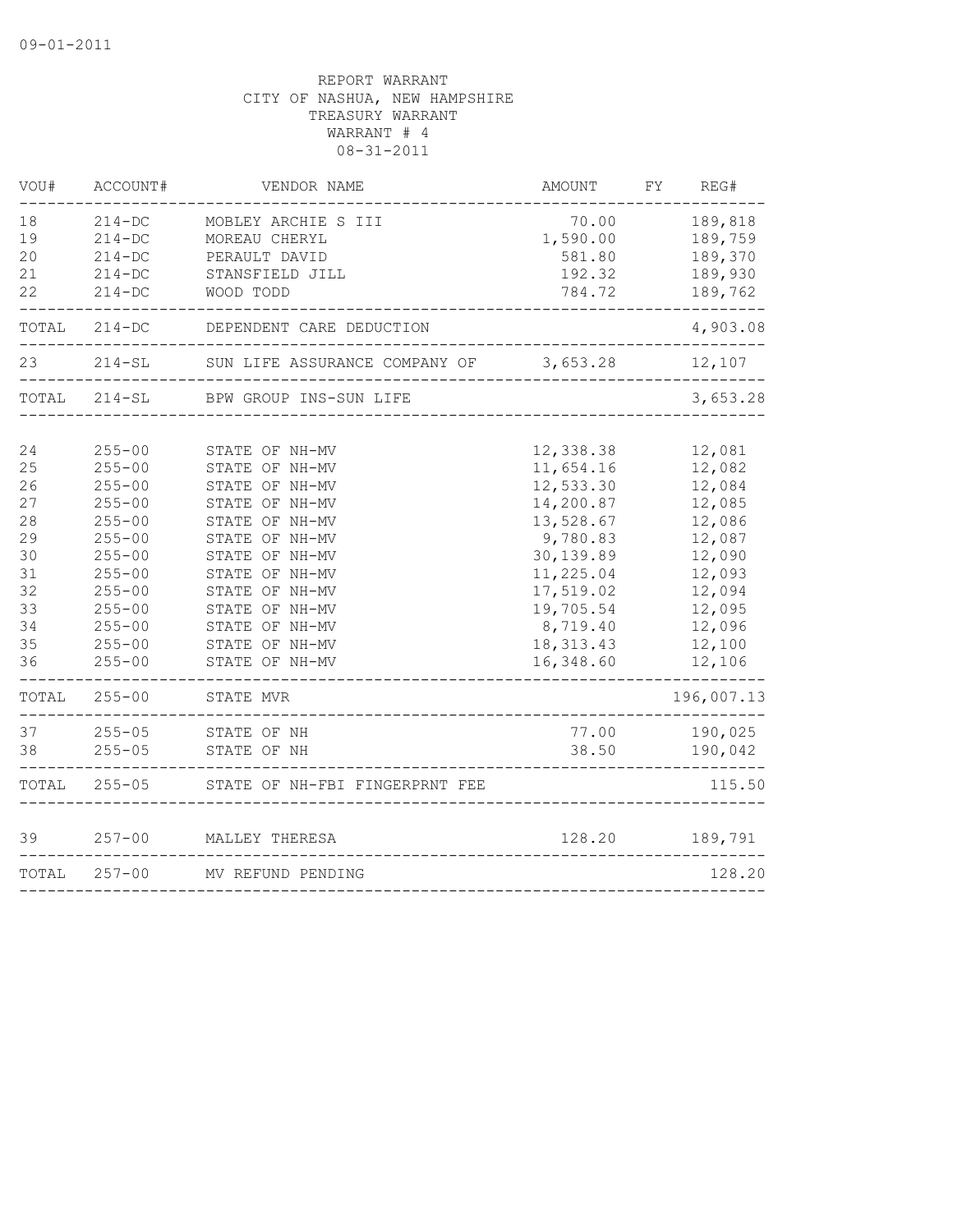| VOU# | ACCOUNT#   | VENDOR NAME                            | <b>AMOUNT</b> | FY | REG#     |
|------|------------|----------------------------------------|---------------|----|----------|
| 40   | 305-33005  | PENNICHUCK WATER                       | 23.17         |    | 190,015  |
| 41   | 305-41015  | M & N SPORTS LLC                       | 118.75        |    | 189,411  |
| 42   | 305-59286  | <b>JEYNES MIKE</b>                     | 200.00        |    | 189,587  |
| 43   | 305-59286  | MCLEAN JIM                             | 137.50        |    | 189,451  |
| 44   | 305-59286  | O'NEIL TIM                             | 150.00        |    | 189,453  |
| 45   | 305-59286  | WALLENT FRANK J                        | 375.00        |    | 189,339  |
|      | TOTAL 305  | SRF - CIVIC & COMM ACTIVITIES          |               |    | 1,004.42 |
|      |            |                                        |               |    |          |
| 46   | $308 - 40$ | HARVARD PILGRIM HEALTH CARE 115,175.00 |               |    | 12,103   |
| 47   | 308-59400  | ANTHEM BLUE CROSS BLUE SHIELD          | 57, 132.85    |    | 12,102   |
| 48   | 308-59400  | HARVARD PILGRIM HEALTH CARE            | 12,518.73     |    | 12,103   |
| 49   | 308-59402  | ANTHEM BLUE CROSS BLUE SHIELD          | 42,772.55     |    | 12,102   |
| 50   | 308-59402  | HARVARD PILGRIM HEALTH CARE            | 16,945.84     |    | 12,103   |
| 51   | 308-83010  | ANTHEM BLUE CROSS BLUE SHIELD          | 10,349.83     |    | 12,097   |
| 52   | 308-83010  | ANTHEM BLUE CROSS BLUE SHIELD          | 95,576.24     |    | 12,102   |
| 53   | 308-83011  | ANTHEM BLUE CROSS BLUE SHIELD          | 2,495.54      |    | 12,097   |
| 54   | 308-83011  | ANTHEM BLUE CROSS BLUE SHIELD          | 4,755.70      |    | 12,102   |
| 55   | 308-83012  | ANTHEM BLUE CROSS BLUE SHIELD          | 223, 290.48   |    | 12,097   |
| 56   | 308-83012  | ANTHEM BLUE CROSS BLUE SHIELD          | 457, 110.35   |    | 12,102   |
| 57   | 308-83013  | ANTHEM BLUE CROSS BLUE SHIELD          | 189,084.90    |    | 12,097   |
| 58   | 308-83013  | ANTHEM BLUE CROSS BLUE SHIELD          | 399, 377.79   |    | 12,102   |
| 59   | 308-83016  | HARVARD PILGRIM HEALTH CARE            | 38,622.08     |    | 12,098   |
| 60   | 308-83016  | HARVARD PILGRIM HEALTH CARE            | 93,874.37     |    | 12,103   |
| 61   | 308-83017  | HARVARD PILGRIM HEALTH CARE            | 46,706.00     |    | 12,098   |
| 62   | 308-83017  | HARVARD PILGRIM HEALTH CARE            | 89, 328.41    |    | 12,103   |
| 63   | 308-83018  | ANTHEM BLUE CROSS BLUE SHIELD          | 18,079.74     |    | 12,097   |
| 64   | 308-83018  | ANTHEM BLUE CROSS BLUE SHIELD          | 133,978.12    |    | 12,102   |
| 65   | 308-83019  | ANTHEM BLUE CROSS BLUE SHIELD          | 60,465.28     |    | 12,097   |
| 66   | 308-83019  | ANTHEM BLUE CROSS BLUE SHIELD          | 135,576.95    |    | 12,102   |
| 67   | 308-83020  | NORTHEAST DELTA                        | 19,418.40     |    | 12,099   |
| 68   | 308-83020  | NORTHEAST DELTA                        | 47,464.67     |    | 12,104   |
| 69   | 308-83021  | NORTHEAST DELTA                        | 3,945.44      |    | 12,099   |
| 70   | 308-83021  | NORTHEAST DELTA                        | 26,540.59     |    | 12,104   |
| 71   | 308-83023  | WELLNESS REIMBURSEMENT                 | 72.00         |    | 189,932  |
| 72   | 308-83023  | WELLNESS REIMBURSEMENT                 | 72.00         |    | 189,933  |
| 73   | 308-83023  | WELLNESS REIMBURSEMENT                 | 72.00         |    | 189,934  |
| 74   | 308-83023  | WELLNESS REIMBURSEMENT                 | 72.00         |    | 189,935  |
| 75   | 308-83023  | WELLNESS REIMBURSEMENT                 | 72.00         |    | 189,936  |
| 76   | 308-83023  | WELLNESS REIMBURSEMENT                 | 72.00         |    | 189,937  |
| 77   | 308-83026  | NORTHERN NEW ENGLAND BENEFIT T         | 35, 332.00    |    | 12,105   |
| 78   | 308-83041  | CULLENCOLLIMORE PLLC                   | 5,308.00      |    | 189,547  |
| 79   | 308-83053  | APPLE NASHUA LLC                       | 1,733.00      |    | 189,322  |
| 80   | 308-83053  | DARTMOUTH-HITCHCOCK CLINIC             | 28.16         |    | 189,526  |
| 81   | 308-83053  | EMPI INC                               | 165.12        |    | 189,529  |
| 82   | 308-83053  | FOUR SEASONS ORTHOPAEDIC CTR P         | 147.00        |    | 189,506  |
| 83   | 308-83053  | GRANITE STATE ANESTHESIOLOGIST         | 2,430.00      |    | 189,296  |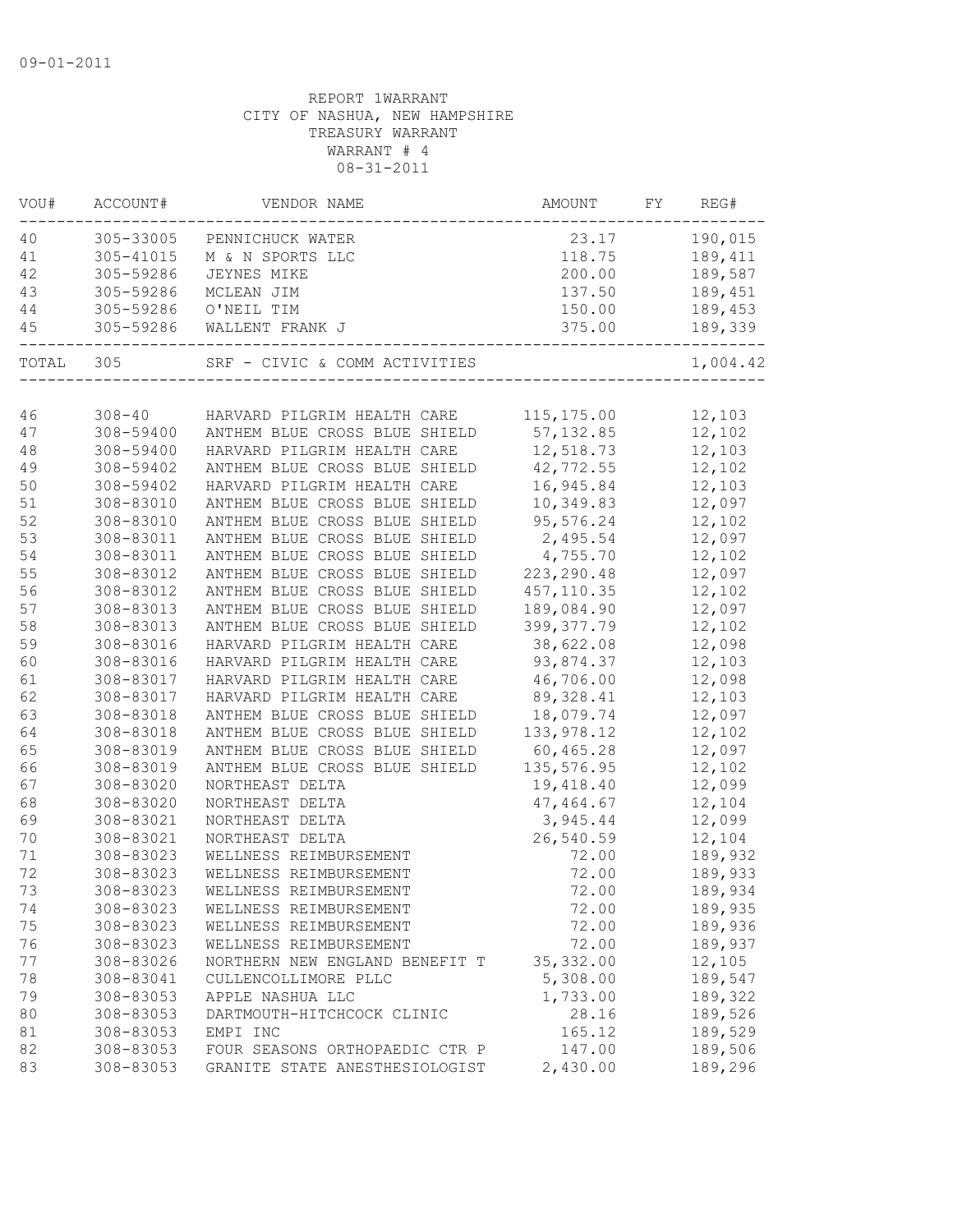| VOU#  | ACCOUNT#            | VENDOR NAME                     | AMOUNT     | FY | REG#         |
|-------|---------------------|---------------------------------|------------|----|--------------|
| 84    | 308-83053           | GREATER NASHUA EMERGENCY PHYS   | 1,417.00   |    | 189,490      |
| 85    | 308-83053           | INJURED WORKERS PHARMACY LLC    | 197.81     |    | 189,724      |
| 86    | 308-83053           | NASHUA EYE ASSOCIATES PA<br>W/C | 130.00     |    | 189,480      |
| 87    | 308-83053           | OCCUPATIONAL HEALTH CTRS SOUTH  | 626.86     |    | 189,394      |
| 88    | 308-83053           | PERFORMANCE REHAB INC           | 1,755.00   |    | 189,347      |
| 89    | 308-83053           | SO NH REGIONAL MEDICAL CENTER   | 1,224.17   |    | 189,473      |
| 90    | 308-83053           | ST JOSEPH BUSINESS & HEALTH     | 466.00     |    | 189,382      |
| 91    | 308-83053           | ST JOSEPH'S HOSPITAL            | 6,280.70   |    | 189,314      |
| 92    | 308-83054           | APPLE NASHUA LLC                | 1,295.00   |    | 189,322      |
| 93    | 308-83054           | DH FAMILY MEDICINE NASHUA INC   | 151.00     |    | 189,471      |
| 94    | 308-83054           | FOUR SEASONS ORTHOPAEDIC CTR P  | 3,841.00   |    | 189,506      |
| 95    | 308-83054           | HCA HEALTH SERVICES OF NH       | 896.00     |    | 189,821      |
| 96    | 308-83054           | SPORTS MEDICINE ASSOC           | 500.00     |    | 189,829      |
| 97    | 308-83054           | ST JOSEPH'S HOSPITAL            | 438.75     |    | 189,314      |
| 98    | 308-83054           | STONERIVER PHARMACY SOLUTIONS   | 903.30     |    | 189,496      |
| 99    | 308-83054           | WALGREEN CO                     | 57.40      |    | 189,479      |
| 100   | 308-83055           | DEVINE MILLIMET & BRANCH PA     | 2,316.31   |    | 189,475      |
| 101   | 308-83055           | LEWIS PHYSICAL MEDICINE ASSOC   | 785.00     |    | 189,255      |
| 102   | 308-83055           | POLIVY KENNETH DR               | 300.00     |    | 189,481      |
| 103   | 308-83055           | ST JOSEPH'S HOSPITAL            | 1,479.80   |    | 189,314      |
| 104   | 308-83056           | OCCUPATIONAL DRUG TESTING LLC   | 1,017.50   |    | 189,469      |
| 105   | 308-83058           | PSNH                            | 5,000.00   |    | 190,036      |
| 106   | 308-83063           | MARVELL PLATE GLASS INC         | 771.05     |    | 189,500      |
| 107   | 308-83063           | PENNEY FENCE COMPANY            | 1,300.00   |    | 189,434      |
| 108   | 308-83063           | PM MACKAY & SONS INC            | 16, 112.68 |    | 189,320      |
| 109   | 308-83064           | CULLENCOLLIMORE PLLC            | 2,999.80   |    | 189,547      |
| 110   | 308-83064           | GALLAGHER BASSETT SERVICES      | 4,609.03   |    | 189,883      |
| 111   | 308-83064           | RAVADA SIVA                     | 449.00     |    | 189,884      |
| 112   | 308-83070           | TREASURER STATE OF NH           | 350.00     |    | 190,078      |
| 113   | 308-83075           | CCAPS LLC DBA                   | 5,393.58   |    | 189,666      |
| 114   | 308-83075           | MARIN KATHLYN                   | 218.68     |    | 189,870      |
| 115   | 308-83075           | NELSON PIANO SERVICE/FRANK J N  | 50.00      |    | 189,388      |
| 116   | 308-83077           | HM LIFE INSURANCE COMPANY       | 68,642.24  |    | 190,064      |
| 117   | 308-83084           | JACKSON LEWIS LLP               | 337.50     |    | 189,774      |
| 118   | 308-83199           | STANLEY ELEVATOR CO INC         | 8,152.56   |    | 189,452      |
| 119   | 308-91005           | DUGAS ROSS                      | 14.99      |    | 189,931      |
|       |                     |                                 |            |    |              |
| TOTAL | 308                 | SRF - INSURANCE                 |            |    | 2,526,640.84 |
|       |                     |                                 |            |    |              |
|       | 230, 202 3097-41015 | STAPLES BUSINESS ADVANTAGE      | 449.56     |    | 189,535      |
|       | 230, 203 3097-44005 | ACE PRINTING COMPANY            | 7,584.00   |    | 189,498      |
|       | 230, 204 3097-49075 | CENTRAL PAPER                   | 797.91     |    | 189,646      |
|       | 230, 205 3097-49085 | COCA-COLA BOTTLING COMPANY      | 2,122.50   |    | 189,611      |
|       | 230, 206 3097-49085 | COSTA FRUIT & PRODUCE CO INC    | 23, 447.46 |    | 189,780      |
|       | 230, 207 3097-49085 | M SAUNDERS INC                  | 720.47     |    | 189,655      |
|       | 230, 208 3097-49085 | MCKEE FOODS CORP                | 165.12     |    | 189,397      |
|       | 230, 209 3097-49085 | NEW ENGLAND ICE CREAM CORP      | 611.78     |    | 189,680      |
|       |                     |                                 |            |    |              |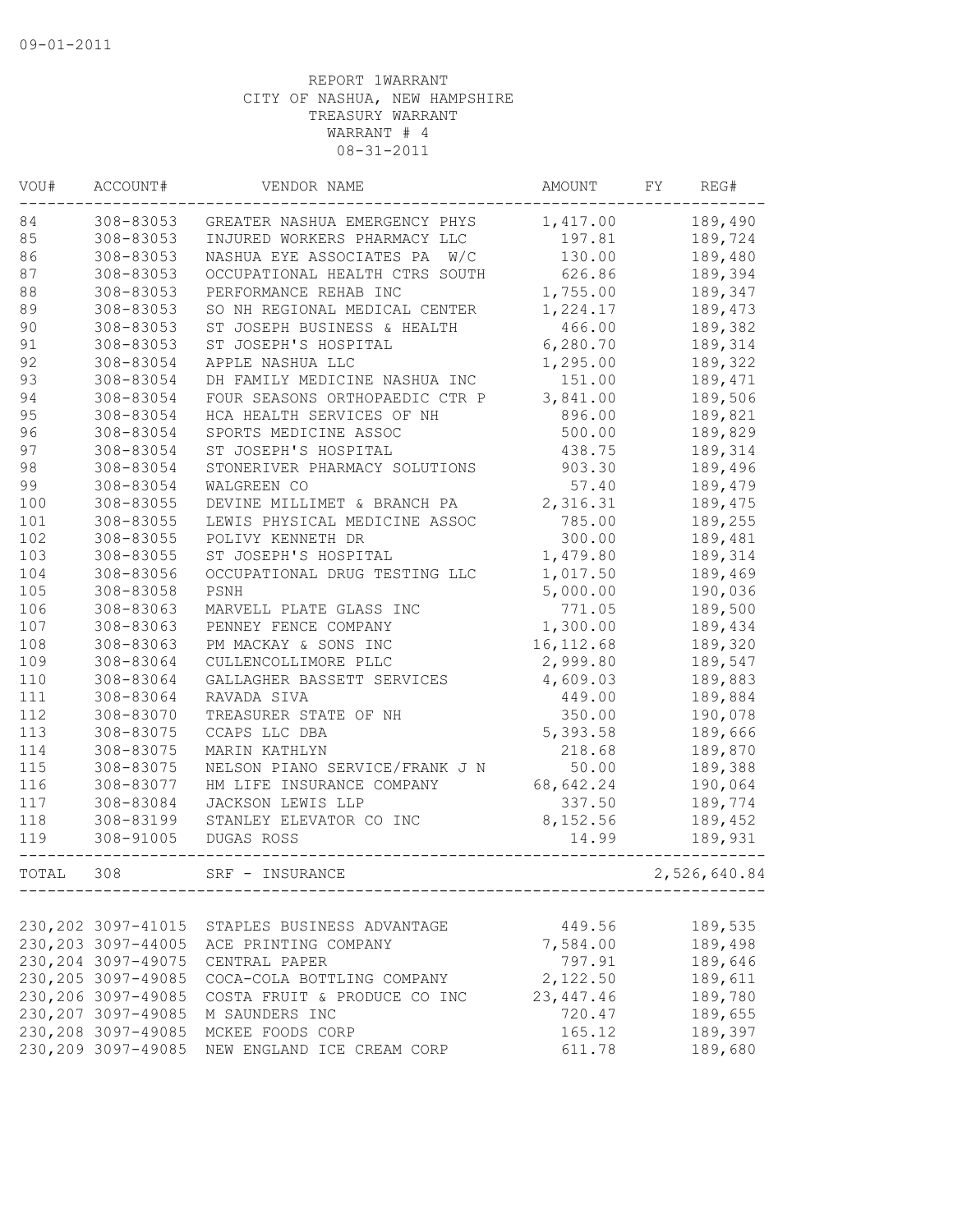|           | VOU# ACCOUNT#       | VENDOR NAME                                                | AMOUNT                             | FY REG#        |
|-----------|---------------------|------------------------------------------------------------|------------------------------------|----------------|
|           | 230, 210 3097-49085 | ORIGINAL CRISPY PIZZA CRUST CO                             | 3,850.11                           | 189,431        |
|           | 230, 211 3097-64045 | COMPUTER HUT OF N E INC                                    | 551.00                             | 189,755        |
|           | 230, 212 3097-64330 | SHIFFLER EQUIPMENT SALES INC                               | 3,642.00                           | 189,586        |
|           | 230, 213 3097-64335 | FIMBEL PAUNET CORPORATION                                  | 1,675.00                           | 189,528        |
|           | 230, 214 3097-64335 | NORTHEAST FOOD SVC EQUIPMENT &                             | 40.00                              | 189,305        |
|           | 230, 215 3097-74092 | AFFILIATED HVAC SERVICES LLC                               | 538.00                             | 189,637        |
|           | 230, 216 3097-74092 | CASCO                                                      | 902.45                             | 189,280        |
|           | 230, 217 3097-74092 | MAYNARD & LESIEUR INC                                      | 143.00                             | 189,527        |
|           | 3097-82025          | NH RETIREMENT SYSTEM                                       | 1,411.25                           | 12,083         |
|           | 230, 218 3097-94005 | HARDIMAN MARIE                                             | 75.00                              | 189,425        |
| TOTAL 309 |                     | SRF - FOOD SERVICES                                        |                                    | 48,726.61      |
| 121       |                     | 312-46025 BEN'S UNIFORMS                                   | 186.00                             | 189,756        |
| 122       |                     | 312-78007 CARPARTS OF NASHUA                               | 30.71                              | 189,278        |
| 123       | 312-98029           | CITIZENS BANK                                              | 51.87                              | 12,101         |
|           |                     |                                                            |                                    |                |
|           |                     | TOTAL 312 SRF - FINANCIAL SERVICES                         |                                    | 268.58         |
|           |                     | 230, 219 3122-49075 WALMART COMMUNITY                      |                                    | 220.74 189,569 |
| TOTAL 312 |                     | ADULT ED/CONTINUING ED                                     |                                    | 220.74         |
|           |                     |                                                            |                                    |                |
| 124       | $331 - 309$         | CONTROL POINT ASSOC INC                                    | 68.63                              | 189,939        |
| 125       | $331 - 309$         | MAKARUTSA LAWRENCE                                         | 208.80                             | 189,938        |
| 126       | $331 - 309$         | NAMCO                                                      | 500.43                             | 189,891        |
| 127       | 331-31050           | VERIZON WIRELESS                                           | 460.48                             | 190,041        |
| 128       | 331-45220           | BATTERIES PLUS                                             | 93.52                              | 189,538        |
| 129       | 331-45220           | HOME DEPOT CREDIT SERVICES                                 | 152.92                             | 190,031        |
| 130       | 331-59100           | COMCAST                                                    | 304.92                             | 190,028        |
| 131       | 331-64030           | AMERICAN SECURITY & FIRE PROTE                             | 350.00                             | 190,035        |
| 132       | 331-64030           | TALAMAS                                                    | 3,276.00                           | 189,693        |
| 133       | 331-78007           | CARPARTS OF NASHUA                                         | 206.63                             | 189,278        |
| 134       | 331-82030           | NH RETIREMENT SYSTEM                                       | 16,835.23                          | 12,083         |
| 135       | 331-94005           | CITIZENS BANK<br>-----------------------------             | 883.05                             | 12,101         |
|           |                     | TOTAL 331 SRF - POLICE DEPARTMENT                          |                                    | 23,340.61      |
|           |                     | 136 332-83160 ST JOSEPH BUSINESS & HEALTH 1,486.40 189,382 |                                    |                |
|           | ----------          | TOTAL 332 SRF - FIRE DEPARTMENT                            |                                    | 1,486.40       |
|           |                     |                                                            | ---------------------------------- |                |
|           |                     | 137 341-01962 HARBOR HOMES INC                             | 2,612.00 189,430                   |                |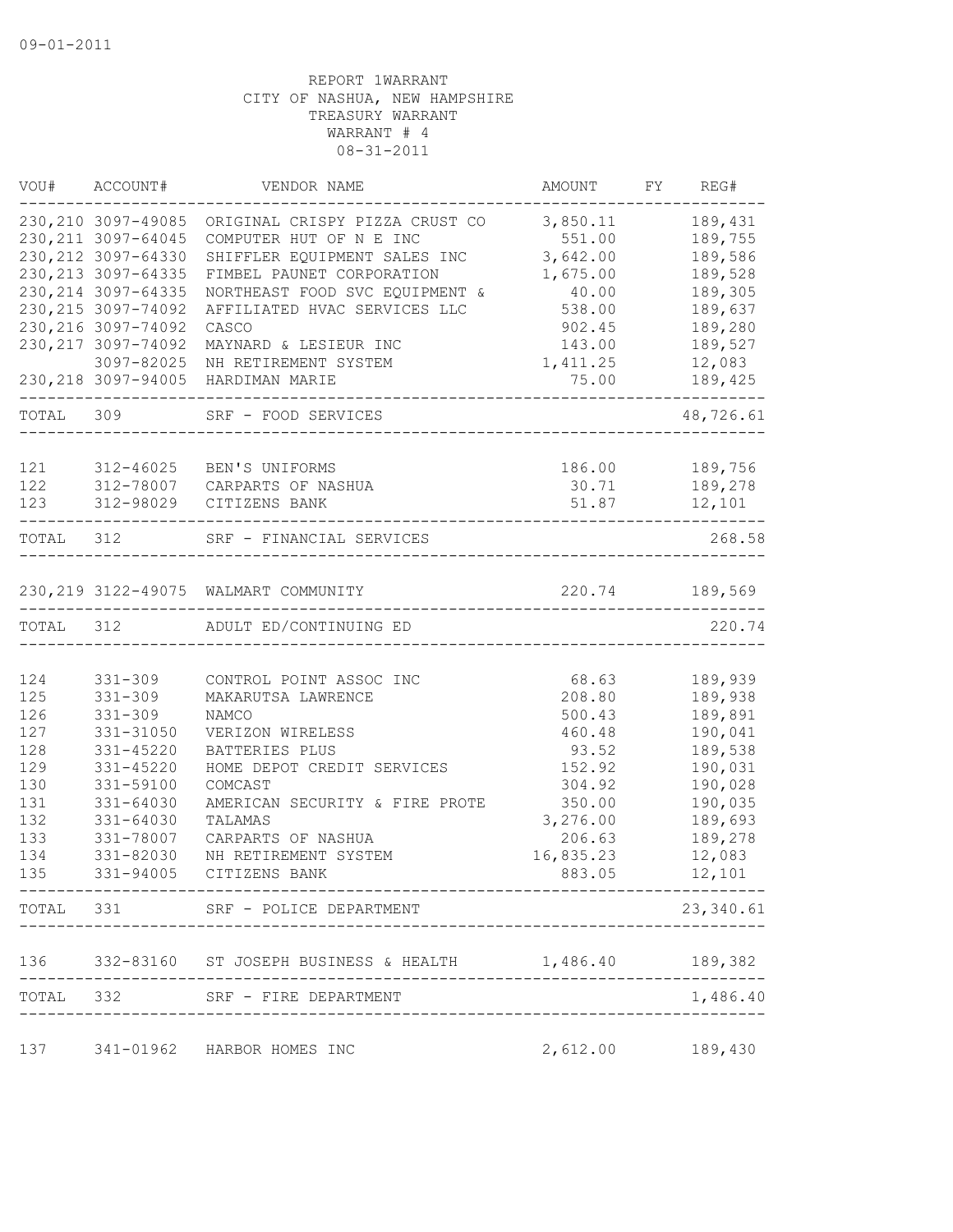| VOU#       | ACCOUNT#               | VENDOR NAME                     | AMOUNT         | FY | REG#               |
|------------|------------------------|---------------------------------|----------------|----|--------------------|
| 138        | 341-01963              | SOUTHERN NH HIV/AIDS TASK FORC  | 5,464.00       |    | 189,456            |
| 139        | 341-01968              | HARBOR HOMES INC                | 24,070.00      |    | 189,430            |
| 139        | 341-01969              | HARBOR HOMES INC                | 1,867.74       |    | 189,430            |
| 140        | 341-01969              | SOUTHERN NH HIV/AIDS TASK FORC  | 382.00         |    | 189,456            |
| 141        | 341-64030              | EPLUS TECHNOLOGY INC            | 2,592.47       |    | 189,881            |
| 142<br>143 | 341-94025<br>341-94025 | MULCAHY SANDY<br>PETTY CASH     | 62.90<br>15.51 |    | 189,259<br>189,940 |
| 144        | 341-94025              | TIDEWATER CATERING GROUP        | 1,055.60       |    | 190,067            |
| TOTAL      | 341                    | SRF - COMMUNITY SERVICES        |                |    | 38, 122. 22        |
|            |                        |                                 |                |    |                    |
| 145        | 342-01945              | MATKOWSKY ALBERT                | 173.63         |    | 189,359            |
| 146        | 342-54035              | PETROCELLI MARKETING GROUP      | 619.78         |    | 189,330            |
| 147        | 342-59133              | STERICYCLE INC                  | 51.16          |    | 189,268            |
| 148        | 342-91025              | PETTY CASH                      | 8.88           |    | 189,940            |
| TOTAL 342  |                        | SRF - COMMUNITY HEALTH          |                |    | 853.45             |
|            |                        |                                 |                |    |                    |
|            |                        | 3452-82025 NH RETIREMENT SYSTEM | 1,362.65       |    | 12,083             |
| TOTAL      | 345                    | TITLE IV 21ST CENT ELEM         |                |    | 1,362.65           |
|            |                        | 3462-82025 NH RETIREMENT SYSTEM | 221.89         |    | 12,083             |
| TOTAL      | 346                    | TITLE IV 21ST CENT MIDDLE       |                |    | 221.89             |
|            |                        |                                 |                |    |                    |
|            | 230, 219 3468-49075    | WALMART COMMUNITY               | 55.64          |    | 189,569            |
|            | 3468-82025             | NH RETIREMENT SYSTEM            | 1,082.22       |    | 12,083             |
|            | 230, 220 3468-91040    | ATWELL IAN                      | 70.00          |    | 189,896            |
|            | 3468-91040             | CITIZENS BANK                   | 1,103.04       |    | 12,101             |
| TOTAL 346  |                        | SMALLER LEARNING COMMUNITY      |                |    | 2,310.90           |
|            |                        |                                 |                |    |                    |
|            | 230, 221 3500-49075    | B & H PHOTO VIDEO PRO AUDIO     | 16.35          |    | 189,269            |
|            | 230, 222 3500-53102    | COLLINS EDUCATION ASSOCIATES L  | 4,020.00       |    | 189,659            |
|            | 230, 223 3500-53102    | GALOTTA EDWARD                  | 3,000.00       |    | 189,690            |
|            | 230, 224 3500-64045    | COMPUTER HUT OF N E INC         | 609.00         |    | 189,755            |
|            | 230, 225 3500-64192    | APPLE COMPUTER INC              | 3,522.00       |    | 189,638            |
|            | 230, 226 3500-64192    | PRO AV SYSTEMS INC              | 651.00         |    | 189,685            |
|            | 230, 227 3500-64192    | ZONES                           | 525.00         |    | 189,612            |
|            | 230, 228 3500-90400    | BAROWSKI MARIE                  | 49.48          |    | 189,649            |
|            | 230, 229 3500-91040    | BODNAR BELINDA                  | 1,325.98       |    | 189,911            |
|            | 230, 230 3500-91040    | FORDHAM UNIVERSITY              | 899.00         |    | 189,705            |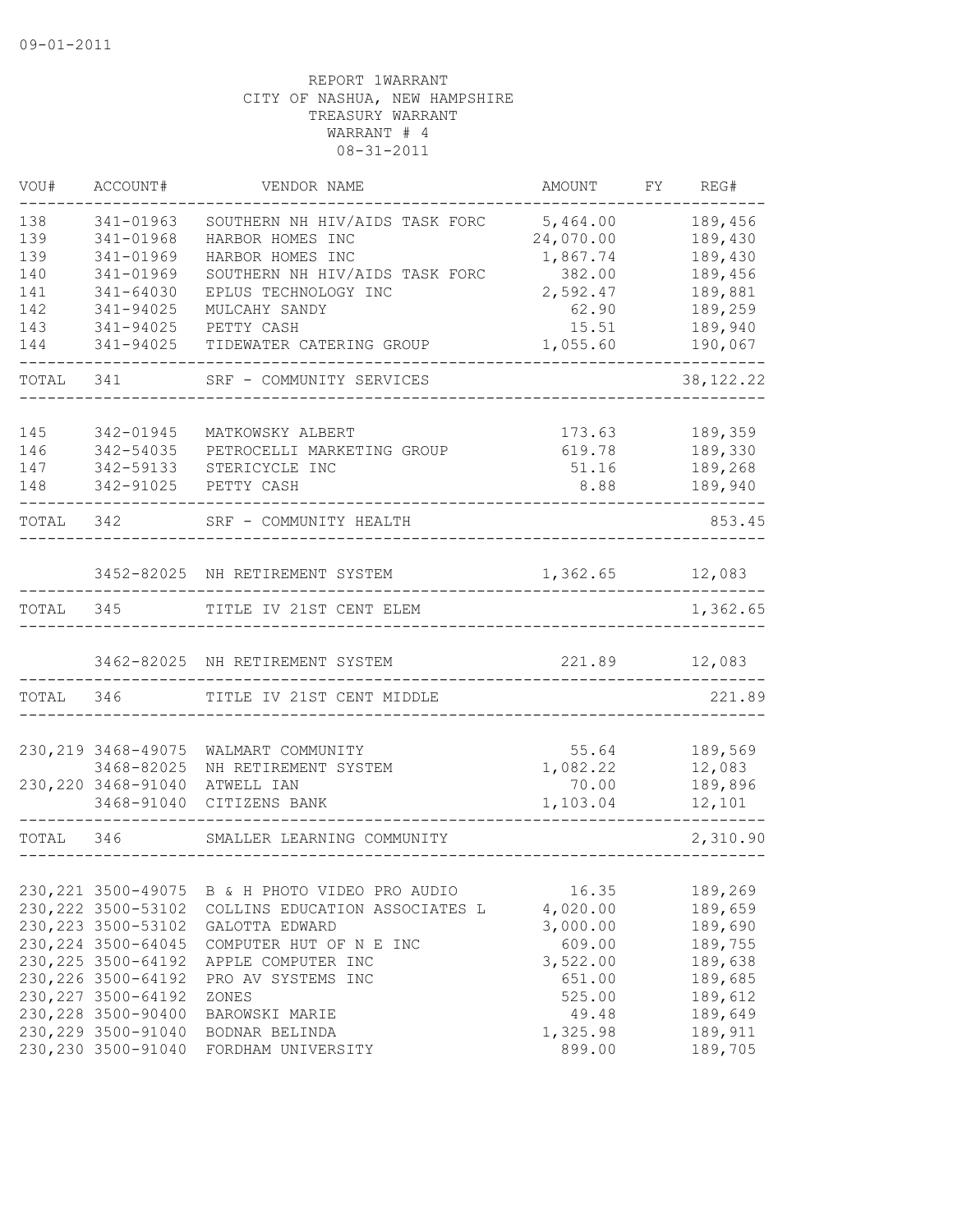|           | VOU# ACCOUNT#             | VENDOR NAME                                                          | AMOUNT FY REG#       |                |
|-----------|---------------------------|----------------------------------------------------------------------|----------------------|----------------|
|           |                           | 230, 231 3500-91040 FORDHAM UNIVERSITY                               |                      | 510.00 189,928 |
|           | 230, 232 3500-91040       | HENRY JULIE                                                          | 1,310.44             | 189,899        |
|           | 230, 233 3500-91040       | NHASCD                                                               | 1,280.00             | 189,663        |
|           | 230, 234 3500-91040       | NOSS LINDA S                                                         | 1,024.82 189,670     |                |
|           | 230, 235 3500-91040       | OREUS COLLEEN                                                        | 152.00               | 189,898        |
|           |                           | 230, 236 3500-91040 SPARGO LORNA                                     | 246.90               | 189,718        |
|           |                           | 230, 237 3500-91040 STEVENS LOUISE                                   | 32.99<br>32.99       | 189,634        |
|           | TOTAL 350                 | TITLE IIA HQT                                                        |                      | 19, 174.96     |
|           |                           |                                                                      | ____________________ |                |
|           |                           | 230, 238 3501-53102 RIVIER COLLEGE                                   | 500.00 189,422       |                |
|           |                           | 3501-82025 NH RETIREMENT SYSTEM 2,018.30 12,083                      |                      |                |
|           | 230, 239 3501-91040 NHSAA |                                                                      | 1,500.00 189,661     |                |
| TOTAL 350 |                           | TITLE IIA QUALITY TEACHERS                                           |                      | 4,018.30       |
|           |                           |                                                                      |                      |                |
|           |                           | 230, 240 3511-64192 APPLE COMPUTER INC                               | 350.00 189,638       |                |
|           |                           | 3511-64192 CITIZENS BANK                                             | 30.42 12,101         |                |
|           |                           | 230, 241 3511-64192 TIGER DIRECT<br>-------------------------------- |                      | 126.56 189,379 |
| TOTAL 351 |                           | TITLE II D TECH ED                                                   |                      | 506.98         |
|           |                           |                                                                      |                      |                |
| 153       | 352-01310                 | NORTHEAST EARTH MECHANICS INC 2,295.25                               |                      | 189,830        |
| 154       | 352-12147                 | AUGER DANIEL                                                         | 80.00                | 189,787        |
| 155       | 352-12147                 | BOULANGER ERIN                                                       | 180.00               | 189,797        |
| 156       | 352-12147                 | DUFFY ERIN                                                           | 225.00               | 189,796        |
| 157       | 352-12147                 | FLEURY DARREN                                                        | 450.00               | 189,566        |
| 158       | 352-12147                 | HEDLUND MELANIE                                                      | 270.00               | 189,435        |
| 159       | 352-12147                 | KELLY DANIEL                                                         | 405.00               | 189,785        |
| 160       | 352-12147                 | MCDOUGALD CAMERON                                                    | 200.00               | 189,716        |
| 161       | 352-12147                 | MCDOUGALD SCOTT                                                      | 900.00               | 189,485        |
| 162       | 352-12147                 | OSBORN DAVID                                                         | 810.00               | 189,323        |
| 163       | 352-12147                 | RUSSO THOMAS                                                         | 240.00               | 189,555        |
| 164       | 352-12147                 | SERCEL LAURA                                                         | 240.00               | 189,786        |
| 165       | 352-12147                 | SEYMOUR COLTON                                                       | 240.00               | 189,386        |
| 166       | 352-12147                 | TETARTE JEAN GUY                                                     | 600.00               | 189,839        |
| 167       | 352-12147                 | TUMAS LIAN                                                           | 40.00                | 189,875        |
| 168       | $352 - 45250$             | CARAMBA SKILLS CAMP                                                  | 1,805.00             | 189,567        |
| 169       | $352 - 45250$             | CHURCHILL FINE ARTS/MARY CHURC                                       | 240.00               | 189,885        |
| 170       | $352 - 45250$             | FOR KIDS WHO COOK                                                    | 3,375.00             | 189,789        |
| 171       | 352-59020                 | THE COACH COMPANY                                                    | 864.00               | 189,365        |
| 172       | 352-59055                 | MAD SCIENCE OF SOUTHERN NH & N                                       | 4,145.00             | 189,719        |
| 173       | 352-59055                 | NE SCHOOL OF ARCHERY INC                                             | 1,375.00             | 189,493        |
| 174       | $352 - 686$               | POWELL APRIL                                                         | 70.00                | 189,837        |
| 175       | $352 - 687$               | CARD PAMELA                                                          | 105.00               | 189,874        |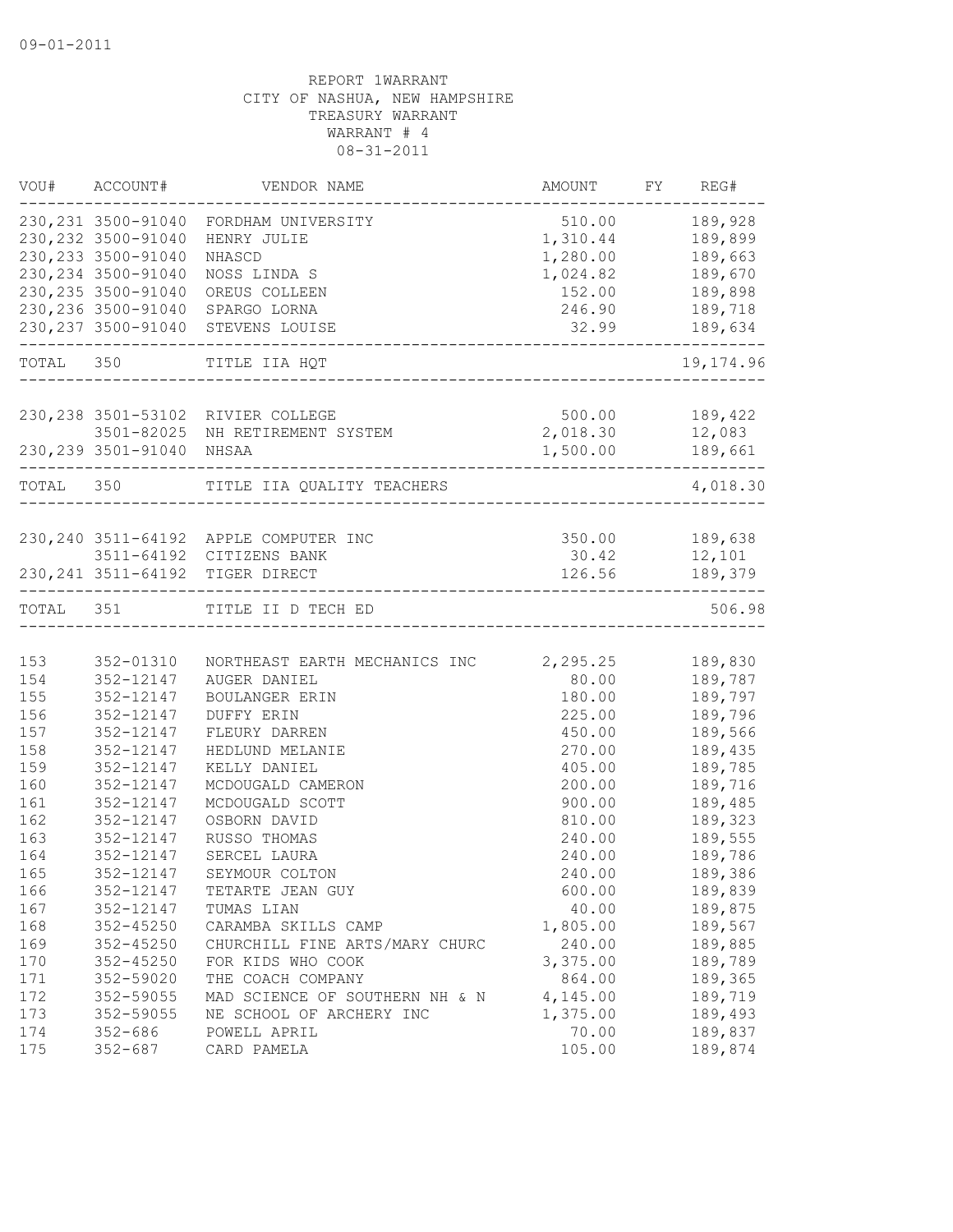| VOU#       | ACCOUNT#                   | VENDOR NAME                                       | AMOUNT          | FY | REG#               |
|------------|----------------------------|---------------------------------------------------|-----------------|----|--------------------|
| 176        | $352 - 687$                | DOUGHTY AMY                                       | 105.00          |    | 189,795            |
| 177        | $352 - 687$                | LEE MIC                                           | 90.00           |    | 189,892            |
| 178        | $352 - 687$                | ROE LYNNE                                         | 105.00          |    | 189,876            |
| 179        | $352 - 687$                | SMITH SANDRA                                      | 105.00          |    | 189,879            |
| 180        | $352 - 687$                | STAVELEY KATHERINE                                | 105.00          |    | 189,880            |
| 181        | $352 - 687$                | SUGAN NANCY                                       | 105.00          |    | 189,878            |
| 182<br>183 | $352 - 687$<br>$352 - 687$ | WIKLUND ERIC<br>ZHU YAN                           | 105.00<br>45.00 |    | 189,824<br>189,822 |
| TOTAL      | 352                        | SRF - PARKS AND RECREATION                        |                 |    | 19,919.25          |
|            |                            | 230, 242 3520-53102 GURALL DANIEL                 | 750.00          |    | 189,689            |
|            |                            |                                                   |                 |    |                    |
| TOTAL 352  |                            | ARRA TITLE IID 21C CLASSROOMS                     |                 |    | 750.00             |
|            |                            | 3601-82025 NH RETIREMENT SYSTEM                   | 569.66          |    | 12,083             |
| TOTAL      | 360                        | DROPOUT PREVENTION ADULT ED                       |                 |    | 569.66             |
|            |                            | 230, 243 3687-49075 BURGESS DOREEN                | 32.47           |    | 189,654            |
|            | 230, 244 3687-49085        | BIMBO FOODS BAKERIES INC                          | 90.07           |    | 189,738            |
|            | 230, 245 3687-49085        | GARELICK FARMS LLC                                | 764.06          |    | 189,466            |
|            | 230, 246 3687-49085        | M SAUNDERS INC                                    | 80.56           |    | 189,655            |
| TOTAL      | 368                        | SUMMER FEEDING PROGRAM                            |                 |    | 967.16             |
| 185        |                            | 371-01340 GOVE ENVIROMENTAL SERVICES INC 9,999.00 |                 |    | 189,873            |
| 186        |                            | 371-54010 TELEGRAPH PUBLISHING COMPANY            | 73.40           |    | 189,749            |
| TOTAL      | 371                        | SRF - COMMUNITY DEVELOPMENT                       |                 |    | 10,072.40          |
| 187        |                            | 373-701 US DEPT OF ENERGY                         | 10,550.00       |    | 189,260            |
| TOTAL      | 373                        | SRF - ECONOMIC DEVELOPMENT                        |                 |    | 10,550.00          |
|            |                            |                                                   |                 |    |                    |
| 188        | 374-07253                  | BRIDGES DOMESTIC & SEXUAL VIOL                    | 5,477.50        |    | 189,312            |
| 189        | 374-07255                  | LAMPREY HEALTH CARE INC                           | 9,500.00        |    | 190,037            |
| 190        | 374-07282                  | COMMUNITY INTEGRATION SERVICES                    | 1,048.26        |    | 189,784            |
| 191        | 374-07340                  | EVENTS YOUR WAY LLC                               | 25.00           |    | 190,066            |
| 192        | 374-07340                  | HILLSBOROUGH COUNTY TREASURER                     | 90.00           |    | 189,747            |
| 193        | 374-07340                  | TELEGRAPH PUBLISHING COMPANY                      | 642.25          |    | 189,749            |
| 194        | 374-59212                  | SHADLEY ASSOCIATES PC                             | 4,455.07        |    | 189,792            |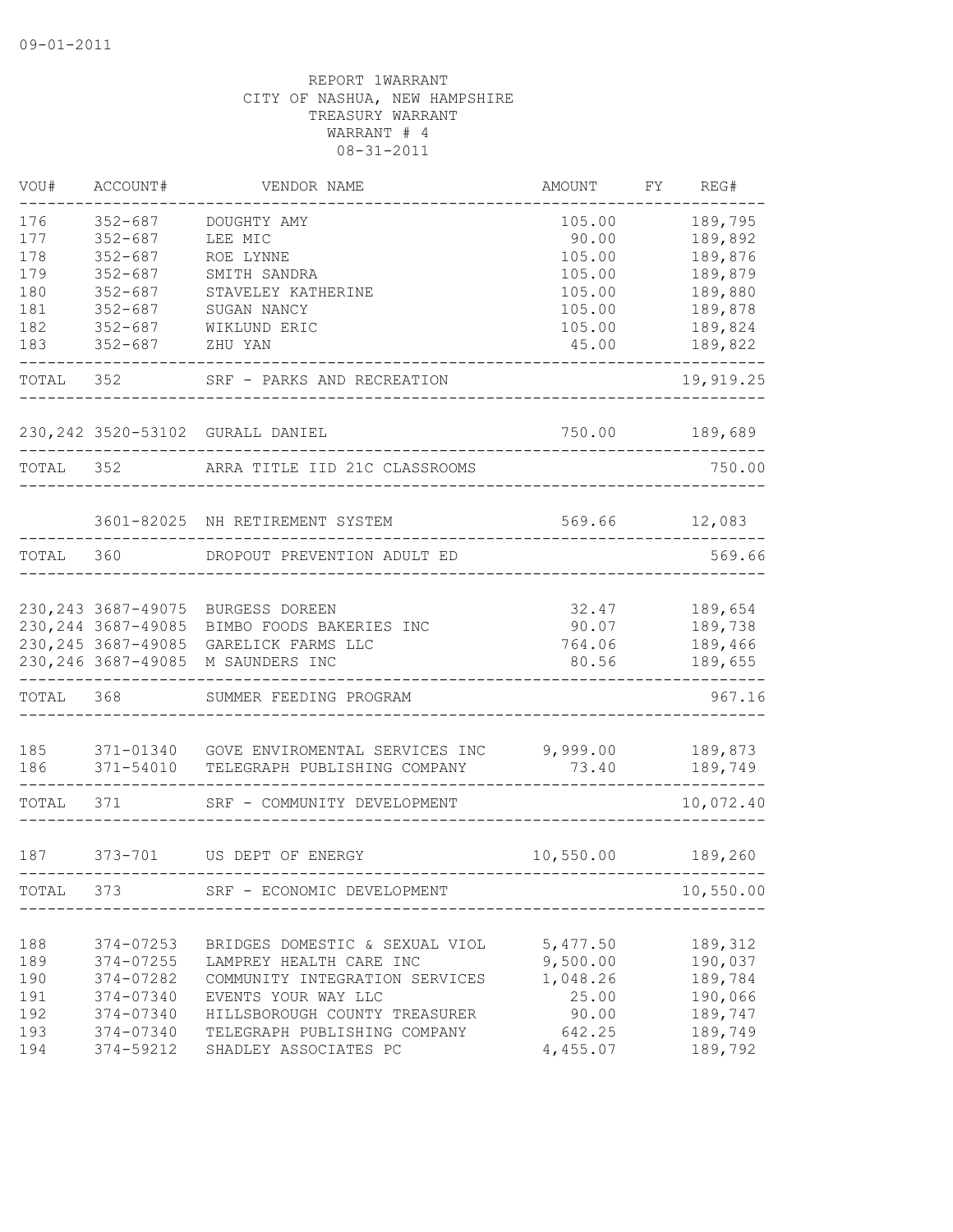| VOU#       | ACCOUNT#                                   | VENDOR NAME                                              | AMOUNT               | FY | REG#               |
|------------|--------------------------------------------|----------------------------------------------------------|----------------------|----|--------------------|
| 195<br>196 | 374-59212<br>374-96300                     | WESTON & SAMPSON CMR INC<br>PENNICHUCK WATER             | 88,832.02<br>24.07   |    | 189,338<br>190,015 |
| TOTAL      | 374                                        | SRF - URBAN PROGRAMS                                     |                      |    | 110,094.17         |
| 197        | 375-45050                                  | PARK STREET FOUNDATION                                   | 625.00               |    | 190,085            |
| 198<br>199 | 375-45050<br>375-45050                     | UNIQUE MANAGEMENT SERVICES INC<br>UNIVERSITY OF DELAWARE | 3,526.30<br>20.00    |    | 189,361<br>190,069 |
| TOTAL      | 375                                        | SRF - PUBLIC LIBRARIES                                   |                      |    | 4,171.30           |
|            | 230, 247 3751-49035                        | AHA! PROCESS, INC                                        | 110.50               |    | 189,673            |
|            | 230, 248 3751-49035                        | BARNES & NOBLE INC                                       | 797.20               |    | 189,263            |
|            | 230, 249 3751-49035                        | NORTHEAST FOUNDATION FOR CHILD                           | 239.40               |    | 189,618            |
|            | 230, 250 3751-49035                        | SOLUTION TREE INC                                        | 293.55               |    | 189,728            |
|            | 230, 251 3751-49050                        | HEINEMANN                                                | 1,573.00             |    | 189,610            |
|            | 230, 252 3751-49050                        | LAKESHORE LEARNING MATERIALS                             | 3,969.51             |    | 189,367            |
|            | 230, 253 3751-49050                        | WALMART COMMUNITY                                        | 116.04               |    | 189,569            |
|            | 3751-49075                                 | CITIZENS BANK                                            | 815.00               |    | 12,101             |
|            | 230, 254 3751-49075<br>230, 255 3751-49075 | KINSELLA TARA<br>MUSEUM OF SCIENCE                       | 328.66<br>337.50     |    | 189,919<br>189,917 |
|            | 230, 256 3751-49075                        | VIENNEAU DIANE                                           | 138.41               |    | 189,605            |
|            | 230, 257 3751-56030                        | TRINITY BAPTIST CHURCH                                   | 600.00               |    | 189,912            |
|            | 3751-82025                                 | NH RETIREMENT SYSTEM                                     | 1,129.68             |    | 12,083             |
|            | 230, 258 3751-94030                        | BUSTEED MARIANNE                                         | 325.63               |    | 189,681            |
| TOTAL      | 375                                        | ARRA TITLE I A                                           |                      |    | 10,774.08          |
|            |                                            |                                                          |                      |    |                    |
|            | 3761-31005                                 | FAIRPOINT COMMUNICATIONS                                 | 153.00               |    | 190,045            |
|            | 3761-49075                                 | CITIZENS BANK                                            | 111.00               |    | 12,101             |
|            | 230, 259 3761-53101<br>3761-82025          | OXFORD LEARNING<br>NH RETIREMENT SYSTEM                  | 1,715.00<br>1,896.38 |    | 189,897<br>12,083  |
| TOTAL      | 376                                        | TITLE IA                                                 |                      |    | 3,875.38           |
|            |                                            |                                                          |                      |    |                    |
|            | 230,260 3762-49050                         | LAKESHORE LEARNING MATERIALS                             | 339.78               |    | 189,367            |
|            | 230, 261 3762-49050                        | S&S WORLDWIDE INC                                        | 50.52                |    | 189,591            |
|            | 230, 262 3762-49050                        | SCHOOL SPECIALTY INC                                     | 378.57               |    | 189,608            |
|            | 230, 263 3762-49050                        | SMILE MAKERS                                             | 54.75                |    | 189,599            |
|            | 230, 264 3762-56020                        | FIRST CHURCH                                             | 3,524.00             |    | 189,349            |
|            | 230, 265 3762-95010                        | RESOURCES FOR EDUCATORS                                  | 468.00               |    | 189,678            |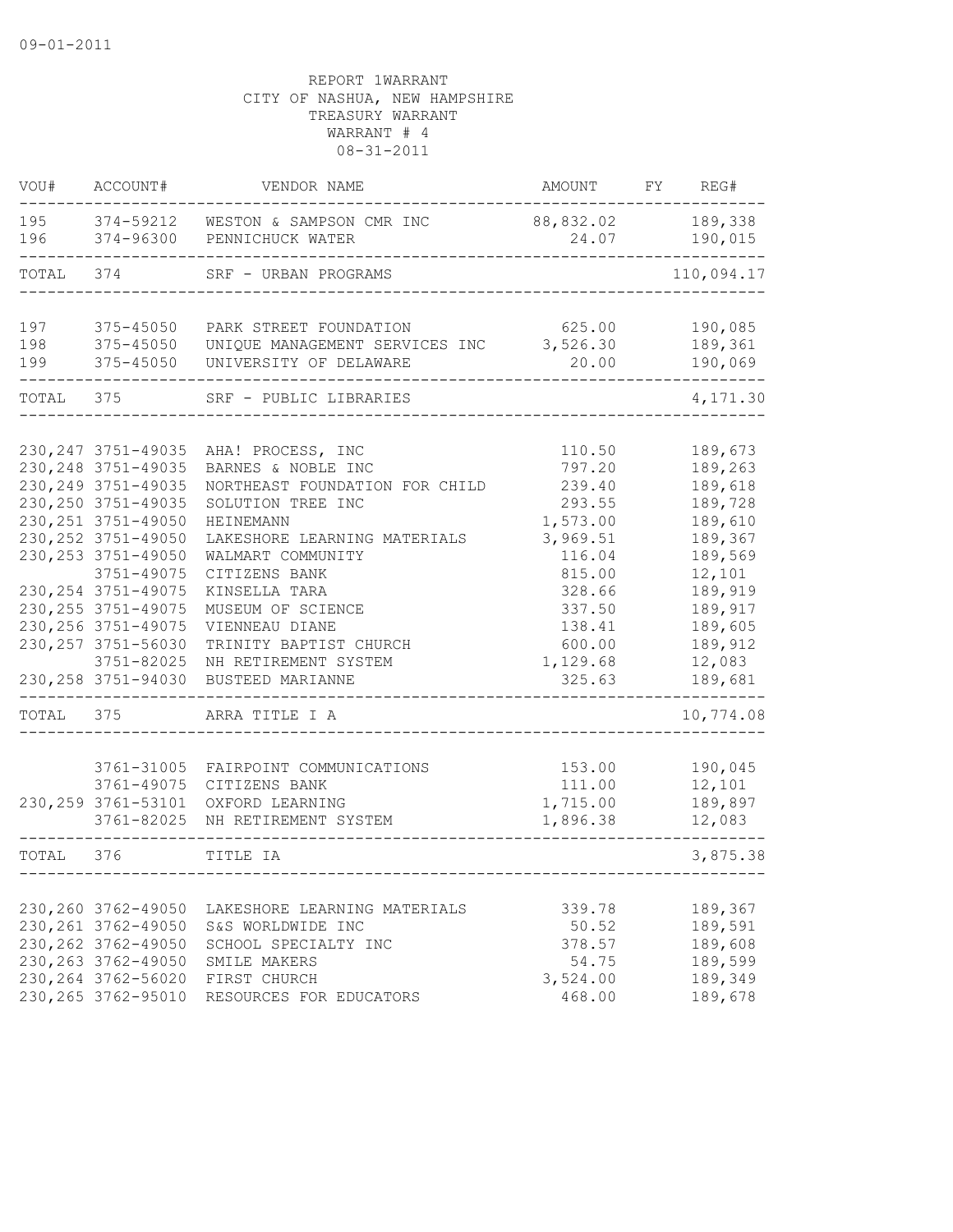|           |                    | VOU# ACCOUNT# VENDOR NAME AMOUNT FY REG#                                   |                          |                        |
|-----------|--------------------|----------------------------------------------------------------------------|--------------------------|------------------------|
|           | TOTAL 376 TITLE IA |                                                                            |                          | 4,815.62               |
|           |                    | 230,266 3770-91040 GEORGE WASHINGTON UNIVERSITY 1,795.83 189,916           |                          |                        |
|           | TOTAL 377          | TITLE III ENHANCE ENG.LANGUAGE                                             |                          | 1,795.83               |
|           |                    |                                                                            |                          |                        |
|           |                    | 3771-49075 CITIZENS BANK                                                   |                          | 855.95 12,101          |
|           |                    | 230, 267 3771-49075 SAUNDERS SHARON                                        |                          | 104.59 189,709         |
|           |                    | 230, 268 3771-55020 FIRST STUDENT INC<br>--------------------------------- | ------------------------ | 539.12 189,632         |
|           |                    | TOTAL 377 TITLE III ENHANCING ENG LANG                                     |                          | 1,499.66               |
|           |                    |                                                                            |                          |                        |
| 206       | 378-09031          | LOOMIS                                                                     | 199.32                   | 189,812                |
| 207       | 378-09061          | ALL STATE FIRE EQUIPMENT                                                   | 235.90                   | 189,682                |
| 208       | 378-09061          | CINTAS CORPORATION                                                         | 146.16                   | 189,823                |
| 209       | 378-09061          | KINNEY TOWING & TRANSPORTATION 600.00                                      |                          | 189,426                |
| 210       | 378-09061          | MASI PLUMBING & HEATING INC                                                | 225.00                   | 189,360                |
| 211       | 378-09061          | MAYNARD & LESIEUR INCORPORATED 60.00                                       |                          | 189,743                |
| 212       | 378-09071          | GLOBAL MONTELLO GROUP CORP                                                 | 34,179.88                | 190,052                |
| 213       | 378-09073          | PETRO-CANADA AMERICA                                                       | 1,215.19                 | 189,554                |
| 214       | 378-09081          | MAYNARD & LESIEUR INCORPORATED                                             | 1,837.44                 | 189,743                |
| 215       | 378-09081          | MICHELIN NORTH AMERICA INC                                                 | 1,145.64                 | 189,298                |
| 216       | 378-09091          | <b>BALDWIN FILTERS</b>                                                     | 309.02                   | 189,355                |
| 217       | 378-09091          | CAMEROTA TRUCK PARTS                                                       | 103.80                   | 189,380                |
| 218       | 378-09091          | CENTRAL PAPER PRODUCTS CO                                                  | 190.96                   | 189,553                |
| 219       | 378-09091          | CUMMINS NORTHEAST LLC                                                      | 61.67                    | 189,530                |
| 220       | 378-09091          | FASTENAL COMPANY                                                           | 50.00                    | 189,463                |
| 221       | 378-09091          | GILLIG LLC                                                                 | 2,394.99                 | 189,477                |
| 222       | 378-09091          | GRAINGER                                                                   | 201.59                   | 189,333                |
| 223       | 378-09091          | HOME DEPOT CREDIT SERVICES                                                 | 224.27                   | 190,007                |
| 224       | 378-09091          | NAPA AUTO PARTS                                                            | 1,152.96                 | 189,509                |
| 225       | 378-09091          | NORTHERN BUS SALES INC                                                     | 1,000.24                 | 189,390                |
| 226       | 378-09091          | STAPLES ADVANTAGE                                                          | 191.65                   | 189,564                |
| 227       | 378-09091          | TURNER GLASS                                                               | 110.00                   | 189,548                |
| 228       |                    | 378-09115 METROMEDIA ENERGY INC                                            | 2.68                     | 190,040                |
| 229       |                    | 378-09125 PENNICHUCK WATER                                                 | 84.95                    | 190,015                |
| 230       |                    | 378-09133 FAIRPOINT COMMUNICATIONS                                         | 166.62                   | 190,047                |
| 231       |                    | 378-09261 ALTERNATE TRANSIT ADVERTISING                                    | 294.00                   | 189,420                |
| TOTAL 378 |                    | TRANSPORTATION<br>---------------------------                              |                          | $------$<br>46, 383.93 |
|           |                    | 3897-82025 NH RETIREMENT SYSTEM                                            | 676.39                   | 12,083                 |
|           |                    |                                                                            |                          |                        |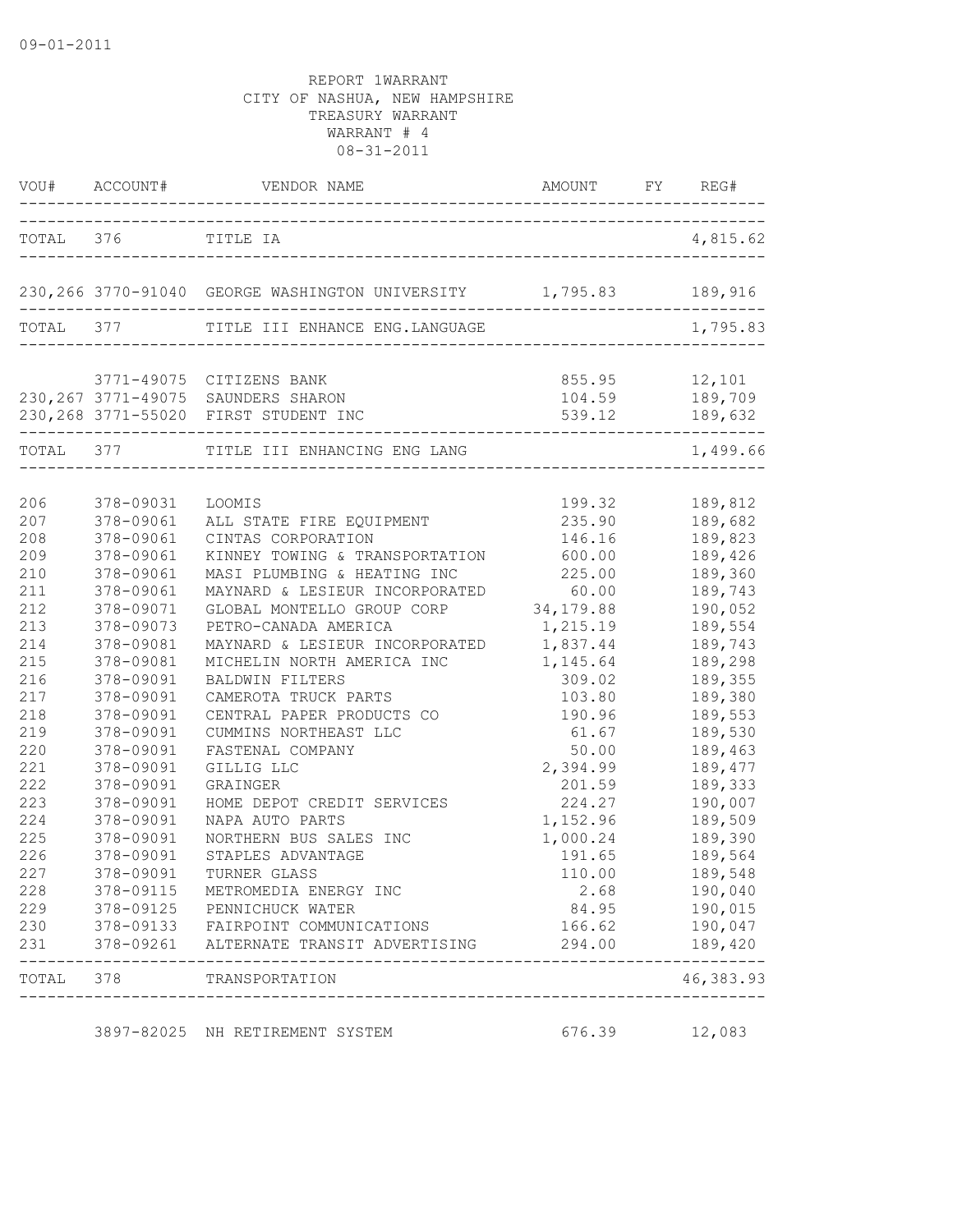| VOU#      | ACCOUNT#                          | VENDOR NAME                                                          | AMOUNT                  | FY | REG#               |
|-----------|-----------------------------------|----------------------------------------------------------------------|-------------------------|----|--------------------|
| TOTAL     | 389                               | GEN VOCATIONAL ED                                                    |                         |    | 676.39             |
|           |                                   | 230, 268 3901-55035 FIRST STUDENT INC                                | 285.90                  |    | 189,632            |
|           | 3901-82025                        | NH RETIREMENT SYSTEM                                                 | 612.40                  |    | 12,083             |
|           |                                   | 230, 269 3901-91040 DUSTIN MARIANNE                                  | 729.76                  |    | 189,600            |
|           |                                   | 230, 270 3901-91040 JALBERT DONALD                                   | 729.76<br>------------- |    | 189,915            |
| TOTAL 390 |                                   | PERKINS VOCATIONAL ED                                                |                         |    | 2,357.82           |
|           |                                   | 230, 271 3927-49050 GENERAL LINEN SERVICE INC                        | 40.00                   |    | 189,715            |
|           |                                   | 230, 272 3927-49050 STAPLES BUSINESS ADVANTAGE                       | 401.42                  |    | 189,492            |
| TOTAL 392 |                                   | CULINARY ARTS                                                        |                         |    | 441.42             |
|           |                                   |                                                                      |                         |    |                    |
|           |                                   | 230, 273 3930-49075 SCHOOL SPECIALTY INC                             | 11.39 189,608           |    |                    |
|           | 230, 275 3930-91040               | 230, 274 3930-63085 PLAY WITH A PURPOSE<br>HANDWRITING WITHOUT TEARS | 652.86<br>930.00        |    | 189,642<br>189,894 |
|           |                                   |                                                                      |                         |    |                    |
| TOTAL 393 |                                   | ARRA IDEA PRESCHOOL                                                  |                         |    | 1,594.25           |
|           |                                   | 3937-82025 NH RETIREMENT SYSTEM                                      | 186.69                  |    | 12,083             |
| TOTAL 393 |                                   | DAY CARE                                                             |                         |    | 186.69             |
|           |                                   |                                                                      |                         |    |                    |
|           | 3940-49035<br>230, 276 3940-53109 | CITIZENS BANK<br>BOLICK TERESA DBA BOLICK TERES                      | 1,944.30<br>1,200.00    |    | 12,101<br>189,593  |
|           | 230, 277 3940-53109               | NH ASSOCATION FOR THE BLIND                                          | 564.22                  |    | 189,352            |
|           | 3940-82025                        | NH RETIREMENT SYSTEM                                                 | 3,930.67                |    | 12,083             |
|           | 230, 278 3940-91040               | NHASEA                                                               | 285.00                  |    | 189,737            |
|           | 230, 279 3940-91040               | SERESC                                                               | 1,875.00                |    | 189,275            |
| TOTAL     | 394                               | ARRA IDEA SPEC ED                                                    |                         |    | 9,799.19           |
|           |                                   | 3951-82025 NH RETIREMENT SYSTEM                                      | 13,441.68 12,083        |    |                    |
|           |                                   | TOTAL 395 IDEA B SPECIAL EDUCATION                                   |                         |    | 13, 441.68         |
|           |                                   | 230,280 3952-53109 INTERIM HEALTHCARE OF THE NORT                    | 2,452.50                |    | 189,461            |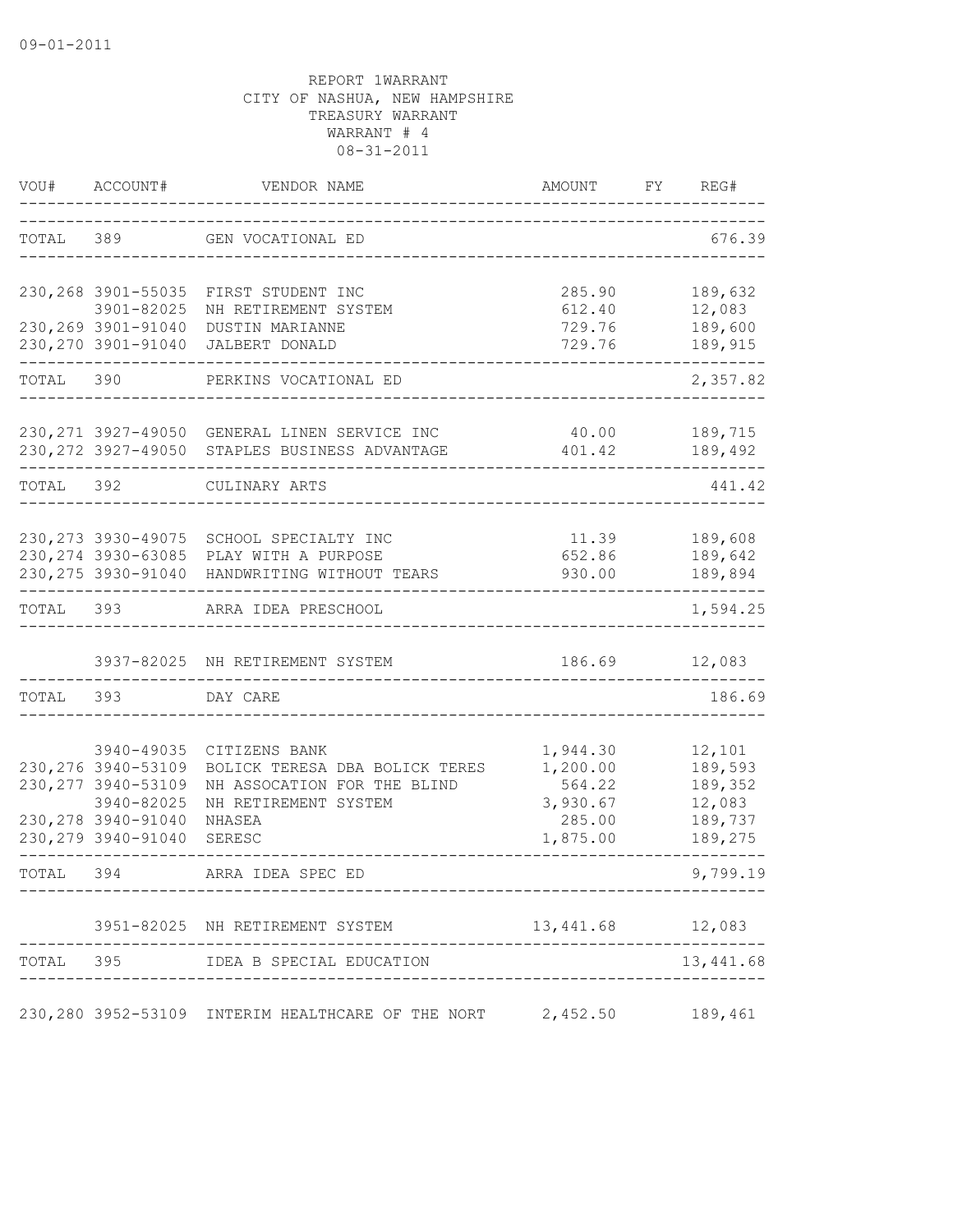| VOU#  | ACCOUNT# | VENDOR NAME                     | AMOUNT | FY | REG#     |
|-------|----------|---------------------------------|--------|----|----------|
| TOTAL | 395      | IDEA B SPECIAL EDUCATION        |        |    | 2,452.50 |
|       |          | 3961-82025 NH RETIREMENT SYSTEM | 473.44 |    | 12,083   |
| TOTAL | 396      | IDEA PRESCHOOL                  |        |    | 473.44   |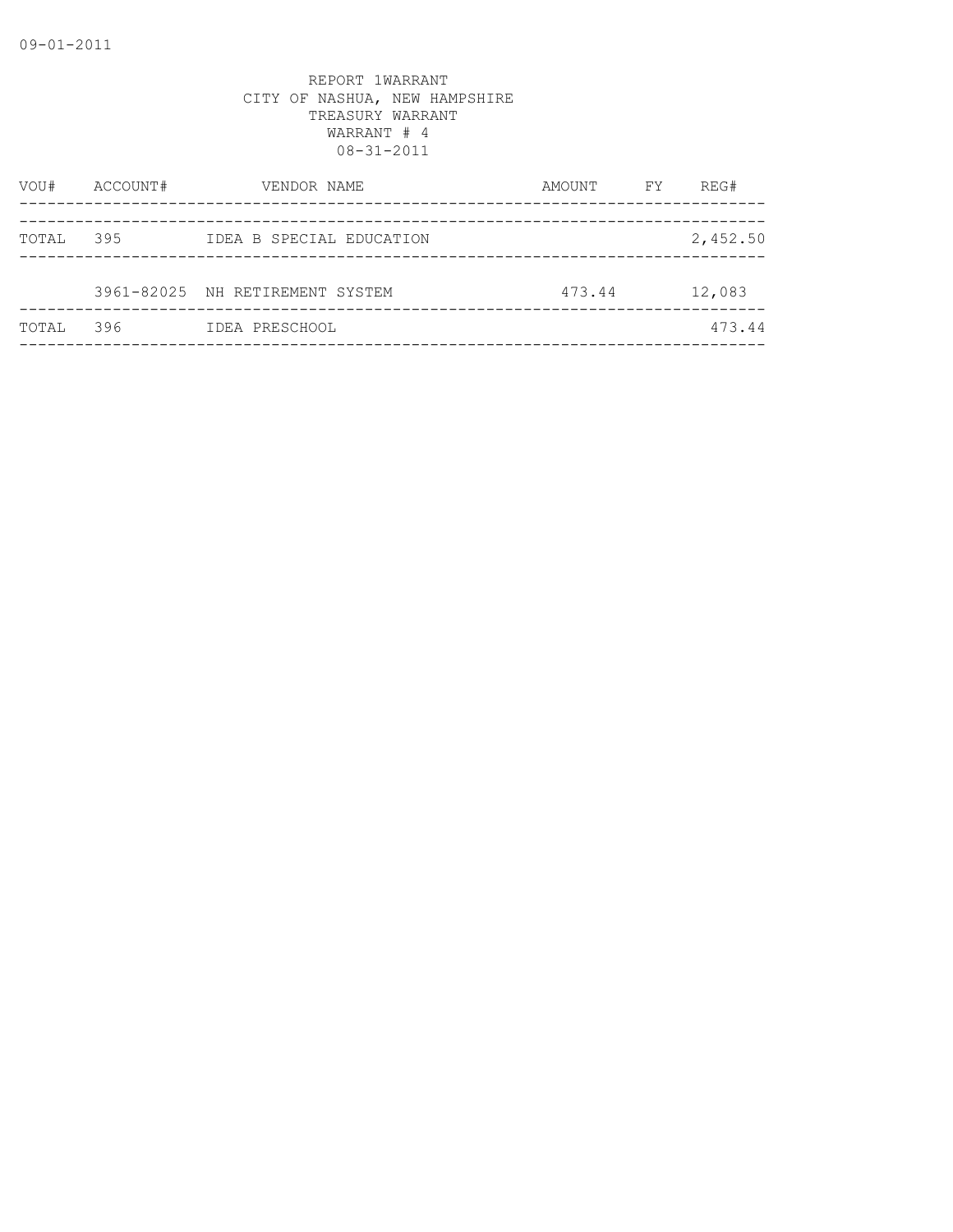| VOU#  | ACCOUNT#    | VENDOR NAME                                        | AMOUNT | FΥ | REG#    |
|-------|-------------|----------------------------------------------------|--------|----|---------|
| 235   | $452 - 331$ | MACIAS MAX                                         | 140.00 |    | 189,825 |
| TOTAL | $452 - 33$  | PARKS AND RECREATION<br>BASEBALL REGISTRATION FEES |        |    | 140.00  |
| 236   | $452 - 489$ | DAVIS BEN                                          | 100.00 |    | 189,838 |
| TOTAL | $452 - 48$  | PARKS AND RECREATION<br>HOLMAN STADIUM FEES        |        |    | 100.00  |
|       |             |                                                    |        |    |         |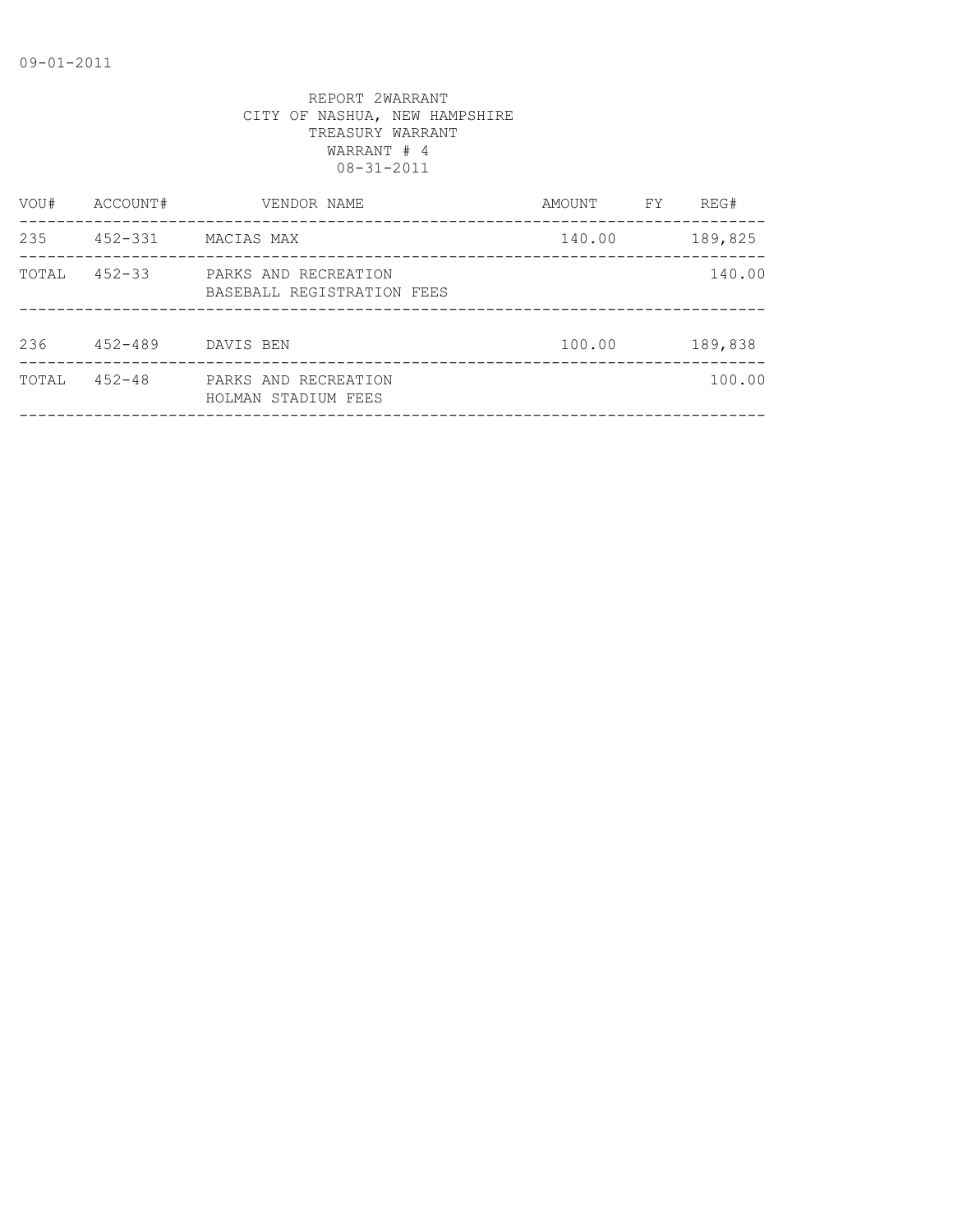| VOU#       | ACCOUNT#               | VENDOR NAME                                           | AMOUNT                | FY. | REG#               |
|------------|------------------------|-------------------------------------------------------|-----------------------|-----|--------------------|
| 237        | 501-94005              | CITIZENS BANK                                         | 20.00                 |     | 12,101             |
| 237        | 501-98029              | CITIZENS BANK                                         | 97.43                 |     | 12,101             |
| 238        | $501 - 41015$          | STAPLES ADVANTAGE                                     | 134.01                |     | 189,564            |
| TOTAL      | 501                    | MAYOR'S OFFICE                                        |                       |     | 251.44             |
|            |                        |                                                       |                       |     |                    |
| 239        | 503-72010              | CONWAY OFFICE PRODUCTS LLC                            | 140.00                |     | 189,376            |
| 240        | 503-66025              | US BANCORP EQUIPMENT FINANCE I                        | 300.80                |     | 190,070            |
| TOTAL      | 503                    | BOARD OF ALDERMEN                                     |                       |     | 440.80             |
|            |                        |                                                       |                       |     |                    |
| 241<br>242 | 505-81115<br>505-81073 | MARGUERITE'S PLACE INC<br>NASHUA PASTORAL CARE CENTER | 4,750.00<br>5,201.50  |     | 189,478<br>189,563 |
| 242        | 505-81074              | NASHUA PASTORAL CARE CENTER                           | 2,950.00              |     | 189,563            |
| 243        | 505-81061              | NASHUA REGIONAL PLANNING COMMI                        | 16,366.50             |     | 190,044            |
| 244        | 505-81078              | ST JOSEPH COMMUNITY SERVICES I                        | 2,125.28              |     | 189,745            |
| 245        | 505-81014              | THE CAREGIVERS INC                                    | 3,562.50              |     | 189,502            |
| 246        | 505-81129              | TOLLES STREET MISSION                                 | 1,776.75              |     | 189,801            |
| TOTAL      | 505                    | CIVIC & COMM. ACTIVITIES                              |                       |     | 36,732.53          |
|            |                        |                                                       |                       |     |                    |
| 247        | 506-31005              | BAYRING COMMUNICATIONS                                | 2,313.24              |     | 190,043            |
| 248        | 506-31005              | FAIRPOINT COMMUNICATIONS                              | 761.62                |     | 190,045            |
| 249        | 506-31005              | FAIRPOINT COMMUNICATIONS                              | 864.81                |     | 190,047            |
| 250        | 506-31005              | LOVERING SUE                                          | 33.00                 |     | 189,941            |
| 251        | 506-31005              | PAETEC COMMUNICATIONS INC                             | 5,062.82              |     | 190,001            |
| TOTAL      | 506                    | TELECOMMUNICATIONS                                    |                       |     | 9,035.49           |
|            |                        |                                                       |                       |     |                    |
| 252        | 507-82020              | NH RETIREMENT SYSTEM                                  | 305,853.67            |     | 12,083             |
| 252        | $507 - 82025$          | NH RETIREMENT SYSTEM                                  | 115, 477.90           |     | 12,083             |
| 252        | 507-82030              | NH RETIREMENT SYSTEM                                  | 265, 993.44           |     | 12,083             |
| 252        | 507-82035              | NH RETIREMENT SYSTEM                                  | 339, 323.29           |     | 12,083             |
| 252<br>253 | 507-82040<br>507-82040 | NH RETIREMENT SYSTEM<br>NH RETIREMENT SYSTEM          | 87,715.73<br>1,584.66 |     | 12,083<br>189,251  |
| TOTAL      | 507                    | PENSIONS                                              |                       |     | 1, 115, 948.69     |
|            |                        |                                                       |                       |     |                    |
| 254        | 512-41015              | CITIZENS BANK                                         | 15.54                 |     | 12,101             |
| 255        | 512-41005              | CONWAY OFFICE PRODUCTS LLC                            | 308.00                |     | 189,376            |
| 255        | 512-72010              | CONWAY OFFICE PRODUCTS LLC                            | 206.00                |     | 189,376            |
| 256        | 512-59095              | DOCULYNX INC                                          | 189.49                |     | 189,802            |
| 257        | 512-95005              | NH GOVERNMENT FINANCE OFFICERS                        | 125.00                |     | 190,077            |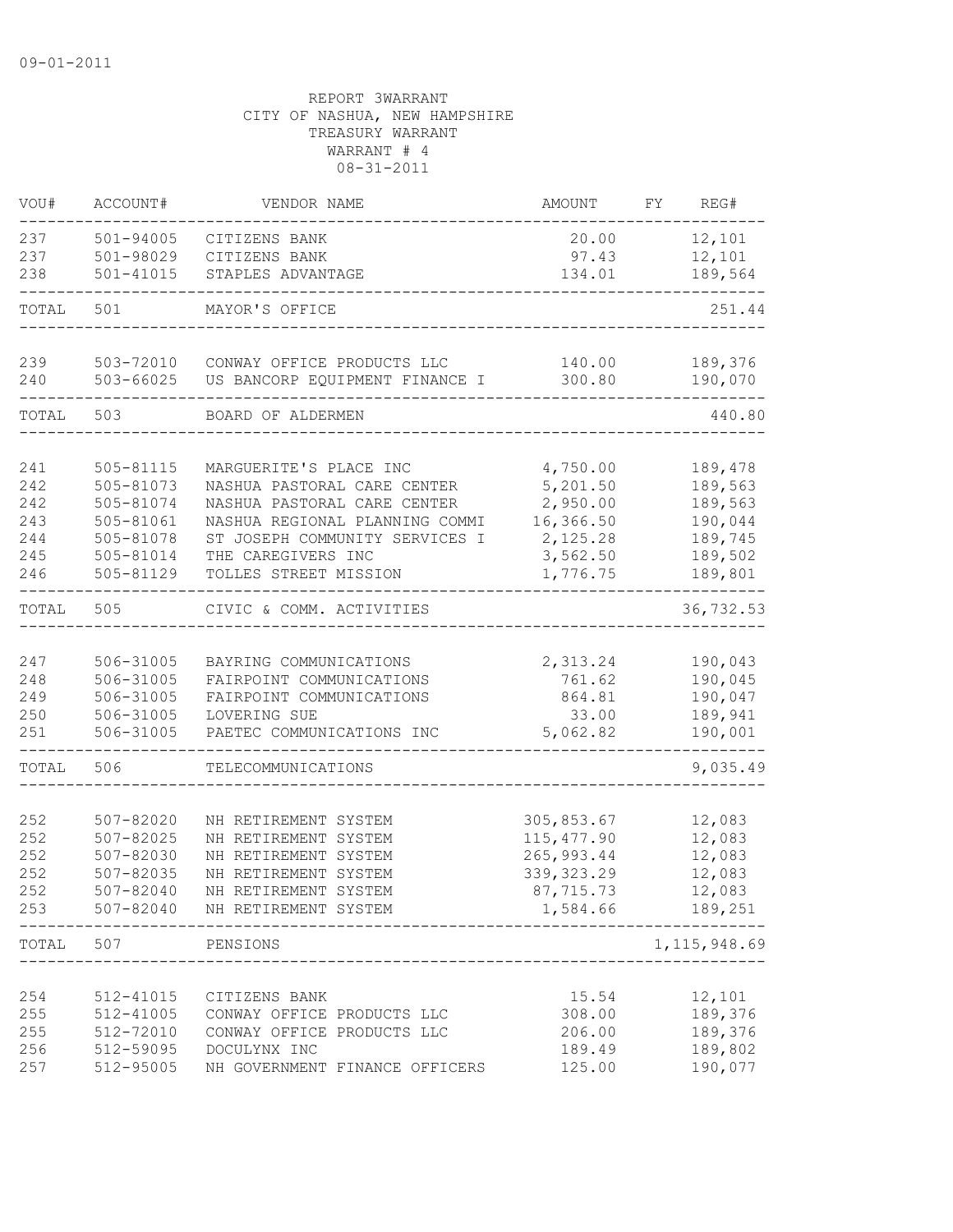| VOU#       | ACCOUNT#               | VENDOR NAME                                              | AMOUNT           | FY. | REG#                 |
|------------|------------------------|----------------------------------------------------------|------------------|-----|----------------------|
| TOTAL      | 512                    | FINANCIAL SERVICES                                       |                  |     | 844.03               |
| 258        | 513-94005              | NEACTC CONFERENCE 2011                                   | 200.00           |     | 190,063              |
| 259        | 513-94005              | NHCTCA                                                   | 100.00           |     | 190,046              |
| 260        | 513-59100              | OCCUPATIONAL DRUG TESTING LLC                            | 780.00           |     | 189,469              |
| 261        | 513-91005              | PIECUCH PATRICIA                                         | 102.00           |     | 189,942              |
| 262        | 513-94005              | RED JACKET MOUNTAIN VIEW                                 | 386.00           |     | 190,053              |
| 263        | 513-41015              | STAPLES ADVANTAGE                                        | 258.72           |     | 189,564              |
| 264        | 513-49025              | WEST PAYMENT CENTER                                      | 40.25            |     | 190,013              |
| TOTAL      | 513                    | CITY CLERK'S OFFICE                                      |                  |     | 1,866.97             |
|            |                        |                                                          |                  |     |                      |
| 265<br>266 | 515-72010<br>515-41005 | CONWAY OFFICE PRODUCTS LLC<br>STAPLES ADVANTAGE          | 18.00<br>101.34  |     | 189,376<br>189,564   |
| 266        | 515-41015              | STAPLES ADVANTAGE                                        | 79.34            |     | 189,564              |
|            |                        |                                                          |                  |     |                      |
| TOTAL      | 515                    | HUMAN RESOURCES                                          |                  |     | 198.68               |
|            |                        |                                                          |                  |     |                      |
| 267        | 516-54016              | CONCORD MONITOR                                          | 1,299.20         |     | 190,004              |
| 268        | 516-54016              | SUCCESS ADVERTISING INC                                  | 1,465.17         |     | 189,366              |
| 269        | 516-54011              | TELEGRAPH PUBLISHING COMPANY                             | 2,312.10         |     | 189,749              |
| 269        | 516-54016              | TELEGRAPH PUBLISHING COMPANY                             | 3,668.34         |     | 189,749              |
| 270        | 516-66025              | US BANCORP EQUIPMENT FINANCE I                           | 376.75           |     | 190,070              |
| TOTAL      | 516                    | PURCHASING DEPARTMENT                                    |                  |     | 9,121.56             |
|            |                        |                                                          |                  |     |                      |
| 271        | 517-75901              | B & S LOCKSMITH INC                                      | 87.35            |     | 189,455              |
| 272        | 517-75023              | DECTAM CORP                                              | 2,000.00         |     | 189,651              |
| 273        | 517-75160              | HARRY W WELLS & SON INC<br>HEATING SPECIALTIES OF NH INC | 344.75<br>32.21  |     | 189,648              |
| 274<br>275 | 517-75023<br>517-75023 | HOME DEPOT CREDIT SERVICES                               |                  |     | 189,734<br>190,007   |
| 276        | 517-75023              | KAMCO SUPPLY CORP OF BOSTON                              | 155.28<br>227.81 |     | 189,603              |
| 277        | 517-34015              | METROMEDIA ENERGY INC                                    | 60.79            |     | 190,040              |
| 278        |                        | 517-33005 PENNICHUCK WATER                               | 301.11           |     | 190,015              |
| 279        |                        | 517-32005 PUBLIC SERVICE OF NEW HAMPSHIR                 | 6,449.85         |     | 190,081              |
| 280        | 517-75023              | SOUTHWORTH MILTON INC                                    | 2,149.94         |     | 189,301              |
|            |                        | TOTAL 517 BUILDING MAINT - CITY ADMIN                    |                  |     | -------<br>11,809.09 |
| 281        | 519-94005              | LEMAY ANDREW                                             | 300.00           |     | 189,472              |
| 282        | 519-94005              | NEARC                                                    | 315.00           |     | 190,090              |
|            |                        |                                                          |                  |     |                      |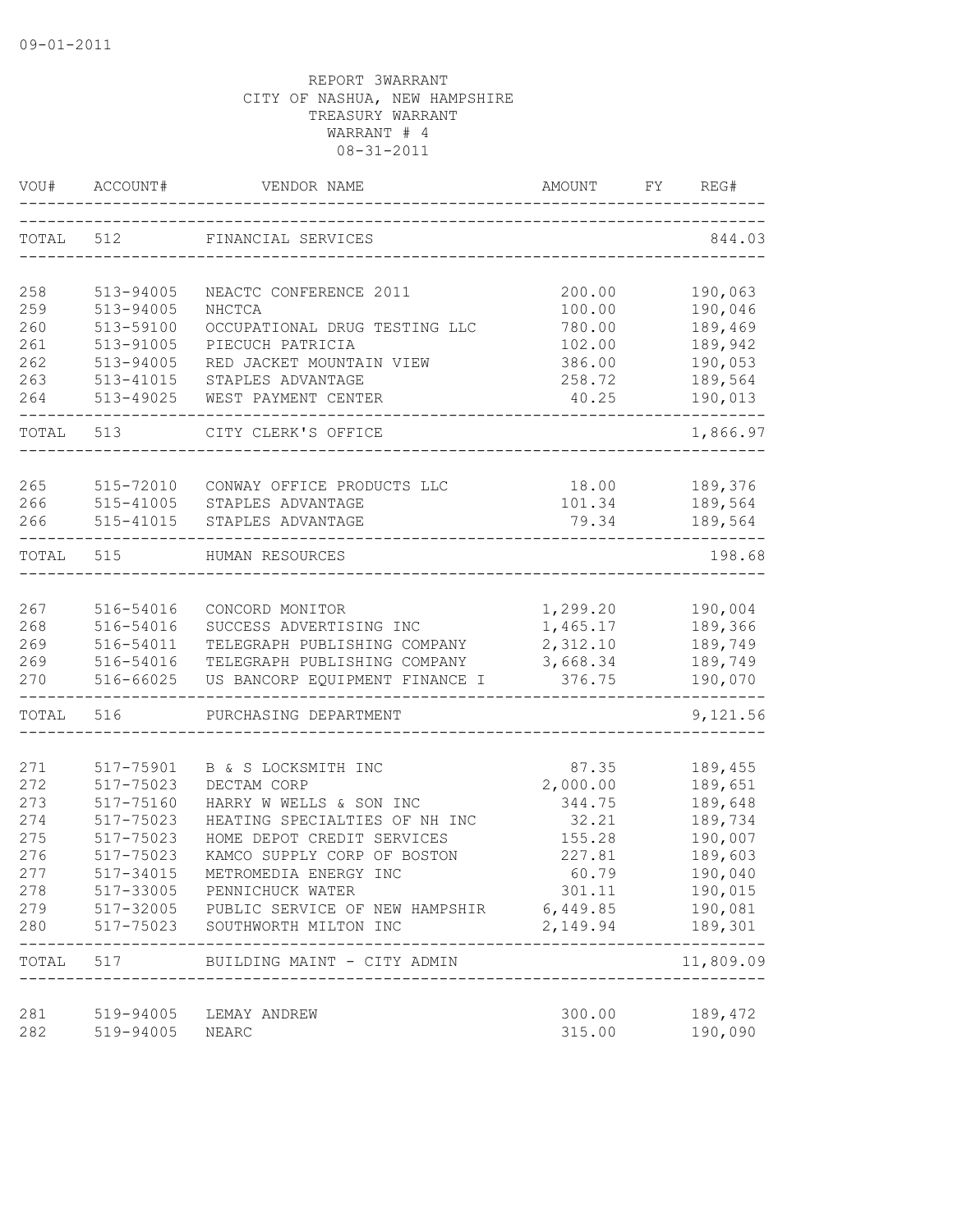| VOU#       | ACCOUNT#      | VENDOR NAME                                                       | AMOUNT                  | FY | REG#               |
|------------|---------------|-------------------------------------------------------------------|-------------------------|----|--------------------|
| TOTAL 519  |               | ASSESSORS                                                         |                         |    | 615.00             |
|            |               | 283 520-32005 PENNICHUCK WATER<br>284 520-41015 STAPLES ADVANTAGE | 641.16<br>14.63         |    | 190,015<br>189,564 |
|            | TOTAL 520     | HUNT BUILDING                                                     | _______________________ |    | 655.79             |
| 285        |               | 522-64040 CITIZENS BANK                                           | 193.31 12,101           |    |                    |
| 285<br>286 |               | 522-74035 CITIZENS BANK<br>522-31050 VERIZON WIRELESS             | 99.00                   |    | 12,101             |
| TOTAL 522  |               | INFORMATION TECHNOLOGY                                            |                         |    | 460.35             |
| 287        | 531-47010     | AIRGAS EAST                                                       | 490.60                  |    | 189,331            |
| 288        | 531-75023     | B & S LOCKSMITH INC                                               | 42.50                   |    | 189,455            |
| 289        | 531-59100     | BAER ALEXANDRA                                                    | 636.66                  |    | 189,432            |
| 290        | $531 - 46040$ | BAILEY DAVID                                                      | 85.00                   |    | 189,944            |
| 291        | $531 - 46040$ | BELANGER AARON                                                    | 120.17                  |    | 189,946            |
| 292        | 531-78007     | BELLETETES INC                                                    | 3.20                    |    | 189,406            |
| 293        | $531 - 46040$ | BEN'S UNIFORMS                                                    | 2,223.96                |    | 189,756            |
| 293        | $531 - 46045$ | BEN'S UNIFORMS                                                    | 69.00                   |    | 189,756            |
| 294        | 531-78007     | BEST FORD                                                         | 297.85                  |    | 189,279            |
| 294        | 531-78075     | BEST FORD                                                         | 2,941.52                |    | 189,279            |
| 295        | $531 - 62022$ | BLUE ICE TECHNOLOGY, INC                                          | 1,225.00                |    | 189,671            |
| 295        | $531 - 64040$ | BLUE ICE TECHNOLOGY, INC                                          | 224.55                  |    | 189,671            |
| 296        | 531-59100     | CANAL ART & FRAMING/SAMANTHA T                                    | 94.00                   |    | 189,667            |
| 297        | 531-94010     | CARIGNAN MICHAEL                                                  | 684.00                  |    | 189,967            |
| 298        | 531-78007     | CARPARTS OF NASHUA                                                | 123.68                  |    | 189,278            |
| 299        | $531 - 46040$ | CARTIER JENNIFER                                                  | 775.00                  |    | 189,962            |
| 300        | 531-42000     | CENTRAL PAPER PRODUCTS CO                                         | 517.38                  |    | 189,553            |
| 301        | 531-94005     | CITIZENS BANK                                                     | 705.80                  |    | 12,101             |
| 302        | 531-94005     | CITY OF BOSTON-POLICE DEPT                                        | 1,000.00                |    | 190,051            |
| 303        | $531 - 46040$ | COLLINS KEVIN                                                     | 173.92                  |    | 189,943            |
| 304        | 531-94005     | CONNORS JEFFREY                                                   | 90.00                   |    | 189,965            |
| 305        | 531-78075     | DAVE ILLG'S COLLISION REPAIR C                                    | 298.37                  |    | 189,771            |
| 306        | 531-78007     | DEPENDABLE LOCK SERVICE INC                                       | 61.00                   |    | 189,533            |
| 307        | $531 - 46040$ | DIFAVA MATTHEW                                                    | 319.78                  |    | 189,963            |
| 308        | 531-31020     | FAIRPOINT COMMUNICATIONS                                          | 202.37                  |    | 190,045            |
| 309        | 531-31025     | FAIRPOINT COMMUNICATIONS                                          | 170.84                  |    | 190,047            |
| 310        | 531-78007     | FISHER AUTO PARTS                                                 | 298.10                  |    | 189,814            |
| 311        | $531 - 46040$ | GAPHARDT CLARK                                                    | 330.08                  |    | 189,953            |
| 312        | 531-91025     | GOODWIN ROBERT A                                                  | 44.40                   |    | 189,961            |
| 313        | $531 - 46040$ | GORMAN ALEXANDER                                                  | 151.94                  |    | 189,948            |
| 314        | 531-78007     | GRAPPONE AUTOMOTIVE GROUP                                         | $-5.10$                 |    | 189,459            |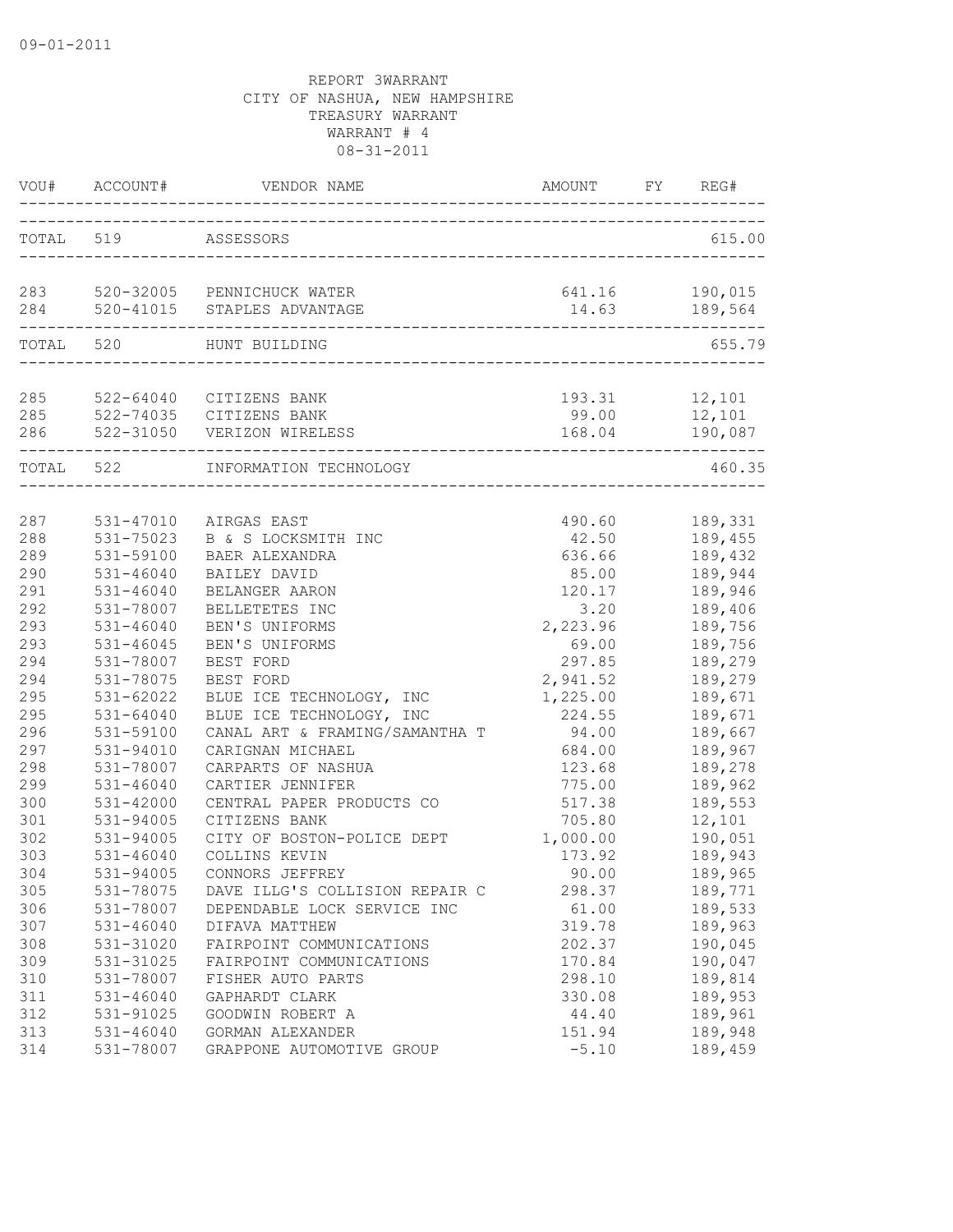| VOU# | ACCOUNT#<br>----------- | VENDOR NAME                                                                                                                  | AMOUNT    | FY | REG#           |
|------|-------------------------|------------------------------------------------------------------------------------------------------------------------------|-----------|----|----------------|
| 315  |                         | 531-94005 HARVEY JOHN                                                                                                        |           |    | 200.00 189,970 |
| 316  |                         | 531-42000 HOME DEPOT CREDIT SERVICES                                                                                         | 118.20    |    | 190,031        |
| 316  | 531-64192               | HOME DEPOT CREDIT SERVICES                                                                                                   | 92.00     |    | 190,031        |
| 316  | 531-75023               | HOME DEPOT CREDIT SERVICES                                                                                                   | 139.66    |    | 190,031        |
| 316  | 531-78007               | HOME DEPOT CREDIT SERVICES                                                                                                   | 4.69      |    | 190,031        |
| 317  | $531 - 46040$           | HOWE SCOTT                                                                                                                   | 56.74     |    | 189,964        |
| 318  | $531 - 46040$           | HUDON SCOTT                                                                                                                  | 229.24    |    | 189,971        |
| 319  | 531-75130               | J LAWRENCE HALL INC                                                                                                          | 12,888.22 |    | 189,767        |
| 320  | $531 - 46040$           | LINEHAN DENIS                                                                                                                | 51.80     |    | 189,952        |
| 321  | $531 - 41015$           | LUCAS OFFICE SYSTEMS INC                                                                                                     | 56.87     |    | 189,377        |
| 322  | 531-78007               | MAC MULKIN CHEVROLET INC                                                                                                     | 1,117.00  |    | 189,736        |
| 323  | $531 - 46040$           | MACGREGOR CHARLES                                                                                                            | 144.98    |    | 189,950        |
| 324  | $531 - 46040$           | MACISAAC TIMOTHY                                                                                                             | 161.98    |    | 189,947        |
| 325  | $531 - 46040$           | MAHER JEFFREY                                                                                                                | 79.95     |    | 189,969        |
| 326  | $531 - 46040$           | MARQUIS JACLYN                                                                                                               | 143.98    |    | 189,959        |
| 327  | 531-78007               | MAYNARD & LESIEUR INCORPORATED                                                                                               | 33.70     |    | 189,743        |
| 328  | $531 - 46040$           | MCCARTHY GEORGE                                                                                                              | 325.72    |    | 189,966        |
| 329  | 531-75023               | METRO GROUP INC (THE)                                                                                                        | 175.00    |    | 189,706        |
| 330  | 531-34015               | METRO GROUP INC (INE)<br>METROMEDIA ENERGY INC<br>MHQ MUNICIPAL VEHICLES<br>MOLINARI JOSEPH<br>MOORES BRIAN<br>MORIARTY TODD | 1,185.35  |    | 190,040        |
| 331  | 531-78007               |                                                                                                                              | 71.85     |    | 189,454        |
| 332  | 531-94005               |                                                                                                                              | 200.00    |    | 189,968        |
| 333  | $531 - 46040$           |                                                                                                                              | 277.18    |    | 189,958        |
| 334  | $531 - 46040$           |                                                                                                                              | 100.00    |    | 189,951        |
| 335  | 531-78075               | NASHUA HARLEY DAVIDSON                                                                                                       | 400.64    |    | 189,328        |
| 336  | 531-34015               | NATIONAL GRID                                                                                                                | 39.53     |    | 190,038        |
| 337  | 531-78007               | NEW G.H. BERLIN OIL COMPANY                                                                                                  | 105.36    |    | 189,441        |
| 338  | $531 - 94005$           | NICHOLS PHILLIP                                                                                                              | 105.00    |    | 189,972        |
| 339  | 531-78007               | NORTHEAST KUSTOM KREATIONS                                                                                                   | 825.00    |    | 189,499        |
| 340  | 531-31040               | PAETEC COMMUNICATIONS INC                                                                                                    | 255.76    |    | 190,001        |
| 341  | 531-33005               | PENNICHUCK WATER                                                                                                             | 40.68     |    |                |
| 342  |                         |                                                                                                                              |           |    | 190,015        |
|      | 531-78007               | PERMA-LINE CORP OF NEW ENGLAND                                                                                               | 38.45     |    | 189,290        |
| 343  | 531-41015               | PETTY CASH                                                                                                                   | 9.96      |    | 189,955        |
| 343  | 531-94005               | PETTY CASH                                                                                                                   | 21.98     |    | 189,955        |
| 344  | 531-43005               | PETTY CASH                                                                                                                   | 12.17     |    | 189,956        |
| 344  | 531-98035               | PETTY CASH                                                                                                                   | 54.00     |    | 189,956        |
| 345  | 531-41015               | PETTY CASH                                                                                                                   | 11.98     |    | 189,957        |
| 345  | 531-43005               | PETTY CASH                                                                                                                   | 16.15     |    | 189,957        |
| 345  | 531-78007               | PETTY CASH                                                                                                                   | .52       |    | 189,957        |
| 345  | 531-91025               | PETTY CASH                                                                                                                   | 2.00      |    | 189,957        |
| 345  | 531-98035               | PETTY CASH                                                                                                                   | 14.23     |    | 189,957        |
| 346  | $531 - 46040$           | POWERS ROBERT                                                                                                                | 98.90     |    | 189,949        |
| 347  | 531-32035               | PSNH                                                                                                                         | 348.56    |    | 190,072        |
| 348  | 531-32005               | PUBLIC SERVICE OF NEW HAMPSHIR                                                                                               | 13,816.69 |    | 190,081        |
| 349  | 531-46030               | QRST'S & R.A.W.                                                                                                              | 471.50    |    | 189,775        |
| 350  | 531-94005               | REEBY DAWN                                                                                                                   | 140.00    |    | 189,954        |
| 351  | 531-94005               | ROGER WILLIAMS UNIVERSITY                                                                                                    | 3,000.00  |    | 190,021        |
| 352  | 531-42000               | SAM'S CLUB DIRECT                                                                                                            | 55.92     |    | 190,022        |
| 353  | 531-34015               | SHATTUCK MALONE OIL CO                                                                                                       | 828.37    |    | 189,997        |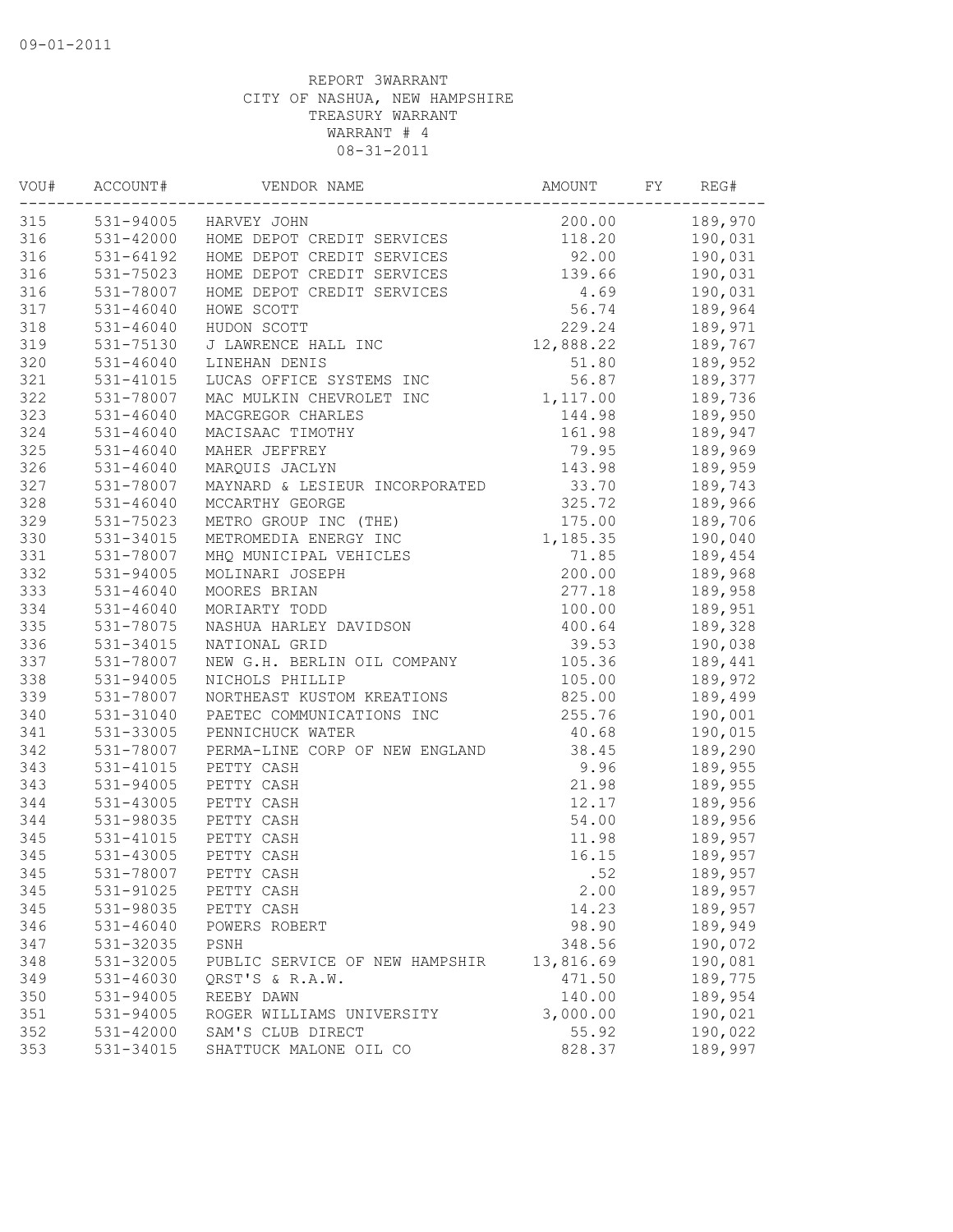| VOU#      | ACCOUNT#      | VENDOR NAME                    | AMOUNT   | FY | REG#      |
|-----------|---------------|--------------------------------|----------|----|-----------|
| 354       | 531-69025     | SNAP-ON TOOLS INDUSTRIAL-BOSTO | 161.90   |    | 189,293   |
| 355       | 531-41005     | STAPLES ADVANTAGE              | 691.22   |    | 189,564   |
| 355       | 531-41015     | STAPLES ADVANTAGE              | 3,645.35 |    | 189,564   |
| 356       | $531 - 46040$ | SULLIVAN MICHAEL               | 434.07   |    | 189,945   |
| 357       | 531-78100     | SULLIVAN TIRE INC              | 141.98   |    | 189,291   |
| 358       | 531-45220     | SUREFIRE LLC                   | 470.60   |    | 189,353   |
| 359       | 531-42000     | THE DURKIN CO INC              | 349.37   |    | 189,440   |
| 360       | $531 - 95000$ | TREASURER STATE OF NH          | 75.00    |    | 190,071   |
| 361       | 531-43005     | UNITED PARCEL SERVICE          | 7.91     |    | 190,088   |
| 362       | 531-66025     | US BANCORP EQUIPMENT FINANCE I | 1,385.98 |    | 190,070   |
| 363       | 531-95000     | US IDENTIFICATION MANUAL       | 82.50    |    | 190,000   |
| 364       | 531-31050     | USA MOBILITY WIRELESS INC      | 129.09   |    | 190,057   |
| 365       | 531-31050     | VERIZON WIRELESS               | 598.52   |    | 190,030   |
| 366       | 531-91025     | WEST HEATHER                   | 42.80    |    | 189,960   |
| 367       | 531-74035     | WEST PAYMENT CENTER            | 272.72   |    | 190,013   |
| 368       | 531-94005     | WILLIS JOSEPH                  | 500.00   |    | 190,062   |
| 369       | 531-74040     | WINCO IDENTIFICATION CORP      | 750.00   |    | 189,419   |
| TOTAL 531 |               | POLICE DEPARTMENT              |          |    | 62,702.04 |
|           |               |                                |          |    |           |
| 370       | 532-78100     | ADAMSON INDUSTRIES CORP        | 68.90    |    | 189,448   |
| 371       | 532-46015     | AGAN WAYNE                     | 246.80   |    | 189,398   |
| 372       | 532-46045     | ALLISON JEFFREY                | 353.30   |    | 189,974   |
| 373       | 532-78100     | BATTERIES PLUS                 | 271.36   |    | 189,538   |
| 373       | 532-79040     | BATTERIES PLUS                 | 134.82   |    | 189,538   |
| 374       | 532-75901     | BELLETETES INC                 | 8.81     |    | 189,406   |
| 374       | 532-78100     | BELLETETES INC                 | 20.07    |    | 189,406   |
| 375       | 532-46015     | BERGERON PROTECTIVE CLOTHING   | 870.35   |    | 189,558   |
| 375       | 532-46030     | BERGERON PROTECTIVE CLOTHING   | 110.30   |    | 189,558   |
| 376       | 532-78105     | DONOVAN SPRING COMPANY INC     | 1,846.62 |    | 189,308   |
| 377       | 532-78095     | F W WEBB COMPANY               | 21.04    |    | 189,346   |
| 378       | 532-75023     | FIMBEL PAUNET CORPORATION      | 1,200.00 |    | 189,528   |
| 378       | 532-75100     | FIMBEL PAUNET CORPORATION      | 617.60   |    | 189,528   |
| 379       | 532-53055     | FIRE SERVICE TESTING CO INC    | 2,911.80 |    | 189,428   |
| 380       | 532-64080     | FIRE TECH & SAFETY OF NEW ENGL | 1,761.32 |    | 189,524   |
| 380       | 532-69025     | FIRE TECH & SAFETY OF NEW ENGL | 65.00    |    | 189,524   |
| 380       | 532-74038     | FIRE TECH & SAFETY OF NEW ENGL | 676.00   |    | 189,524   |
| 381       | 532-78020     | GRANITE STATE BOAT WORKS INC   | 327.43   |    | 189,364   |
| 382       | 532-75023     | HOME DEPOT CREDIT SERVICES     | 25.88    |    | 190,007   |
| 383       | 532-46045     | HUNTRESS UNIFORMS              | 349.60   |    | 189,354   |
| 384       | 532-95005     | IAFC MEMBERSHIP                | 209.00   |    | 190,009   |
| 385       | 532-59135     | JP PEST SERVICES               | 425.00   |    | 189,403   |
| 386       | 532-75105     | M & M ELECTRICAL SUPPLY CO INC | 429.75   |    | 189,729   |
| 387       | 532-78060     | MAYNARD & LESIEUR INCORPORATED | 154.00   |    | 189,743   |
| 387       | 532-78065     | MAYNARD & LESIEUR INCORPORATED | 3,351.04 |    | 189,743   |
| 388       | 532-34015     | METROMEDIA ENERGY INC          | 434.74   |    | 190,040   |
| 389       | 532-78070     | MIKE'S CUSTOM KANVAS           | 240.00   |    | 189,281   |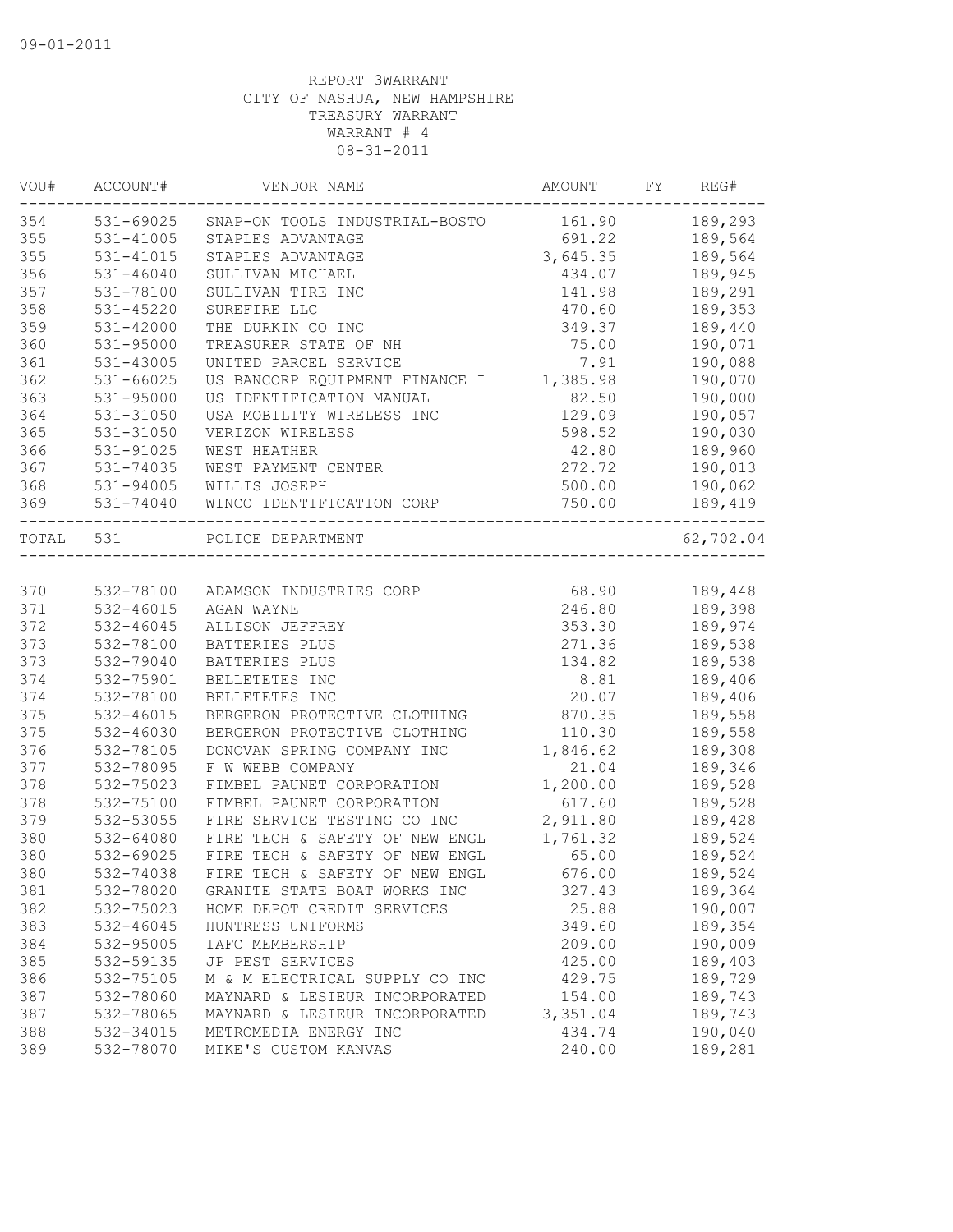| VOU#  | ACCOUNT#      | VENDOR NAME                    | AMOUNT   | FY | REG#      |
|-------|---------------|--------------------------------|----------|----|-----------|
| 390   |               | 532-78100 MINUTEMAN TRUCKS INC | 31.68    |    | 189,450   |
| 390   | 532-78110     | MINUTEMAN TRUCKS INC           | 186.86   |    | 189,450   |
| 391   | 532-47010     | MOORE MEDICAL LLC              | 840.15   |    | 189,523   |
| 392   | 532-34015     | NATIONAL GRID                  | 409.97   |    | 190,038   |
| 393   | 532-95005     | NEAFC INC                      | 25.00    |    | 190,050   |
| 394   | 532-42005     | NEW ENGLAND PAPER & SUPPLY     | 657.59   |    | 189,437   |
| 394   | 532-42010     | NEW ENGLAND PAPER & SUPPLY     | 514.52   |    | 189,437   |
| 394   | 532-42020     | NEW ENGLAND PAPER & SUPPLY     | 314.88   |    | 189,437   |
| 395   | 532-95005     | NFPA                           | 150.00   |    | 189,998   |
| 396   | 532-95005     | NH ASSOCIATION OF FIRE CHIEFS  | 225.00   |    | 190,039   |
| 397   | 532-46030     | NORTHEAST RESCUE SYSTEMS       | 163.00   |    | 189,544   |
| 398   | 532-53045     | OCCUPATIONAL DRUG TESTING LLC  | 60.00    |    | 189,469   |
| 399   | 532-31040     | PAETEC COMMUNICATIONS INC      | 13.73    |    | 190,001   |
| 400   | 532-75023     | PEABODY SUPPLY COMPANY         | 99.24    |    | 189,800   |
| 401   | 532-32005     | PENNICHUCK WATER               | 172.56   |    | 190,015   |
| 401   | 532-33005     | PENNICHUCK WATER               | 936.64   |    | 190,015   |
| 402   | 532-79020     | POWER & TEL                    | 1,051.75 |    | 189,726   |
| 403   | 532-75050     | PROPERTY LOGISTICS INC         | 125.00   |    | 189,826   |
| 404   | 532-79045     | RADIO SHACK                    | 136.95   |    | 189,730   |
| 405   | $532 - 45110$ | SANEL AUTO PARTS CO            | 404.55   |    | 189,413   |
| 405   | 532-69035     | SANEL AUTO PARTS CO            | 6.09     |    | 189,413   |
| 405   | 532-78007     | SANEL AUTO PARTS CO            | 773.91   |    | 189,413   |
| 405   | 532-78020     | SANEL AUTO PARTS CO            | 283.67   |    | 189,413   |
| 405   | 532-78075     | SANEL AUTO PARTS CO            | 202.22   |    | 189,413   |
| 405   | 532-78100     | SANEL AUTO PARTS CO            | 33.07    |    | 189,413   |
| 406   | 532-46045     | SILVA SCOTT M                  | 600.00   |    | 189,973   |
| 407   | 532-69035     | SNAP ON TOOLS                  | 441.90   |    | 189,309   |
| 408   | 532-53045     | ST JOSEPH BUSINESS & HEALTH    | 65.00    |    | 189,382   |
| 409   | 532-79025     | TOWN OF HAMPTON                | 3,500.00 |    | 189,889   |
| 410   | 532-79025     | TOWN OF RYE                    | 500.00   |    | 189,890   |
| 411   | 532-59100     | TRUE BLUE CLEANERS             | 94.83    |    | 189,449   |
| 412   | 532-31040     | VOICE SYSTEMS INC              | 400.00   |    | 189,375   |
| 412   | 532-31050     | VOICE SYSTEMS INC              | 434.00   |    | 189,375   |
| 413   | 532-64094     | WITMER PUBLIC SAFETY GROUP     | 124.97   |    | 189,772   |
| 414   | 532-78020     | YANKEE TRUCKS                  | 140.88   |    | 189,292   |
| TOTAL | 532           | FIRE DEPARTMENT                |          |    | 31,250.14 |
|       |               |                                |          |    |           |
| 415   | 536-53065     | CITIZENS BANK                  | 499.00   |    | 12,101    |
| 416   | 536-64255     | MOTOROLA                       | 57.00    |    | 190,020   |
| 417   | 536-64255     | PETTY CASH                     | 44.00    |    | 189,975   |
| 417   | 536-74150     | PETTY CASH                     | 12.99    |    | 189,975   |
| 418   | 536-32035     | PSNH                           | 784.45   |    | 190,072   |
| 419   | 536-31050     | VERIZON WIRELESS               | 74.63    |    | 190,030   |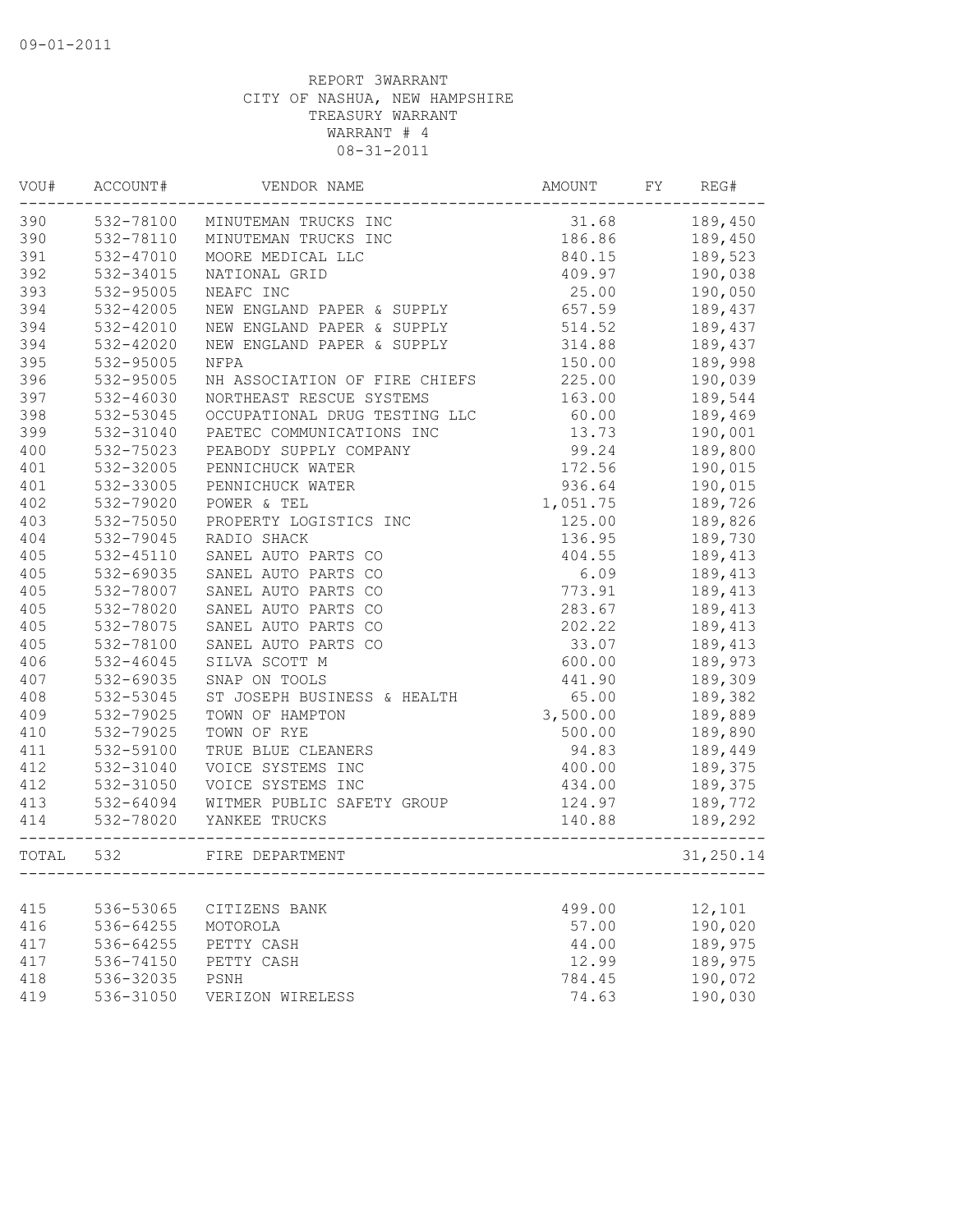|            | VOU# ACCOUNT# | VENDOR NAME<br>AMOUNT FT KE                      | AMOUNT FY REG# |                     |
|------------|---------------|--------------------------------------------------|----------------|---------------------|
|            | TOTAL 536     | CITYWIDE COMMUNICATIONS                          |                | 1,472.07            |
| 420        | 541-94005     | EVENTS YOUR WAY LLC                              | 50.00          | 190,066             |
| 421        | 541-95005     | NACCHO                                           | 375.00         | 190,084             |
| 422        | 541-91015     | PETTY CASH                                       | 88.80          | 189,976             |
| 423        | 541-33005     | PUBLIC SERVICE OF NEW HAMPSHIR 1,293.35          |                | 190,081             |
|            |               | 424 541-95010 THE TELEGRAPH                      | 182.00         | 190,033             |
|            |               | TOTAL 541 COMMUNITY SERVICES DIVISION            |                | 1,989.15            |
|            |               | 425 542-94005 EVENTS YOUR WAY LLC                |                | 75.00 190,066       |
|            | TOTAL 542     | COMMUNITY HEALTH                                 |                | 75.00               |
|            |               |                                                  |                |                     |
|            | 426 543-49075 | ACCURATE PRINTING INCORPORATED 255.00 189,746    |                |                     |
|            | 427 543-49070 | BAILEY'S TEST STRIPS & THERMOM                   |                | 180.00 189,271      |
|            |               | 428 543-53074 DRAGON MOSQUITO CONTROL INC        | 800.00 189,470 |                     |
| 429        | 543-94005     | EVENTS YOUR WAY LLC                              | 50.00          | 190,066<br>-------- |
|            | TOTAL 543     | ENVIRONMENTAL HEALTH DEPT.                       |                | 1,285.00            |
|            |               |                                                  |                |                     |
| 430        | 545-97020     | 23-25 TEMPLE ST REALTY LLC                       | 600.00         | 189,476             |
| 431        | 545-97020     | 243 MAIN STREET, LLC                             | 600.00         | 189,810             |
| 432        | 545-97020     | 28-34 RR SQUARE LLC                              | 184.22         | 189,297             |
| 433        | 545-97020     | 82 WEST HOLLIS ST LLC                            | 850.00         | 189,497             |
| 434        | 545-97020     | ACKERMAN BETTY E                                 | 335.00         | 189,262             |
| 435        | 545-97020     | BELANGER ROBERT H                                | 500.00         | 189,562             |
| 436        | 545-97020     | BEST WESTERN GRANITE INN                         | 700.00         | 189,460<br>189,483  |
| 437        | 545-97020     | BISHOP PROPERTY MANAGEMENT INC                   | 600.00         |                     |
| 438<br>439 | 545-97020     | BLANCHARD BLDG INVESTS/KENNETH<br>BOGHIGIAN ANNA | 600.00         | 189,344             |
|            | 545-97020     |                                                  | 950.00         | 189,582             |
| 440        | 545-97020     | BONNETTE PETER                                   | 750.00         | 189,283             |
| 441        | 545-97020     | BOUCHER ANDRE                                    | 323.02         | 189,541             |
| 442        | 545-97020     | BROOK VILLAGE NORTH ASSOCIATES                   | 879.02         | 189,443             |
| 443        | 545-97020     | BROWN SCOTT                                      | 750.00         | 189,393             |
| 444        | 545-97020     | BUJA DONALD                                      | 351.00         | 189,392             |
| 445        | 545-97020     | BYRD WILLIAM J                                   | 300.00         | 189,404             |
| 446        | 545-97020     | CAMPBELL GILBERT DBA WOODLANDS                   | 950.00         | 189,313             |
| 447        | 545-97020     | CONTRERAS PAULINE                                | 1,100.00       | 189,372             |
| 448        | 545-97020     | COUNTRY BARN MOTEL                               | 1,575.00       | 189,408             |
| 449        | 545-97020     | CRONIN MARYANNE                                  | 273.79         | 189,571             |
| 450        | 545-97020     | DAVIS CLAIR                                      | 740.00         | 189,556             |
| 451        | 545-97015     | DEMOULAS SUPERMARKETS INC                        | 2,360.50       | 189,999             |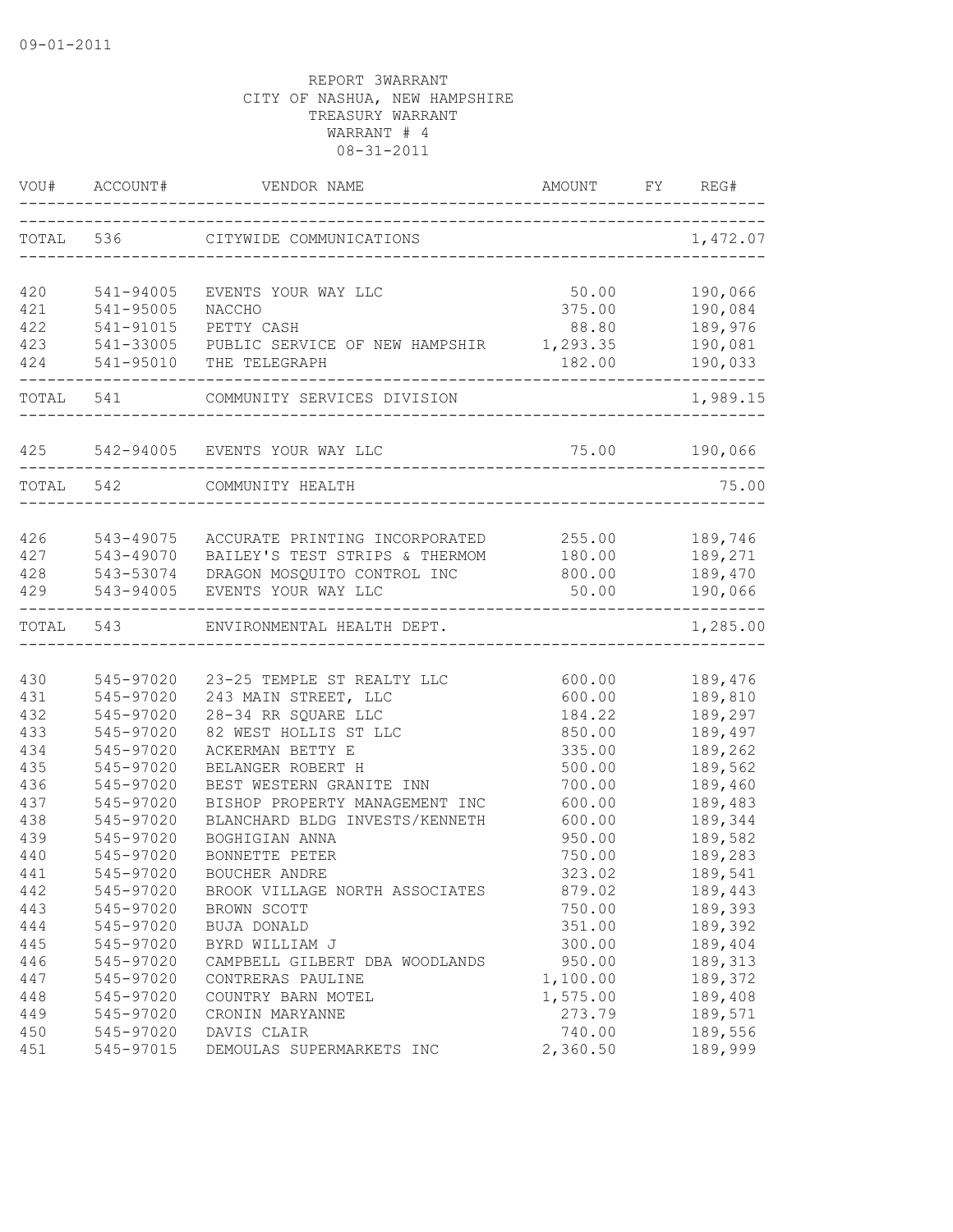| VOU#  | ACCOUNT#  | VENDOR NAME                             | AMOUNT   | FY | REG#      |
|-------|-----------|-----------------------------------------|----------|----|-----------|
| 452   | 545-97020 | FIRST LEDGE STREET ASSOCIATES           | 785.87   |    | 189,577   |
| 453   | 545-97020 | GAUTHIER REALTY/CONNIE GAUTHIE 1,272.00 |          |    | 189,551   |
| 454   | 545-97020 | GAYDA GENE                              | 500.00   |    | 189,351   |
| 455   | 545-97020 | GERLACH THERESA                         | 1,572.57 |    | 189,537   |
| 456   | 545-97020 | GP NASHUA LIMITED PARTNERSHIP           | 493.00   |    | 189,326   |
| 457   | 545-97020 | ICA PROPERTIES LLC/DAVID LAVOI          | 562.16   |    | 189,369   |
| 458   | 545-97020 | KONEVA TATIANA                          | 697.57   |    | 189,424   |
| 459   | 545-97020 | L & G PROPERTIES LLC                    | 600.00   |    | 189,487   |
| 460   | 545-97020 | LAMERAND ENTERPRISES/KYLE LAME          | 300.00   |    | 189,511   |
| 461   | 545-97020 | LATTI DAVID                             | 1,053.42 |    | 189,321   |
| 462   | 545-97020 | LEVESQUE THOMAS W                       | 700.00   |    | 189,572   |
| 463   | 545-97020 | LSB ASSOCIATES I LTD PRC                | 1,066.22 |    | 189,343   |
| 464   | 545-97020 | LTA INVESTMENTS LLC                     | 250.00   |    | 189,457   |
| 465   | 545-97020 | MARMONTI JOHN                           | 479.81   |    | 189,574   |
| 466   | 545-97020 | MENA ANOTNIO                            | 700.00   |    | 189,575   |
| 467   | 545-97020 | MOTEL 6                                 | 4,790.19 |    | 189,515   |
| 468   | 545-97020 | NASHUA HOUSING AUTHORITY                | 652.50   |    | 189,521   |
| 469   | 545-97020 | NASHUA PASTORAL CARE                    | 880.00   |    | 189,409   |
| 470   | 545-97020 | NUTMEG PROPERTY GROUP LLC               | 750.00   |    | 189,570   |
| 471   | 545-97015 | PENNICHUCK WATER WORKS INC              | 195.45   |    | 190,012   |
| 472   | 545-97020 | PSALEDAKIS WILLIAM                      | 646.69   |    | 189,299   |
| 473   | 545-97015 | PSNH                                    | 4,440.15 |    | 190,074   |
| 474   | 545-97020 | PUKT JOSEPH J III                       | 715.00   |    | 189,580   |
| 475   | 545-97020 | REGISTER LINDA B                        | 208.24   |    | 189,513   |
| 476   | 545-97020 | ROST PROPERTY MTG LLC / DUTTON          | 500.00   |    | 189,504   |
| 477   | 545-97020 | SEYON KIM                               | 437.81   |    | 189,391   |
| 478   | 545-97015 | ST JOSEPH PHARMACY                      | 30.05    |    | 189,303   |
| 479   | 545-97020 | TARDIFF HELEN                           | 785.87   |    | 189,581   |
| 480   | 545-97020 | TEMPLE EAST PEARL REALTY LLC            | 796.30   |    | 189,578   |
| 481   | 545-97020 | WEST HOLLIS TRUST                       | 350.00   |    | 189,486   |
| 482   | 545-97020 | WRN REAL ESTATE LLC                     | 510.00   |    | 189,489   |
| 483   | 545-97020 | YOUNGHUSBAND ROBERT A                   | 610.81   |    | 189,412   |
| TOTAL | 545       | WELFARE COSTS                           |          |    | 44,603.23 |
|       |           |                                         |          |    |           |
| 484   |           | 551-41015 CITIZENS BANK                 | 10.32    |    | 12,101    |
| 484   |           | 551-94005 CITIZENS BANK                 | 404.40   |    | 12,101    |
| 485   | 551-49075 | IMTEK REPROGRAPHICS INC                 | 225.00   |    | 189,630   |
| 486   | 551-59100 | JAN-PRO CLEANING SYSTEMS NORTH          | 665.00   |    | 189,764   |
| 487   | 551-41015 | NEW ENGLAND PAPER & SUPPLY              | 97.34    |    | 189,437   |
| 488   | 551-95005 | NEW HAMPSHIRE PUBLIC WORKS ASS          | 100.00   |    | 190,058   |
| 489   | 551-31040 | PAETEC COMMUNICATIONS INC               | 6.13     |    | 190,001   |
| 490   | 551-33005 | PENNICHUCK WATER                        | 84.95    |    | 190,015   |
| 491   | 551-59100 | PROTECTION ONE INC                      | 315.00   |    | 190,023   |
| 492   | 551-41015 | STAPLES ADVANTAGE                       | 440.99   |    | 189,564   |
| 493   | 551-49025 | TELEGRAPH PUBLISHING COMPANY            | 182.00   |    | 190,103   |
| 494   | 551-66020 | US BANCORP EQUIPMENT FINANCE I          | 397.44   |    | 190,070   |
|       |           |                                         |          |    |           |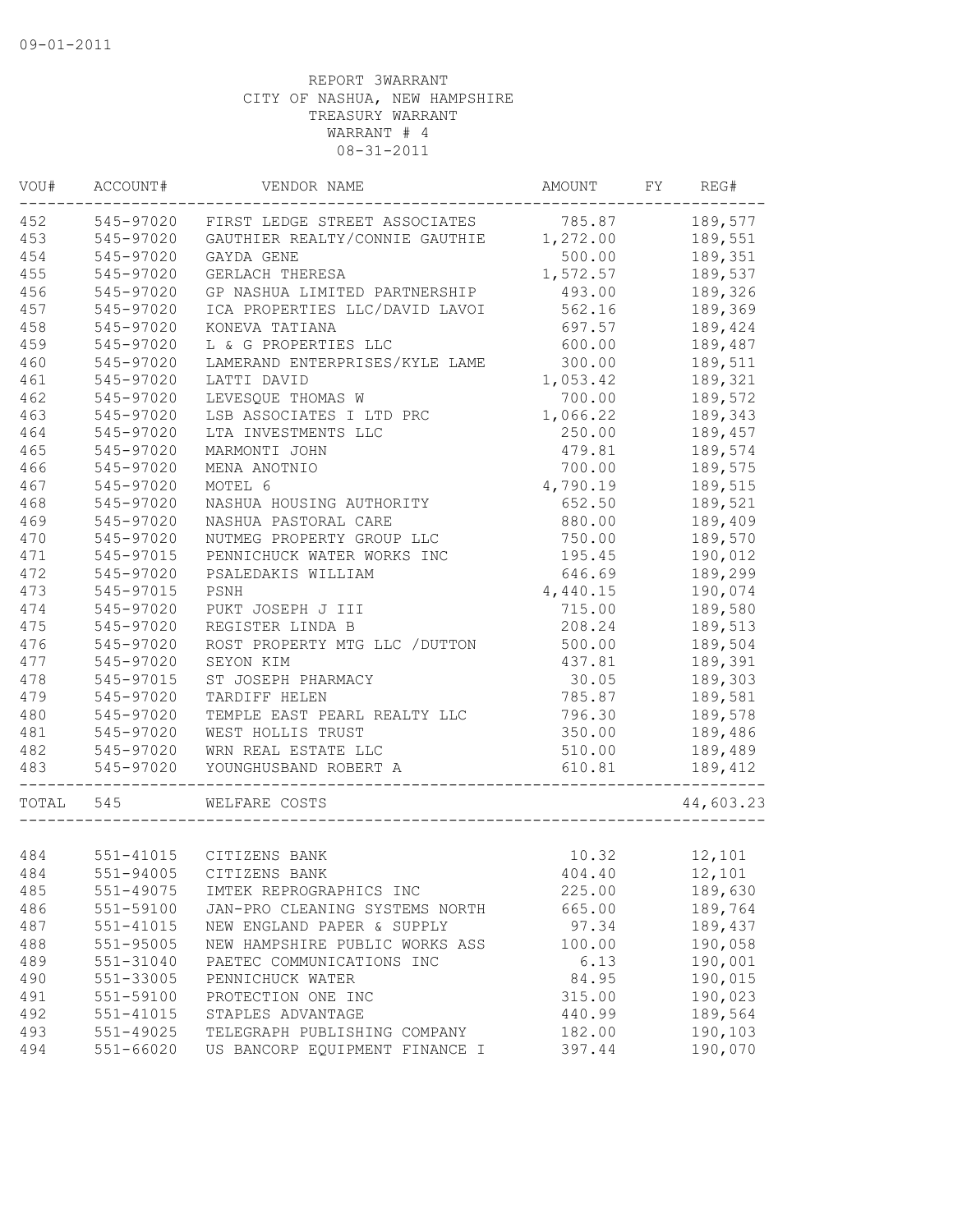| VOU# | ACCOUNT#      | VENDOR NAME                    | AMOUNT   |          |
|------|---------------|--------------------------------|----------|----------|
|      | TOTAL 551     |                                |          | 2,928.57 |
|      |               |                                |          |          |
| 495  | 552-45250     | AIRGAS EAST                    | 188.35   | 189,331  |
| 496  | 552-78007     | ALLEN MELLO DODGE INC          | 307.50   | 189,739  |
| 497  | 552-75165     | ASAP FIRE & SAFETY CORPORATION | 155.00   | 189,368  |
| 497  | 552-75170     | ASAP FIRE & SAFETY CORPORATION | 184.00   | 189,368  |
| 497  | 552-75175     | ASAP FIRE & SAFETY CORPORATION | 287.00   | 189,368  |
| 498  | 552-42010     | BANNER SYSTEMS OF MASSACHUSETT | 952.91   | 189,727  |
| 498  | 552-75040     | BANNER SYSTEMS OF MASSACHUSETT | 570.95   | 189,727  |
| 499  | 552-78100     | BEARINGS SPECIALTY CO INC      | 199.10   | 189,777  |
| 500  | 552-75021     | BELLETETES INC                 | 159.36   | 189,406  |
| 500  | 552-75022     | BELLETETES INC                 | 91.40    | 189,406  |
| 500  | 552-75135     | BELLETETES INC                 | 53.97    | 189,406  |
| 500  | 552-75175     | BELLETETES INC                 | 7.19     | 189,406  |
| 501  | 552-78007     | BEST FORD                      | 60.04    | 189,279  |
| 502  | 552-59015     | BJ HICKMAN MAGIC SHOW/ROBERT H | 465.00   | 189,363  |
| 503  | 552-75021     | BROX INDUSTRIES INC            | 123.59   | 189,310  |
| 504  | 552-75170     | CARPARTS OF NASHUA             | 120.54   | 189,278  |
| 504  | 552-78007     | CARPARTS OF NASHUA             | 15.84    | 189,278  |
| 505  | 552-59015     | COFFEY POST#3 AMERICAN LEGION  | 600.00   | 189,856  |
| 506  | 552-59015     | COMMUNITY EVENTS LLC           | 500.00   | 189,788  |
| 507  | 552-78100     | D & R TOWING INC               | 185.00   | 189,732  |
| 508  | 552-48015     | DENNIS K BURKE INC             | 2,903.33 | 190,089  |
| 509  | 552-78007     | EASTERN NE HYDRAULICS INC      | 285.00   | 189,559  |
| 510  | $552 - 45110$ | FILLION ASSOCIATES INC         | 186.98   | 189,317  |
| 511  | 552-75022     | FIMBEL PAUNET CORPORATION      | 202.00   | 189,528  |
| 512  | 552-75021     | FRANKLIN PAINT CO INC          | 346.30   | 189,633  |
| 512  | 552-75040     | FRANKLIN PAINT CO INC          | 304.50   | 189,633  |
| 512  | 552-75135     | FRANKLIN PAINT CO INC          | 304.50   | 189,633  |
| 513  | 552-59015     | <b>GALE MARCUS</b>             | 400.00   | 189,282  |
| 514  | 552-59015     | GOPHERBROKE/DAN CAVEN          | 600.00   | 189,356  |
| 515  | 552-75040     | HAMPDEN ENGINEERING CORP       | 917.64   | 189,643  |
| 516  | 552-75135     | HARRY W WELLS & SON INC        | 188.00   | 189,648  |
| 516  | 552-75165     | HARRY W WELLS & SON INC        | 247.59   | 189,648  |
| 517  | $552 - 42010$ | HOME DEPOT CREDIT SERVICES     | 7.96     | 190,007  |
| 517  | 552-45250     | HOME DEPOT CREDIT SERVICES     | 8.35     | 190,007  |
| 517  | 552-46030     | HOME DEPOT CREDIT SERVICES     | 39.79    | 190,007  |
| 517  | 552-64192     | HOME DEPOT CREDIT SERVICES     | 145.42   | 190,007  |
| 517  | 552-69035     | HOME DEPOT CREDIT SERVICES     | 86.08    | 190,007  |
| 517  | 552-75021     | HOME DEPOT CREDIT SERVICES     | 366.74   | 190,007  |
| 517  | 552-75022     | HOME DEPOT CREDIT SERVICES     | 451.25   | 190,007  |
| 517  | 552-75135     | HOME DEPOT CREDIT SERVICES     | 53.96    | 190,007  |
| 517  | 552-75170     | HOME DEPOT CREDIT SERVICES     | 61.22    | 190,007  |
| 518  | 552-64192     | HUDSON SMALL ENGINE            | 208.00   | 189,396  |
| 519  | 552-75021     | JOHN DEERE LANDSCAPES/LESCO    | 69.96    | 189,628  |
| 520  | 552-75021     | JOHNSON'S ELECTRIC INC         | 1,751.68 | 189,348  |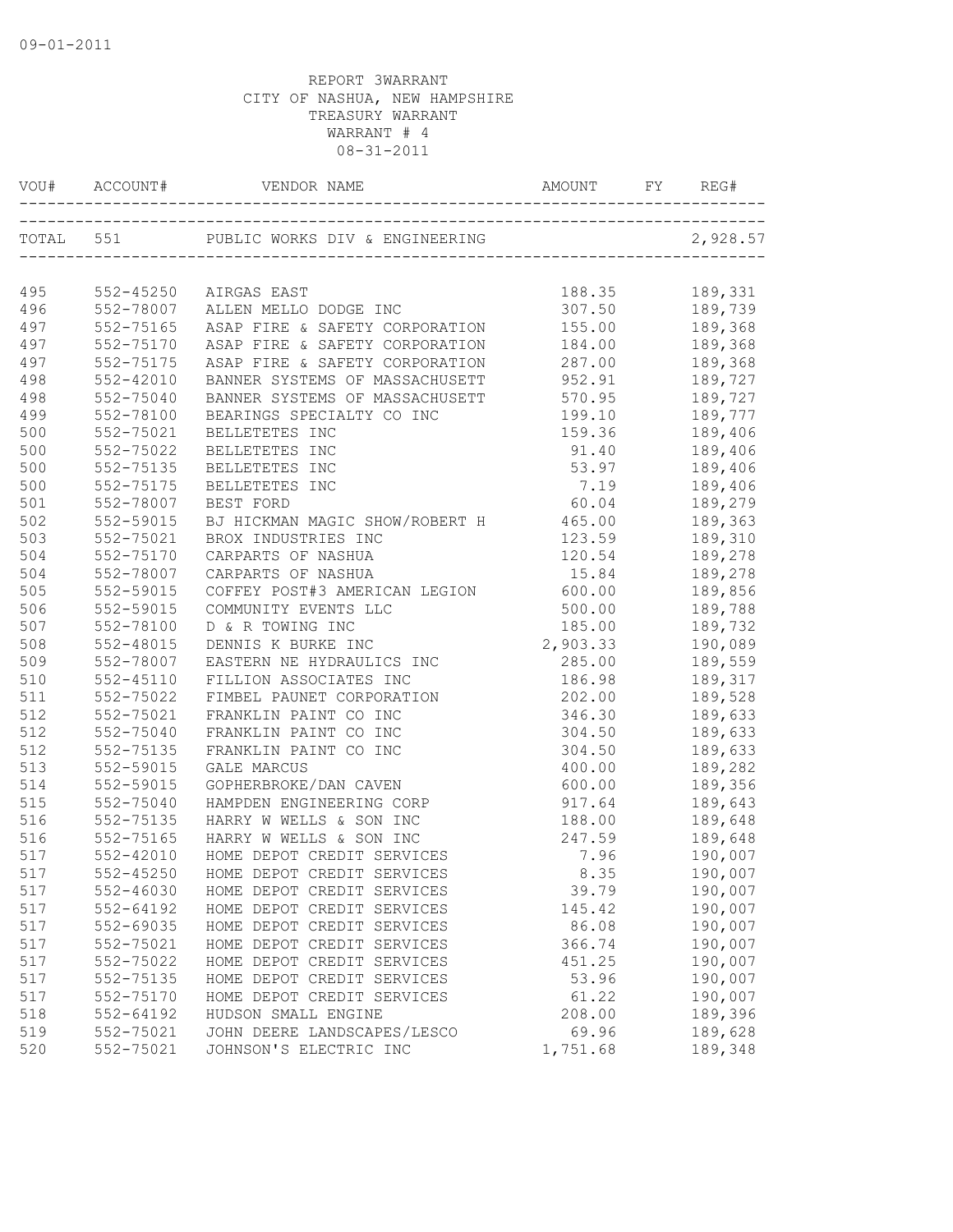| 189,348<br>552-75135<br>107.50<br>JOHNSON'S ELECTRIC INC<br>552-75021<br>190,032<br>LOWE'S<br>21.62<br>$552 - 46045$<br>79.95<br>189,977<br>LYONS JOHN<br>59.85<br>552-75021<br>M & M ELECTRICAL SUPPLY CO INC<br>189,729<br>$552 - 46005$<br>2,628.45<br>M & N SPORTS LLC<br>189,411<br>$552 - 45285$<br>MARSHALL SIGNS INC<br>150.00<br>189,758<br>1,109.50<br>552-78065<br>MAYNARD & LESIEUR INCORPORATED<br>189,743<br>24.52<br>190,040<br>552-34015<br>METROMEDIA ENERGY INC<br>190,040<br>552-34045<br>METROMEDIA ENERGY INC<br>136.93<br>552-78007<br>64.63<br>189,509<br>NAPA AUTO PARTS<br>552-78100<br>NAPA AUTO PARTS<br>147.20<br>189,509<br>529<br>552-78100<br>NASHUA OUTDOOR POWER EQUIPMENT<br>163.73<br>189,418<br>530<br>552-34015<br>83.67<br>190,038<br>NATIONAL GRID<br>531<br>$552 - 94005$<br>190,055<br>NEPA<br>180.00<br>532<br>190,017<br>552-95005<br>195.00<br>NHRPA<br>533<br>190,001<br>552-31040<br>12.49<br>PAETEC COMMUNICATIONS INC<br>534<br>325.00<br>189,337<br>552-59015<br>PANCOAST JUDY<br>535<br>189,401<br>552-75021<br>PARTAC PEAT CORPORATION<br>637.10<br>536<br>552-75170<br>PEABODY SUPPLY COMPANY<br>27.04<br>189,800<br>537<br>552-32005<br>PENNICHUCK WATER<br>53.34<br>190,015<br>537<br>552-33005<br>PENNICHUCK WATER<br>8,854.60<br>190,015<br>537<br>552-33045<br>PENNICHUCK WATER<br>2,558.99<br>190,015<br>537<br>552-33050<br>PENNICHUCK WATER<br>456.36<br>190,015<br>538<br>552-78007<br>PINE MOTOR PARTS<br>189,744<br>539<br>552-59180<br>PIONEER TREE SERVICE LLC<br>189,625<br>525.00<br>540<br>552-78100<br>649.75<br>189,543<br>POWERPLAN<br>541<br>552-32005<br>4,961.62<br>190,072<br>PSNH<br>541<br>552-32030<br>190,072<br>PSNH<br>3,449.27<br>542<br>552-59015<br>300.00<br>189,803<br>RIBAUDO ANNA<br>543<br>$552 - 45250$<br>190,022<br>SAM'S CLUB DIRECT<br>6.90<br>544<br>552-75021<br>TURF PRODUCTS CORP<br>56.17<br>189,568<br>545<br>552-66000<br>2,858.44<br>190,048<br>UNITED SITE SERVICES NORTHEAST<br>545<br>552-69015<br>UNITED SITE SERVICES NORTHEAST<br>54.97<br>190,048<br>546<br>552-59050<br>170.00<br>189,507<br>WEBSTER DAVID<br>TOTAL<br>552<br>PARKS AND RECREATION<br>553-59100<br>ABCO WELDING & INDUSTRIAL SUPP<br>195.00<br>189,794<br>553-69025<br>ABCO WELDING & INDUSTRIAL SUPP<br>115.20<br>189,794<br>553-94010<br>ANDERSON JOSEPH<br>523.50<br>189,978<br>553-95005<br>APWA/CPWA<br>181.25<br>190,006<br>189,302<br>553-49075<br>64.00<br>B-B CHAIN<br>43.74<br>189,406<br>553-49075<br>BELLETETES INC<br>189,406<br>553-69025<br>203.85<br>BELLETETES INC<br>553-78100<br>171.87<br>189,279<br>BEST FORD<br>553-78100<br>BOBCAT OF NEW HAMPSHIRE<br>68.98<br>189,400<br>553-45015<br>BROX INDUSTRIES INC<br>1,248.17<br>189,310 | VOU# | ACCOUNT# | VENDOR NAME | AMOUNT | FY | REG#       |
|-----------------------------------------------------------------------------------------------------------------------------------------------------------------------------------------------------------------------------------------------------------------------------------------------------------------------------------------------------------------------------------------------------------------------------------------------------------------------------------------------------------------------------------------------------------------------------------------------------------------------------------------------------------------------------------------------------------------------------------------------------------------------------------------------------------------------------------------------------------------------------------------------------------------------------------------------------------------------------------------------------------------------------------------------------------------------------------------------------------------------------------------------------------------------------------------------------------------------------------------------------------------------------------------------------------------------------------------------------------------------------------------------------------------------------------------------------------------------------------------------------------------------------------------------------------------------------------------------------------------------------------------------------------------------------------------------------------------------------------------------------------------------------------------------------------------------------------------------------------------------------------------------------------------------------------------------------------------------------------------------------------------------------------------------------------------------------------------------------------------------------------------------------------------------------------------------------------------------------------------------------------------------------------------------------------------------------------------------------------------------------------------------------------------------------------------------------------------------------------------------------------------------------------------------------------------------------------------------------------------------------------------------------------------------------------------------------------------------------------------|------|----------|-------------|--------|----|------------|
|                                                                                                                                                                                                                                                                                                                                                                                                                                                                                                                                                                                                                                                                                                                                                                                                                                                                                                                                                                                                                                                                                                                                                                                                                                                                                                                                                                                                                                                                                                                                                                                                                                                                                                                                                                                                                                                                                                                                                                                                                                                                                                                                                                                                                                                                                                                                                                                                                                                                                                                                                                                                                                                                                                                                         | 520  |          |             |        |    |            |
|                                                                                                                                                                                                                                                                                                                                                                                                                                                                                                                                                                                                                                                                                                                                                                                                                                                                                                                                                                                                                                                                                                                                                                                                                                                                                                                                                                                                                                                                                                                                                                                                                                                                                                                                                                                                                                                                                                                                                                                                                                                                                                                                                                                                                                                                                                                                                                                                                                                                                                                                                                                                                                                                                                                                         | 521  |          |             |        |    |            |
|                                                                                                                                                                                                                                                                                                                                                                                                                                                                                                                                                                                                                                                                                                                                                                                                                                                                                                                                                                                                                                                                                                                                                                                                                                                                                                                                                                                                                                                                                                                                                                                                                                                                                                                                                                                                                                                                                                                                                                                                                                                                                                                                                                                                                                                                                                                                                                                                                                                                                                                                                                                                                                                                                                                                         | 522  |          |             |        |    |            |
|                                                                                                                                                                                                                                                                                                                                                                                                                                                                                                                                                                                                                                                                                                                                                                                                                                                                                                                                                                                                                                                                                                                                                                                                                                                                                                                                                                                                                                                                                                                                                                                                                                                                                                                                                                                                                                                                                                                                                                                                                                                                                                                                                                                                                                                                                                                                                                                                                                                                                                                                                                                                                                                                                                                                         | 523  |          |             |        |    |            |
|                                                                                                                                                                                                                                                                                                                                                                                                                                                                                                                                                                                                                                                                                                                                                                                                                                                                                                                                                                                                                                                                                                                                                                                                                                                                                                                                                                                                                                                                                                                                                                                                                                                                                                                                                                                                                                                                                                                                                                                                                                                                                                                                                                                                                                                                                                                                                                                                                                                                                                                                                                                                                                                                                                                                         | 524  |          |             |        |    |            |
|                                                                                                                                                                                                                                                                                                                                                                                                                                                                                                                                                                                                                                                                                                                                                                                                                                                                                                                                                                                                                                                                                                                                                                                                                                                                                                                                                                                                                                                                                                                                                                                                                                                                                                                                                                                                                                                                                                                                                                                                                                                                                                                                                                                                                                                                                                                                                                                                                                                                                                                                                                                                                                                                                                                                         | 525  |          |             |        |    |            |
|                                                                                                                                                                                                                                                                                                                                                                                                                                                                                                                                                                                                                                                                                                                                                                                                                                                                                                                                                                                                                                                                                                                                                                                                                                                                                                                                                                                                                                                                                                                                                                                                                                                                                                                                                                                                                                                                                                                                                                                                                                                                                                                                                                                                                                                                                                                                                                                                                                                                                                                                                                                                                                                                                                                                         | 526  |          |             |        |    |            |
|                                                                                                                                                                                                                                                                                                                                                                                                                                                                                                                                                                                                                                                                                                                                                                                                                                                                                                                                                                                                                                                                                                                                                                                                                                                                                                                                                                                                                                                                                                                                                                                                                                                                                                                                                                                                                                                                                                                                                                                                                                                                                                                                                                                                                                                                                                                                                                                                                                                                                                                                                                                                                                                                                                                                         | 527  |          |             |        |    |            |
|                                                                                                                                                                                                                                                                                                                                                                                                                                                                                                                                                                                                                                                                                                                                                                                                                                                                                                                                                                                                                                                                                                                                                                                                                                                                                                                                                                                                                                                                                                                                                                                                                                                                                                                                                                                                                                                                                                                                                                                                                                                                                                                                                                                                                                                                                                                                                                                                                                                                                                                                                                                                                                                                                                                                         | 527  |          |             |        |    |            |
|                                                                                                                                                                                                                                                                                                                                                                                                                                                                                                                                                                                                                                                                                                                                                                                                                                                                                                                                                                                                                                                                                                                                                                                                                                                                                                                                                                                                                                                                                                                                                                                                                                                                                                                                                                                                                                                                                                                                                                                                                                                                                                                                                                                                                                                                                                                                                                                                                                                                                                                                                                                                                                                                                                                                         | 528  |          |             |        |    |            |
|                                                                                                                                                                                                                                                                                                                                                                                                                                                                                                                                                                                                                                                                                                                                                                                                                                                                                                                                                                                                                                                                                                                                                                                                                                                                                                                                                                                                                                                                                                                                                                                                                                                                                                                                                                                                                                                                                                                                                                                                                                                                                                                                                                                                                                                                                                                                                                                                                                                                                                                                                                                                                                                                                                                                         | 528  |          |             |        |    |            |
|                                                                                                                                                                                                                                                                                                                                                                                                                                                                                                                                                                                                                                                                                                                                                                                                                                                                                                                                                                                                                                                                                                                                                                                                                                                                                                                                                                                                                                                                                                                                                                                                                                                                                                                                                                                                                                                                                                                                                                                                                                                                                                                                                                                                                                                                                                                                                                                                                                                                                                                                                                                                                                                                                                                                         |      |          |             |        |    |            |
|                                                                                                                                                                                                                                                                                                                                                                                                                                                                                                                                                                                                                                                                                                                                                                                                                                                                                                                                                                                                                                                                                                                                                                                                                                                                                                                                                                                                                                                                                                                                                                                                                                                                                                                                                                                                                                                                                                                                                                                                                                                                                                                                                                                                                                                                                                                                                                                                                                                                                                                                                                                                                                                                                                                                         |      |          |             |        |    |            |
|                                                                                                                                                                                                                                                                                                                                                                                                                                                                                                                                                                                                                                                                                                                                                                                                                                                                                                                                                                                                                                                                                                                                                                                                                                                                                                                                                                                                                                                                                                                                                                                                                                                                                                                                                                                                                                                                                                                                                                                                                                                                                                                                                                                                                                                                                                                                                                                                                                                                                                                                                                                                                                                                                                                                         |      |          |             |        |    |            |
|                                                                                                                                                                                                                                                                                                                                                                                                                                                                                                                                                                                                                                                                                                                                                                                                                                                                                                                                                                                                                                                                                                                                                                                                                                                                                                                                                                                                                                                                                                                                                                                                                                                                                                                                                                                                                                                                                                                                                                                                                                                                                                                                                                                                                                                                                                                                                                                                                                                                                                                                                                                                                                                                                                                                         |      |          |             |        |    |            |
|                                                                                                                                                                                                                                                                                                                                                                                                                                                                                                                                                                                                                                                                                                                                                                                                                                                                                                                                                                                                                                                                                                                                                                                                                                                                                                                                                                                                                                                                                                                                                                                                                                                                                                                                                                                                                                                                                                                                                                                                                                                                                                                                                                                                                                                                                                                                                                                                                                                                                                                                                                                                                                                                                                                                         |      |          |             |        |    |            |
|                                                                                                                                                                                                                                                                                                                                                                                                                                                                                                                                                                                                                                                                                                                                                                                                                                                                                                                                                                                                                                                                                                                                                                                                                                                                                                                                                                                                                                                                                                                                                                                                                                                                                                                                                                                                                                                                                                                                                                                                                                                                                                                                                                                                                                                                                                                                                                                                                                                                                                                                                                                                                                                                                                                                         |      |          |             |        |    |            |
|                                                                                                                                                                                                                                                                                                                                                                                                                                                                                                                                                                                                                                                                                                                                                                                                                                                                                                                                                                                                                                                                                                                                                                                                                                                                                                                                                                                                                                                                                                                                                                                                                                                                                                                                                                                                                                                                                                                                                                                                                                                                                                                                                                                                                                                                                                                                                                                                                                                                                                                                                                                                                                                                                                                                         |      |          |             |        |    |            |
|                                                                                                                                                                                                                                                                                                                                                                                                                                                                                                                                                                                                                                                                                                                                                                                                                                                                                                                                                                                                                                                                                                                                                                                                                                                                                                                                                                                                                                                                                                                                                                                                                                                                                                                                                                                                                                                                                                                                                                                                                                                                                                                                                                                                                                                                                                                                                                                                                                                                                                                                                                                                                                                                                                                                         |      |          |             |        |    |            |
|                                                                                                                                                                                                                                                                                                                                                                                                                                                                                                                                                                                                                                                                                                                                                                                                                                                                                                                                                                                                                                                                                                                                                                                                                                                                                                                                                                                                                                                                                                                                                                                                                                                                                                                                                                                                                                                                                                                                                                                                                                                                                                                                                                                                                                                                                                                                                                                                                                                                                                                                                                                                                                                                                                                                         |      |          |             |        |    |            |
|                                                                                                                                                                                                                                                                                                                                                                                                                                                                                                                                                                                                                                                                                                                                                                                                                                                                                                                                                                                                                                                                                                                                                                                                                                                                                                                                                                                                                                                                                                                                                                                                                                                                                                                                                                                                                                                                                                                                                                                                                                                                                                                                                                                                                                                                                                                                                                                                                                                                                                                                                                                                                                                                                                                                         |      |          |             |        |    |            |
|                                                                                                                                                                                                                                                                                                                                                                                                                                                                                                                                                                                                                                                                                                                                                                                                                                                                                                                                                                                                                                                                                                                                                                                                                                                                                                                                                                                                                                                                                                                                                                                                                                                                                                                                                                                                                                                                                                                                                                                                                                                                                                                                                                                                                                                                                                                                                                                                                                                                                                                                                                                                                                                                                                                                         |      |          |             |        |    |            |
|                                                                                                                                                                                                                                                                                                                                                                                                                                                                                                                                                                                                                                                                                                                                                                                                                                                                                                                                                                                                                                                                                                                                                                                                                                                                                                                                                                                                                                                                                                                                                                                                                                                                                                                                                                                                                                                                                                                                                                                                                                                                                                                                                                                                                                                                                                                                                                                                                                                                                                                                                                                                                                                                                                                                         |      |          |             |        |    |            |
|                                                                                                                                                                                                                                                                                                                                                                                                                                                                                                                                                                                                                                                                                                                                                                                                                                                                                                                                                                                                                                                                                                                                                                                                                                                                                                                                                                                                                                                                                                                                                                                                                                                                                                                                                                                                                                                                                                                                                                                                                                                                                                                                                                                                                                                                                                                                                                                                                                                                                                                                                                                                                                                                                                                                         |      |          |             |        |    |            |
|                                                                                                                                                                                                                                                                                                                                                                                                                                                                                                                                                                                                                                                                                                                                                                                                                                                                                                                                                                                                                                                                                                                                                                                                                                                                                                                                                                                                                                                                                                                                                                                                                                                                                                                                                                                                                                                                                                                                                                                                                                                                                                                                                                                                                                                                                                                                                                                                                                                                                                                                                                                                                                                                                                                                         |      |          |             |        |    |            |
|                                                                                                                                                                                                                                                                                                                                                                                                                                                                                                                                                                                                                                                                                                                                                                                                                                                                                                                                                                                                                                                                                                                                                                                                                                                                                                                                                                                                                                                                                                                                                                                                                                                                                                                                                                                                                                                                                                                                                                                                                                                                                                                                                                                                                                                                                                                                                                                                                                                                                                                                                                                                                                                                                                                                         |      |          |             |        |    |            |
|                                                                                                                                                                                                                                                                                                                                                                                                                                                                                                                                                                                                                                                                                                                                                                                                                                                                                                                                                                                                                                                                                                                                                                                                                                                                                                                                                                                                                                                                                                                                                                                                                                                                                                                                                                                                                                                                                                                                                                                                                                                                                                                                                                                                                                                                                                                                                                                                                                                                                                                                                                                                                                                                                                                                         |      |          |             |        |    |            |
|                                                                                                                                                                                                                                                                                                                                                                                                                                                                                                                                                                                                                                                                                                                                                                                                                                                                                                                                                                                                                                                                                                                                                                                                                                                                                                                                                                                                                                                                                                                                                                                                                                                                                                                                                                                                                                                                                                                                                                                                                                                                                                                                                                                                                                                                                                                                                                                                                                                                                                                                                                                                                                                                                                                                         |      |          |             |        |    |            |
|                                                                                                                                                                                                                                                                                                                                                                                                                                                                                                                                                                                                                                                                                                                                                                                                                                                                                                                                                                                                                                                                                                                                                                                                                                                                                                                                                                                                                                                                                                                                                                                                                                                                                                                                                                                                                                                                                                                                                                                                                                                                                                                                                                                                                                                                                                                                                                                                                                                                                                                                                                                                                                                                                                                                         |      |          |             |        |    |            |
|                                                                                                                                                                                                                                                                                                                                                                                                                                                                                                                                                                                                                                                                                                                                                                                                                                                                                                                                                                                                                                                                                                                                                                                                                                                                                                                                                                                                                                                                                                                                                                                                                                                                                                                                                                                                                                                                                                                                                                                                                                                                                                                                                                                                                                                                                                                                                                                                                                                                                                                                                                                                                                                                                                                                         |      |          |             |        |    |            |
|                                                                                                                                                                                                                                                                                                                                                                                                                                                                                                                                                                                                                                                                                                                                                                                                                                                                                                                                                                                                                                                                                                                                                                                                                                                                                                                                                                                                                                                                                                                                                                                                                                                                                                                                                                                                                                                                                                                                                                                                                                                                                                                                                                                                                                                                                                                                                                                                                                                                                                                                                                                                                                                                                                                                         |      |          |             |        |    |            |
|                                                                                                                                                                                                                                                                                                                                                                                                                                                                                                                                                                                                                                                                                                                                                                                                                                                                                                                                                                                                                                                                                                                                                                                                                                                                                                                                                                                                                                                                                                                                                                                                                                                                                                                                                                                                                                                                                                                                                                                                                                                                                                                                                                                                                                                                                                                                                                                                                                                                                                                                                                                                                                                                                                                                         |      |          |             |        |    |            |
|                                                                                                                                                                                                                                                                                                                                                                                                                                                                                                                                                                                                                                                                                                                                                                                                                                                                                                                                                                                                                                                                                                                                                                                                                                                                                                                                                                                                                                                                                                                                                                                                                                                                                                                                                                                                                                                                                                                                                                                                                                                                                                                                                                                                                                                                                                                                                                                                                                                                                                                                                                                                                                                                                                                                         |      |          |             |        |    |            |
|                                                                                                                                                                                                                                                                                                                                                                                                                                                                                                                                                                                                                                                                                                                                                                                                                                                                                                                                                                                                                                                                                                                                                                                                                                                                                                                                                                                                                                                                                                                                                                                                                                                                                                                                                                                                                                                                                                                                                                                                                                                                                                                                                                                                                                                                                                                                                                                                                                                                                                                                                                                                                                                                                                                                         |      |          |             |        |    |            |
|                                                                                                                                                                                                                                                                                                                                                                                                                                                                                                                                                                                                                                                                                                                                                                                                                                                                                                                                                                                                                                                                                                                                                                                                                                                                                                                                                                                                                                                                                                                                                                                                                                                                                                                                                                                                                                                                                                                                                                                                                                                                                                                                                                                                                                                                                                                                                                                                                                                                                                                                                                                                                                                                                                                                         |      |          |             |        |    |            |
|                                                                                                                                                                                                                                                                                                                                                                                                                                                                                                                                                                                                                                                                                                                                                                                                                                                                                                                                                                                                                                                                                                                                                                                                                                                                                                                                                                                                                                                                                                                                                                                                                                                                                                                                                                                                                                                                                                                                                                                                                                                                                                                                                                                                                                                                                                                                                                                                                                                                                                                                                                                                                                                                                                                                         |      |          |             |        |    | 46, 472.58 |
|                                                                                                                                                                                                                                                                                                                                                                                                                                                                                                                                                                                                                                                                                                                                                                                                                                                                                                                                                                                                                                                                                                                                                                                                                                                                                                                                                                                                                                                                                                                                                                                                                                                                                                                                                                                                                                                                                                                                                                                                                                                                                                                                                                                                                                                                                                                                                                                                                                                                                                                                                                                                                                                                                                                                         |      |          |             |        |    |            |
|                                                                                                                                                                                                                                                                                                                                                                                                                                                                                                                                                                                                                                                                                                                                                                                                                                                                                                                                                                                                                                                                                                                                                                                                                                                                                                                                                                                                                                                                                                                                                                                                                                                                                                                                                                                                                                                                                                                                                                                                                                                                                                                                                                                                                                                                                                                                                                                                                                                                                                                                                                                                                                                                                                                                         | 547  |          |             |        |    |            |
|                                                                                                                                                                                                                                                                                                                                                                                                                                                                                                                                                                                                                                                                                                                                                                                                                                                                                                                                                                                                                                                                                                                                                                                                                                                                                                                                                                                                                                                                                                                                                                                                                                                                                                                                                                                                                                                                                                                                                                                                                                                                                                                                                                                                                                                                                                                                                                                                                                                                                                                                                                                                                                                                                                                                         | 547  |          |             |        |    |            |
|                                                                                                                                                                                                                                                                                                                                                                                                                                                                                                                                                                                                                                                                                                                                                                                                                                                                                                                                                                                                                                                                                                                                                                                                                                                                                                                                                                                                                                                                                                                                                                                                                                                                                                                                                                                                                                                                                                                                                                                                                                                                                                                                                                                                                                                                                                                                                                                                                                                                                                                                                                                                                                                                                                                                         | 548  |          |             |        |    |            |
|                                                                                                                                                                                                                                                                                                                                                                                                                                                                                                                                                                                                                                                                                                                                                                                                                                                                                                                                                                                                                                                                                                                                                                                                                                                                                                                                                                                                                                                                                                                                                                                                                                                                                                                                                                                                                                                                                                                                                                                                                                                                                                                                                                                                                                                                                                                                                                                                                                                                                                                                                                                                                                                                                                                                         | 549  |          |             |        |    |            |
|                                                                                                                                                                                                                                                                                                                                                                                                                                                                                                                                                                                                                                                                                                                                                                                                                                                                                                                                                                                                                                                                                                                                                                                                                                                                                                                                                                                                                                                                                                                                                                                                                                                                                                                                                                                                                                                                                                                                                                                                                                                                                                                                                                                                                                                                                                                                                                                                                                                                                                                                                                                                                                                                                                                                         | 550  |          |             |        |    |            |
|                                                                                                                                                                                                                                                                                                                                                                                                                                                                                                                                                                                                                                                                                                                                                                                                                                                                                                                                                                                                                                                                                                                                                                                                                                                                                                                                                                                                                                                                                                                                                                                                                                                                                                                                                                                                                                                                                                                                                                                                                                                                                                                                                                                                                                                                                                                                                                                                                                                                                                                                                                                                                                                                                                                                         | 551  |          |             |        |    |            |
|                                                                                                                                                                                                                                                                                                                                                                                                                                                                                                                                                                                                                                                                                                                                                                                                                                                                                                                                                                                                                                                                                                                                                                                                                                                                                                                                                                                                                                                                                                                                                                                                                                                                                                                                                                                                                                                                                                                                                                                                                                                                                                                                                                                                                                                                                                                                                                                                                                                                                                                                                                                                                                                                                                                                         | 551  |          |             |        |    |            |
|                                                                                                                                                                                                                                                                                                                                                                                                                                                                                                                                                                                                                                                                                                                                                                                                                                                                                                                                                                                                                                                                                                                                                                                                                                                                                                                                                                                                                                                                                                                                                                                                                                                                                                                                                                                                                                                                                                                                                                                                                                                                                                                                                                                                                                                                                                                                                                                                                                                                                                                                                                                                                                                                                                                                         | 552  |          |             |        |    |            |
|                                                                                                                                                                                                                                                                                                                                                                                                                                                                                                                                                                                                                                                                                                                                                                                                                                                                                                                                                                                                                                                                                                                                                                                                                                                                                                                                                                                                                                                                                                                                                                                                                                                                                                                                                                                                                                                                                                                                                                                                                                                                                                                                                                                                                                                                                                                                                                                                                                                                                                                                                                                                                                                                                                                                         | 553  |          |             |        |    |            |
|                                                                                                                                                                                                                                                                                                                                                                                                                                                                                                                                                                                                                                                                                                                                                                                                                                                                                                                                                                                                                                                                                                                                                                                                                                                                                                                                                                                                                                                                                                                                                                                                                                                                                                                                                                                                                                                                                                                                                                                                                                                                                                                                                                                                                                                                                                                                                                                                                                                                                                                                                                                                                                                                                                                                         | 554  |          |             |        |    |            |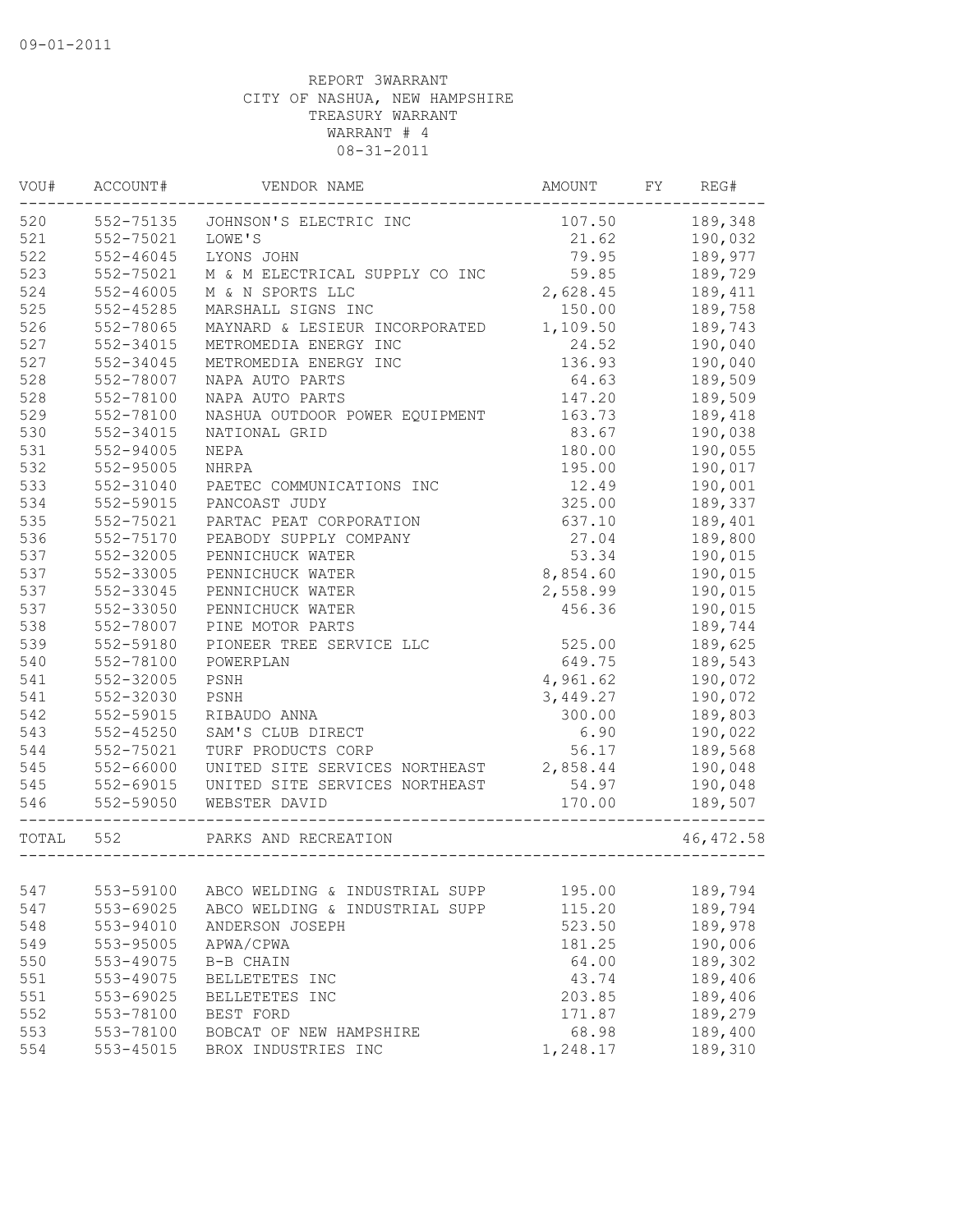| VOU# | ACCOUNT#      | VENDOR NAME                    | AMOUNT    | FY | REG#    |
|------|---------------|--------------------------------|-----------|----|---------|
| 554  | 553-45030     | BROX INDUSTRIES INC            | 4,981.51  |    | 189,310 |
| 554  | 553-45190     | BROX INDUSTRIES INC            | 845.78    |    | 189,310 |
| 555  | 553-46045     | CCP INDUSTRIES INC             | 252.48    |    | 189,417 |
| 555  | 553-49075     | CCP INDUSTRIES INC             | 472.56    |    | 189,417 |
| 556  | 553-78100     | CHADWICK-BAROSS INC            | 113.42    |    | 189,311 |
| 557  | 553-78100     | CHAPPELL TRACTOR SALES, INC    | 51.60     |    | 189,799 |
| 558  | $553 - 45015$ | CONTINENTAL PAVING INC         | 1,146.72  |    | 189,751 |
| 558  | $553 - 45025$ | CONTINENTAL PAVING INC         | 32.00     |    | 189,751 |
| 559  | 553-45060     | CORRIVEAU ROUTHIER INC         | 315.00    |    | 189,731 |
| 559  | 553-69025     | CORRIVEAU ROUTHIER INC         | 94.39     |    | 189,731 |
| 560  | 553-48015     | DENNIS K BURKE INC             | 38,605.60 |    | 190,089 |
| 561  | 553-78100     | FREIGHTLINER OF NH INC         | 468.44    |    | 189,531 |
| 562  | 553-45060     | GATE CITY FENCE CO INC         | 210.00    |    | 189,381 |
| 563  | 553-59100     | GMS HYDRAULICS INC             | 367.60    |    | 189,760 |
| 564  | 553-49075     | GRAINGER                       | 71.02     |    | 189,357 |
| 565  | 553-69025     | GRAINGER                       | 77.63     |    | 189,512 |
| 566  | 553-77020     | HOWARD P FAIRFIELD, LLC        | 1,524.32  |    | 189,686 |
| 566  | 553-78100     | HOWARD P FAIRFIELD, LLC        | 143.19    |    | 189,686 |
| 567  | 553-64040     | IDENTIFIX                      | 1,428.00  |    | 189,807 |
| 568  | 553-59105     | JAN-PRO CLEANING SYSTEMS NORTH | 620.00    |    | 189,764 |
| 569  | 553-59135     | JP PEST SERVICES               | 65.00     |    | 189,403 |
| 570  | 553-78100     | LIBERTY INTN'L TRUCKS OF NH LL | 916.08    |    | 189,742 |
| 571  | 553-78065     | MAYNARD & LESIEUR INCORPORATED | 1,274.52  |    | 189,743 |
| 572  | 553-78100     | MCDEVITT TRUCKS INC            | 351.54    |    | 189,540 |
| 573  | 553-78100     | MILL METALS CORP               | 1,596.70  |    | 189,488 |
| 574  | 553-78100     | MINUTEMAN TRUCKS INC           | 66.18     |    | 189,450 |
| 575  | 553-49075     | NAPA AUTO PARTS                | 259.16    |    | 189,509 |
| 575  | 553-49075     | NAPA AUTO PARTS                | 220.57    |    | 189,510 |
| 575  | 553-69025     | NAPA AUTO PARTS                | 12.80     |    | 189,509 |
| 575  | 553-69025     | NAPA AUTO PARTS                | 3.20      |    | 189,510 |
| 575  | 553-78100     | NAPA AUTO PARTS                | 1,350.29  |    | 189,509 |
| 575  | 553-78100     | NAPA AUTO PARTS                | 2,515.47  |    | 189,510 |
| 576  | 553-45060     | NASHUA LUMBER COMPANY INC      | 50.00     |    | 189,725 |
| 577  | 553-34015     | NATIONAL GRID                  | 114.17    |    | 190,038 |
| 578  | 553-45060     | NEENAH FOUNDRY COMPANY         | 3,703.82  |    | 189,495 |
| 579  | 553-78035     | NEW G.H. BERLIN OIL COMPANY    | 1,291.69  |    | 189,441 |
| 580  | 553-69025     | NH BRAGG & SONS INC            | 44.89     |    | 189,274 |
| 581  | 553-78100     | NORTHLAND INDUSTRIAL TRUCK CO. | 259.06    |    | 189,815 |
| 582  | 553-98021     | NORTON JENNIFER                | 73.95     |    | 189,980 |
| 583  | 553-31040     | PAETEC COMMUNICATIONS INC      | 18.58     |    | 190,001 |
| 584  | 553-78100     | PINE MOTOR PARTS               | 5.47      |    | 189,744 |
| 585  | 553-49075     | RO-BRAND PRODUCTS INC          | 380.33    |    | 189,522 |
| 586  | 553-59100     | SAFETY KLEEN INC               | 551.19    |    | 189,442 |
| 587  | 553-49075     | SANEL AUTO PARTS CO            | 616.82    |    | 189,414 |
| 587  | 553-78100     | SANEL AUTO PARTS CO            | 955.26    |    | 189,414 |
| 588  | 553-48005     | SHATTUCK MALONE OIL CO         | 19,062.30 |    | 189,997 |
| 589  | 553-59150     | STANLEY CONVERGENT SECURITY SO | 46.77     |    | 189,546 |
| 590  | 553-41015     | STAPLES ADVANTAGE              | 286.18    |    | 189,564 |
|      |               |                                |           |    |         |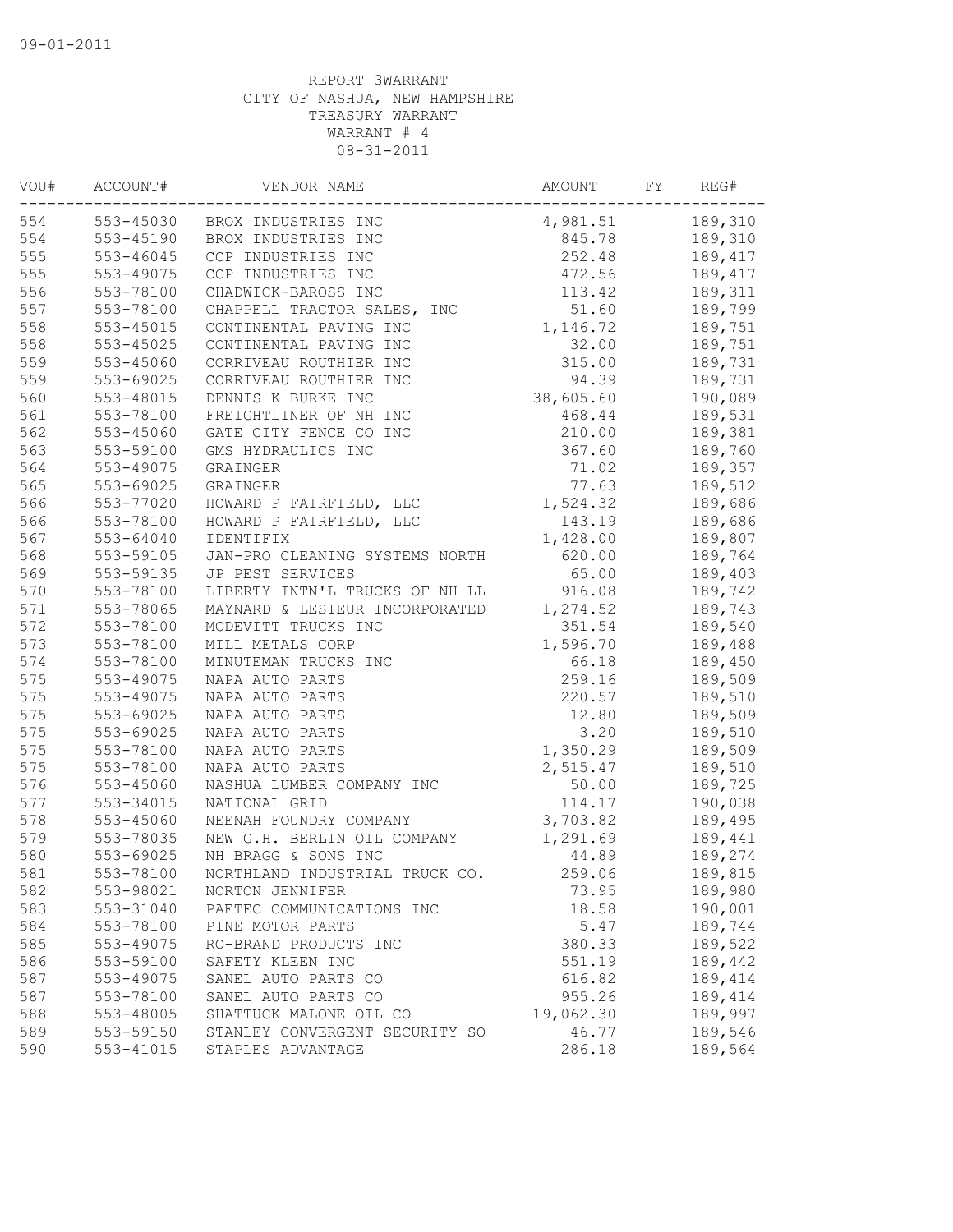| VOU#  | ACCOUNT#      | VENDOR NAME                        | AMOUNT    | FΥ | REG#        |
|-------|---------------|------------------------------------|-----------|----|-------------|
| 591   | 553-78100     | SWEEPER PARTS SALES                | 5,645.80  |    | 189,809     |
| 592   | 553-78100     | TENNANT SALES & SERVICE COMPAN     | 819.74    |    | 189,329     |
| 593   | 553-59100     | TOOL & EQUIPMENT CONNECTION, I     | 2,380.00  |    | 189,798     |
| 594   | $553 - 46045$ | UNIFIRST CORPORATION               | 1,309.90  |    | 189,532     |
| 595   | 553-59100     | UNITED SITE SERVICES NORTHEAST     | 109.94    |    | 190,049     |
| 596   | 553-75100     | UNLIMITED DOOR SERVICE/STEVEN      | 110.00    |    | 189,757     |
| 597   | 553-45030     | US CONSTRUCTION FABRICS, LLC       | 679.70    |    | 189,805     |
| 598   | 553-49075     | USP OF NEW ENGLAND                 | 260.42    |    | 189,501     |
| 599   | 553-46045     | WHALEN MIKE                        | 110.00    |    | 189,979     |
| TOTAL | 553           | STREET DEPARTMENT                  |           |    | 102, 154.31 |
|       |               |                                    |           |    |             |
| 600   | 555-45107     | BLUE TARP FINANCIAL, INC           | 1,274.49  |    | 190,059     |
| 600   | 555-45285     | BLUE TARP FINANCIAL,<br><b>INC</b> | $-89.99$  |    | 190,059     |
| 600   | 555-49075     | BLUE TARP FINANCIAL,<br>INC        | 125.99    |    | 190,059     |
| 600   | 555-75023     | BLUE TARP FINANCIAL, INC           | 10.42     |    | 190,059     |
| 601   | 555-45285     | FASTENAL COMPANY                   | 26.76     |    | 189,463     |
| 602   | 555-59170     | HI-WAY SAFETY SYSTEMS INC          | 10,822.05 |    | 189,327     |
| 603   | 555-45288     | HIGHWAY TECH                       | 75.00     |    | 189,402     |
| 604   | 555-78140     | MAYNARD & LESIEUR INCORPORATED     | 77.30     |    | 189,743     |
| 605   | 555-31040     | PAETEC COMMUNICATIONS INC          | 18.59     |    | 190,001     |
| 606   | 555-45285     | PERMA-LINE CORP OF NEW ENGLAND     | 618.75    |    | 189,290     |
| 607   | 555-32025     | PSNH                               | 735.94    |    | 190,072     |
| 607   | 555-32025     | PSNH                               | 1,757.48  |    | 190,073     |
| 608   | 555-41015     | STAPLES ADVANTAGE                  | 93.81     |    | 189,564     |
| 609   | 555-43005     | UPS FREIGHT                        | 85.23     |    | 190,026     |
| TOTAL | 555           | TRAFFIC DEPARTMENT                 |           |    | 15,631.82   |
|       |               |                                    |           |    |             |
| 610   | 557-59100     | LOOMIS                             | 36.07     |    | 189,812     |
| 611   | 557-31040     | PAETEC COMMUNICATIONS INC          | 7.18      |    | 190,001     |
| 612   | 557-32005     | PUBLIC SERVICE OF NEW HAMPSHIR     | 1,237.80  |    | 190,081     |
| 613   | 557-91005     | STANSFIELD JILL                    | 32.41     |    | 189,981     |
| TOTAL | 557           | PARKING LOTS                       |           |    | 1,313.46    |
| 614   |               | 561-59100 CHS CONSULTING GROUP     | 470.00    |    | 189,872     |
| 615   | 561-33005     | PENNICHUCK WATER                   | 421.91    |    | 190,015     |
| TOTAL | 561           | EDGEWOOD CEMETERY                  |           |    | 891.91      |
| 616   | 562-75023     | JOHN DEERE LANDSCAPES/LESCO        | 340.95    |    | 189,628     |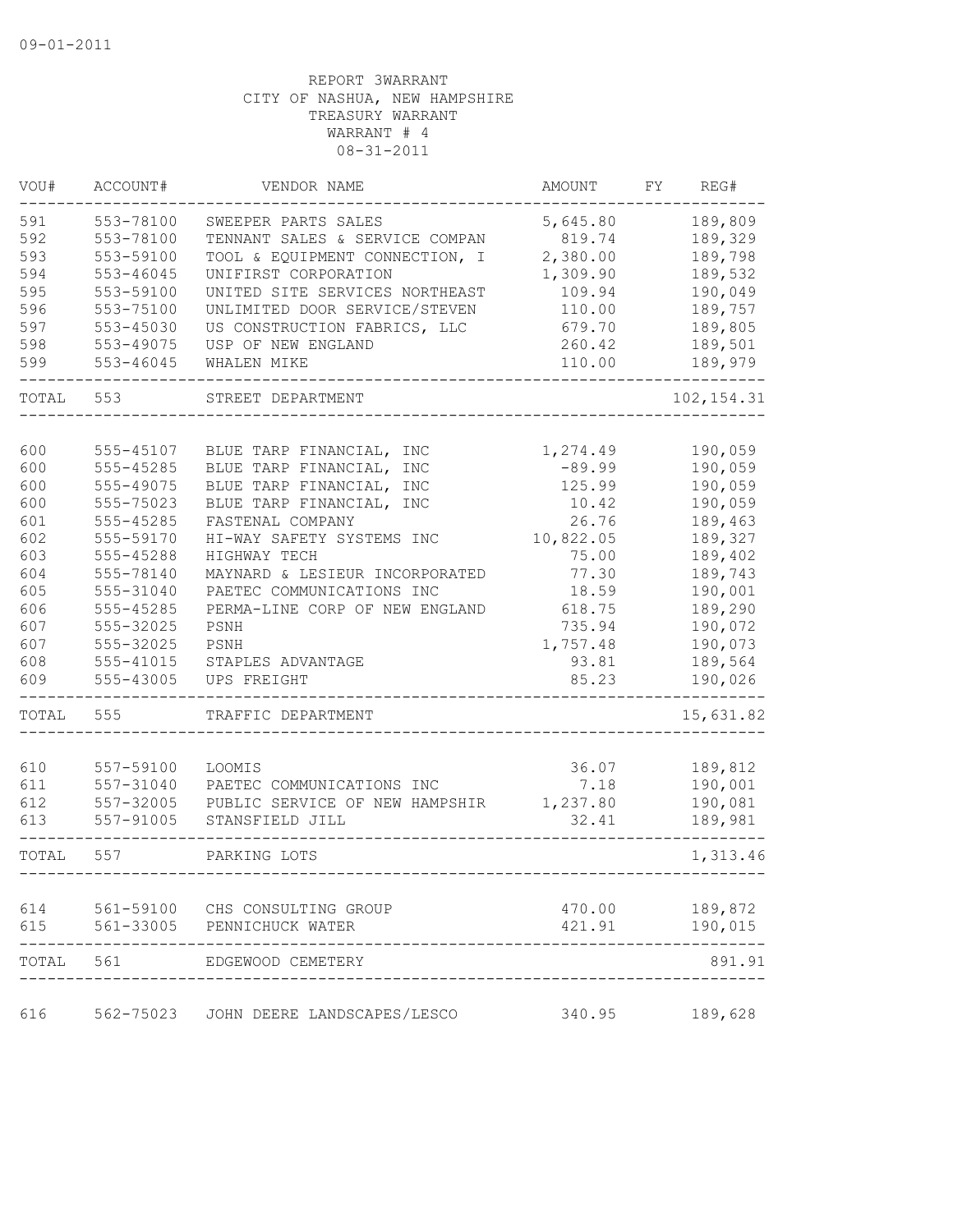|           | VOU# ACCOUNT# | VENDOR NAME                              | AMOUNT<br>------------------------ | FY | REG#               |
|-----------|---------------|------------------------------------------|------------------------------------|----|--------------------|
| TOTAL 562 |               | SUBURBAN CEMETERIES                      |                                    |    | 340.95             |
| 617       | 563-75023     | HOME DEPOT CREDIT SERVICES               | 67.33                              |    | 190,007            |
| 618       | 563-74085     | NASHUA OUTDOOR POWER EQUIPMENT           | 40.10                              |    | 189,418            |
| 619       | 563-31040     | PAETEC COMMUNICATIONS INC                | 9.37                               |    | 190,001            |
| 620       | 563-78007     | SANEL AUTO PARTS CO                      | 354.65                             |    | 189,414            |
|           | TOTAL 563     | WOODLAWN CEMETERY                        |                                    |    | 471.45             |
|           |               |                                          |                                    |    |                    |
| 621       | 571-41005     | STAPLES ADVANTAGE                        | 47.37                              |    | 189,564            |
| 621       | 571-41015     | STAPLES ADVANTAGE                        | 263.29                             |    | 189,564            |
| 622       | 571-95010     | THE TELEGRAPH                            | 182.00                             |    | 190,033            |
| 623       |               | 571-62025 US BANCORP EQUIPMENT FINANCE I | 728.38                             |    | 190,070<br>------- |
|           | TOTAL 571     | COMMUNITY DEVELOPMENT                    |                                    |    | 1,221.04           |
| 624       |               | 572-49025 PUTNEY PRESS                   | 30.90                              |    | 189,385            |
|           |               |                                          |                                    |    |                    |
| TOTAL 572 |               | PLANNING DEPARTMENT                      |                                    |    | 30.90              |
|           |               | 625 573-91005 GALLIGANI THOMAS           |                                    |    | 118.81 189,982     |
| 626       |               | 573-91005 LAFLEUR LINDA                  | 169.08                             |    | 189,983            |
|           | TOTAL 573     | ECONOMIC DEVELOPMENT                     |                                    |    | 287.89             |
| 627       | 575-45090     | AC MOORE INC                             | 26.28                              |    | 189,438            |
| 627       | $575 - 45150$ | AC MOORE INC                             | 11.91                              |    | 189,438            |
| 628       | $575 - 45050$ | AMAZON.COM LLC                           | 322.23                             |    | 190,086            |
| 629       | 575-75023     | B & S LOCKSMITH INC                      | 350.00                             |    | 189,455            |
| 630       | 575-45050     | BAKER & TAYLOR                           | 1,546.57                           |    | 189,340            |
| 630       | $575 - 45050$ | BAKER & TAYLOR                           | 2,629.47                           |    | 189,341            |
| 630       | 575-45050     | BAKER & TAYLOR                           | 681.88                             |    | 189,342            |
| 631       | 575-45085     | BAKER & TAYLOR ENTERTAINMENT             | 302.43                             |    | 189,334            |
| 631       | 575-45315     | BAKER & TAYLOR ENTERTAINMENT             | 1,245.44                           |    | 189,334            |
| 632       | 575-57010     | CDW GOVERNMENT INC                       | 3,406.45                           |    | 190,034            |
| 633       | 575-45050     | CENTER POINT LARGE PRINT                 | 75.86                              |    | 189,318            |
| 634       | 575-45904     | CONCORD MONITOR                          | 296.40                             |    | 190,010            |
| 635       | 575-45050     | COUNCIL OF STATE GOVERNMENTS             | 58.50                              |    | 189,276            |
| 636       | 575-45050     | GALE                                     | 330.32                             |    | 189,518            |
| 637       | 575-45220     | GENERAL BOOK COVERS                      | 359.52                             |    | 189,284            |
| 638       | 575-75160     | GRANITE GROUP                            | 33.48                              |    | 189,602            |
| 639       | 575-95005     | GREATER NASHUA CHAMBER OF COMM           | 300.00                             |    | 190,005            |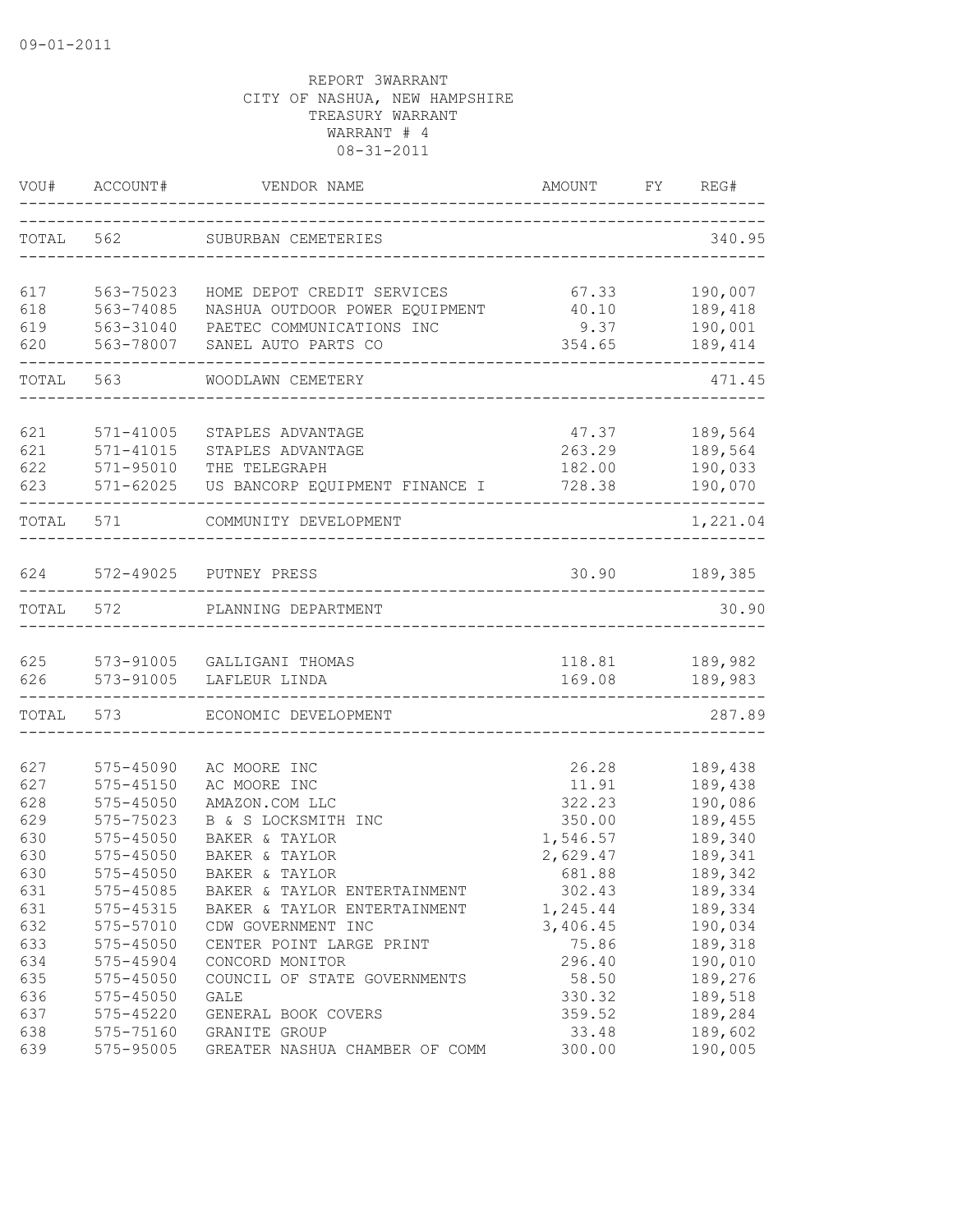| VOU#  | ACCOUNT#           | VENDOR NAME                    | AMOUNT   | FY | REG#       |
|-------|--------------------|--------------------------------|----------|----|------------|
| 640   | 575-75023          | HOME DEPOT CREDIT SERVICES     | 88.84    |    | 190,007    |
| 641   | 575-75105          | HUFF & GAUTHIER INC            | 60.00    |    | 189,549    |
| 642   | $575 - 45050$      | INFOBASE PUBLISHING            | 109.14   |    | 190,024    |
| 643   | $575 - 45050$      | INGRAM LIBRARY SERVICES INC    | 1,336.51 |    | 189,552    |
| 644   | 575-45220          | JANWAY COMPANY                 | 59.77    |    | 189,316    |
| 645   | 575-75130          | JOHNSON CONTROLS INC           | 3,687.00 |    | 189,378    |
| 646   | 575-95005          | MERRI-HILL-ROCK COOP           | 35.00    |    | 190,083    |
| 647   | 575-45085          | MICROMARKETING LLC             | 501.65   |    | 189,405    |
| 648   | 575-42020          | NEW ENGLAND PAPER & SUPPLY     | 396.33   |    | 189,437    |
| 649   | $575 - 45220$      | ONLINE LABELS INC              | 68.90    |    | 190,068    |
| 650   | 575-31040          | PAETEC COMMUNICATIONS INC      | 12.39    |    | 190,001    |
| 651   | 575-33005          | PENNICHUCK WATER               | 348.47   |    | 190,015    |
| 652   | 575-45050          | PENWORTHY COMPANY              | 2,895.68 |    | 189,494    |
| 653   | 575-45050          | PERMA-BOUND                    | 31.56    |    | 189,748    |
| 654   | 575-45050          | PETERSON'S NELNET LLC          | 30.40    |    | 189,458    |
| 655   | 575-45085          | RECORDED BOOKS LLC             | 338.40   |    | 189,536    |
| 656   | $575 - 45050$      | SIMON & SCHUSTER               | 66.86    |    | 189,335    |
| 657   | 575-45904          | THE BOSTON GLOBE               | 221.00   |    | 190,065    |
| TOTAL | 575                | PUBLIC LIBRARIES               |          |    | 22, 264.64 |
| 658   |                    | 576-62022 FINDLEY MICHAEL      | 51.98    |    | 189,984    |
| 659   | 576-91005          | TRACY WILLIAM                  | 150.96   |    | 189,985    |
| TOTAL | 576                | BUILDING DEPARTMENT            |          |    | 202.94     |
| 660   | 577-49075          | STAPLES ADVANTAGE              | 44.06    |    | 189,564    |
| TOTAL | 577                | CODE ENFORCEMENT               |          |    | 44.06      |
|       |                    |                                |          |    |            |
|       | 230, 281 581-44005 | ACCURATE LABEL DESIGNS INC     | 1,079.95 |    | 189,650    |
|       | 230, 282 581-42110 | ALARMAX DISTRIBUTORS INC       | 1,971.36 |    | 189,590    |
|       | 230, 283 581-72065 | ALTERNATIVE COMMUNICATIONS SER | 100.00   |    | 189,505    |
|       | 230, 284 581-49050 | APPLE TEXTBOOKS                | 2,059.72 |    | 189,698    |
|       | 230, 285 581-94030 | APRIL DENNIS                   | 170.00   |    | 189,922    |
|       | 230, 286 581-42130 | ARCSOURCE INC                  | 108.00   |    | 189,416    |
|       | 230, 287 581-31005 | AT&T                           | 33.77    |    | 190,091    |
|       | 230, 288 581-49075 | B & S LOCKSMITH INC            | 306.96   |    | 189,455    |
|       | 230, 289 581-53100 | BACH BRENDA                    | 68.10    |    | 189,923    |
|       | 230, 290 581-49050 | BARNES & NOBLE INC             | 240.73   |    | 189,263    |
|       | 230, 291 581-59130 | BARRY JOHN                     | 60.00    |    | 189,692    |
|       | 230, 292 581-42110 | BATTERY SPECIALISTS OF NH LLC  | 582.62   |    | 189,702    |
|       | 230, 293 581-42130 | BEARINGS SPECIALTY CO INC      | 555.33   |    | 189,777    |
|       | 230, 294 581-49075 | BELLETETES INC                 | 426.17   |    | 189,406    |
|       | 230, 295 581-74092 | BERRY KATHLEEN                 | 10.20    |    | 189,350    |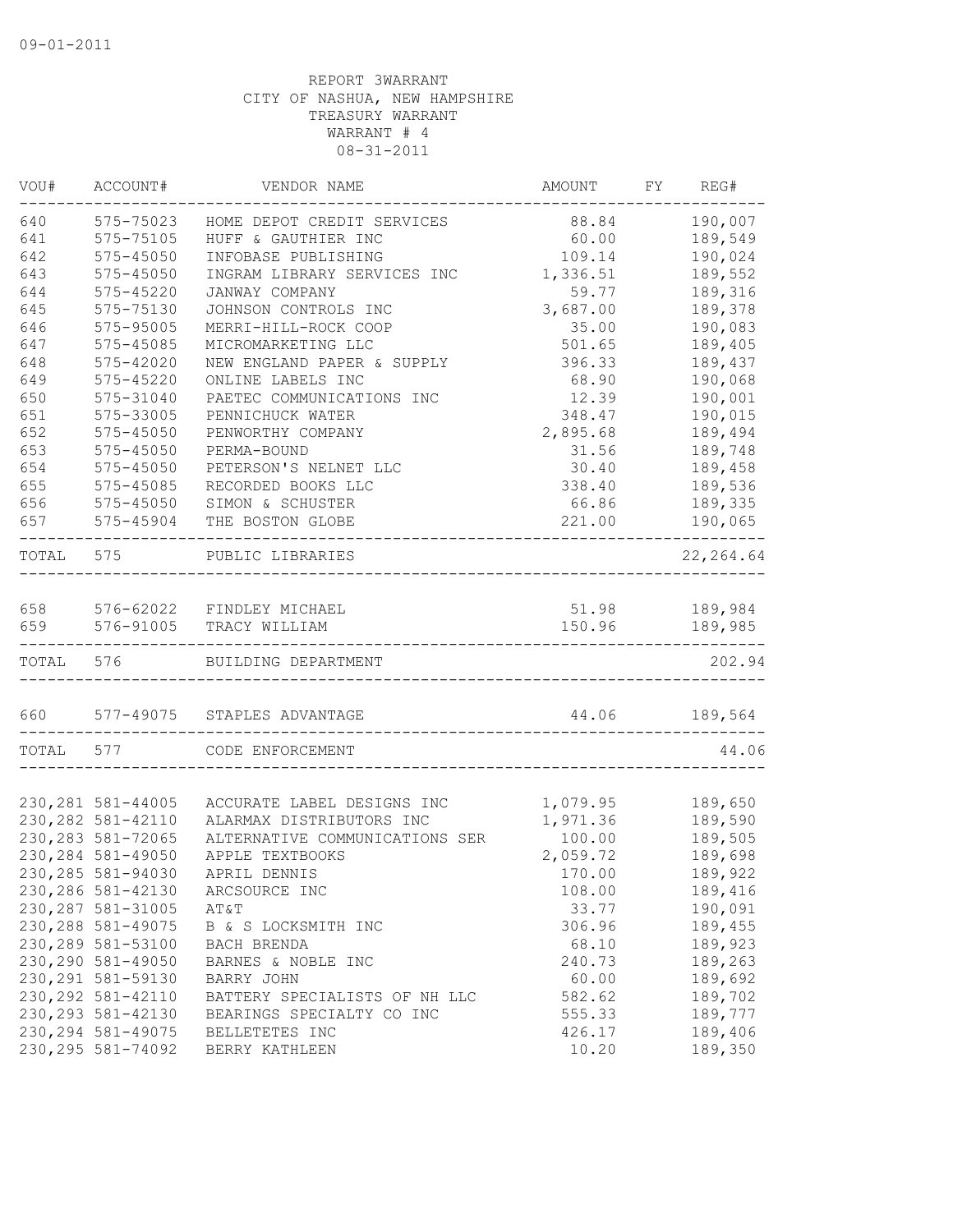| VOU# | ACCOUNT#           | VENDOR NAME                    | AMOUNT    | FY | REG#    |
|------|--------------------|--------------------------------|-----------|----|---------|
|      | 230, 296 581-49050 | BLICK ART MATERIALS            | 208.94    |    | 189,688 |
|      | 230, 297 581-49075 | BLUETARP FINANCIAL INC         | 1,506.07  |    | 189,901 |
|      | 230, 298 581-49035 | BOOKSOURCE INC                 | 519.80    |    | 189,653 |
|      | 230, 299 581-49910 | BRENTWOOD DISTRIBUTION LLC     | 1,325.00  |    | 189,741 |
|      | 230,300 581-49035  | BRIDGEPORT NATIONAL BINDERY IN | 728.93    |    | 189,631 |
|      | 230,301 581-49910  | BROX INDUSTRIES INC            | 3,734.28  |    | 189,310 |
|      | 230,302 581-94010  | BUE PAMELA                     | 692.31    |    | 189,906 |
|      | 230,303 581-74092  | CABLEORGANIZER.COM INC         | 91.20     |    | 189,927 |
|      | 230,304 581-49035  | CAMBIUM LEARNING INC           | 1,705.00  |    | 189,675 |
|      | 230,304 581-49095  | CAMBIUM LEARNING INC           | 1,160.94  |    | 189,675 |
|      | 230,305 581-94010  | CAMPBELL MEREDITH              | 2,188.80  |    | 189,665 |
|      | 230,306 581-42130  | CAPP INC                       | 730.00    |    | 189,576 |
|      | 230,307 581-49050  | CAROLINA BIOLOGICAL SUPPLY CO  | 132.52    |    | 189,750 |
|      | 230,308 581-49050  | CARROT TOP INDUSTRIES          | 77.13     |    | 189,273 |
|      | 230,309 581-49050  | CARTER CHERYL                  | 49.78     |    | 189,597 |
|      | 230,310 581-49050  | CARTRIDGE WORLD NASHUA         | 831.99    |    | 189,684 |
|      | 230, 311 581-42110 | CED                            | 150.05    |    | 189,336 |
|      | 230, 312 581-64040 | CELT CORPORATION               | 19,316.00 |    | 189,902 |
|      | 230, 313 581-41015 | CENTRAL PAPER PRODUCTS CO      | 116.08    |    | 189,753 |
|      | 230, 313 581-42010 | CENTRAL PAPER PRODUCTS CO      | 14,188.58 |    | 189,753 |
| 661  | 581-43005          | CITIZENS BANK                  | 210.47    |    | 12,101  |
| 661  | 581-49035          | CITIZENS BANK                  | 308.62    |    | 12,101  |
| 661  | 581-49050          | CITIZENS BANK                  | 2,514.39  |    | 12,101  |
| 661  | 581-49095          | CITIZENS BANK                  | 51.70     |    | 12,101  |
|      | 230, 314 581-53103 | CLARK ASSOCIATES/DEBRA P CLARK | 7,785.50  |    | 189,319 |
|      | 230, 315 581-94010 | CLARKE CYNTHIA                 | 1,000.00  |    | 189,696 |
|      | 230, 316 581-95005 | CLASS L LEAGUE                 | 70.00     |    | 189,615 |
|      | 230, 317 581-49050 | COASTAL PUBLISHING GROUP INC   | 556.00    |    | 189,735 |
|      | 230, 318 581-91005 | COCHRANE DONALD                | 166.50    |    | 189,703 |
|      | 230, 319 581-49075 | COFFEE PAUSE                   | 110.70    |    | 189,717 |
|      | 230,320 581-94010  | COLE DEBORAH                   | 461.54    |    | 189,647 |
|      | 230, 321 581-47010 | COLEMAN CAROL                  | 89.68     |    | 189,601 |
|      | 230, 322 581-49050 | COLLINS EDUCATION ASSOCIATES L | 16.00     |    | 189,659 |
|      |                    | COLLINS FLOWERS INC            | 49.95     |    |         |
|      | 230, 323 581-41015 |                                | 558.95    |    | 189,261 |
|      | 230, 324 581-49050 | COMPUTER HUT OF N E INC        | 558.95    |    | 189,755 |
|      | 230, 324 581-64045 | COMPUTER HUT OF N E INC        |           |    | 189,755 |
|      | 230, 324 581-74092 | COMPUTER HUT OF N E INC        | 5,277.80  |    | 189,755 |
|      | 230, 325 581-91005 | CONRAD MARK                    | 507.10    |    | 189,598 |
|      | 230, 326 581-41015 | CONROY TAMMY                   | 44.72     |    | 189,714 |
|      | 230, 327 581-42130 | CONTROL TECHNOLOGIES INC       | 156.60    |    | 189,583 |
|      | 230, 328 581-72035 | CONWAY OFFICE PRODUCTS LLC     | 69.00     |    | 189,376 |
|      | 230, 329 581-44005 | COPY SHOP                      | 1,479.49  |    | 189,373 |
|      | 230,330 581-49050  | CREATIVE NOTEBOOK SOLUTIONS    | 295.63    |    | 189,921 |
|      | 230, 331 581-91040 | CREBASE KAREN                  | 526.00    |    | 189,620 |
|      | 230, 332 581-49050 | CRYSTAL ROCK BOTTLED WATER     | 29.25     |    | 189,694 |
|      | 230, 333 581-74092 | CSN SUPPLY                     | 122.99    |    | 189,808 |
|      | 230, 334 581-49035 | CURRICULUM ASSOCIATES, INC     | 192.39    |    | 189,614 |
|      | 230, 335 581-91005 | DICHARD ALLAN                  | 157.20    |    | 189,429 |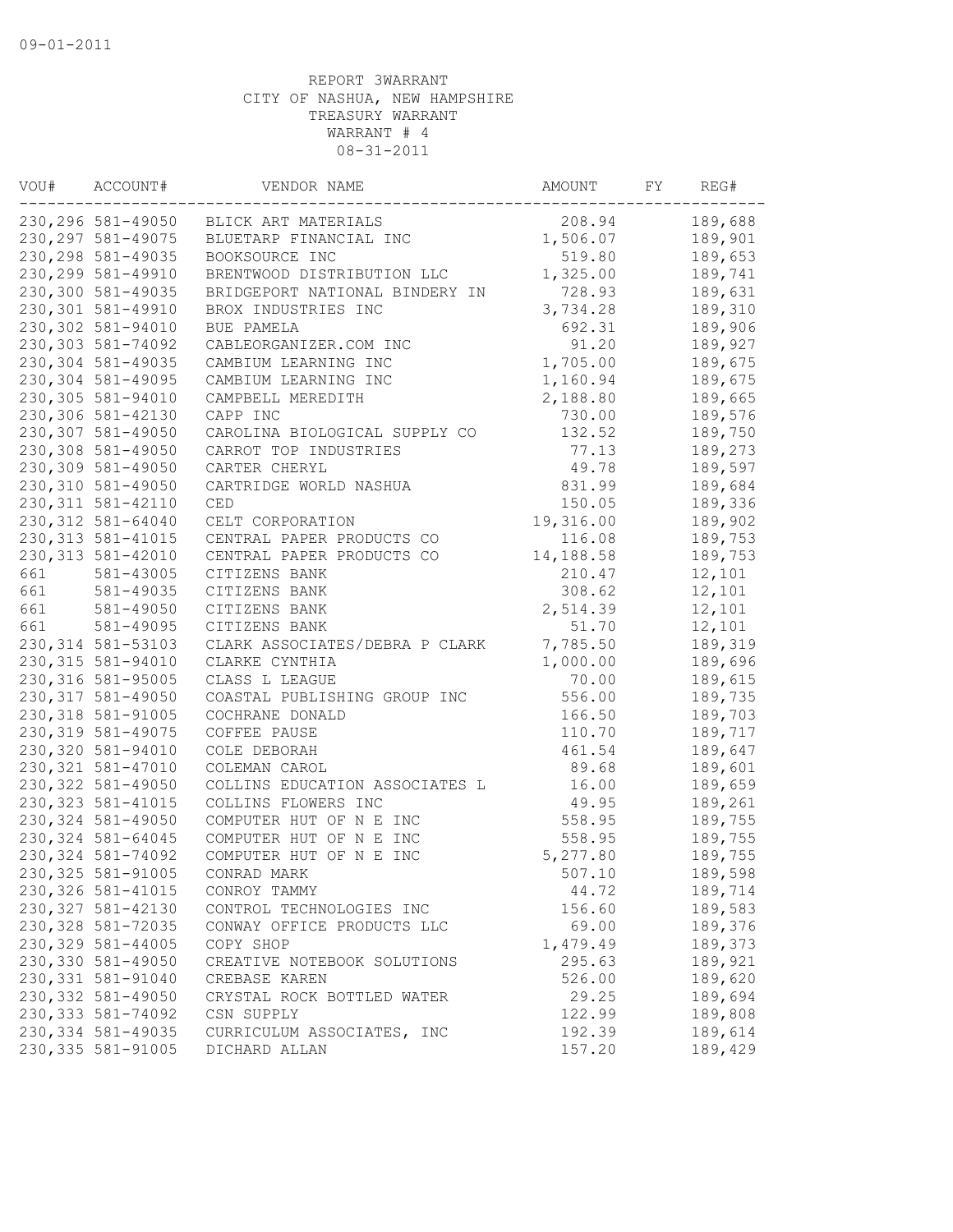| VOU# | ACCOUNT#           | VENDOR NAME                    | AMOUNT      | FY | REG#    |
|------|--------------------|--------------------------------|-------------|----|---------|
| 662  | 581-53100          | DOCULYNX INC                   | 28.54       |    | 189,802 |
|      | 230, 336 581-75023 | DONALD M THERIAULT INC         | 400.00      |    | 189,300 |
|      | 230, 337 581-91005 | DONOVAN DANIEL                 | 12.77       |    | 189,895 |
|      | 230, 338 581-53100 | DTS.COMMUNICATIONS LLC         | 3,720.86    |    | 189,907 |
|      | 230, 338 581-64045 | DTS.COMMUNICATIONS LLC         | 13,811.00   |    | 189,907 |
|      | 230, 339 581-45910 | <b>EBSCO</b>                   | 2,188.98    |    | 189,752 |
|      | 230,340 581-49050  | ELECTRONIX EXPRESS             | 311.69      |    | 189,639 |
|      | 230, 341 581-91005 | ESSON VIRGINIA                 | 2.44        |    | 189,607 |
|      | 230, 342 581-42130 | F W WEBB COMPANY               | 5, 314.10   |    | 189,346 |
|      | 230, 343 581-31005 | FAIR POINT COMMUNICATIONS INC  | 52.20       |    | 190,093 |
| 663  | 581-31005          | FAIRPOINT COMMUNICATIONS       | 776.89      |    | 190,045 |
|      | 230, 344 581-31005 | FAIRPOINT COMMUNICATIONS INC   | 36.22       |    | 190,094 |
|      | 230, 345 581-31005 | FAIRPOINT COMMUNICATIONS INC   | 28.47       |    | 190,095 |
|      | 230, 346 581-34015 | FAIRPOINT COMMUNICATIONS INC   | 28.47       |    | 190,096 |
|      | 230, 347 581-34015 | FAIRPOINT COMMUNICATIONS INC   | 31.44       |    | 190,097 |
|      | 230, 348 581-34015 | FAIRPOINT COMMUNICATIONS INC   | 28.47       |    | 190,098 |
|      | 230, 349 581-31005 | FAIRPOINT COMMUNICATIONS INC   | 28.47       |    | 190,099 |
|      | 230,350 581-49075  | FASTENAL CO                    | 425.34      |    | 189,295 |
|      | 230, 351 581-55005 | FIRST STUDENT INC              | 123.58      |    | 189,632 |
|      | 230, 352 581-55025 | FIRST STUDENT INC              | 337, 911.81 |    | 189,987 |
|      | 230, 353 581-49050 | FISHER SCIENTIFIC              | 85.56       |    | 189,619 |
|      | 230, 354 581-49030 | FOLLETT LIBRARY RESOURCES      | 4,061.42    |    | 189,289 |
|      | 230, 355 581-75023 | G H PHILBRICK SONS INC         | 4,677.00    |    | 189,436 |
|      | 230,356 581-74092  | GARY BLOOM SALES INC           | 475.00      |    | 189,676 |
|      | 230, 357 581-49910 | GATE CITY FENCE CO INC         | 5.60        |    | 189,381 |
|      | 230, 358 581-59130 | GIBSON SR THOMAS               | 60.00       |    | 189,701 |
|      | 230, 359 581-42130 | GRAINGER                       | 2,081.75    |    | 189,357 |
|      | 230,360 581-49050  | GRAINGER                       | 309.00      |    | 189,389 |
|      | 230,361 581-49050  | HAL LEONARD CORP               | 245.00      |    | 189,482 |
|      | 230, 362 581-49075 | HARRIS TROPHY                  | 195.00      |    | 189,383 |
|      | 230, 363 581-49035 | HEINEMANN                      | 30.50       |    | 189,610 |
|      | 230,364 581-74092  | HEWLETT PACKARD COMPANY        | 13,728.00   |    | 189,358 |
|      | 230,365 581-94010  | HIDALGO EVELYN                 | 2,188.80    |    | 189,910 |
|      | 230,366 581-74092  | HILLYARD/MANCHESTER            | 2,100.22    |    | 189,909 |
|      | 230,367 581-94010  | HINES JOE                      | 230.77      |    | 189,708 |
|      | 230,368 581-49050  | HM RECEIVABLES CO LLC          | 10,242.23   |    | 189,713 |
|      | 230,369 581-49075  | HOME DEPOT CREDIT SERVICES     | 57.56       |    | 189,621 |
|      | 230,370 581-94010  | HYATT TIFFANY                  | 1,094.40    |    | 189,893 |
|      | 230,371 581-91005  | HYNES STACY                    | 38.15       |    | 189,596 |
|      | 230, 372 581-41015 | IMTEK REPROGRAPHICS INC        | 8.25        |    | 189,630 |
|      | 230, 373 581-45910 | INFOBASE PUBLISHING            | 1,383.20    |    | 190,024 |
|      | 230, 374 581-41040 | INTEGRATED OFFICE SOLUTIONS    | 117.50      |    | 189,700 |
|      | 230, 375 581-53103 | INTERIM HEALTHCARE OF THE NORT | 895.50      |    | 189,461 |
|      | 230,376 581-51005  | JACKSON LEWIS LLP              | 319.00      |    | 189,774 |
|      | 230, 377 581-59130 | <b>JASKOLKA JOHN</b>           | 60.00       |    | 189,516 |
|      | 230,378 581-49910  | JOHN DEERE LANDSCAPES INC      | 58.46       |    | 189,345 |
|      | 230, 379 581-53100 | JP PEST SERVICES               | 102.55      |    | 189,403 |
|      | 230,380 581-49030  | JUNIOR LIBRARY GUILD           | 167.40      |    | 189,594 |
|      |                    |                                |             |    |         |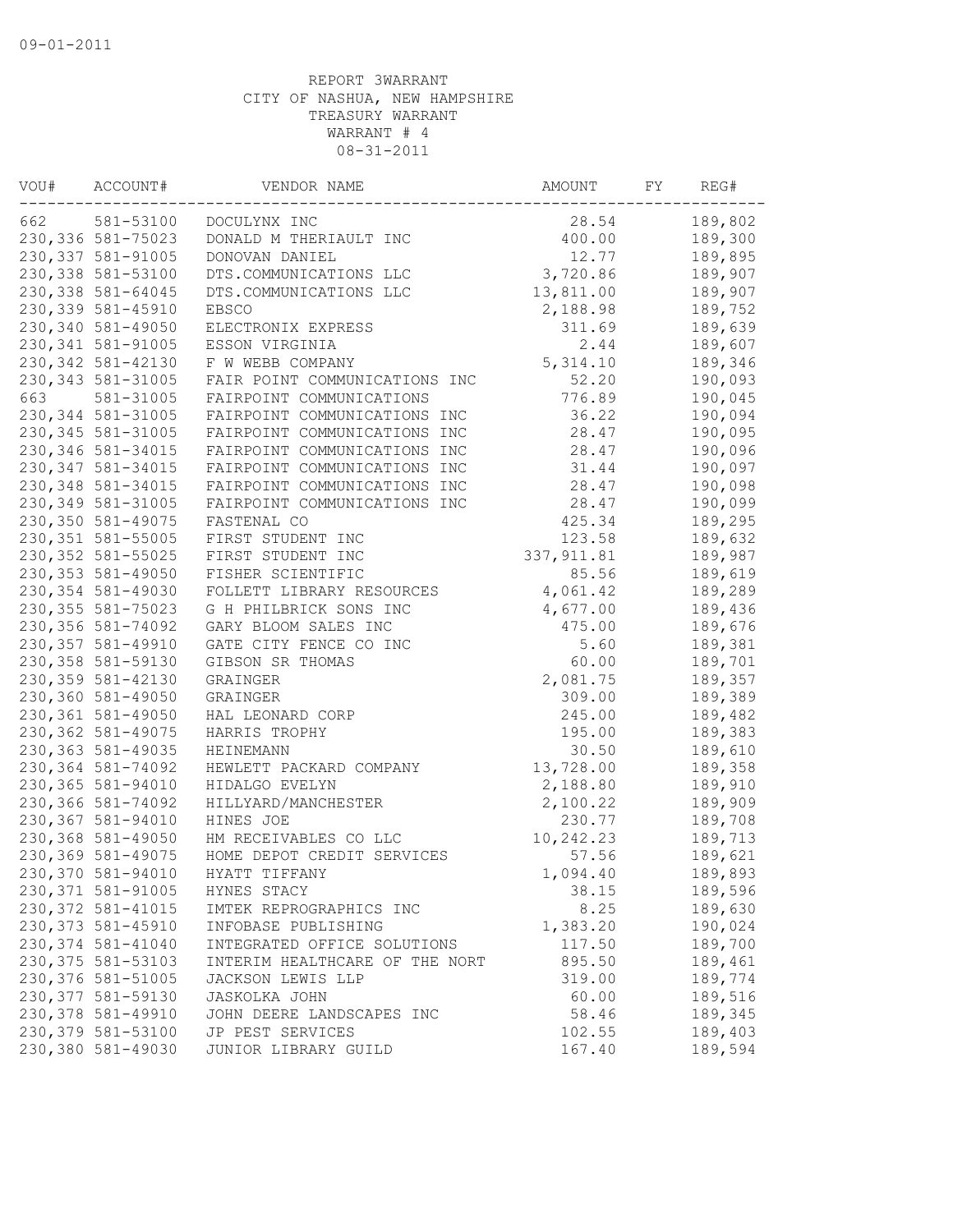| VOU# | ACCOUNT#           | VENDOR NAME                    | AMOUNT     | FY | REG#    |
|------|--------------------|--------------------------------|------------|----|---------|
|      | 230, 381 581-64192 | K-LOG INC                      | 508.00     |    | 189,624 |
|      | 230,382 581-75023  | KAMCO SUPPLY CORP OF BOSTON    | 286.08     |    | 189,603 |
|      | 230,383 581-49050  | KELVIN LP                      | 674.90     |    | 189,782 |
|      | 230,384 581-94010  | KLAYTON DENYELLE               | 2,039.48   |    | 189,645 |
|      | 230,385 581-49050  | LAERDAL MEDICAL CORP           | 72.20      |    | 189,508 |
|      | 230,386 581-91005  | LALIME MAUREEN                 | 17.76      |    | 189,641 |
|      | 230,387 581-94010  | LEROUX-GOTT KRISTEN            | 307.69     |    | 189,904 |
|      | 230,388 581-49030  | LIBRARY VIDEO COMPANY          | 533.72     |    | 189,592 |
|      | 230,389 581-49075  | LINEN & SHADE BIN INC          | 350.00     |    | 189,584 |
|      | 230,390 581-42110  | M & M ELECTRICAL SUPPLY CO INC | 857.56     |    | 189,729 |
|      | 230,391 581-53100  | MAINE OXY-ACETYLENE SUPPLY CO  | 9.92       |    | 189,264 |
|      | 230,392 581-49050  | MARKET BASKET                  | 115.59     |    | 189,423 |
|      | 230, 393 581-53103 | MCCARTNEY AMY                  | 4,234.00   |    | 189,695 |
|      | 230,394 581-49050  | MCGRAW HILL COMPANIES          | 30, 365.54 |    | 189,384 |
|      | 230,395 581-94010  | MCNULTY PAMELA                 | 461.54     |    | 189,712 |
|      | 230,396 581-47010  | MEDCO SUPPLY INC               | 3,190.16   |    | 189,627 |
|      | 230,396 581-49050  | MEDCO SUPPLY INC               | 150.00     |    | 189,627 |
|      | 230,397 581-84030  | MERRIMACK VISION CARE          | 69.00      |    | 189,768 |
|      | 230,398 581-34015  | METROMEDIA ENERGY INC          | 3,000.70   |    | 190,092 |
|      | 230,399 581-49050  | MIKE HOLT ENTERPRISES OF LEESB | 69.71      |    | 189,664 |
|      | 230,400 581-49050  | MOORE MEDICAL LLC              | 1,135.54   |    | 189,523 |
|      | 230,401 581-94010  | MORIN DOROTHY                  | 1,459.20   |    | 189,635 |
|      | 230,402 581-53100  | MULTI-STATE BILLING SERVICES L | 7,516.65   |    | 189,697 |
|      | 230,403 581-42110  | MUSCO SPORTS LIGHTING LLC      | 139.49     |    | 189,266 |
|      | 230,404 581-78007  | NAPA AUTO PARTS                | 82.67      |    | 189,510 |
|      | 230,405 581-49050  | NASCO                          | 283.67     |    | 189,754 |
|      | 230,406 581-49910  | NASHUA OUTDOOR POWER EQUIPMENT | 918.81     |    | 189,418 |
|      | 230,407 581-49075  | NASHUA WALLPAPER & PAINT CO    | 431.55     |    | 189,421 |
|      | 230,408 581-42010  | NATIONAL CHEMICAL LABS INC     | 7,119.80   |    | 189,640 |
|      | 230,409 581-34015  | NATIONAL GRID                  | 3,607.00   |    | 190,102 |
|      | 230,410 581-42010  | NATIONWIDE SALES & SERVICE     | 1,331.42   |    | 189,606 |
|      | 230, 411 581-49050 | NCS PEARSON INC                | 301.78     |    | 189,636 |
|      | 230, 412 581-74092 | NEW ENGLAND SHARPENING COMPANY | 250.80     |    | 189,288 |
|      | 230, 413 581-95005 | NHASP                          | 3,750.00   |    | 189,294 |
|      | 230, 414 581-95005 | NHIAA                          | 6,100.00   |    | 189,286 |
|      | 230, 414 581-95005 | NHIAA                          | 3,500.00   |    | 189,287 |
|      | 230, 415 581-53100 | NORTHEAST DEAF AND HARD OF     | 55.00      |    | 189,656 |
|      | 230, 416 581-31005 | ONE COMMUNICATIONS             | 6,307.68   |    | 190,101 |
|      | 230, 417 581-49050 | ORIENTAL TRADING CO INC        | 84.99      |    | 189,613 |
|      | 230, 418 581-64192 | PAXTON/PATTERSON LLC           | 1,480.00   |    | 189,433 |
|      | 230, 419 581-49095 | PCI EDUCATIONAL PUBLISHING     | 90.94      |    | 189,588 |
|      | 230,420 581-91005  | PEABODY DIANA                  | 32.88      |    | 189,604 |
|      | 230, 421 581-42120 | PEABODY SUPPLY CO INC          | 1,184.65   |    | 189,903 |
|      | 230, 422 581-49050 | PEARSON EDUCATION INC          | 2,902.19   |    | 189,660 |
|      | 230, 423 581-33005 | PENNICHUCK WATER WORKS INC     | 7,076.19   |    | 190,003 |
|      | 230, 424 581-49050 | PETTY CASH                     | 4.00       |    | 189,986 |
|      | 230, 425 581-41015 | PETTY CASH                     | 32.55      |    | 189,988 |
|      | 230, 425 581-49050 | PETTY CASH                     | 56.10      |    | 189,988 |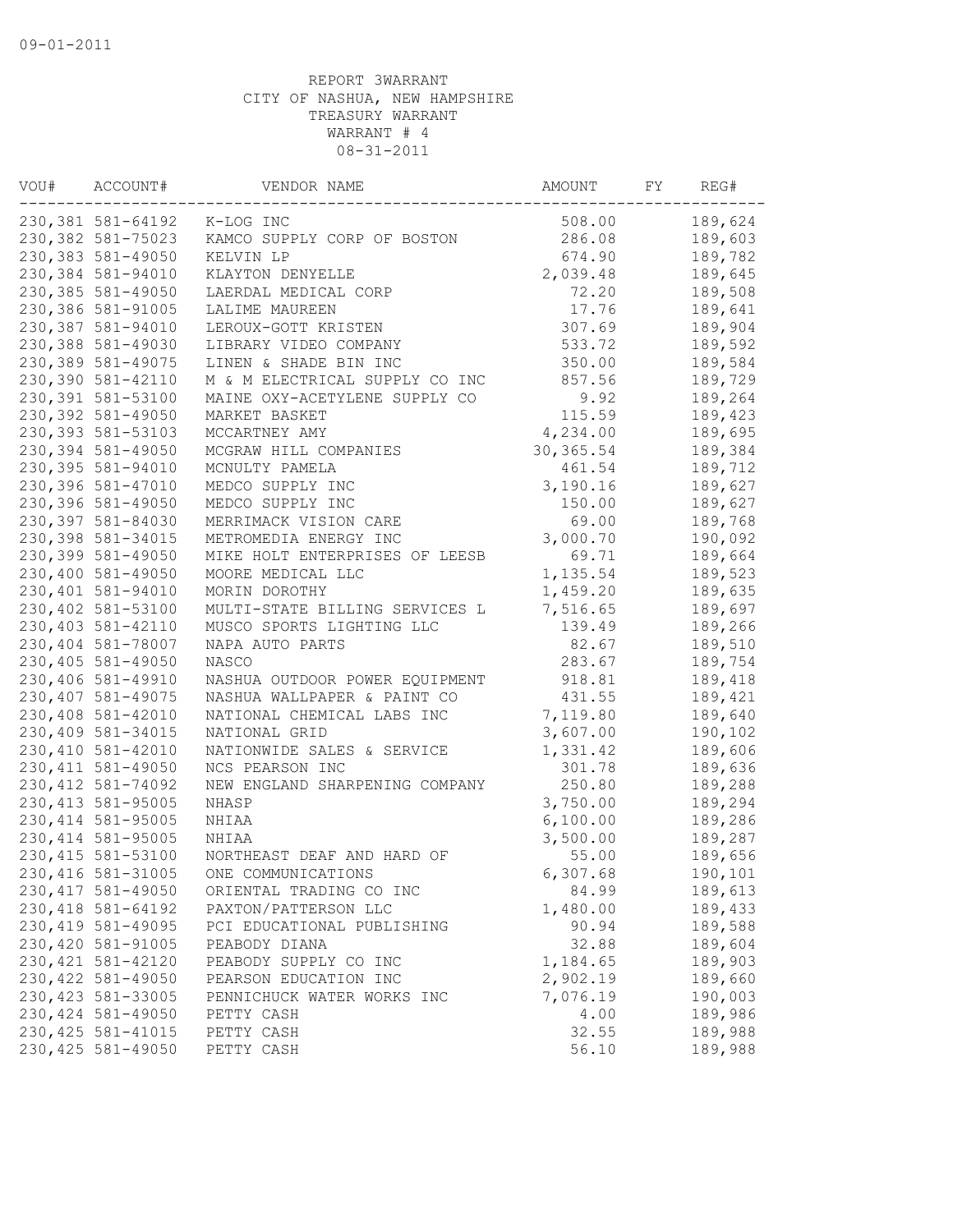| VOU# | ACCOUNT#           | VENDOR NAME                    | AMOUNT     | FY | REG#    |
|------|--------------------|--------------------------------|------------|----|---------|
|      | 230,426 581-49050  | PLANK ROAD PUBLISHING INC      | 319.40     |    | 189,770 |
|      | 230, 427 581-49050 | POCKET NURSE ENTERPRISES INC   | 493.46     |    | 189,674 |
|      | 230, 428 581-44005 | PREMIER AGENDAS INC            | 1,812.00   |    | 189,679 |
|      | 230,429 581-94010  | PREVOST SHAWNA                 | 923.07     |    | 189,644 |
|      | 230,430 581-74092  | PRODUPLICATOR                  | 1,443.00   |    | 189,918 |
|      | 230, 431 581-32005 | PSNH                           | 2, 111.51  |    | 190,079 |
|      | 230,432 581-32005  | PUBLIC SERVICE OF NH           | 104,562.48 |    | 190,076 |
|      | 230, 433 581-75023 | REDIMIX COMPANIES INC          | 380.00     |    | 189,427 |
|      | 230, 434 581-43005 | RESERVE ACCOUNT                | 2,500.00   |    | 190,075 |
|      | 230, 435 581-41015 | RICOH AMERICAS CORPORATION     | 40.00      |    | 189,617 |
|      | 230,436 581-53101  | RIVIER COLLEGE                 | 406.00     |    | 189,265 |
|      | 230, 437 581-49050 | ROCHESTER 100 INC              | 630.00     |    | 189,672 |
|      | 230, 438 581-45410 | ROSSETTI STEVE                 | 840.00     |    | 189,589 |
|      | 230,439 581-59130  | RUSSELL FRED                   | 60.00      |    | 189,683 |
|      | 230,440 581-42130  | S G TORRICE CO INC             | 1,872.07   |    | 189,720 |
|      | 230, 441 581-49035 | SADDLEBACK EDUCATIONAL PUB INC | 212.04     |    | 189,277 |
|      | 230, 442 581-74092 | SAFETY KLEEN INC               | 335.11     |    | 189,442 |
|      | 230,443 581-94010  | SANDERS JULIA                  | 1,094.40   |    | 189,925 |
|      | 230,444 581-78007  | SANEL AUTO PARTS CO            | 177.74     |    | 189,414 |
|      | 230,444 581-78007  | SANEL AUTO PARTS CO            | 102.01     |    | 189,415 |
|      | 230, 445 581-49050 | SARGENT-WELCH                  | 519.52     |    | 189,332 |
|      | 230,446 581-56030  | SCHIAVI LEASING CORP           | 54,000.00  |    | 189,623 |
|      | 230, 447 581-49030 | SCHOOL SPECIALTY INC           | 136.73     |    | 189,609 |
|      | 230, 447 581-49050 | SCHOOL SPECIALTY INC           | 5, 247.58  |    | 189,608 |
|      | 230, 447 581-49050 | SCHOOL SPECIALTY INC           | 4,724.20   |    | 189,609 |
|      | 230, 447 581-49110 | SCHOOL SPECIALTY INC           | 29.66      |    | 189,608 |
|      | 230, 447 581-63085 | SCHOOL SPECIALTY INC           | 1,103.52   |    | 189,608 |
|      | 230,448 581-49050  | SCIENCE TAKE-OUT               | 107.00     |    | 189,924 |
|      | 230,449 581-49075  | SHIFFLER EQUIPMENT SALES INC   | 173.99     |    | 189,586 |
|      | 230,450 581-75015  | SIEMENS INDUSTRY, INC          | 12,238.00  |    | 189,662 |
|      | 230, 451 581-53100 | SKY TELECOMMUNICATIONS LLC     | 1,740.00   |    | 189,920 |
|      | 230,452 581-64040  | SMARTVILLE EDUCATIONAL LLC     | 799.95     |    | 189,658 |
|      | 230, 453 581-49050 | SOLUTION TREE INC              | 583.10     |    | 189,728 |
|      | 230, 453 581-94030 | SOLUTION TREE INC              | 338.55     |    | 189,728 |
|      | 230, 454 581-41015 | STAPLES BUSINESS ADVANTAGE     | 856.40     |    | 189,492 |
|      | 230, 454 581-41045 | STAPLES BUSINESS ADVANTAGE     | 49.49      |    | 189,492 |
|      | 230,454 581-49050  | STAPLES BUSINESS ADVANTAGE     | 2,456.05   |    | 189,492 |
|      | 230,455 581-53100  | STATE OF NH CRIMINAL RECORDS   | 980.25     |    | 189,989 |
|      | 230,456 581-94010  | TARANTO KELLY ANGELA           | 461.54     |    | 189,926 |
|      | 230, 457 581-49050 | TEACHER'S DISCOVERY            | 430.56     |    | 189,622 |
|      | 230,458 581-59130  | THEODORE KEVIN                 | 60.00      |    | 189,710 |
|      | 230,459 581-94010  | THOMSON ELIZABETH              | 2,188.80   |    | 189,699 |
|      | 230,460 581-42120  | TOTAL AIR SUPPLY INC           | 158.72     |    | 189,484 |
|      | 230,461 581-64192  | TOUCHBOARDS.COM                | 975.00     |    | 189,908 |
|      | 230,462 581-78007  | TOWERS MOTOR PARTS CORP        | 26.28      |    | 189,517 |
|      | 230, 463 581-49075 | TREASURER STATE OF NH          | 229.93     |    | 189,525 |
|      | 230,464 581-43005  | U S POSTAL SERVICES            | 138.00     |    | 189,990 |
|      | 230,465 581-74092  | UNITED MACHINE REPAIR INC      | 1,795.40   |    | 189,763 |
|      |                    |                                |            |    |         |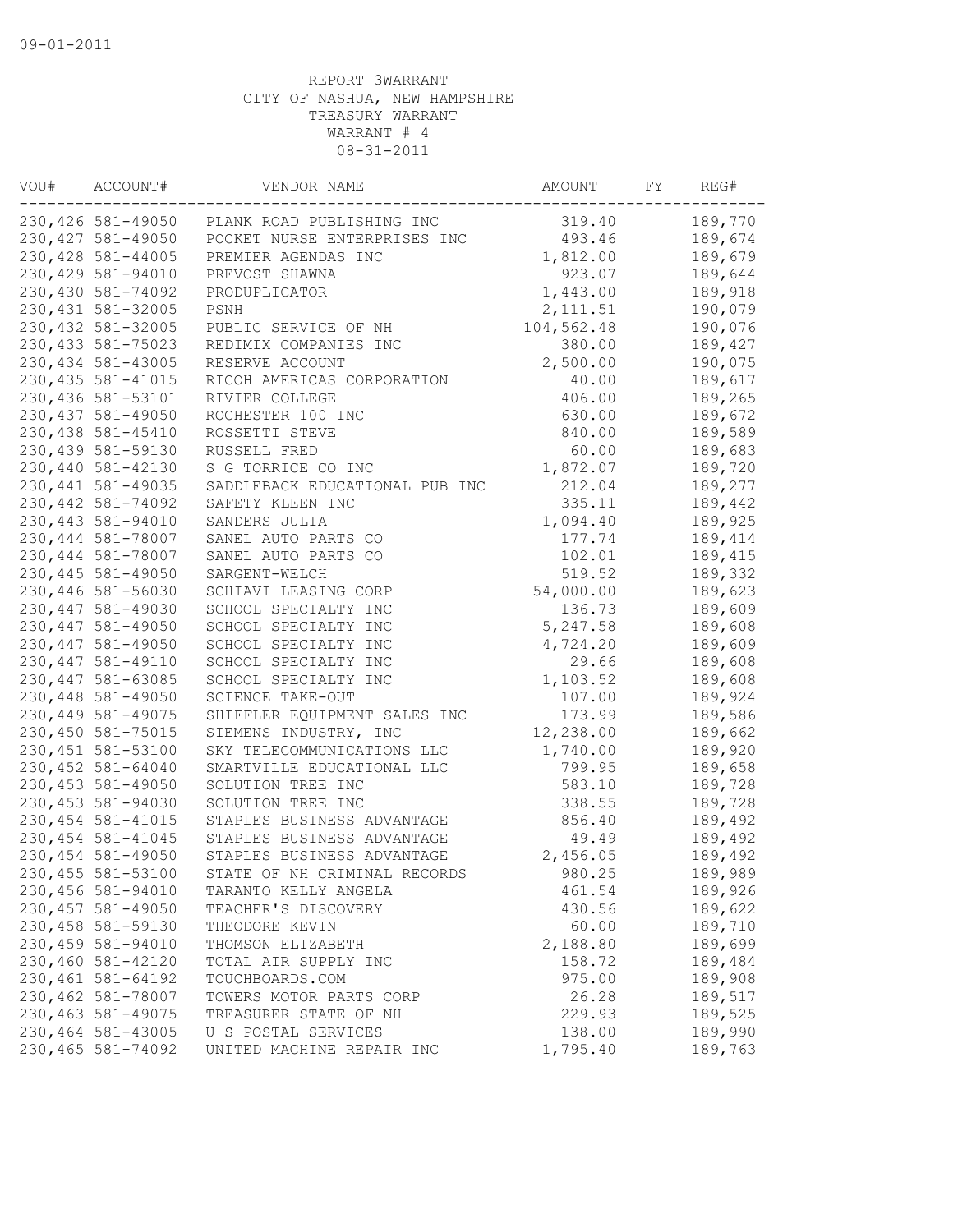| VOU#      | ACCOUNT#           | VENDOR NAME                                    | AMOUNT     | FY | REG#       |
|-----------|--------------------|------------------------------------------------|------------|----|------------|
|           | 230,466 581-43005  | UNITED PARCEL SERVICE                          | 26.39      |    | 189,585    |
|           | 230,467 581-83102  | UNUM LIFE INSURANCE CO OF AMER                 | 1,492.11   |    | 189,711    |
|           | 230,467 581-83103  | UNUM LIFE INSURANCE CO OF AMER                 | 1,897.73   |    | 189,711    |
|           | 230,468 581-43005  | UPS FREIGHT                                    | 35.00      |    | 190,056    |
|           | 230,469 581-43005  | USPS HASLER                                    | 300.00     |    | 190,100    |
|           | 230,470 581-59130  | VEILLEUX GERALD                                | 60.00      |    | 189,407    |
|           | 230, 471 581-75180 | VIKING ROOFING, INC.                           | 2,205.00   |    | 189,677    |
|           | 230, 472 581-49050 | WARD'S NATURAL SCIENCE                         | 17.76      |    | 189,465    |
|           | 230, 473 581-41045 | WB MASON COMPANY INC                           | 4,789.95   |    | 189,304    |
|           | 230, 474 581-49095 | WESTERN PSYCHOLOGICAL SERVICES                 | 311.30     |    | 189,657    |
|           | 230, 475 581-47010 | WILLIAM V. MACGILL & COMPANY                   | 584.95     |    | 189,371    |
|           | 230,476 581-49050  | WORTHINGTON DIRECT HOLDINGS                    | 256.98     |    | 189,616    |
|           | 230, 477 581-94010 | WOZNIAK KIM                                    | 461.54     |    | 189,905    |
|           | 230,478 581-64040  | X2 DEVELOPMENT CORP                            | 123,830.00 |    | 189,687    |
|           | 230, 478 581-94030 | X2 DEVELOPMENT CORP                            | 2,000.00   |    | 189,687    |
|           | 230, 479 581-49075 | ZAX SIGNAGE                                    | 68.00      |    | 189,362    |
| TOTAL 581 |                    | SCHOOL DEPARTMENT                              |            |    | 946,621.31 |
|           |                    |                                                |            |    |            |
| 664       | 590-24522          | CONWAY OFFICE PRODUCTS LLC                     | 2,048.00   |    | 189,376    |
| 665       | 590-24522          | M & N SPORTS LLC                               | 547.60     |    | 189,411    |
| 666       | 590-24531          | BEN'S UNIFORMS                                 | 90.00      |    | 189,756    |
| 667       | 590-24531          | NORTHEAST TACTICAL INC                         | 54.00      |    | 189,324    |
| 668       | 590-24531          | SMITH & WESSON                                 | 1,640.00   |    | 189,707    |
| 669       | 590-24532          | A & R PLUMBING & HEATING INC                   | 1,310.00   |    | 189,840    |
| 670       | 590-24532          | FIRE TECH & SAFETY OF NEW ENGL                 | 11,038.00  |    | 189,524    |
| 671       | 590-24542          | GLAXOSMITHKLINE PHARMACEUTICAL                 | 7,000.87   |    | 189,307    |
| 672       | $590 - 24553$      | GRAPPONE AUTOMOTIVE GROUP                      | 535.00     |    | 189,459    |
| 673       | $590 - 24553$      | STANLEY CONVERGENT SECURITY SO                 | 14,443.24  |    | 189,546    |
| 674       | 590-24575          | JANWAY COMPANY                                 | 594.00     |    | 189,316    |
| 675       | 590-24575          | THE GREAT COURSES                              | 1,484.23   |    | 189,882    |
|           | 230,480 590-24581  | CAROLINA BIOLOGICAL SUPPLY CO                  | 1,730.75   |    | 189,750    |
|           | 230,481 590-24581  | EDUCATION LOGISTICS INC                        | 4,264.00   |    | 189,595    |
|           | 230,482 590-24581  | HEWLETT PACKARD COMPANY                        | 1,210.00   |    | 189,358    |
|           | 230,483 590-24581  | HM RECEIVABLES CO LLC                          | 638.64     |    | 189,713    |
|           | 230,484 590-24581  | JEWELL BARBARA                                 | 1,077.60   |    | 189,900    |
|           | 230,485 590-24581  | PREMIER AGENDAS INC                            | 4,065.00   |    | 189,679    |
|           |                    | 230,486 590-24581 RICOH AMERICAS CORPORATION   | 16,383.63  |    | 189,991    |
|           |                    | 230,487 590-24581 SHIFFLER EQUIPMENT SALES INC | 850.00     |    | 189,586    |
|           | 230,488 590-24581  | SMITH KRISTINE                                 | 408.00     |    | 189,545    |
|           |                    | 230,489 590-24581 URBAN TREE SERVICE           | 2,271.50   |    | 189,783    |
|           |                    | 676 590-24595 HAGE HODES PA                    | 4,672.05   |    | 189,816    |
|           | ---------------    | TOTAL 590 PRIOR YEAR OBLIGATIONS               |            |    | 78,356.11  |
| 677       | 592-85005          | FEDEX                                          | 67.48      |    | 190,002    |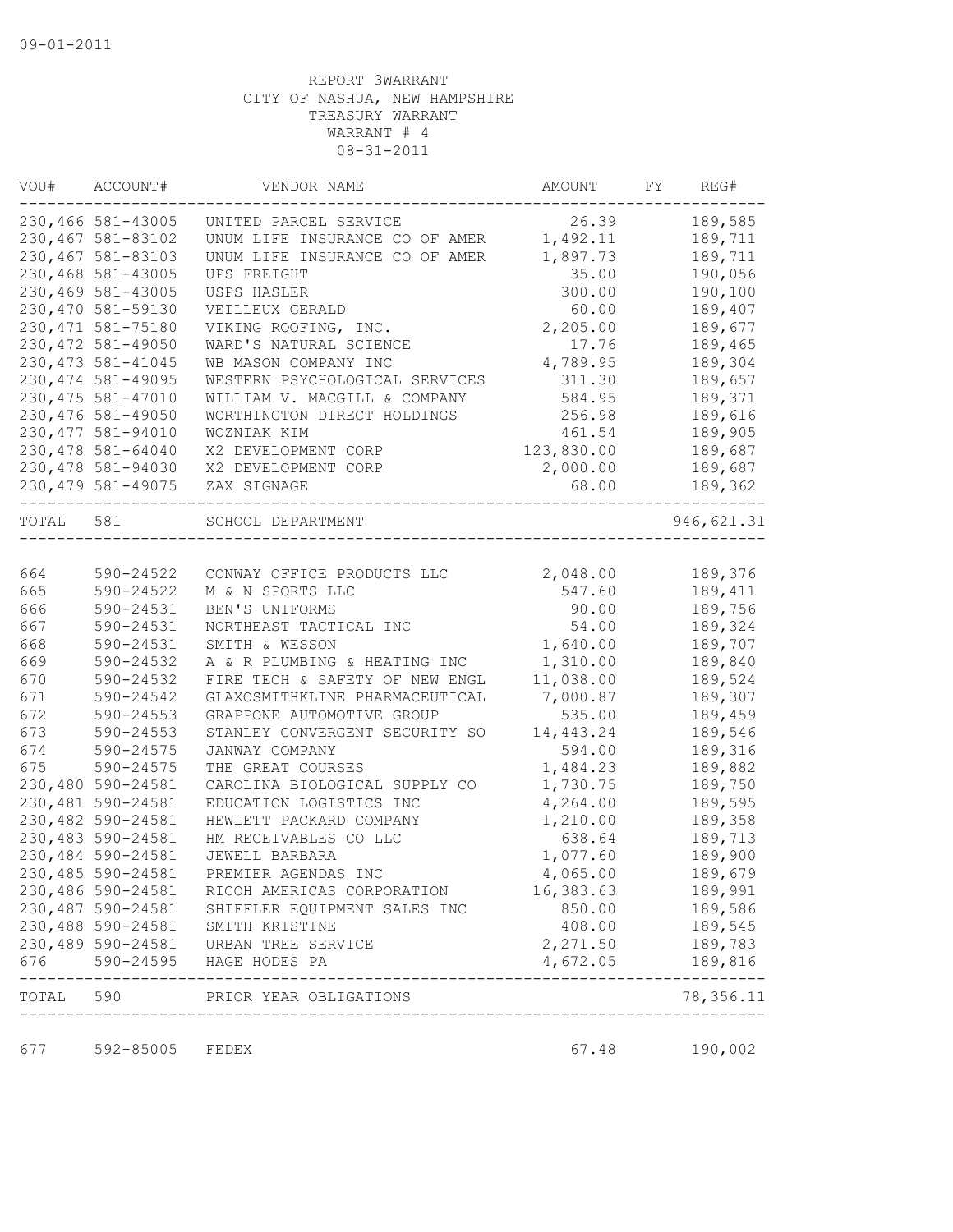| VOU#              | ACCOUNT#                            | VENDOR NAME<br>-----------------                                                                   | AMOUNT                      | FY. | REG#                          |
|-------------------|-------------------------------------|----------------------------------------------------------------------------------------------------|-----------------------------|-----|-------------------------------|
| TOTAL             | 592                                 | BONDED DEBT SERVICE                                                                                |                             |     | 67.48                         |
|                   |                                     |                                                                                                    |                             |     |                               |
| 678<br>678<br>679 | 595-22015<br>595-22020<br>595-22025 | HARRINGTON SARAH & STEVEN FREC<br>HARRINGTON SARAH & STEVEN FREC<br>PROPERTY VALUATION ADVISORS/ST | 18.20<br>214.20<br>8,000.00 |     | 189,877<br>189,877<br>189,520 |
| TOTAL             | 595                                 | OVERLAY                                                                                            |                             |     | 8,232.40                      |
| 680               | 599-68070                           | GRAPPONE AUTOMOTIVE GROUP                                                                          | 24,706.00                   |     | 189,459                       |
| TOTAL             | 599                                 | "CERF" - EQUIPMENT PURCHASES                                                                       |                             |     | 24,706.00                     |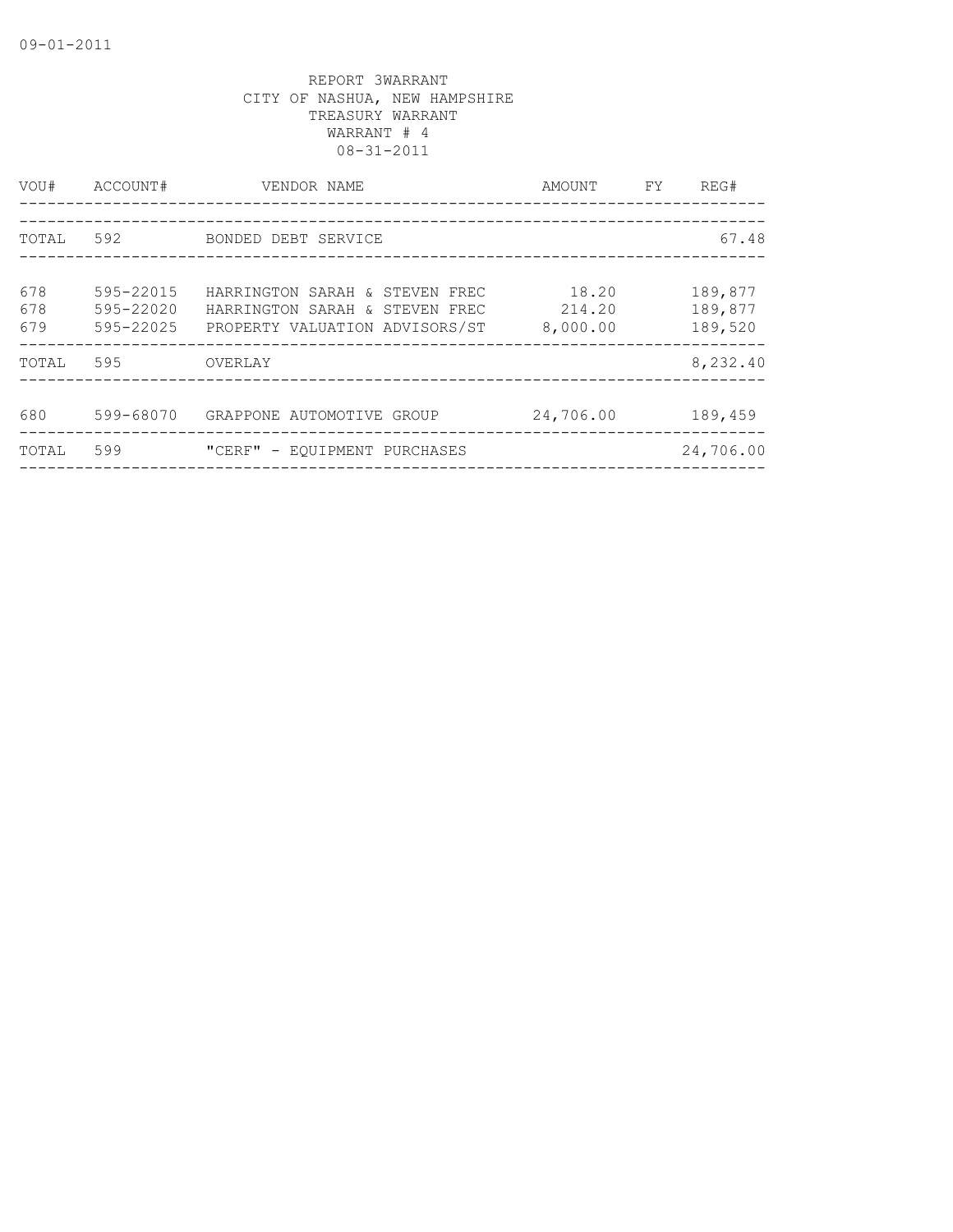| VOU#                                                 | ACCOUNT#                                                                                                     | VENDOR NAME                                                                                                                                                                                            | AMOUNT FY REG#                                                                      |                                                                                      |
|------------------------------------------------------|--------------------------------------------------------------------------------------------------------------|--------------------------------------------------------------------------------------------------------------------------------------------------------------------------------------------------------|-------------------------------------------------------------------------------------|--------------------------------------------------------------------------------------|
| 681                                                  | $617 - 01$                                                                                                   | COLBY COMPANY, LLC                                                                                                                                                                                     | 10,815.00 189,778                                                                   |                                                                                      |
| TOTAL                                                | $617 - 01$                                                                                                   | CAP IMP - BUILDING MAINT<br>GENERAL REPAIRS - CITY HALL                                                                                                                                                |                                                                                     | 10,815.00                                                                            |
| 682<br>683                                           | $632 - 10$<br>$632 - 10$                                                                                     | ANCTIL IRRIGATION SYSTEMS, LLC<br>PROPERTY LOGISTICS INC                                                                                                                                               | 745.00<br>700.00                                                                    | 189,467<br>189,826                                                                   |
| TOTAL                                                | $632 - 10$                                                                                                   | CAP IMP - FIRE<br>DEFERRED BUILDING MAINT FY10                                                                                                                                                         |                                                                                     | 1,445.00                                                                             |
| 684<br>685                                           | $653 - 20$<br>$653 - 20$                                                                                     | PICHETTE BROS CONSTRUCTION INC<br>PICHETTE BROS CONSTRUCTION/RET                                                                                                                                       | 13,704.15<br>1,522.68                                                               | 189,503<br>12,092                                                                    |
|                                                      | TOTAL 653-20                                                                                                 | CAP IMP - STREET DEPT<br>SIDEWALK CONSTR & REPLACEMENT                                                                                                                                                 |                                                                                     | 15,226.83                                                                            |
| 686<br>687                                           | $653 - 22$<br>$653 - 22$                                                                                     | PICHETTE BROS CONSTRUCTION INC<br>PICHETTE BROS CONSTRUCTION/RET                                                                                                                                       | 157,503.67<br>5,498.29                                                              | 189,503<br>12,092                                                                    |
| TOTAL                                                | $653 - 22$                                                                                                   | CAP IMP - STREET DEPT<br>SIDEWALK PROGRAM FY09                                                                                                                                                         |                                                                                     | 163,001.96                                                                           |
| 688<br>689<br>690<br>691<br>692<br>693<br>694<br>695 | $653 - 28$<br>$653 - 28$<br>$653 - 28$<br>$653 - 28$<br>$653 - 28$<br>$653 - 28$<br>$653 - 28$<br>$653 - 28$ | A H HARRIS & SONS INC<br>BELLETETES INC<br>BROX INDUSTRIES INC<br>CONTINENTAL PAVING INC<br>CORRIVEAU ROUTHIER INC<br>GRANITE STATE CONCRETE CO INC<br>NASHUA LUMBER COMPANY INC<br>TRI-STATE CURB INC | 1,920.00<br>161.04<br>2,124.11<br>272.67<br>73.90<br>7,758.50<br>275.50<br>3,624.00 | 189,285<br>189,406<br>189,310<br>189,751<br>189,731<br>189,542<br>189,725<br>189,514 |
| TOTAL                                                | $653 - 28$                                                                                                   | CAP IMP - STREET DEPT<br>SIDEWALK PROGRAM FY10                                                                                                                                                         |                                                                                     | 16,209.72                                                                            |
|                                                      |                                                                                                              | 696 653-31 BROX INDUSTRIES INC                                                                                                                                                                         | 368, 233.54 189, 310                                                                |                                                                                      |
|                                                      |                                                                                                              | TOTAL 653-31 CAP IMP - STREET DEPT<br>STREET PAVING PROGRAM FY2011                                                                                                                                     |                                                                                     | 368, 233.54                                                                          |
| 697                                                  | $653 - 37$                                                                                                   | COMPREHENSIVE ENVIRONMENTAL IN 6,635.95                                                                                                                                                                |                                                                                     | 189,560                                                                              |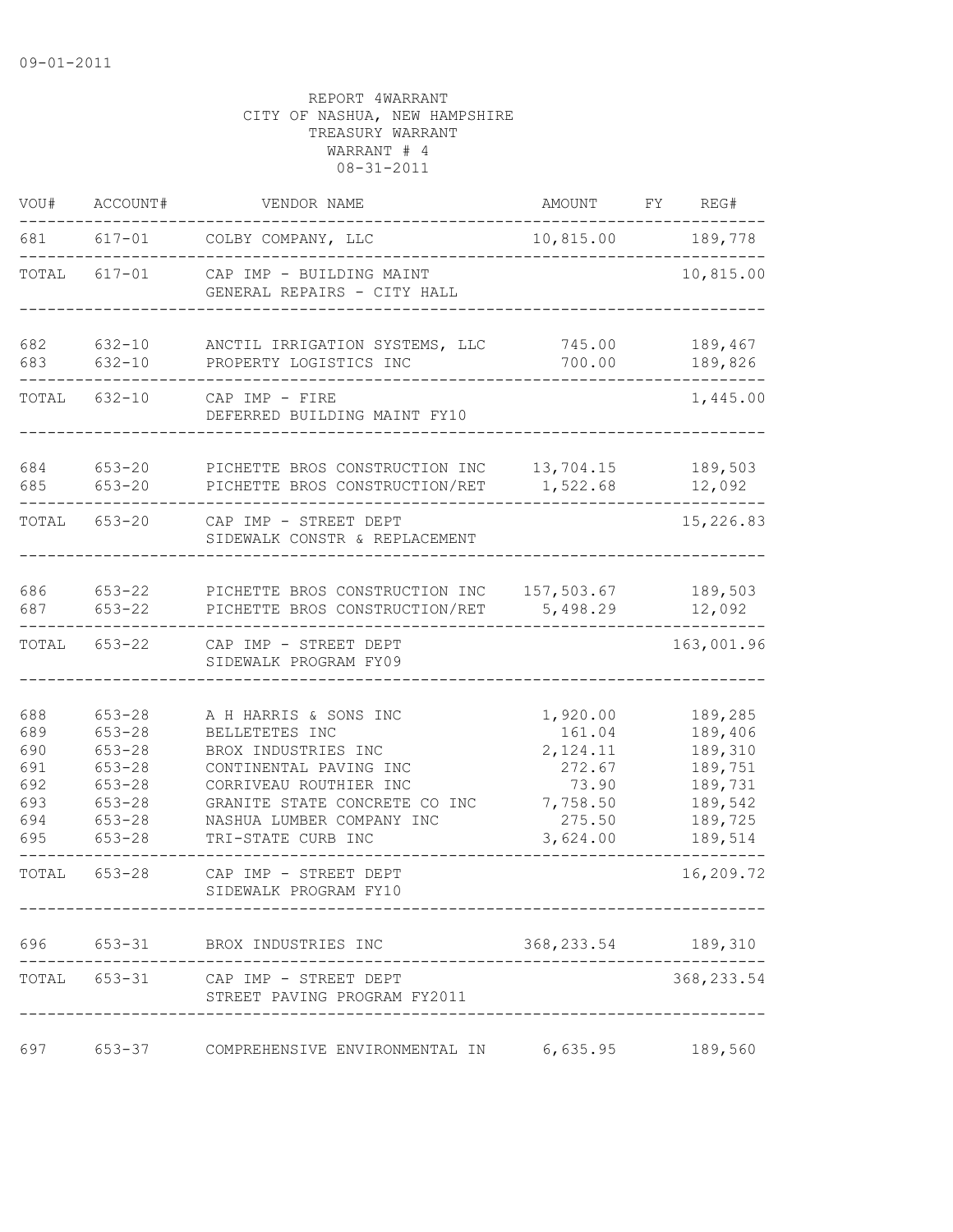| VOU#  | ACCOUNT# | VENDOR NAME                                          | AMOUNT    | FY | REG#      |
|-------|----------|------------------------------------------------------|-----------|----|-----------|
| TOTAL | 653-37   | CAP IMP - STREET DEPT<br>NORTHEASTERN BLVD AT HARRIS |           |    | 6,635.95  |
| 698   | 681-01   | ROBERT PLUNKETT & CO                                 | 14,100.00 |    | 189,258   |
| TOTAL | 681-01   | CAP IMP - SCHOOL<br>DEFERRED MAINT/MAJ REPAIR FY12   |           |    | 14,100.00 |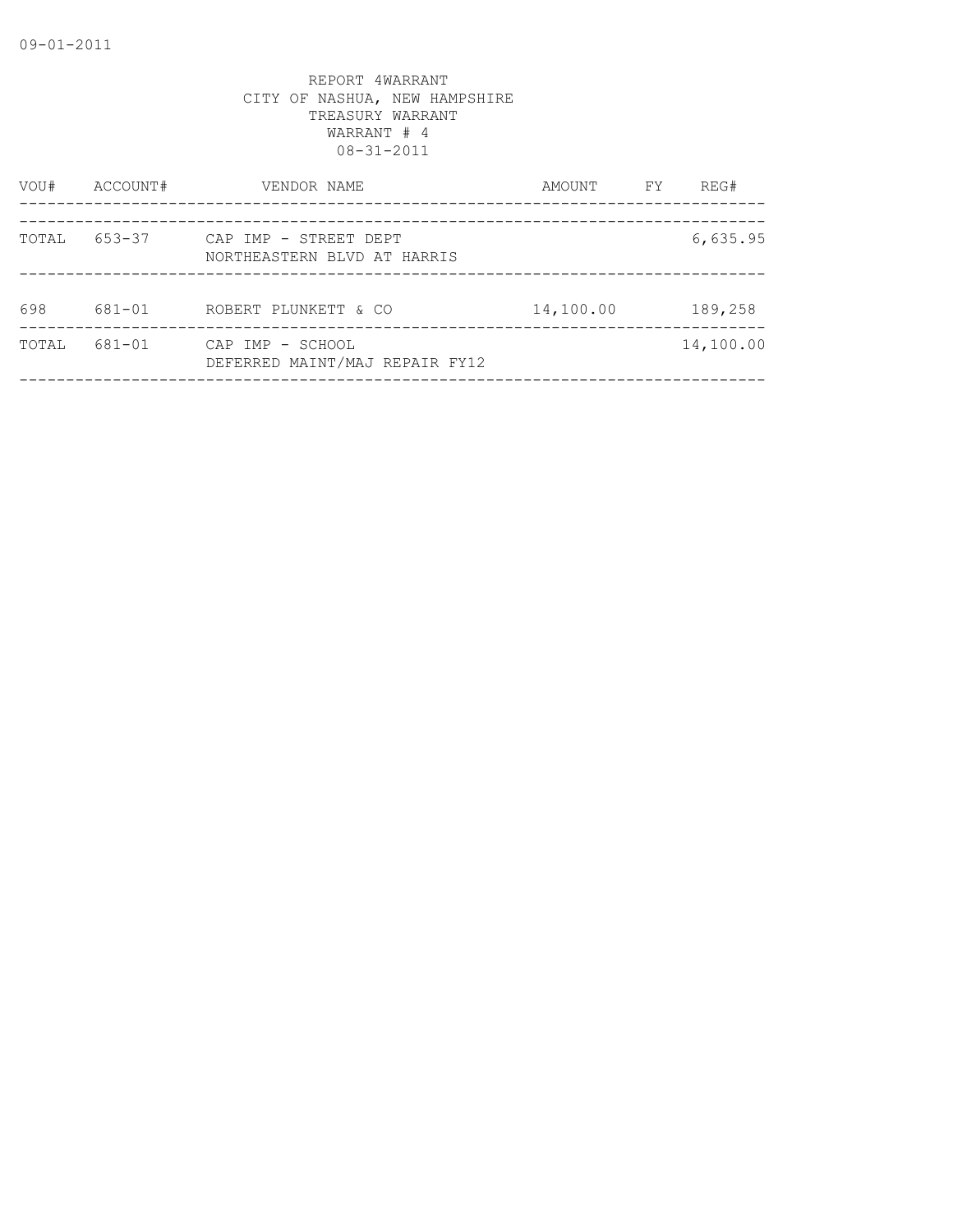| VOU#                     | ACCOUNT#                                         | PROGRAM<br>VENDOR NAME                                                                                                                               | AMOUNT                                                | REG#<br>FY.                              |
|--------------------------|--------------------------------------------------|------------------------------------------------------------------------------------------------------------------------------------------------------|-------------------------------------------------------|------------------------------------------|
| 699<br>700<br>701        | 701-01340<br>701-51005<br>701-53025              | 3753 CITIZENS BANK<br>3753 RATH YOUNG & PIGNATELLI PC<br>3753 C W DOWNER & CO                                                                        | 65.85<br>19,638.36<br>387.86                          | 12,101<br>189,557<br>189,573             |
| TOTAL                    | 701                                              | CPF-MAYOR'S OFFICE                                                                                                                                   | 20,092.07                                             |                                          |
| 702<br>702               | 717-01310<br>717-53187                           | 3732 JAMES J WELCH & CO., INC<br>3732 JAMES J WELCH & CO., INC                                                                                       | 52,070.00<br>8,575.00                                 | 189,992<br>189,992                       |
| TOTAL                    | 717                                              | CPF-GENERAL GOV'T BUILDINGS                                                                                                                          | 60,645.00                                             |                                          |
| 703<br>704<br>705        | 720-53186<br>720-53186<br>720-53186              | 3738 COWEN ASSOCIATES<br>3738 CRAM & FERGUSON ARCHITECTS<br>3738 TERRACON CONSULTANTS INC                                                            | 337.50<br>1,500.00<br>227.50                          | 189,817<br>189,793<br>189,853            |
| TOTAL                    | 720                                              | CPF - HUNT BUILDING                                                                                                                                  | 2,065.00                                              |                                          |
| 706<br>707<br>708<br>709 | 722-12890<br>722-53036<br>722-53036<br>722-53140 | 3735 CAREER CONNECTIONS<br>3735 COURTYARD BY MARRIOTT<br>3735 CROWNE PLAZA NASHUA<br>3735 CAREER CONNECTIONS                                         | 1,017.02<br>1,062.00<br>267.00<br>1,600.38            | 189,374<br>189,811<br>190,080<br>189,374 |
| TOTAL                    | 722                                              | CPF-INFORMATION TECHNOLOGY                                                                                                                           | 3,946.40                                              |                                          |
| 710                      | 751-53030                                        | 3719 VANASSE HANGEN BRUSTLIN INC                                                                                                                     | 20,352.07                                             | 190,060                                  |
| TOTAL                    | 751                                              | CPF-PWD & ENGINEERING                                                                                                                                | 20,352.07                                             |                                          |
| 711<br>711<br>711        | 752-01310<br>752-01310<br>752-53095              | 3709 JAY-MOR ENTERPRISES INC<br>3710 JAY-MOR ENTERPRISES INC<br>3711 JAY-MOR ENTERPRISES INC                                                         | 362.00<br>4,739.00<br>4,799.00                        | 189,534<br>189,534<br>189,534            |
| TOTAL                    | 752                                              | CPF-PARKS & RECREATION                                                                                                                               | 9,900.00                                              |                                          |
| 712<br>712<br>713<br>713 | 757-53030                                        | 3736 DESMAN ASSOCIATES<br>757-53030 3737 DESMAN ASSOCIATES<br>757-53140 3736 PROJECT RESOURCE GROUP LLC<br>757-53140 3737 PROJECT RESOURCE GROUP LLC | 11.51<br>11.51<br>6, 250.00<br>6,250.00<br>---------- | 190,029<br>190,029<br>189,993<br>189,993 |
| TOTAL                    | 757                                              | CPF-PARKING LOTS                                                                                                                                     | 12,523.02                                             |                                          |
|                          |                                                  |                                                                                                                                                      |                                                       |                                          |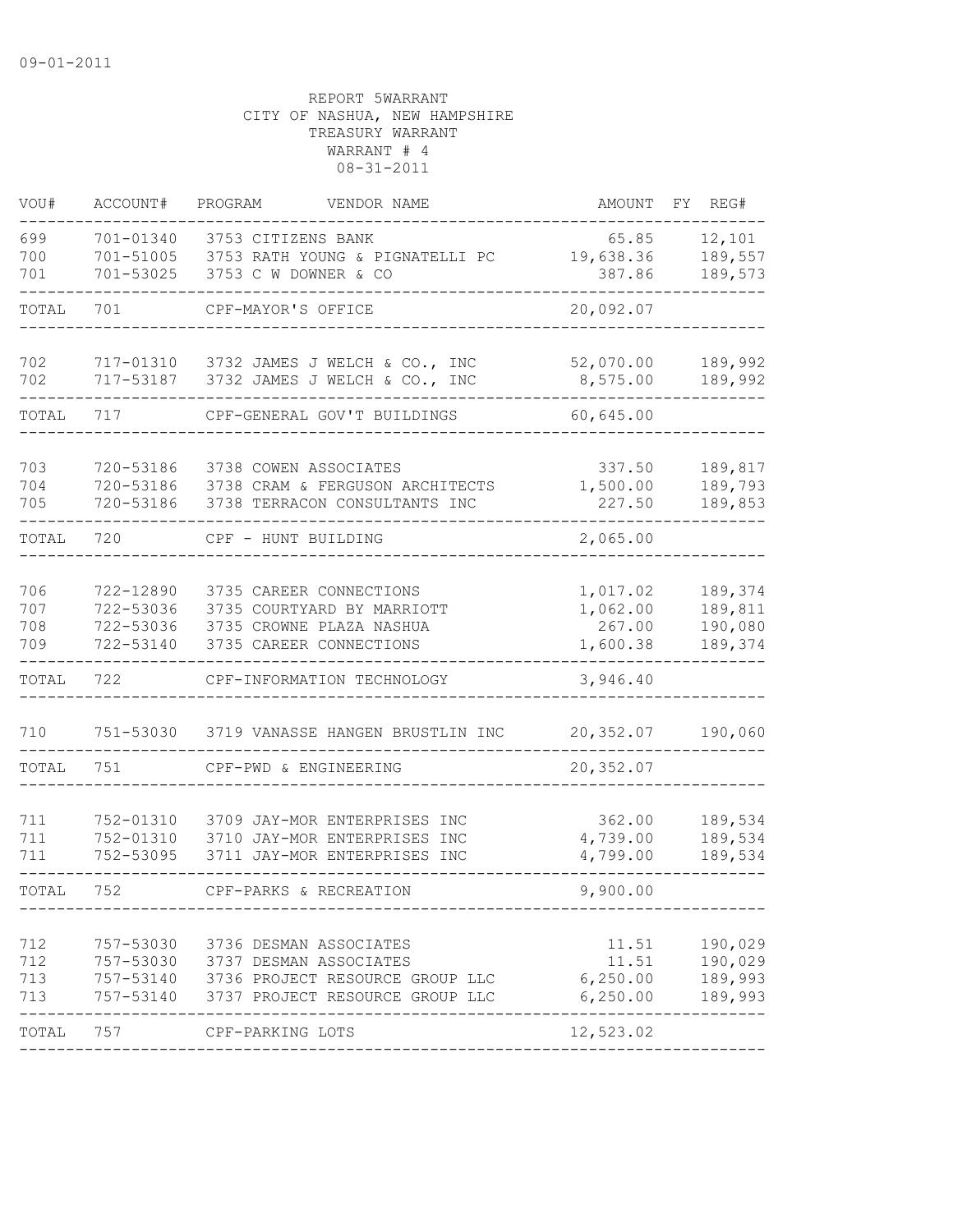| VOU#    | ACCOUNT#           | PROGRAM<br>VENDOR NAME            |                | AMOUNT FY REG# |
|---------|--------------------|-----------------------------------|----------------|----------------|
| 714     | 781-01310          | 3778 GATE CITY ELECTRIC LLC       | 237,665.00     | 189,257        |
|         | 230,490 781-01310  | 3775 HARVEY CONSTRUCTION CO       | 1,705,308.95   | 189,267        |
| 230,491 | 781-01310          | 3778 MC CONTRACTING INC           | 188,636.00     | 189,733        |
|         | 230,492 781-01680  | 3775 DESMARAIS ENVIRONMENTAL INC  | 32,403.50      | 189,629        |
|         | 230,493 781-01680  | 3775 PAGE STREET LEASING, LLC     | 190.00         | 189,270        |
|         | 230,494 781-01695  | 3775 CX ASSOCIATES LLC            | 2,777.60       | 189,913        |
|         | 230, 495 781-53095 | 3778 NOBLIN & ASSOCIATES LC       | 8,477.43       | 189,626        |
|         | 230,496 781-53095  | 3775 TURNER BUILDING SCIENCE LLC  | 14,825.40      | 189,691        |
|         | 230,497 781-53100  | 3775 DTS.COMMUNICATIONS LLC       | 4,322.34       | 189,907        |
|         | 230,498 781-53100  | 3775 SKY TELECOMMUNICATIONS LLC   | 1,845.00       | 189,920        |
|         |                    | TOTAL 781 CPF-SCHOOL DEPARTMENT   | 2, 196, 451.22 |                |
|         |                    |                                   |                |                |
| 715     | 792-01310          | 3748 DEFELICE CORP/RETAINAGE      | 9,569.60       | 12,091         |
| 716     | 792-01310          | 3748 DEFELICE CORPORATION         | 86,126.40      | 189,836        |
| 717     | 792-01310          | 3743 REILLY ELECTRIC COMPANY      | 45,652.60      | 189,769        |
| 718     | 792-53030          | 3799 AECOM TECHNOLOGY CORPORATION | 5,044.87       | 189,668        |
| 719     | 792-53030          | WOODARD & CURRAN<br>3747          | 3,840.44       | 189,790        |
| 720     | 792-53030          | 3799 WRIGHT PIERCE                | 162.67         | 189,776        |
| 721     | 792-53075          | 3748 HAYNER/SWANSON INC           | 18,717.54      | 190,061        |
| 722     | 792-59231          | 3744 BROX INDUSTRIES INC          | 9,868.39       | 189,310        |
| 722     | 792-59231          | 3795 BROX INDUSTRIES INC          | 15, 143.56     | 189,310        |
| 723     | 792-59232          | 3795 FL MERRILL CONSTRUCTION INC  | 70,875.41      | 189,474        |
| TOTAL   | 792                | CPF-WASTEWATER USER FUND          | 265,001.48     |                |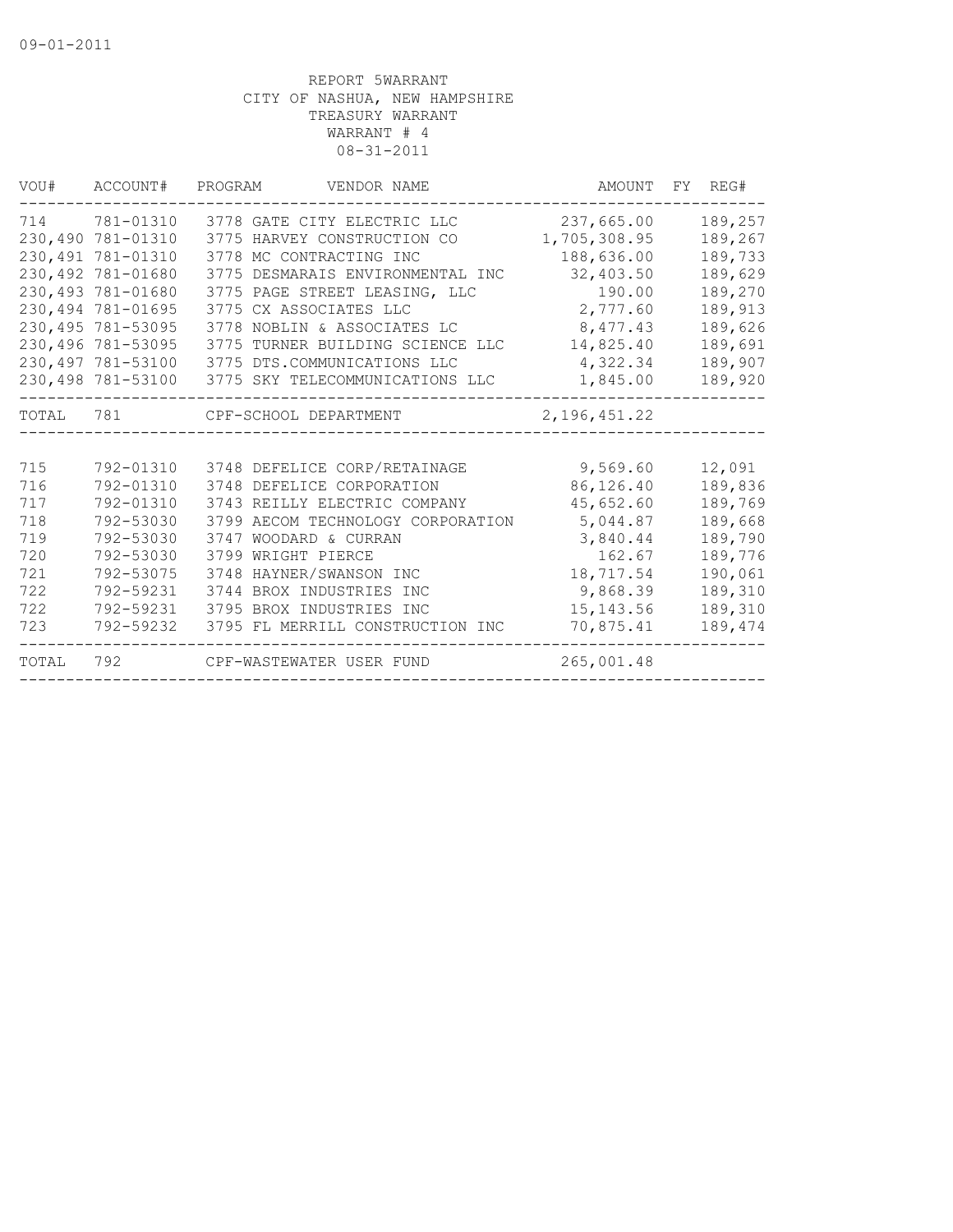| VOU#      | ACCOUNT#         | VENDOR NAME                                               |           | FY | REG#              |
|-----------|------------------|-----------------------------------------------------------|-----------|----|-------------------|
| 724       | 801-31040        | PAETEC COMMUNICATIONS INC                                 | 4.94      |    | 190,001           |
| 725       | 801-33005        | PENNICHUCK WATER                                          | .29       |    | 190,015           |
| 726       | 801-41015        | STAPLES ADVANTAGE                                         | 333.20    |    | 189,564           |
| 727       | 801-42000        | BANNER SYSTEMS OF MASSACHUSETT                            | 232.94    |    | 189,727           |
| 728       | 801-46030        | ALEC'S SHOE STORE INC                                     | 82.00     |    | 189,395           |
| 728       | 801-46030        | ALEC'S SHOE STORE INC                                     | 147.90    |    | 189,395           |
| 729       | 801-46045        | M & N SPORTS LLC                                          | 1,570.85  |    | 189,411           |
| 729       | 801-46045        | M & N SPORTS LLC                                          | 1,185.60  |    | 189,411           |
| 730       | 801-48005        | SHATTUCK MALONE OIL CO                                    | 26,800.22 |    | 189,997           |
| 731       | 801-49040        | PSNH                                                      | 4,240.00  |    | 190,036           |
| 732       | 801-53030        | EASTERN ANALYTICAL INC                                    | 9.75      |    | 189,410           |
| 733       | 801-53030        | SANBORN HEAD & ASSOCIATES INC                             | 9,659.00  |    | 190,054           |
| 734       | 801-53030        | TREASURER STATE OF NH                                     | 360.00    |    | 190,082           |
| 735       | 801-53075        | USDA APHIS                                                | 10,883.30 |    | 190,016           |
| 736       | 801-59100        | AMHERST APPLIANCE REPAIR/STEVE                            | 3,696.00  |    | 189,445           |
| 737       | 801-59100        | LIBERTY TIRE RECYCLING LLC                                | 1,116.72  |    | 189,849           |
| 738       | 801-59100        | M & N SPORTS LLC                                          | 534.00    |    | 189,411           |
| 739       | 801-59105        | BILL'S WORLD CLASS CLEANING IN                            | 1,560.00  |    | 189,721           |
| 740       | 801-59238        | DOCULYNX INC                                              | 11.82     |    | 189,802           |
| 741       | 801-59245        | D & R TOWING INC                                          | 495.00    |    | 189,732           |
| 742       | 801-64045        | CREATIVE INFORMATION SYSTEMS                              | 3,577.60  |    | 189,444           |
| 743       | 801-75023        | BELLETETES INC                                            | 177.69    |    | 189,406           |
| 744       | 801-77020        | EASTERN NE HYDRAULICS INC                                 | 610.00    |    | 189,559           |
| 745       | 801-77020        | LIBERTY INTN'L TRUCKS OF NH LL                            | 217.80    |    | 189,742           |
| 745       | 801-77020        | LIBERTY INTN'L TRUCKS OF NH LL                            | 604.84    |    | 189,742           |
| 745       | 801-77020        | LIBERTY INTN'L TRUCKS OF NH LL                            | 698.20    |    | 189,742           |
| 746       | 801-77020        | MCDEVITT TRUCKS INC                                       | 306.57    |    | 189,540           |
| 746       | 801-77020        | MCDEVITT TRUCKS INC                                       | 62.30     |    | 189,540           |
| 747       | 801-77020        | NAPA AUTO PARTS                                           | 1,652.74  |    | 189,510           |
| 748       | 801-77020        | SOUTHWORTH MILTON INC                                     | 2,005.25  |    | 189,301           |
| 748       | 801-77020        | SOUTHWORTH MILTON INC                                     | 906.78    |    | 189,301           |
| 749       | 801-78065        | MAYNARD & LESIEUR INCORPORATED                            | 1,895.46  |    | 189,743           |
| 749       | 801-78065        | MAYNARD & LESIEUR INCORPORATED                            | 1,590.06  |    | 189,743           |
| 750       | 801-78100        | CN WOOD CO INC                                            | 65.72     |    | 189,669           |
| 751       | 801-78100        | DONOVAN EQUIPMENT CO INC                                  | 367.00    |    | 189,306           |
| 752       | 801-78100        | DONOVAN EQUIPMENT COMPANY INC.                            | 105.27    |    | 189,740           |
| 753       | 801-78100        | FREIGHTLINER OF NH INC                                    | 2,000.00  |    | 189,531           |
| 753       | 801-78100        | FREIGHTLINER OF NH INC                                    | 788.97    |    | 189,531           |
| 754       | 801-78100        | MAYNARD & LESIEUR INCORPORATED                            | 385.00    |    | 189,743           |
| 755       | 801-78100        | MINUTEMAN TRUCKS INC                                      | 483.86    |    | 189,450           |
| 756       | 801-82025        | NH RETIREMENT SYSTEM                                      | 592.13    |    | 12,083<br>------- |
| TOTAL 801 |                  | SOLID WASTE DISPOSAL<br>_________________________________ |           |    | 82,016.77         |
| 757       | $802 - 215 - 00$ | ARMSTRONG SHONALI                                         | 163.73    |    | 189,866           |
| 758       | $802 - 215 - 00$ | DECECCA LINDA                                             | 15.29     |    | 189,828           |
| 759       | $802 - 215 - 00$ | DETJEN JEFFREY                                            | 153.39    |    | 189,865           |
|           |                  |                                                           |           |    |                   |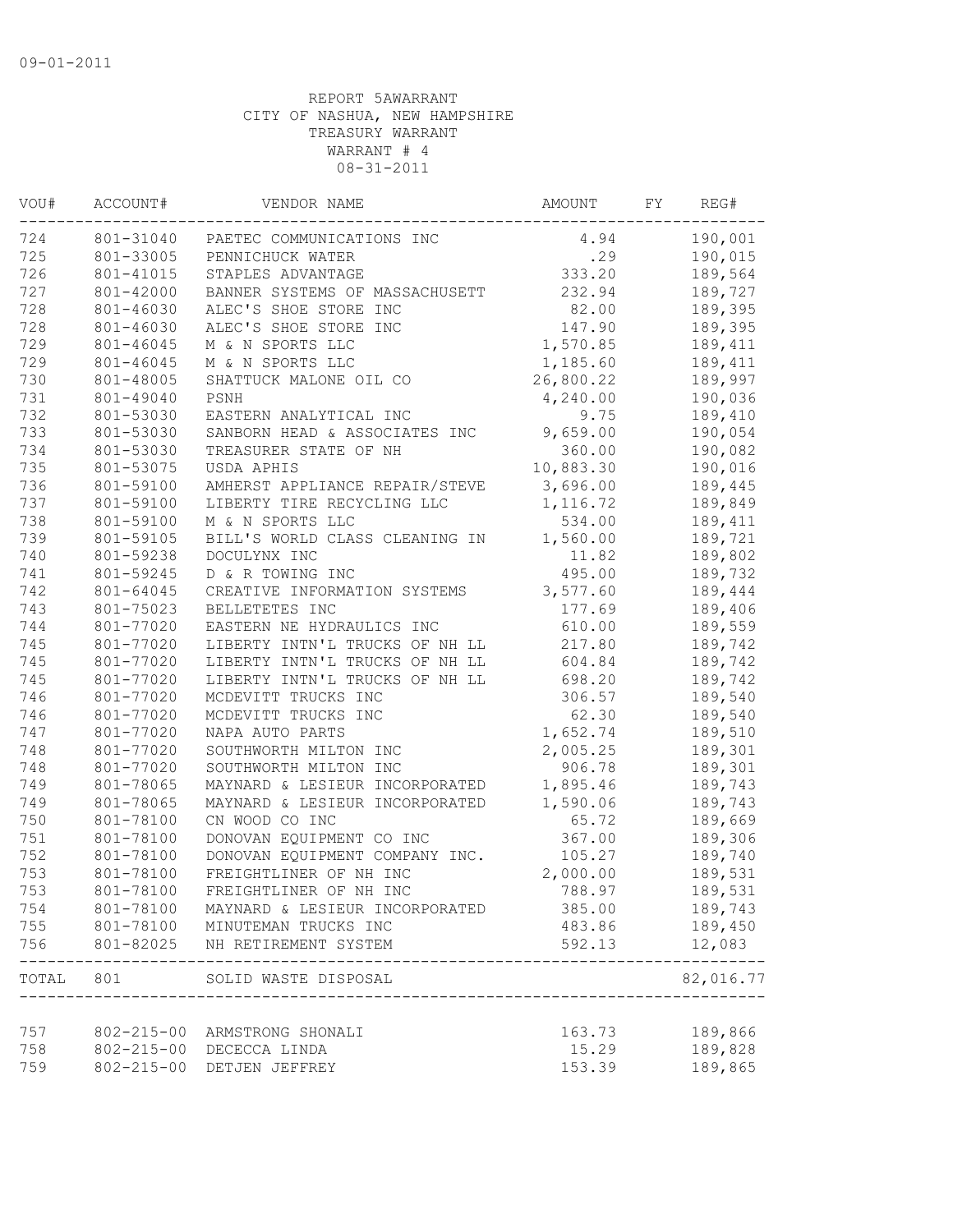| VOU# | ACCOUNT#         | VENDOR NAME                               |          | FY | REG#    |
|------|------------------|-------------------------------------------|----------|----|---------|
| 760  |                  | 802-215-00 ESTATE OF GERTRUDE CODY        | 184.88   |    | 189,867 |
| 761  | $802 - 215 - 00$ | GOLDSTEIN ROBERT                          | 358.60   |    | 189,845 |
| 762  | $802 - 215 - 00$ | GOODSHILD BRIAN                           | 130.75   |    | 189,846 |
| 763  | $802 - 215 - 00$ | HORAN FRANK                               | 291.05   |    | 189,862 |
| 764  | $802 - 215 - 00$ | KENNEDY VINCENT                           | 396.37   |    | 189,864 |
| 765  | $802 - 215 - 00$ | KORESKY JONATHAN                          | 486.99   |    | 189,841 |
| 766  | $802 - 215 - 00$ | KULKARNI GOUTAM                           | 171.80   |    | 189,854 |
| 767  | $802 - 215 - 00$ | KULLING DONALD                            | 321.38   |    | 189,848 |
| 768  | $802 - 215 - 00$ | LABREQUE MARY                             | 283.06   |    | 189,855 |
| 769  | $802 - 215 - 00$ | LACHARITE WILLIAM                         | 121.86   |    | 189,843 |
| 770  | $802 - 215 - 00$ | LEETS STEPHEN                             | 425.45   |    | 189,859 |
| 771  | $802 - 215 - 00$ | MAHENDRAKAR ANAND                         | 415.48   |    | 189,851 |
| 772  | $802 - 215 - 00$ | MALLEY THOMAS                             | 32.28    |    | 189,863 |
| 773  | $802 - 215 - 00$ | MCKENNA SUSAN                             | 491.90   |    | 189,861 |
| 774  | $802 - 215 - 00$ | MELENDEZ KASSANDRA                        | 267.94   |    | 189,842 |
| 775  | $802 - 215 - 00$ | NAKKA DAVID                               | 380.21   |    | 189,868 |
| 776  | $802 - 215 - 00$ | OLIVIERI SCOTT                            | 302.57   |    | 189,869 |
| 777  | $802 - 215 - 00$ | PIZZA LAWRENCE                            | 201.12   |    | 189,858 |
| 778  | $802 - 215 - 00$ | POLITO MICHAEL & LAURI                    | 160.97   |    | 189,871 |
| 779  | $802 - 215 - 00$ | ROSARIO HENRY                             | 176.37   |    | 189,857 |
| 780  | $802 - 215 - 00$ | SATHU VENUGOPAL                           | 225.36   |    | 189,860 |
| 781  | $802 - 215 - 00$ | SIROIS THOMAS                             | 244.88   |    | 189,844 |
| 782  | $802 - 215 - 00$ | SMITH HELEN                               | 222.25   |    | 189,852 |
| 783  | $802 - 215 - 00$ | SOMAYA NIETIN                             | 226.44   |    | 189,847 |
| 784  | $802 - 215 - 00$ | SWEENEY HEATHER                           | 28.03    |    | 189,827 |
| 785  | $802 - 215 - 00$ | YORK VINCENT                              | 625.28   |    | 189,850 |
| 786  | 802-31005        | BAYRING COMMUNICATIONS                    | 60.42    |    | 190,043 |
| 787  |                  | 802-31005 FAIRPOINT COMMUNICATIONS        | 623.73   |    | 190,045 |
| 788  |                  | 802-31040 PAETEC COMMUNICATIONS INC       | 4.52     |    | 190,001 |
| 789  | 802-32005        | PUBLIC SERVICE OF NEW HAMPSHIR 43, 148.21 |          |    | 190,081 |
| 790  | 802-33005        | PENNICHUCK WATER                          | 194.95   |    | 190,015 |
| 791  | 802-34015        | METROMEDIA ENERGY INC                     | 462.04   |    | 190,040 |
| 792  | 802-34015        | NATIONAL GRID                             | 565.67   |    | 190,038 |
| 793  | 802-41015        | MOORE MEDICAL LLC                         | 57.37    |    | 189,523 |
| 794  | 802-41015        | SAM'S CLUB DIRECT                         | 165.35   |    | 190,022 |
| 795  | 802-41015        | STAPLES ADVANTAGE                         | 675.25   |    | 189,564 |
| 796  | 802-41015        | SURESOURCE                                | 64.94    |    | 189,765 |
| 797  | 802-45101        | BASF CORPORATION                          | 4,519.08 |    | 189,781 |
| 798  | 802-45103        | JCI JONES                                 | 1,577.00 |    | 189,804 |
| 799  | 802-46045        | INDUSTRIAL PROTECTION SERVICES            | 164.00   |    | 189,325 |
| 799  | 802-46045        | INDUSTRIAL PROTECTION SERVICES            | 820.00   |    | 189,325 |
| 800  | 802-46045        | M & N SPORTS LLC                          | 103.60   |    | 189,411 |
| 800  | 802-46045        | M & N SPORTS LLC                          | 414.40   |    | 189,411 |
| 801  | 802-46045        | UNIFIRST CORPORATION                      | 52.48    |    | 189,532 |
| 801  | 802-46045        | UNIFIRST CORPORATION                      | 402.98   |    | 189,532 |
| 802  | 802-48015        | DENNIS K BURKE INC                        | 873.32   |    | 190,089 |
| 802  | 802-48015        | DENNIS K BURKE INC                        | 873.31   |    | 190,089 |
| 803  | 802-49025        | M & M ELECTRICAL SUPPLY CO INC            | 179.70   |    | 189,729 |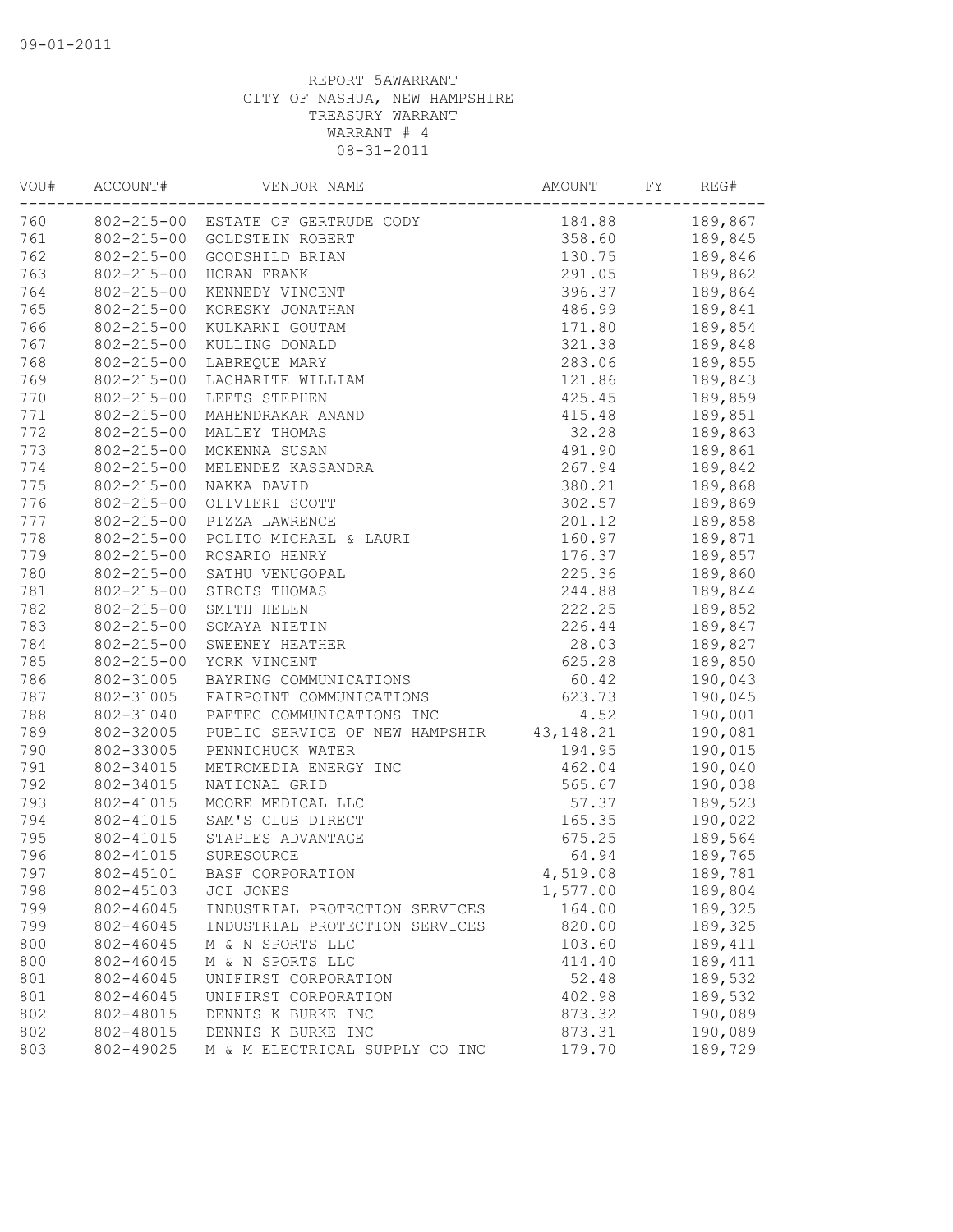| VOU#<br>ACCOUNT#<br>804 |           | VENDOR NAME                    |           | FY | REG#    |  |
|-------------------------|-----------|--------------------------------|-----------|----|---------|--|
|                         |           | 802-49070 HACH COMPANY         | 154.40    |    | 189,519 |  |
| 805                     | 802-49070 | LAB SAFETY SUPPY INC           | 120.37    |    | 189,561 |  |
| 806                     | 802-49070 | NCL OF WISCONSIN INC           | 675.96    |    | 189,779 |  |
| 807                     | 802-49070 | VWR INTERNATIONAL INC          | 257.12    |    | 189,565 |  |
| 808                     | 802-49075 | M & M ELECTRICAL SUPPLY CO INC | 89.41     |    | 189,729 |  |
| 809                     | 802-49075 | M & N SPORTS LLC               | 103.60    |    | 189,411 |  |
| 810                     | 802-53030 | CHEMSERVE ENVIRONMENTAL ANALYS | 958.10    |    | 189,491 |  |
| 811                     | 802-53030 | EASTERN ANALYTICAL INC         | 130.00    |    | 189,410 |  |
| 812                     | 802-59100 | B & D SEPTIC SERVICE ROBERT DU | 300.00    |    | 189,819 |  |
| 813                     | 802-59100 | PROGRESSIVE ELECTRICAL SERVICE | 585.00    |    | 189,820 |  |
| 814                     | 802-59100 | SIMPLEXGRINNELL                | 354.00    |    | 189,272 |  |
| 815                     | 802-59100 | STANLEY ELEVATOR CO INC        | 244.00    |    | 189,452 |  |
| 816                     | 802-59100 | TREASURER STATE OF NH          | 883.63    |    | 190,011 |  |
| 817                     | 802-59105 | GREENLEAF WILLIAM              | 850.00    |    | 189,462 |  |
| 818                     | 802-59225 | RESOURCE MANAGEMENT INC        | 23,396.28 |    | 189,773 |  |
| 819                     | 802-59230 | B & D SEPTIC SERVICE ROBERT DU | 125.00    |    | 189,819 |  |
| 820                     | 802-59230 | BROX INDUSTRIES INC            | 452.32    |    | 189,310 |  |
| 821                     | 802-59230 | CONCRETE SYSTEMS INC           | 2,458.00  |    | 189,766 |  |
| 822                     | 802-59230 | CRISP CONTRACTING LLC          | 4,200.00  |    | 189,439 |  |
| 823                     | 802-59238 | DOCULYNX INC                   | 498.43    |    | 189,802 |  |
| 824                     | 802-59265 | CITIZENS BANK                  | 1,148.74  |    | 12,088  |  |
| 825                     | 802-59265 | CITIZENS BANK                  | 903.89    |    | 12,089  |  |
| 826                     | 802-59320 | CN WOOD CO INC                 | 6,237.59  |    | 189,669 |  |
| 827                     | 802-59320 | D & R TOWING INC               | 80.00     |    | 189,732 |  |
| 828                     | 802-59320 | LIBERTY INTN'L TRUCKS OF NH LL | 1,125.01  |    | 189,742 |  |
| 829                     | 802-59320 | NAPA AUTO PARTS                | 406.25    |    | 189,510 |  |
| 830                     | 802-59320 | SANEL AUTO PARTS CO            | 75.53     |    | 189,415 |  |
| 831                     | 802-64095 | HOME DEPOT CREDIT SERVICES     | 164.81    |    | 190,008 |  |
| 832                     | 802-64192 | ATCO INTERNATIONAL             | 447.45    |    | 189,539 |  |
| 833                     | 802-64192 | BELLETETES INC                 | 52.99     |    | 189,406 |  |
| 834                     | 802-64192 | GRAINGER                       | 676.24    |    | 189,357 |  |
| 835                     | 802-64192 | HOME DEPOT CREDIT SERVICES     | 23.06     |    | 190,007 |  |
| 835                     | 802-64192 | HOME DEPOT CREDIT SERVICES     | 27.96     |    | 190,007 |  |
| 836                     | 802-64192 | LAB SAFETY SUPPY INC           | 975.52    |    | 189,561 |  |
| 837                     | 802-64192 | OMEGA INDUSTRIAL SUPPLY INC    | 1,196.73  |    | 189,464 |  |
| 838                     | 802-64192 | PINE MOTOR PARTS               | 4.99      |    | 189,744 |  |
| 838                     | 802-64192 | PINE MOTOR PARTS               | 35.39     |    | 189,744 |  |
| 839                     | 802-77050 | GATE CITY FENCE CO INC         | 795.00    |    | 189,381 |  |
| 840                     | 802-77050 | SANEL AUTO PARTS CO            | 63.99     |    | 189,415 |  |
| 841                     | 802-77065 | EASTERN INDUSTRIAL AUTOMATION  | 654.78    |    | 189,806 |  |
| 841                     | 802-77066 | EASTERN INDUSTRIAL AUTOMATION  | 202.86    |    | 189,806 |  |
| 842                     | 802-77066 | F W WEBB COMPANY               | 294.39    |    | 189,346 |  |
| 843                     | 802-77066 | LECLERC MARIO                  | 72.90     |    | 189,994 |  |
| 844                     | 802-77066 | PEABODY SUPPLY COMPANY         | 293.45    |    | 189,800 |  |
| 845                     | 802-77067 | LAROX FLOWSYS INC              | 502.25    |    | 189,704 |  |
| 846                     | 802-77067 | M & M ELECTRICAL SUPPLY CO INC | 255.77    |    | 189,729 |  |
| 847                     | 802-77069 | ATCO INTERNATIONAL             | 1,597.20  |    | 189,539 |  |
| 848                     | 802-77069 | FASTENAL CO                    | 30.78     |    | 189,295 |  |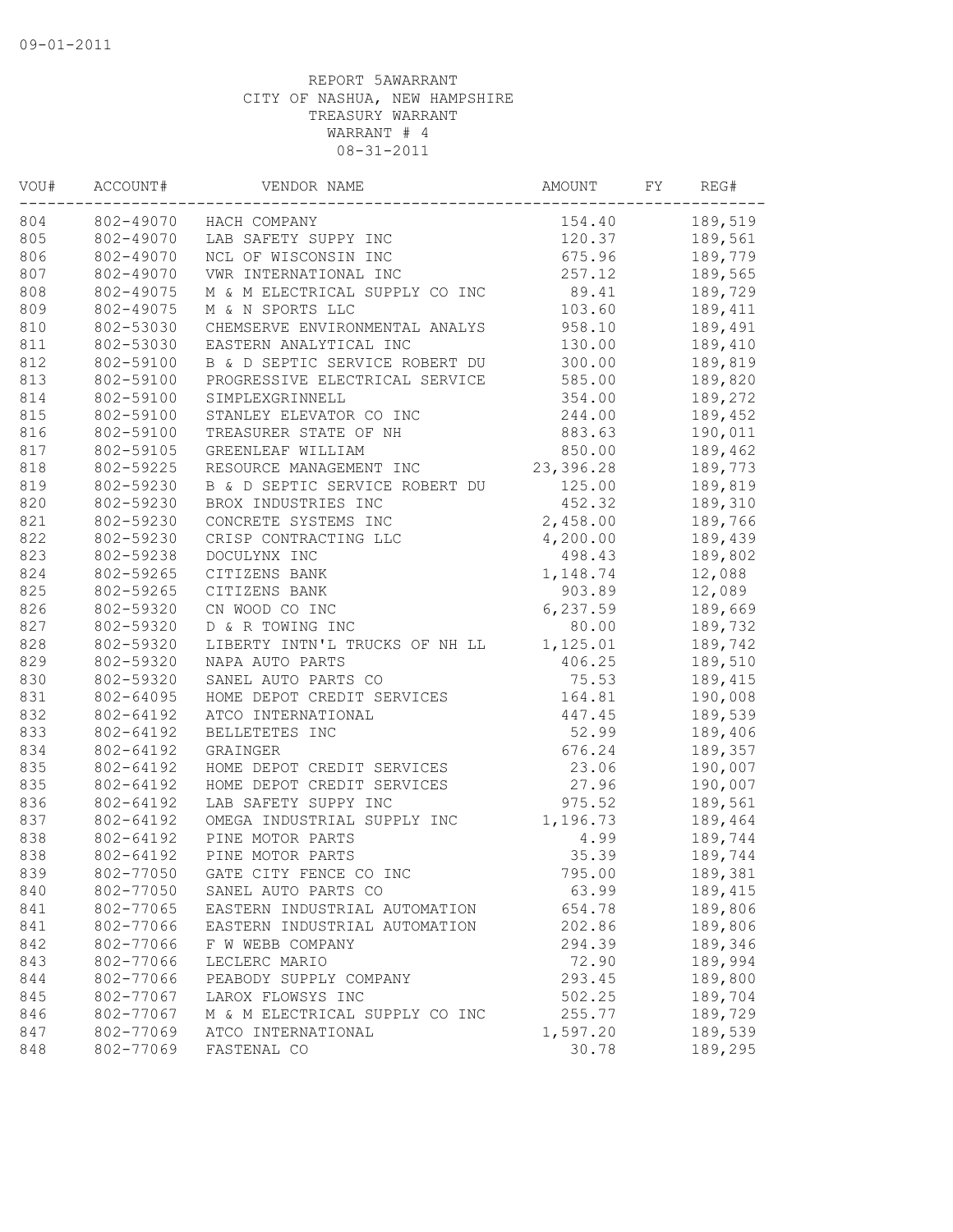| VOU#  | ACCOUNT#  | VENDOR NAME                    | AMOUNT   | FY | REG#       |
|-------|-----------|--------------------------------|----------|----|------------|
| 849   | 802-77069 | FREDERICKSEAL INC              | 522.08   |    | 189,315    |
| 850   | 802-77069 | GRAINGER                       | 863.48   |    | 189,357    |
| 851   | 802-77069 | HOME DEPOT CREDIT SERVICES     | 143.52   |    | 190,007    |
| 851   | 802-77069 | HOME DEPOT CREDIT SERVICES     | 132.08   |    | 190,008    |
| 851   | 802-77069 | HOME DEPOT CREDIT SERVICES     | 29.97    |    | 190,008    |
| 852   | 802-77069 | M & M ELECTRICAL SUPPLY CO INC | 148.50   |    | 189,729    |
| 853   | 802-77069 | MCMASTER-CARR SUPPLY CO        | 660.42   |    | 189,399    |
| 854   | 802-77069 | PEABODY SUPPLY COMPANY         | 4.84     |    | 189,800    |
| 855   | 802-77069 | RADIO SHACK                    | 13.69    |    | 189,730    |
| 856   | 802-77070 | PINE MOTOR PARTS               | 53.88    |    | 189,744    |
| 857   | 802-77072 | HIGHLAND POWER                 | 6,460.09 |    | 189,550    |
| 858   | 802-77072 | SOUTHWORTH MILTON INC          | 482.52   |    | 189,301    |
| 859   | 802-82025 | NH RETIREMENT SYSTEM           | 154.65   |    | 12,083     |
| 859   | 802-82025 | NH RETIREMENT SYSTEM           | 843.40   |    | 12,083     |
| 860   | 802-94005 | NHWPCA                         | 80.00    |    | 190,014    |
| 861   | 802-94005 | TREASURER STATE OF NH          | 80.00    |    | 190,019    |
| 861   | 802-94005 | TREASURER STATE OF NH          | 320.00   |    | 190,019    |
| 862   | 802-96080 | ABLE AIR CORP                  | 6,410.00 |    | 189,387    |
| TOTAL | 802       |                                |          |    | 136,092.26 |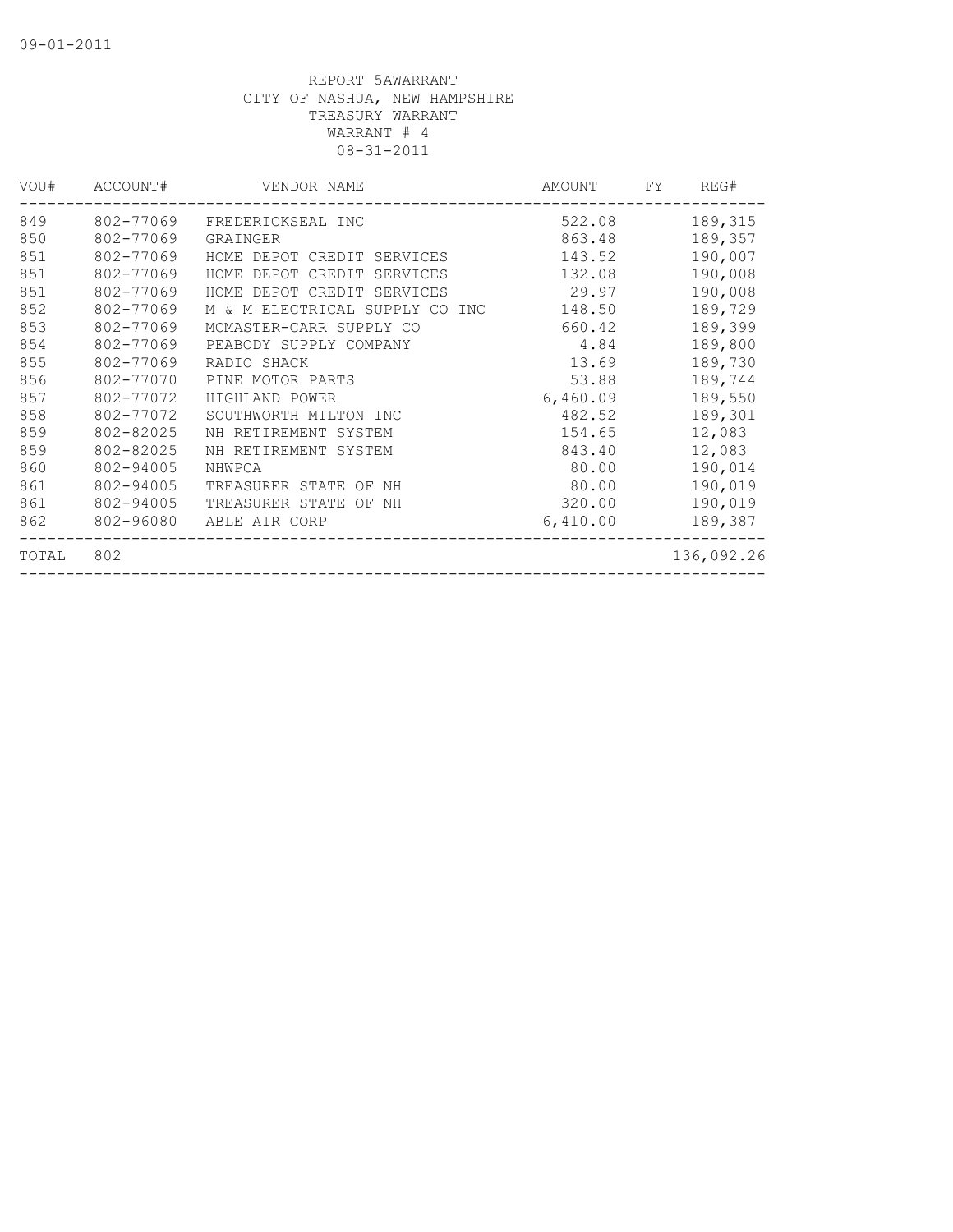| VOU#       | ACCOUNT#                | VENDOR NAME                                        | AMOUNT             | FY | REG#              |  |
|------------|-------------------------|----------------------------------------------------|--------------------|----|-------------------|--|
| 863        | 941-05058               | TODGHAM BETH                                       | 60.39              |    | 189,835           |  |
| TOTAL      | 941                     | HEALTH & COMM SVCS TRUST FUND                      |                    |    | 60.39             |  |
| 864        | 951-01310               | PICHETTE BROS CONSTRUCTION INC                     | 7,270.70           |    | 189,503           |  |
| 865<br>866 | 951-01310<br>$951 - 22$ | PICHETTE BROS CONSTRUCTION/RET<br>HASELTINE GEORGE | 807.86<br>7,506.10 |    | 12,092<br>189,888 |  |
| TOTAL      | 951                     | PWD & ENG TRUST FUND                               |                    |    | 15,584.66         |  |
| 867        | 952-01310               | HAYNER/SWANSON INC                                 | 533.45             |    | 189,652           |  |
| 868        | 952-01310               | NORTHEAST EARTH MECHANICS INC                      | 24, 254.75         |    | 189,830           |  |
| 869        | 952-05054               | FRANKLIN PAINT CO INC                              | 304.50             |    | 189,633           |  |
| 870        | $952 - 05058$           | INTELLIGENT PRODUCTS INC                           | 1,148.04           |    | 189,886           |  |
| 871        | $952 - 05058$           | JOHN DEERE LANDSCAPES/LESCO                        | 172.20             |    | 189,628           |  |
| 872        | 952-05058               | MERRIMACK HIGH SCHOOL THEATRE                      | 200.00             |    | 189,887           |  |
| 873        | 952-05058               | NASHUA WALLPAPER & PAINT CO                        | 262.81             |    | 189,421           |  |
| 874        | $952 - 05058$           | UNITED SITE SERVICES NORTHEAST                     | 109.94             |    | 190,049           |  |
| 875        | 952-75021               | HOME DEPOT CREDIT SERVICES                         | 161.53             |    | 190,008           |  |
| TOTAL      | 952                     | PARK & RECREATION TRUST FUND                       |                    |    | 27, 147.22        |  |
| 876        | 975-31040               | BAYRING COMMUNICATIONS                             | 25.00              |    | 190,043           |  |
| 877        | 975-34015               | METROMEDIA ENERGY INC                              | 15.12              |    | 190,040           |  |
| 878        | 975-59100               | LEE JENNIFER                                       |                    |    | 189,996           |  |
| 879        | 975-59100               | RASMUSSEN DANIEL                                   | 200.00<br>250.00   |    | 189,995           |  |
| TOTAL      | 975                     | LIBRARY TRUST FUND                                 |                    |    | 490.12            |  |
|            |                         |                                                    |                    |    |                   |  |
| 880        | 981-49075               | CITIZENS BANK                                      | 69.55              |    | 12,101            |  |
| 230,49     | 981-49075               | RICE COLLEEN                                       | 171.16             |    | 189,914           |  |
| TOTAL      | 981                     | <b>SCHOOL TRUST FUND</b>                           |                    |    | 240.71            |  |
| 881        | 982-05053               | ERICKSON KATELYN & NYACK COLLE                     | 350.00             |    | 189,254           |  |
| 882        | $982 - 05053$           | PRESCOTT TAYLOR & MIDDLESEX CO                     | 250.00             |    | 189,252           |  |
| 883        |                         | 982-05053 REGULA CAROLYN & BOSTON UNIVER           | 500.00             |    | 189,253           |  |
| 884        | 982-05053               | SANCHEZ SHANTE LEE & JOHNSON W                     | 350.00             |    | 189,256           |  |
| TOTAL 982  |                         | SCHOLARSHIP TRUST FUND                             |                    |    | 1,450.00          |  |
|            |                         |                                                    |                    |    |                   |  |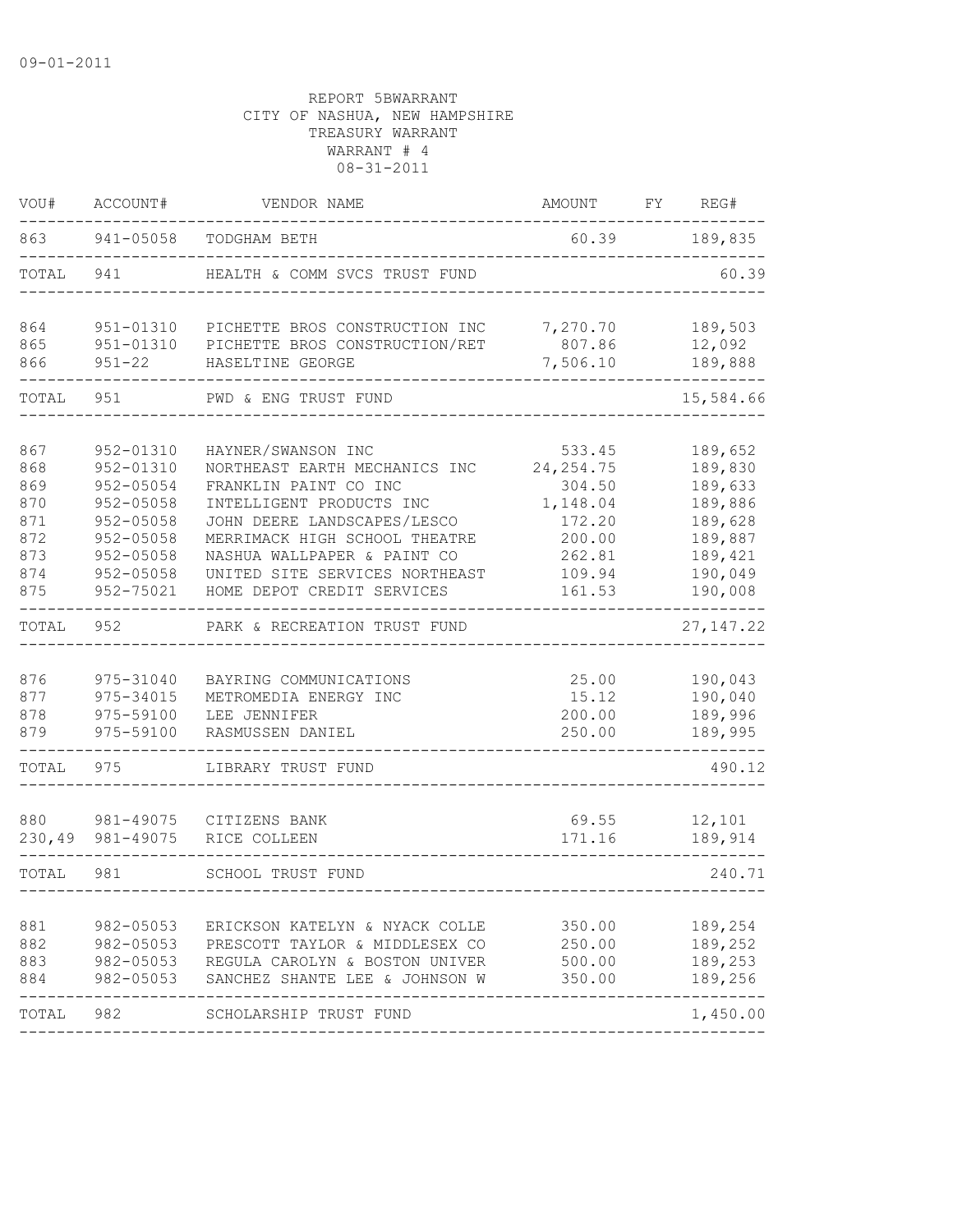|           | ACCOUNT# PAYROLL WEEK ENDING |  |  | AMOUNT |
|-----------|------------------------------|--|--|--------|
|           |                              |  |  |        |
| TOTAL 952 |                              |  |  |        |
|           |                              |  |  |        |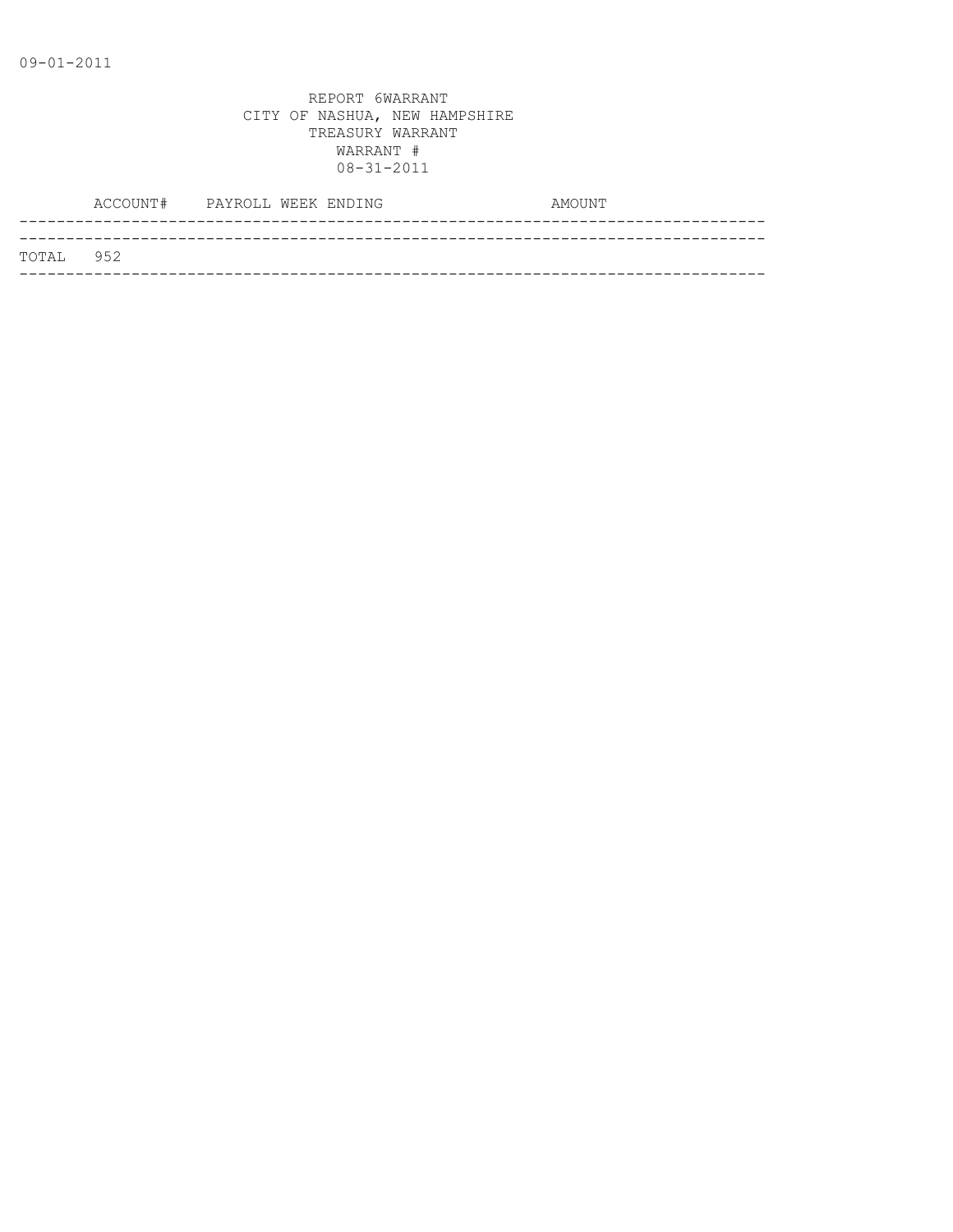| ACCOUNT#  | PAYROLL WEEK ENDING                                                                                                                                                                                                                                                                                                                                                                                | <b>AMOUNT</b>                                                                                                                                                                                                                                                                                                                                                                                                                                                                                                                                                                                                         |                                                                                                                                                                                                                                                                                                                                                                               |
|-----------|----------------------------------------------------------------------------------------------------------------------------------------------------------------------------------------------------------------------------------------------------------------------------------------------------------------------------------------------------------------------------------------------------|-----------------------------------------------------------------------------------------------------------------------------------------------------------------------------------------------------------------------------------------------------------------------------------------------------------------------------------------------------------------------------------------------------------------------------------------------------------------------------------------------------------------------------------------------------------------------------------------------------------------------|-------------------------------------------------------------------------------------------------------------------------------------------------------------------------------------------------------------------------------------------------------------------------------------------------------------------------------------------------------------------------------|
|           |                                                                                                                                                                                                                                                                                                                                                                                                    | 962.06                                                                                                                                                                                                                                                                                                                                                                                                                                                                                                                                                                                                                |                                                                                                                                                                                                                                                                                                                                                                               |
|           |                                                                                                                                                                                                                                                                                                                                                                                                    | 962.06                                                                                                                                                                                                                                                                                                                                                                                                                                                                                                                                                                                                                |                                                                                                                                                                                                                                                                                                                                                                               |
| 305-11125 | 27-AUG-2011                                                                                                                                                                                                                                                                                                                                                                                        | 962.06                                                                                                                                                                                                                                                                                                                                                                                                                                                                                                                                                                                                                |                                                                                                                                                                                                                                                                                                                                                                               |
| 305-11239 | 13-AUG-2011                                                                                                                                                                                                                                                                                                                                                                                        | 1,080.52                                                                                                                                                                                                                                                                                                                                                                                                                                                                                                                                                                                                              |                                                                                                                                                                                                                                                                                                                                                                               |
| 305-11239 | 20-AUG-2011                                                                                                                                                                                                                                                                                                                                                                                        | 1,080.52                                                                                                                                                                                                                                                                                                                                                                                                                                                                                                                                                                                                              |                                                                                                                                                                                                                                                                                                                                                                               |
|           |                                                                                                                                                                                                                                                                                                                                                                                                    | 1,080.52                                                                                                                                                                                                                                                                                                                                                                                                                                                                                                                                                                                                              |                                                                                                                                                                                                                                                                                                                                                                               |
|           |                                                                                                                                                                                                                                                                                                                                                                                                    |                                                                                                                                                                                                                                                                                                                                                                                                                                                                                                                                                                                                                       |                                                                                                                                                                                                                                                                                                                                                                               |
| TOTAL 305 |                                                                                                                                                                                                                                                                                                                                                                                                    |                                                                                                                                                                                                                                                                                                                                                                                                                                                                                                                                                                                                                       | 6,177.74                                                                                                                                                                                                                                                                                                                                                                      |
|           |                                                                                                                                                                                                                                                                                                                                                                                                    |                                                                                                                                                                                                                                                                                                                                                                                                                                                                                                                                                                                                                       |                                                                                                                                                                                                                                                                                                                                                                               |
|           |                                                                                                                                                                                                                                                                                                                                                                                                    |                                                                                                                                                                                                                                                                                                                                                                                                                                                                                                                                                                                                                       |                                                                                                                                                                                                                                                                                                                                                                               |
|           |                                                                                                                                                                                                                                                                                                                                                                                                    |                                                                                                                                                                                                                                                                                                                                                                                                                                                                                                                                                                                                                       |                                                                                                                                                                                                                                                                                                                                                                               |
|           |                                                                                                                                                                                                                                                                                                                                                                                                    |                                                                                                                                                                                                                                                                                                                                                                                                                                                                                                                                                                                                                       |                                                                                                                                                                                                                                                                                                                                                                               |
|           |                                                                                                                                                                                                                                                                                                                                                                                                    |                                                                                                                                                                                                                                                                                                                                                                                                                                                                                                                                                                                                                       |                                                                                                                                                                                                                                                                                                                                                                               |
|           |                                                                                                                                                                                                                                                                                                                                                                                                    |                                                                                                                                                                                                                                                                                                                                                                                                                                                                                                                                                                                                                       |                                                                                                                                                                                                                                                                                                                                                                               |
|           |                                                                                                                                                                                                                                                                                                                                                                                                    |                                                                                                                                                                                                                                                                                                                                                                                                                                                                                                                                                                                                                       |                                                                                                                                                                                                                                                                                                                                                                               |
|           |                                                                                                                                                                                                                                                                                                                                                                                                    |                                                                                                                                                                                                                                                                                                                                                                                                                                                                                                                                                                                                                       |                                                                                                                                                                                                                                                                                                                                                                               |
|           |                                                                                                                                                                                                                                                                                                                                                                                                    |                                                                                                                                                                                                                                                                                                                                                                                                                                                                                                                                                                                                                       |                                                                                                                                                                                                                                                                                                                                                                               |
|           |                                                                                                                                                                                                                                                                                                                                                                                                    |                                                                                                                                                                                                                                                                                                                                                                                                                                                                                                                                                                                                                       |                                                                                                                                                                                                                                                                                                                                                                               |
|           |                                                                                                                                                                                                                                                                                                                                                                                                    |                                                                                                                                                                                                                                                                                                                                                                                                                                                                                                                                                                                                                       |                                                                                                                                                                                                                                                                                                                                                                               |
|           |                                                                                                                                                                                                                                                                                                                                                                                                    |                                                                                                                                                                                                                                                                                                                                                                                                                                                                                                                                                                                                                       |                                                                                                                                                                                                                                                                                                                                                                               |
|           |                                                                                                                                                                                                                                                                                                                                                                                                    |                                                                                                                                                                                                                                                                                                                                                                                                                                                                                                                                                                                                                       |                                                                                                                                                                                                                                                                                                                                                                               |
|           |                                                                                                                                                                                                                                                                                                                                                                                                    |                                                                                                                                                                                                                                                                                                                                                                                                                                                                                                                                                                                                                       |                                                                                                                                                                                                                                                                                                                                                                               |
|           |                                                                                                                                                                                                                                                                                                                                                                                                    |                                                                                                                                                                                                                                                                                                                                                                                                                                                                                                                                                                                                                       |                                                                                                                                                                                                                                                                                                                                                                               |
|           |                                                                                                                                                                                                                                                                                                                                                                                                    |                                                                                                                                                                                                                                                                                                                                                                                                                                                                                                                                                                                                                       |                                                                                                                                                                                                                                                                                                                                                                               |
|           |                                                                                                                                                                                                                                                                                                                                                                                                    |                                                                                                                                                                                                                                                                                                                                                                                                                                                                                                                                                                                                                       |                                                                                                                                                                                                                                                                                                                                                                               |
|           |                                                                                                                                                                                                                                                                                                                                                                                                    |                                                                                                                                                                                                                                                                                                                                                                                                                                                                                                                                                                                                                       |                                                                                                                                                                                                                                                                                                                                                                               |
|           |                                                                                                                                                                                                                                                                                                                                                                                                    |                                                                                                                                                                                                                                                                                                                                                                                                                                                                                                                                                                                                                       |                                                                                                                                                                                                                                                                                                                                                                               |
|           |                                                                                                                                                                                                                                                                                                                                                                                                    |                                                                                                                                                                                                                                                                                                                                                                                                                                                                                                                                                                                                                       |                                                                                                                                                                                                                                                                                                                                                                               |
|           |                                                                                                                                                                                                                                                                                                                                                                                                    |                                                                                                                                                                                                                                                                                                                                                                                                                                                                                                                                                                                                                       |                                                                                                                                                                                                                                                                                                                                                                               |
|           |                                                                                                                                                                                                                                                                                                                                                                                                    |                                                                                                                                                                                                                                                                                                                                                                                                                                                                                                                                                                                                                       |                                                                                                                                                                                                                                                                                                                                                                               |
|           |                                                                                                                                                                                                                                                                                                                                                                                                    |                                                                                                                                                                                                                                                                                                                                                                                                                                                                                                                                                                                                                       |                                                                                                                                                                                                                                                                                                                                                                               |
|           |                                                                                                                                                                                                                                                                                                                                                                                                    |                                                                                                                                                                                                                                                                                                                                                                                                                                                                                                                                                                                                                       |                                                                                                                                                                                                                                                                                                                                                                               |
|           |                                                                                                                                                                                                                                                                                                                                                                                                    |                                                                                                                                                                                                                                                                                                                                                                                                                                                                                                                                                                                                                       |                                                                                                                                                                                                                                                                                                                                                                               |
|           |                                                                                                                                                                                                                                                                                                                                                                                                    |                                                                                                                                                                                                                                                                                                                                                                                                                                                                                                                                                                                                                       |                                                                                                                                                                                                                                                                                                                                                                               |
|           |                                                                                                                                                                                                                                                                                                                                                                                                    |                                                                                                                                                                                                                                                                                                                                                                                                                                                                                                                                                                                                                       |                                                                                                                                                                                                                                                                                                                                                                               |
|           |                                                                                                                                                                                                                                                                                                                                                                                                    |                                                                                                                                                                                                                                                                                                                                                                                                                                                                                                                                                                                                                       |                                                                                                                                                                                                                                                                                                                                                                               |
|           |                                                                                                                                                                                                                                                                                                                                                                                                    |                                                                                                                                                                                                                                                                                                                                                                                                                                                                                                                                                                                                                       |                                                                                                                                                                                                                                                                                                                                                                               |
|           |                                                                                                                                                                                                                                                                                                                                                                                                    |                                                                                                                                                                                                                                                                                                                                                                                                                                                                                                                                                                                                                       |                                                                                                                                                                                                                                                                                                                                                                               |
|           |                                                                                                                                                                                                                                                                                                                                                                                                    |                                                                                                                                                                                                                                                                                                                                                                                                                                                                                                                                                                                                                       |                                                                                                                                                                                                                                                                                                                                                                               |
|           |                                                                                                                                                                                                                                                                                                                                                                                                    |                                                                                                                                                                                                                                                                                                                                                                                                                                                                                                                                                                                                                       |                                                                                                                                                                                                                                                                                                                                                                               |
| 308-83102 | 27-AUG-2011                                                                                                                                                                                                                                                                                                                                                                                        | 1,384.62                                                                                                                                                                                                                                                                                                                                                                                                                                                                                                                                                                                                              |                                                                                                                                                                                                                                                                                                                                                                               |
| 308       | SRF - INSURANCE                                                                                                                                                                                                                                                                                                                                                                                    |                                                                                                                                                                                                                                                                                                                                                                                                                                                                                                                                                                                                                       | 42,385.77                                                                                                                                                                                                                                                                                                                                                                     |
|           | 308-11130<br>308-11130<br>308-11418<br>308-11418<br>308-11418<br>308-11441<br>308-11441<br>308-11441<br>308-11446<br>308-11446<br>308-11446<br>308-11540<br>308-11540<br>308-11540<br>308-11578<br>308-11578<br>308-11578<br>308-11589<br>308-11589<br>308-11589<br>308-11608<br>308-11608<br>308-11608<br>308-83051<br>308-83051<br>308-83052<br>308-83052<br>308-83052<br>308-83102<br>308-83102 | 305-11125  13-AUG-2011<br>305-11125 20-AUG-2011<br>305-11239 27-AUG-2011<br>305-31050 20-AUG-2011<br>13-AUG-2011<br>308-11130 20-AUG-2011<br>27-AUG-2011<br>13-AUG-2011<br>20-AUG-2011<br>27-AUG-2011<br>13-AUG-2011<br>20-AUG-2011<br>27-AUG-2011<br>13-AUG-2011<br>20-AUG-2011<br>27-AUG-2011<br>13-AUG-2011<br>20-AUG-2011<br>27-AUG-2011<br>13-AUG-2011<br>20-AUG-2011<br>27-AUG-2011<br>13-AUG-2011<br>20-AUG-2011<br>27-AUG-2011<br>13-AUG-2011<br>20-AUG-2011<br>27-AUG-2011<br>13-AUG-2011<br>20-AUG-2011<br>308-83051 27-AUG-2011<br>13-AUG-2011<br>20-AUG-2011<br>27-AUG-2011<br>13-AUG-2011<br>20-AUG-2011 | 50.00<br>862.73<br>862.73<br>862.74<br>496.00<br>496.00<br>496.00<br>1,453.63<br>1,453.64<br>1,453.63<br>1,156.28<br>1,156.28<br>1,156.28<br>1,083.91<br>1,083.90<br>1,083.90<br>997.84<br>997.83<br>997.84<br>1,080.52<br>1,080.52<br>1,080.52<br>976.17<br>976.16<br>976.17<br>2,190.55<br>3,363.96<br>2,875.89<br>1,919.36<br>1,974.63<br>1,586.30<br>1,384.62<br>1,384.62 |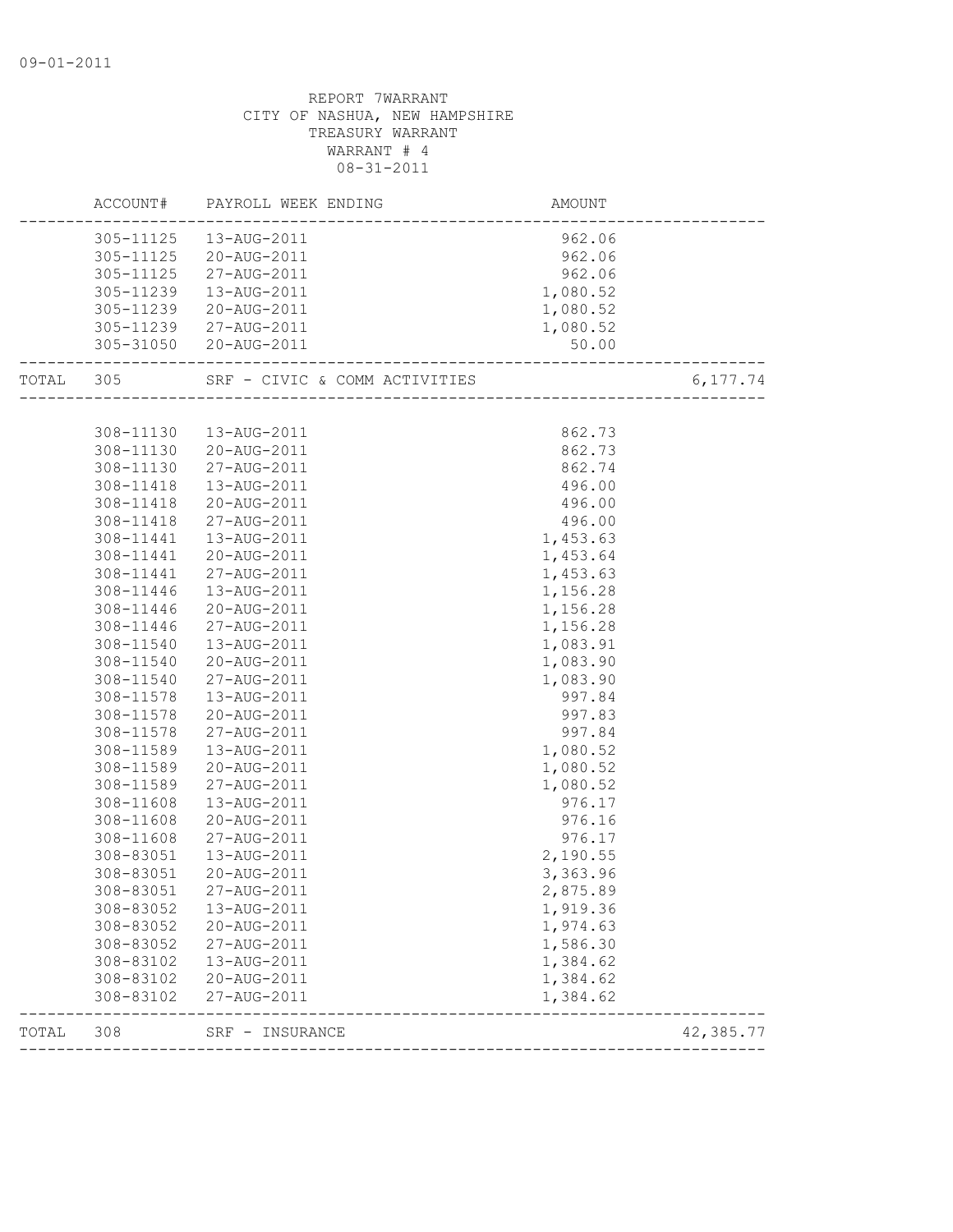|                        | ACCOUNT# PAYROLL WEEK ENDING                     | AMOUNT               |            |
|------------------------|--------------------------------------------------|----------------------|------------|
|                        | 3092-13004 27-AUG-2011                           | 448.00               |            |
|                        | TOTAL 309 FRESH FRUIT & VEGETABLE GRANT          |                      | 448.00     |
|                        |                                                  |                      |            |
|                        | 3097-11162  13-AUG-2011                          | 645.75               |            |
|                        | 3097-11162 20-AUG-2011                           | 645.75               |            |
|                        | 3097-11162 27-AUG-2011<br>3097-11408 20-AUG-2011 | 645.75<br>587.50     |            |
|                        | 3097-11408 27-AUG-2011                           | 1,090.50             |            |
|                        | 3097-19138 13-AUG-2011                           |                      |            |
| 3097-19138             | 27-AUG-2011                                      | 3,011.20<br>3,011.20 |            |
| 3097-19139             | 13-AUG-2011                                      | 1,943.61             |            |
|                        | 3097-19139 27-AUG-2011                           | 13,063.77            |            |
|                        | 3097-19140 27-AUG-2011                           | 4,015.57             |            |
|                        | 3097-19540 20-AUG-2011                           |                      |            |
|                        | 3097-19540 27-AUG-2011                           | 452.32               |            |
|                        | TOTAL 309 SRF - FOOD SERVICES                    |                      | 29, 112.92 |
|                        | _____________________________                    |                      |            |
|                        | 3117-12006 13-AUG-2011                           | 275.00               |            |
|                        | TOTAL 311 DRIVER'S EDUCATION                     |                      | 275.00     |
|                        |                                                  |                      |            |
|                        |                                                  |                      |            |
|                        | 312-11165   13-AUG-2011                          | 557.36               |            |
|                        | 312-11165 20-AUG-2011                            | 557.36               |            |
| 312-11165              | 27-AUG-2011                                      | 557.36               |            |
| 312-11191              | 13-AUG-2011                                      | 827.27               |            |
|                        | 312-11191  20-AUG-2011                           | 827.27               |            |
| 312-11191              | 27-AUG-2011                                      | 827.27               |            |
| 312-11445              | 13-AUG-2011                                      | 109.36               |            |
| 312-11445              | 20-AUG-2011                                      | 109.36               |            |
| 312-11445              | 27-AUG-2011                                      | 109.36               |            |
| 312-11547<br>312-11547 | 13-AUG-2011                                      | 2,224.38             |            |
|                        | 20-AUG-2011                                      | 2,224.37             |            |
|                        | 312-11547 27-AUG-2011                            | 2,224.37<br>677.73   |            |
| 312-12052              | 13-AUG-2011<br>20-AUG-2011                       |                      |            |
| 312-12052<br>312-12052 | 27-AUG-2011                                      | 774.61<br>794.67     |            |
| 312-12116              | 13-AUG-2011                                      | 593.16               |            |
| 312-12116              | 20-AUG-2011                                      | 593.16               |            |
| 312-12116              | 27-AUG-2011                                      | 593.16               |            |
| 312-13004              | 13-AUG-2011                                      | 199.29               |            |
| 312-13004              | 20-AUG-2011                                      | 1,134.84             |            |
| 312-13004              | 27-AUG-2011                                      | 427.80               |            |
|                        |                                                  |                      |            |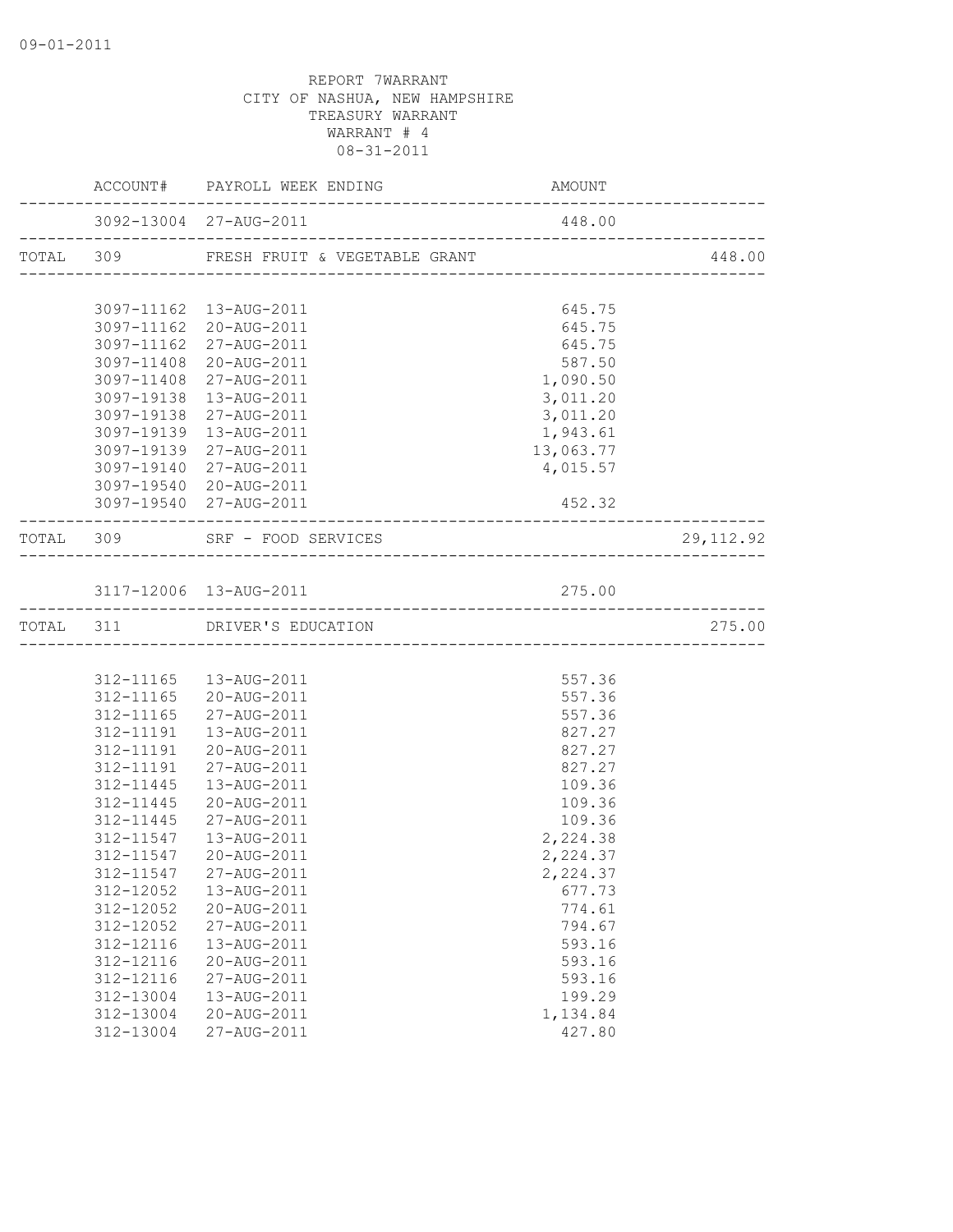|           | TOTAL 312 SRF - FINANCIAL SERVICES 16,943.51           |                                            |             |
|-----------|--------------------------------------------------------|--------------------------------------------|-------------|
|           | 3122-13004 13-AUG-2011                                 | 150.00                                     |             |
|           | TOTAL 312 ADULT ED/CONTINUING ED                       |                                            | 150.00      |
|           |                                                        |                                            |             |
|           | $3262-11860 \quad 27-{\text{AUG}-2011} \quad 2,211.46$ |                                            |             |
|           | TOTAL 326 NH ALTERNATE ASSES COACH                     |                                            | 2,211.46    |
|           |                                                        |                                            |             |
|           | 331-11250  13-AUG-2011                                 | 717.44                                     |             |
|           | 331-11250 20-AUG-2011                                  | 717.44                                     |             |
|           | 331-11250 27-AUG-2011                                  | 717.45                                     |             |
| 331-11561 | 13-AUG-2011                                            | 1,173.90                                   |             |
| 331-11561 | 20-AUG-2011                                            | 1,173.90                                   |             |
| 331-11561 | 27-AUG-2011                                            | 1,173.90                                   |             |
| 331-12115 | 13-AUG-2011                                            | 555.49                                     |             |
| 331-12115 | 20-AUG-2011                                            | 555.49                                     |             |
|           | 331-12115 27-AUG-2011                                  | 555.49                                     |             |
| 331-13038 | 13-AUG-2011                                            | 1,218.59                                   |             |
| 331-13038 | 20-AUG-2011                                            | 513.36                                     |             |
| 331-13038 | 27-AUG-2011                                            | 1,026.28                                   |             |
| 331-13044 | 13-AUG-2011                                            | 2,235.12                                   |             |
| 331-13044 | 20-AUG-2011                                            | 3,062.01                                   |             |
|           | 331-13044 27-AUG-2011                                  | 2,575.61                                   |             |
|           | 331-18036  13-AUG-2011                                 | 14,787.78                                  |             |
|           | 331-18036 20-AUG-2011                                  | 8,294.43                                   |             |
|           | 331-18036 27-AUG-2011                                  | 12,249.72<br>_____________________________ |             |
|           | TOTAL 331 SRF - POLICE DEPARTMENT                      |                                            | 53, 303. 40 |
|           |                                                        |                                            |             |
|           | 332-11309 27-AUG-2011                                  | 250.89                                     |             |
|           | 332-12070 27-AUG-2011                                  | 258.49                                     |             |
|           | TOTAL 332 SRF - FIRE DEPARTMENT                        |                                            | 509.38      |
|           | 3381-13133 27-AUG-2011                                 | 3,375.00                                   |             |
|           | TOTAL 338 TITLE IV SDF YOUTH COUNCIL                   |                                            | 3,375.00    |
|           |                                                        |                                            |             |
|           | 3389-19000 27-AUG-2011                                 | $-1,029.00$                                |             |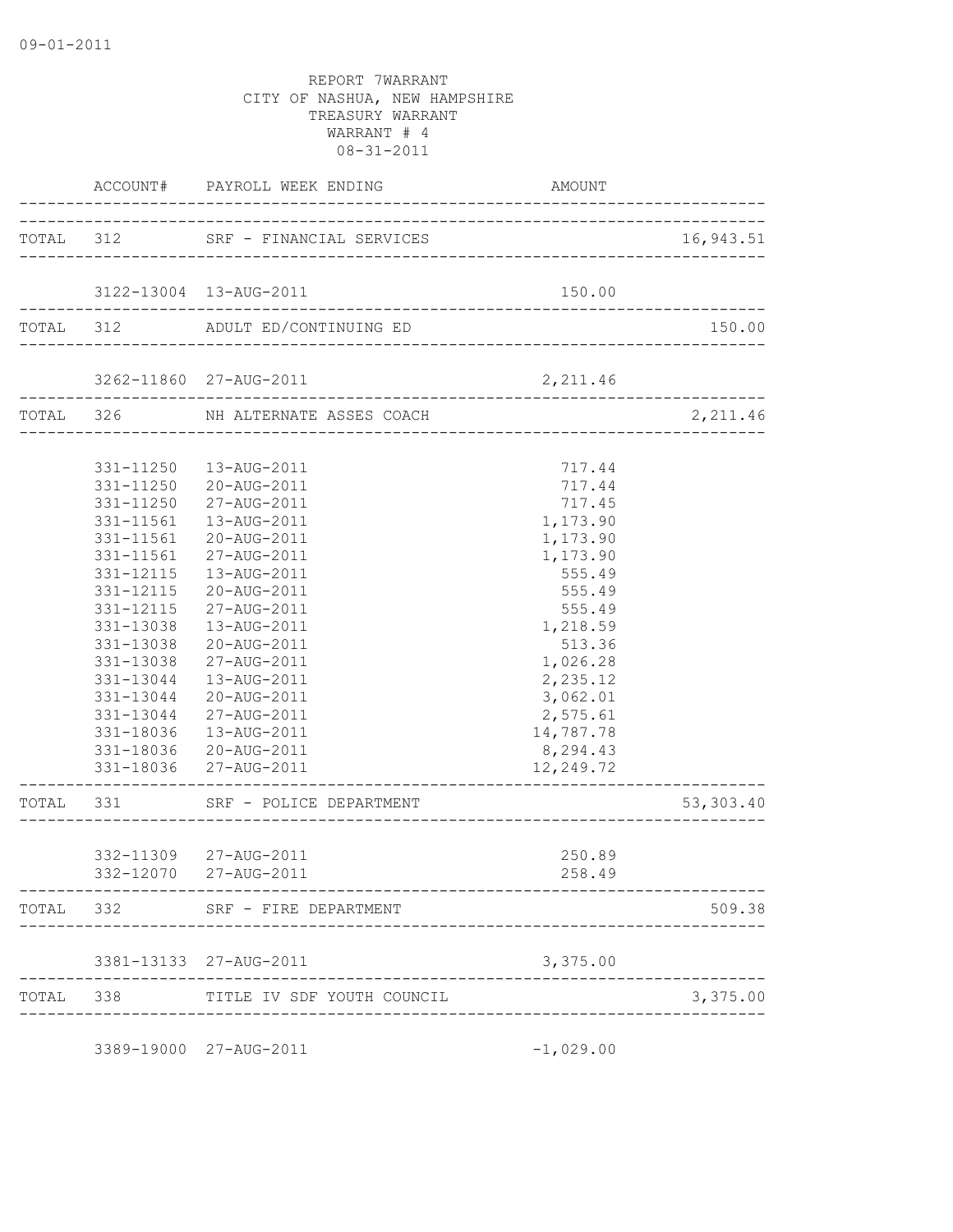|           | ACCOUNT#      | PAYROLL WEEK ENDING<br>___________________           | <b>AMOUNT</b>            |             |
|-----------|---------------|------------------------------------------------------|--------------------------|-------------|
| TOTAL 338 |               |                                                      |                          | $-1,029.00$ |
|           |               |                                                      |                          |             |
|           | 341-01210     | 13-AUG-2011                                          | 437.49                   |             |
|           | 341-01210     | 20-AUG-2011                                          | 437.49                   |             |
|           | 341-01210     | 27-AUG-2011                                          | 437.49                   |             |
|           | 341-11024     | 13-AUG-2011                                          | 264.35                   |             |
|           | 341-11024     | 20-AUG-2011                                          | 264.35                   |             |
|           | $341 - 11024$ | 27-AUG-2011                                          | 264.35                   |             |
|           | 341-11235     | 13-AUG-2011                                          | 1,217.17                 |             |
|           | 341-11235     | 20-AUG-2011                                          | 1,217.16                 |             |
|           | 341-11235     | 27-AUG-2011                                          | 1,217.17                 |             |
|           | 341-11563     | 13-AUG-2011                                          | 1,019.33                 |             |
|           | 341-11563     | 20-AUG-2011                                          | 1,019.34                 |             |
|           |               | 341-11563 27-AUG-2011                                | 1,019.34                 |             |
| TOTAL 341 |               | SRF - COMMUNITY SERVICES<br>------------------------ |                          | 8,815.03    |
|           |               |                                                      |                          |             |
|           | 342-12000     | 13-AUG-2011                                          | 518.10                   |             |
|           | 342-12000     | 20-AUG-2011                                          | 518.10                   |             |
|           | 342-12000     | 27-AUG-2011                                          | 518.10                   |             |
|           | 342-12199     | 13-AUG-2011                                          | 959.35                   |             |
|           | 342-12199     | 20-AUG-2011                                          | 959.35                   |             |
|           | 342-12199     | 27-AUG-2011                                          | 959.35                   |             |
|           | 342-12582     | 13-AUG-2011                                          | 838.02                   |             |
|           |               | 342-12582 20-AUG-2011                                | 838.02                   |             |
|           |               | 342-12582 27-AUG-2011                                | 838.02<br>______________ |             |
| TOTAL 342 |               | SRF - COMMUNITY HEALTH                               |                          | 6,946.41    |
|           |               |                                                      |                          |             |
|           |               | 3440-12006 13-AUG-2011                               | 1,994.75                 |             |
|           |               | 3440-12006 27-AUG-2011                               | 113.48                   |             |
| TOTAL 344 |               | AFTER SCHOOL PROGRAM                                 |                          | 2,108.23    |
|           |               |                                                      |                          |             |
|           | 3452-11162    | 13-AUG-2011                                          | 616.53                   |             |
|           | 3452-11162    | 20-AUG-2011                                          | 616.53                   |             |
|           | 3452-11162    | 27-AUG-2011                                          | 644.98                   |             |
|           | 3452-11860    | 13-AUG-2011                                          | 6,598.37                 |             |
|           | 3452-11860    | 27-AUG-2011                                          | 6,598.37                 |             |
| TOTAL     | 345           | TITLE IV 21ST CENT ELEM                              |                          | 15,074.78   |
|           |               |                                                      |                          |             |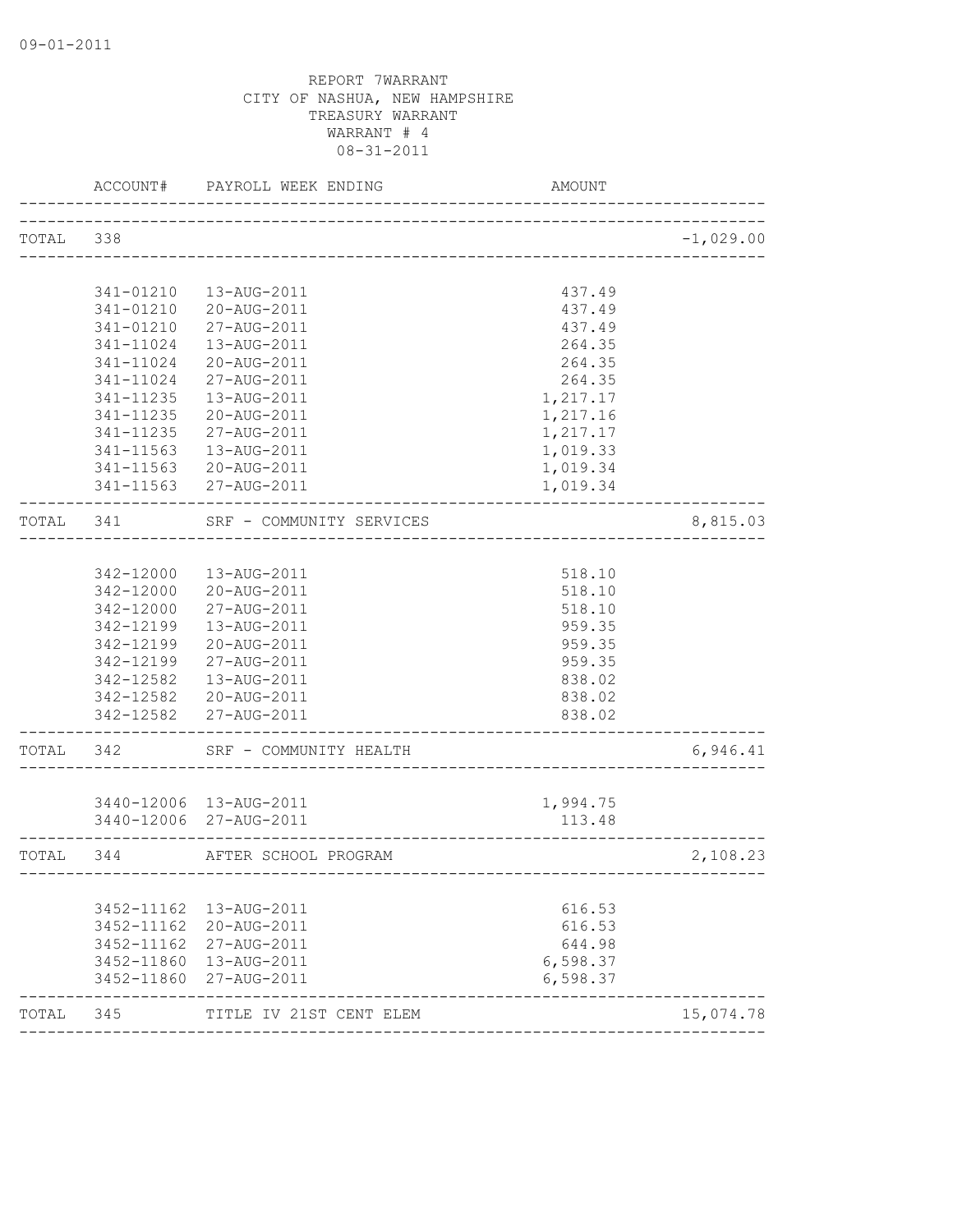|           | ACCOUNT#                                                          | PAYROLL WEEK ENDING                                                                                                                                                      | AMOUNT                                                                      |           |
|-----------|-------------------------------------------------------------------|--------------------------------------------------------------------------------------------------------------------------------------------------------------------------|-----------------------------------------------------------------------------|-----------|
|           |                                                                   | 3462-11860 13-AUG-2011<br>3462-11860 27-AUG-2011                                                                                                                         | 4,210.86<br>4,210.86                                                        |           |
| TOTAL     | 346                                                               | TITLE IVB 21ST CENT MIDDLE                                                                                                                                               |                                                                             | 8, 421.72 |
|           | 3468-11870                                                        | 3468-11162  13-AUG-2011<br>3468-11162 20-AUG-2011<br>3468-11162 27-AUG-2011<br>13-AUG-2011<br>3468-11870 27-AUG-2011<br>3468-19230 13-AUG-2011<br>3468-19230 27-AUG-2011 | 344.40<br>344.40<br>628.53<br>4,461.44<br>4,461.44<br>1,287.50<br>48,308.00 |           |
| TOTAL 346 |                                                                   | SMALLER LEARNING COMMUNITY                                                                                                                                               |                                                                             | 59,835.71 |
|           |                                                                   | 3471-13133  13-AUG-2011                                                                                                                                                  | 8,162.50                                                                    |           |
| TOTAL     | 347                                                               | CSSR-SECONDARY SCHOOL REDESIGN                                                                                                                                           |                                                                             | 8,162.50  |
|           |                                                                   | 3500-13133 13-AUG-2011<br>3500-13133 27-AUG-2011                                                                                                                         | 500.00<br>6, 200.00                                                         |           |
| TOTAL     | 350                                                               | TITLE IIA HQT                                                                                                                                                            |                                                                             | 6,700.00  |
|           |                                                                   | 3501-11726 13-AUG-2011                                                                                                                                                   | 6,940.28                                                                    |           |
| TOTAL     | 350                                                               | TITLE IIA QUALITY TEACHERS                                                                                                                                               |                                                                             | 6,940.28  |
|           |                                                                   | 3502-11726 27-AUG-2011                                                                                                                                                   | 11,874.08                                                                   |           |
| TOTAL     | 350                                                               | TITLE IIA-HIGH QUALITY TEACHER                                                                                                                                           |                                                                             | 11,874.08 |
|           |                                                                   | 351-13004 20-AUG-2011                                                                                                                                                    | 65.88                                                                       |           |
| TOTAL     | 351                                                               | SRF - PUBLIC WORKS                                                                                                                                                       |                                                                             | 65.88     |
|           | 352-11562<br>352-11562<br>$352 - 11562$<br>352-12147<br>352-12147 | 13-AUG-2011<br>20-AUG-2011<br>27-AUG-2011<br>13-AUG-2011<br>27-AUG-2011                                                                                                  | 420.52<br>420.52<br>420.52<br>3,275.00<br>1,400.00                          |           |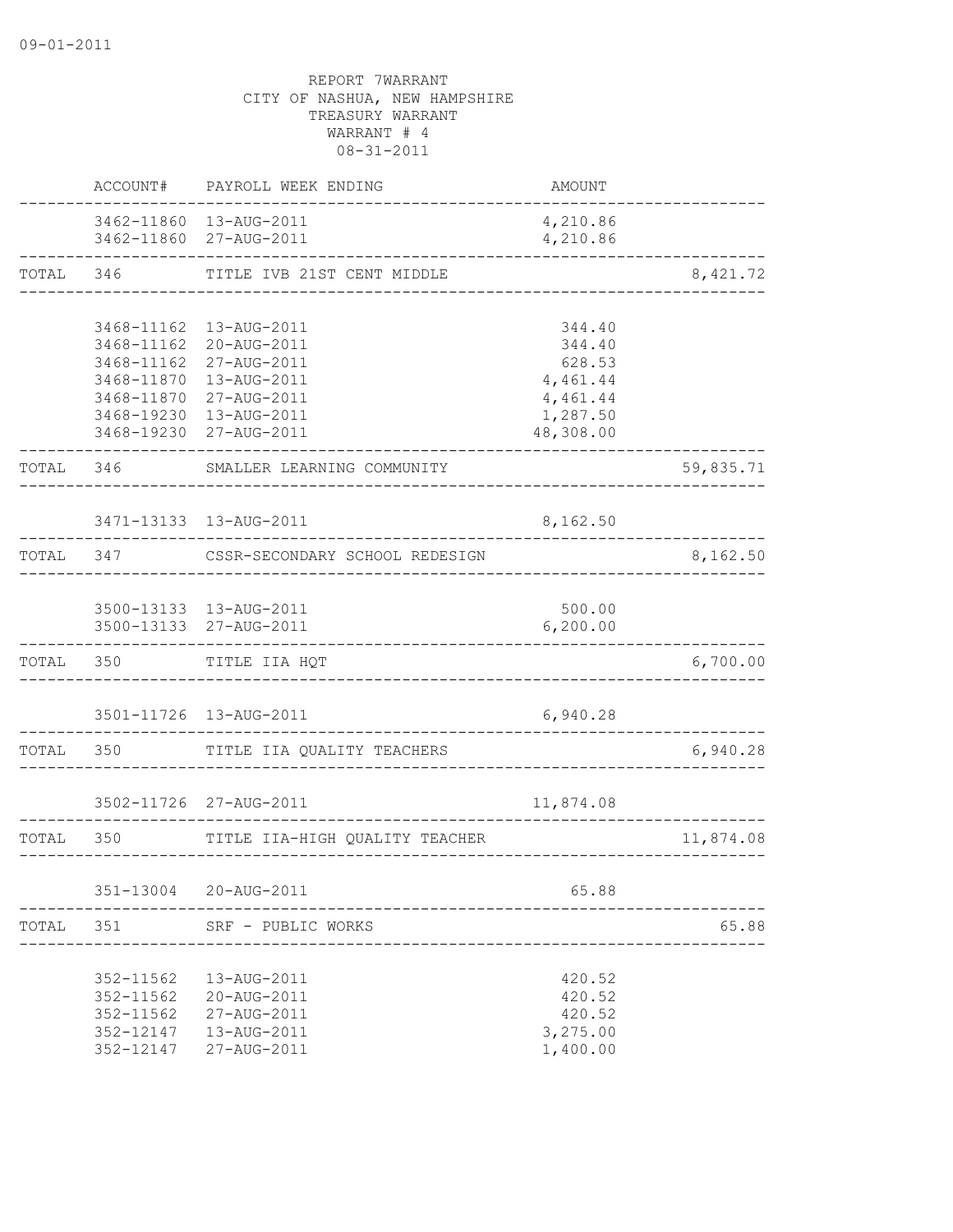|       |           |                                                  |                      | 5,936.56  |
|-------|-----------|--------------------------------------------------|----------------------|-----------|
|       |           |                                                  |                      |           |
|       |           | 3601-11515 13-AUG-2011<br>3601-11515 27-AUG-2011 | 2,041.81<br>4,177.23 |           |
|       |           | TOTAL 360 DROPOUT PREVENTION ADULT ED            |                      | 6, 219.04 |
|       |           | 3687-19140 13-AUG-2011                           | 4,563.34             |           |
|       |           | TOTAL 368 SUMMER FEEDING PROGRAM                 |                      | 4,563.34  |
|       |           | 373-53075  13-AUG-2011                           | 37.04                |           |
|       |           | 373-53075 20-AUG-2011<br>373-53075 27-AUG-2011   | 129.64<br>166.69     |           |
|       |           | TOTAL 373 SRF - ECONOMIC DEVELOPMENT             |                      | 333.37    |
|       |           |                                                  |                      |           |
|       |           | 374-03740  13-AUG-2011                           | 801.68               |           |
|       |           | 374-0705M 20-AUG-2011                            | 170.00               |           |
|       |           | 374-0705P  13-AUG-2011                           | 1,455.23             |           |
|       |           | 374-0705P 20-AUG-2011                            | 1,455.22             |           |
|       |           | 374-0705P 27-AUG-2011                            | 1,455.22             |           |
|       |           | 374-07235  13-AUG-2011                           | 424.77               |           |
|       |           | 374-07235 20-AUG-2011                            | 424.77               |           |
|       | 374-07235 | 27-AUG-2011                                      | 424.77               |           |
|       | 374-07285 | 13-AUG-2011                                      | 92.60                |           |
|       | 374-07285 | 20-AUG-2011                                      | 74.08                |           |
|       | 374-07285 | 27-AUG-2011                                      | 18.52                |           |
|       | 374-07340 | 13-AUG-2011                                      | $-801.68$            |           |
|       | 374-0734P | 13-AUG-2011                                      | 1,081.59             |           |
|       | 374-0734P | 20-AUG-2011                                      | 1,081.59             |           |
|       | 374-0734P | 27-AUG-2011                                      | 1,081.59             |           |
|       | 374-07506 | 13-AUG-2011                                      | 74.08                |           |
|       | 374-31050 | 20-AUG-2011<br>374-53075  13-AUG-2011            | 17.00<br>150.00      |           |
|       |           | 374-53075 27-AUG-2011                            | 220.00               |           |
| TOTAL | 374       | SRF - URBAN PROGRAMS                             |                      | 9,701.03  |
|       |           | 3751-11726  13-AUG-2011                          | 4,030.31             |           |
|       |           | 3751-12198  13-AUG-2011                          | 5,251.73             |           |
|       |           | 3751-13133  13-AUG-2011                          | 24,762.50            |           |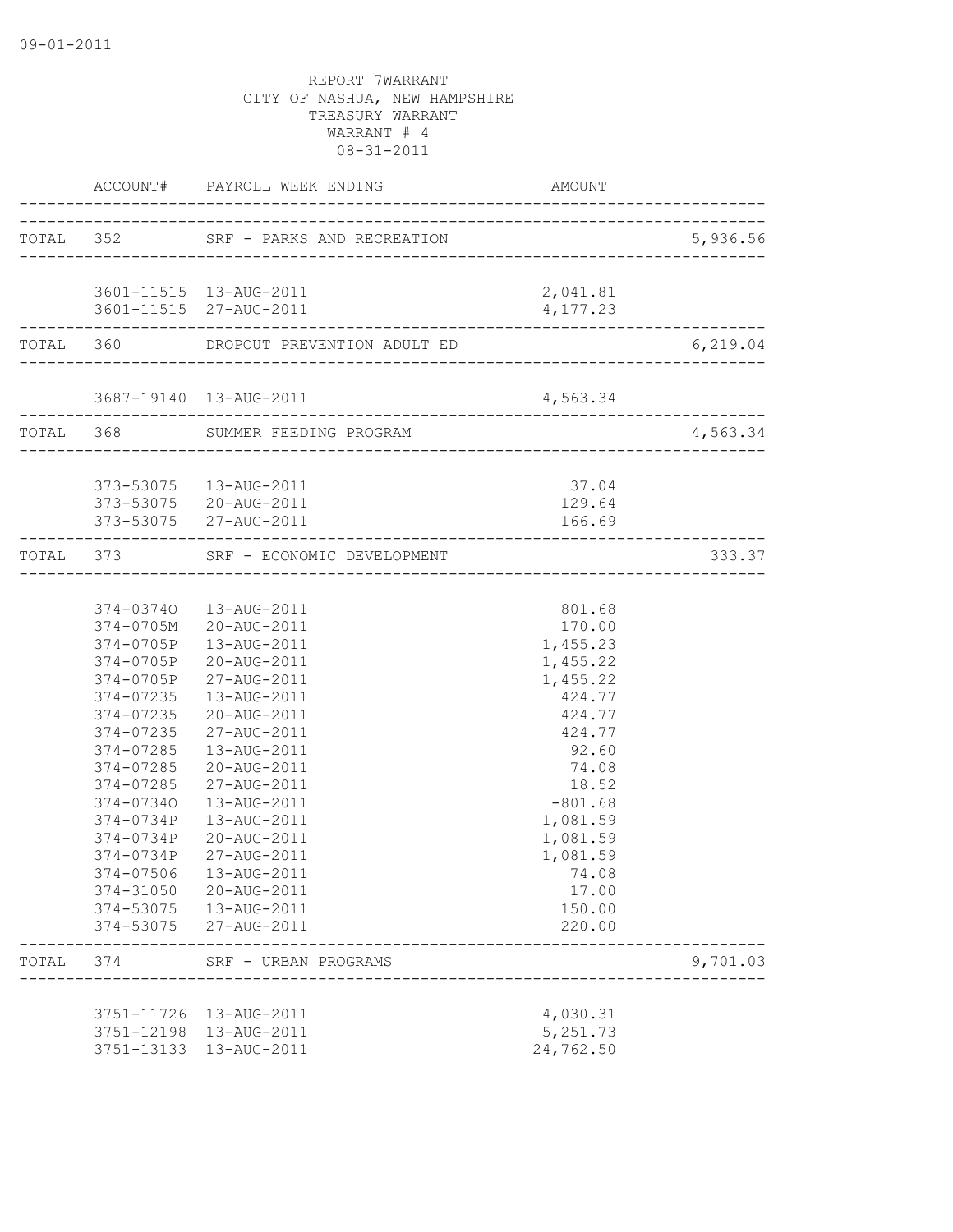|           | ACCOUNT#   | PAYROLL WEEK ENDING                              | AMOUNT     |            |
|-----------|------------|--------------------------------------------------|------------|------------|
| TOTAL 375 |            | ARRA TITLE I                                     |            | 34,044.54  |
|           |            | ______________________________________           |            |            |
|           |            | 3761-11726 13-AUG-2011                           | 5,090.93   |            |
|           |            | 3761-11802  13-AUG-2011                          | 2,051.77   |            |
|           |            | 3761-11805 13-AUG-2011                           | 919.80     |            |
|           |            | 3761-12198  13-AUG-2011                          | 16,530.61  |            |
|           |            | 3761-13133  13-AUG-2011                          | 3,068.75   |            |
| TOTAL 376 |            | TITLE IA<br>_____________________                |            | 27,661.86  |
|           |            |                                                  |            |            |
|           | 3762-11726 | 27-AUG-2011                                      | 15,648.93  |            |
|           | 3762-11802 | 27-AUG-2011                                      | 2,051.77   |            |
|           | 3762-11870 | 27-AUG-2011                                      | 2,843.02   |            |
|           |            | 3762-12198 27-AUG-2011                           | 53, 574.63 |            |
|           |            | 3762-13133 27-AUG-2011                           | 93.75      |            |
| TOTAL 376 |            | TITLE IA<br>____________________________________ |            | 74, 212.10 |
|           |            |                                                  |            |            |
|           |            | 3771-11515 27-AUG-2011                           | 75.00      |            |
|           |            | 3771-13133 13-AUG-2011                           | 7,462.50   |            |
|           |            | 3771-13133 27-AUG-2011                           | 600.00     |            |
|           | TOTAL 377  | TITLE III ENHANCING ENG LANG                     |            | 8,137.50   |
|           |            |                                                  |            |            |
|           | 378-01210  | 13-AUG-2011                                      |            |            |
|           | 378-01210  | 27-AUG-2011                                      | 550.36     |            |
|           | 378-09003  | 13-AUG-2011                                      |            |            |
|           | 378-09003  | 27-AUG-2011                                      | 550.37     |            |
|           | 378-11676  | 13-AUG-2011                                      | 934.06     |            |
|           | 378-11676  | 20-AUG-2011                                      | 934.06     |            |
|           | 378-11676  | 27-AUG-2011                                      | 934.06     |            |
|           | 378-11677  | 13-AUG-2011                                      | 783.71     |            |
|           | 378-11677  | 20-AUG-2011                                      | 783.71     |            |
|           | 378-11677  | 27-AUG-2011                                      | 783.71     |            |
|           | 378-11679  | 13-AUG-2011                                      | 928.77     |            |
|           | 378-11679  | 20-AUG-2011                                      | 928.77     |            |
|           | 378-11679  | 27-AUG-2011                                      | 928.77     |            |
|           | 378-11680  | 13-AUG-2011                                      | 833.90     |            |
|           | 378-11680  | 20-AUG-2011                                      | 833.90     |            |
|           | 378-11680  | 27-AUG-2011                                      | 833.90     |            |
|           | 378-11683  | 13-AUG-2011                                      | 1,684.46   |            |
|           | 378-11683  | 20-AUG-2011                                      | 1,684.46   |            |
|           | 378-11683  | 27-AUG-2011                                      | 1,684.46   |            |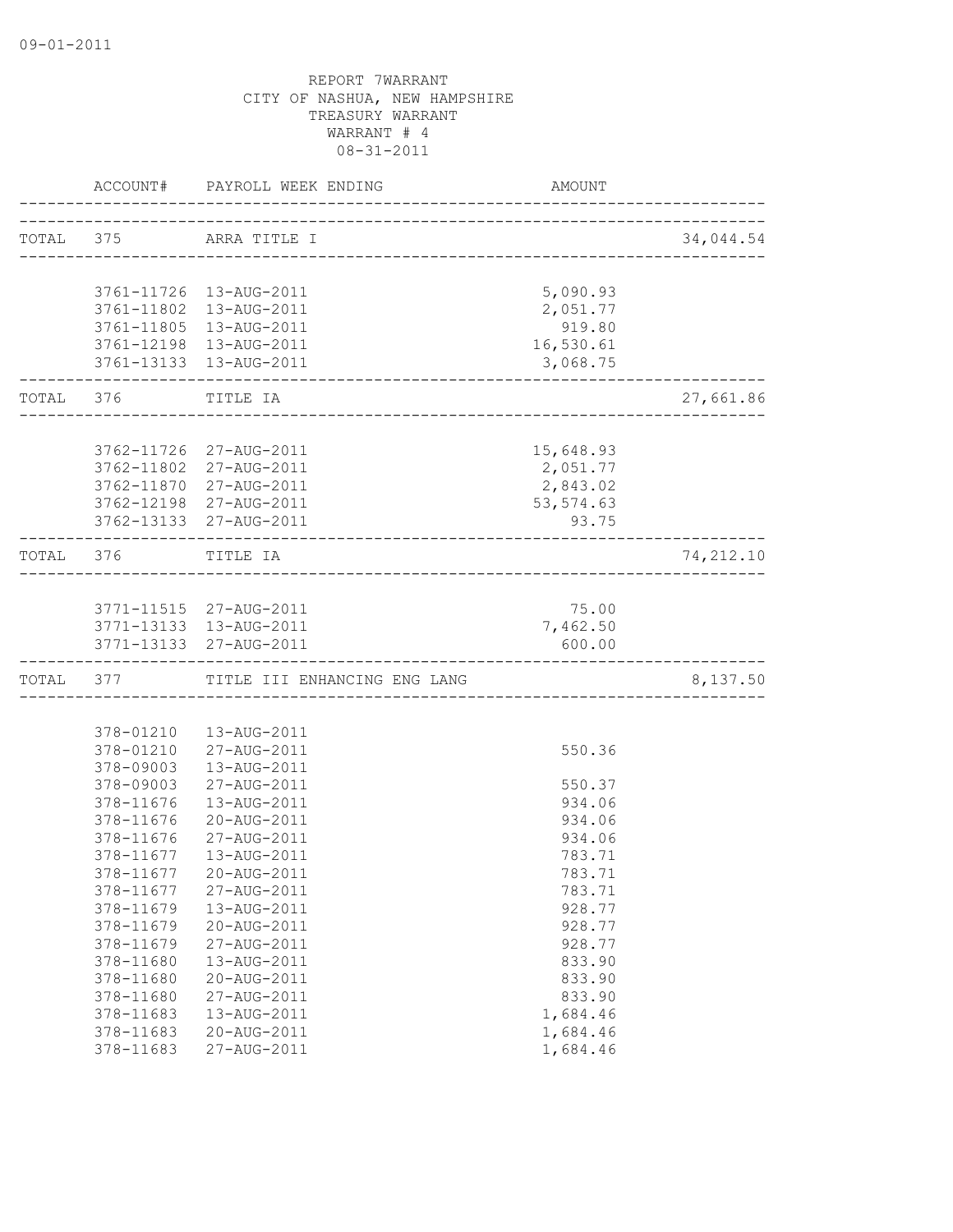|           | ACCOUNT#                 | PAYROLL WEEK ENDING                              | <b>AMOUNT</b>    |              |
|-----------|--------------------------|--------------------------------------------------|------------------|--------------|
|           | 378-11688                | 13-AUG-2011                                      | 620.56           |              |
|           | 378-11688                | 20-AUG-2011                                      | 620.56           |              |
|           | 378-11688                | 27-AUG-2011                                      | 620.56           |              |
|           | 378-11751                | 13-AUG-2011                                      | 1,384.39         |              |
|           | 378-11751                | 20-AUG-2011                                      | 1,384.39         |              |
|           | 378-11751                | 27-AUG-2011                                      | 1,384.39         |              |
|           | 378-12188                | 13-AUG-2011                                      | 148.61           |              |
|           | 378-12188                | 20-AUG-2011                                      | 148.61           |              |
|           | 378-12188                | 27-AUG-2011                                      | 148.61           |              |
| TOTAL     | 378                      | TRANSPORTATION                                   |                  | 23,056.11    |
|           |                          | 3897-11726 13-AUG-2011                           | 2,424.35         |              |
|           |                          | 3897-19000 27-AUG-2011                           | 1,029.00         |              |
| TOTAL 389 |                          | GEN VOCATIONAL ED<br>-----------------------     |                  | 3,453.35     |
|           |                          |                                                  |                  |              |
|           |                          | 3901-13133 27-AUG-2011                           | 4,650.00         |              |
|           |                          | 3901-19000 13-AUG-2011                           | 1,840.71         |              |
| TOTAL     | 390                      | PERKINS VOCATIONAL ED                            |                  | 6,490.71     |
|           |                          | 3902-19000 27-AUG-2011                           | 1,840.71         |              |
| TOTAL     | 390                      | VOC ED SECONDARY CARL PERKINS                    |                  | 1,840.71     |
|           |                          |                                                  |                  |              |
|           |                          | 3930-13133 13-AUG-2011                           | $-1, 103.40$     |              |
| TOTAL     | 393                      | ARRA IDEA PRESCHOOL                              |                  | $-1, 103.40$ |
|           |                          |                                                  |                  |              |
|           |                          | 3937-19000 13-AUG-2011<br>3937-19000 27-AUG-2011 | 841.70<br>841.70 |              |
|           |                          |                                                  |                  |              |
| TOTAL     | 393                      | DAY CARE                                         |                  | 1,683.40     |
|           |                          | 13-AUG-2011                                      | 12,744.71        |              |
|           | 3940-11726<br>3940-11726 | 27-AUG-2011                                      | 1,346.77         |              |
|           |                          |                                                  | 150.00           |              |
|           | 3940-13133<br>3940-13133 | 20-AUG-2011                                      |                  |              |
|           |                          | 27-AUG-2011                                      | 1,475.00         |              |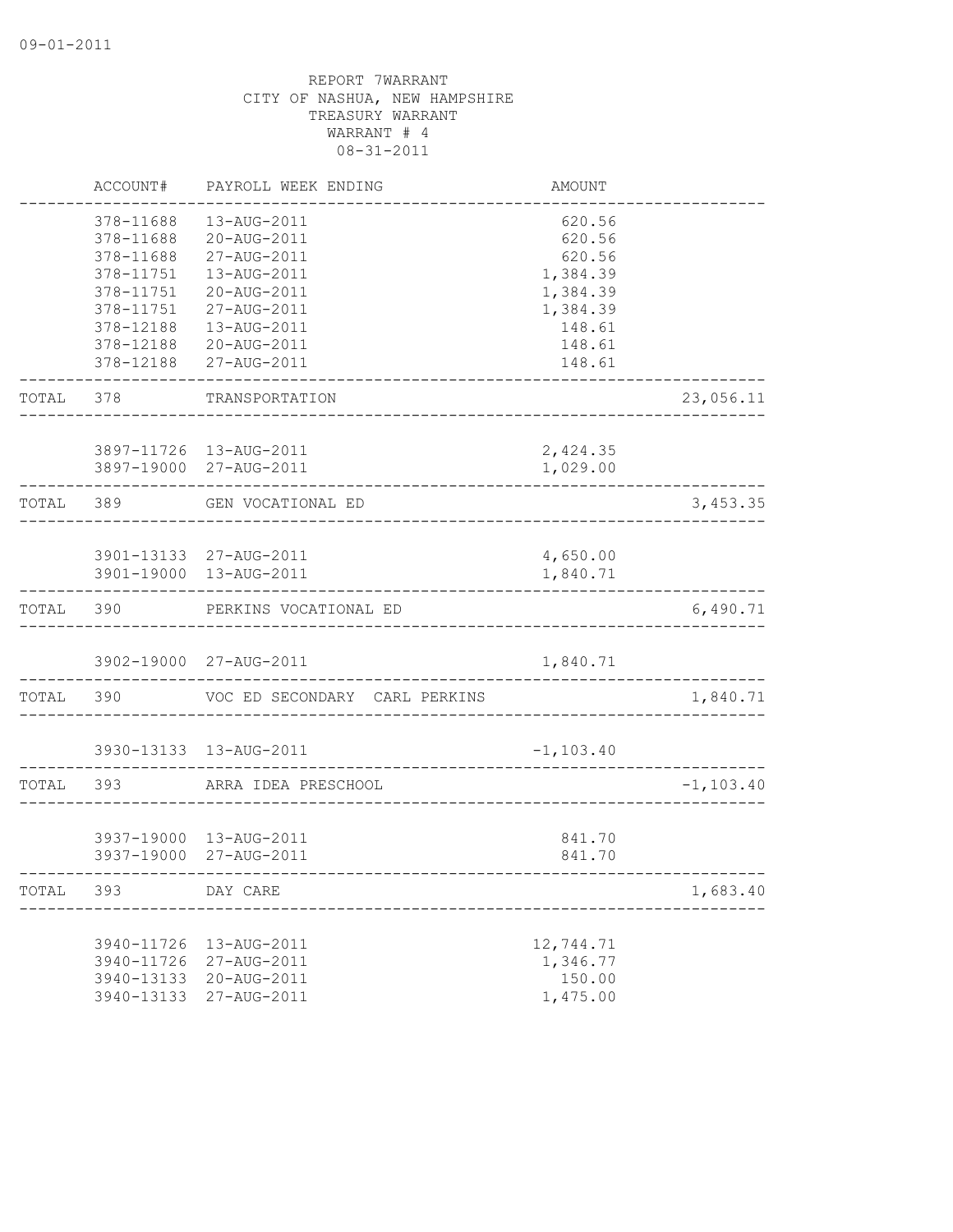|  | ACCOUNT# PAYROLL WEEK ENDING<br>_______________________ | AMOUNT    |           |
|--|---------------------------------------------------------|-----------|-----------|
|  | TOTAL 394 ARRA IDEA SPEC ED                             |           | 15,716.48 |
|  | 3951-11726 13-AUG-2011                                  | 45,550.59 |           |
|  | TOTAL 395 IDEA SPEDIAL ED                               |           | 45,550.59 |
|  | 3952-11726 27-AUG-2011                                  | 67,108.09 |           |
|  | TOTAL 395 IDEA B SPECIAL EDUCATION                      |           | 67,108.09 |
|  | 3961-11726 13-AUG-2011                                  | 1,696.93  |           |
|  | TOTAL 396 IDEA PRESCHOOL                                |           | 1,696.93  |
|  | 3962-11726 27-AUG-2011                                  | 1,702.98  |           |
|  | TOTAL 396 IDEA PRESCHOOL                                |           | 1,702.98  |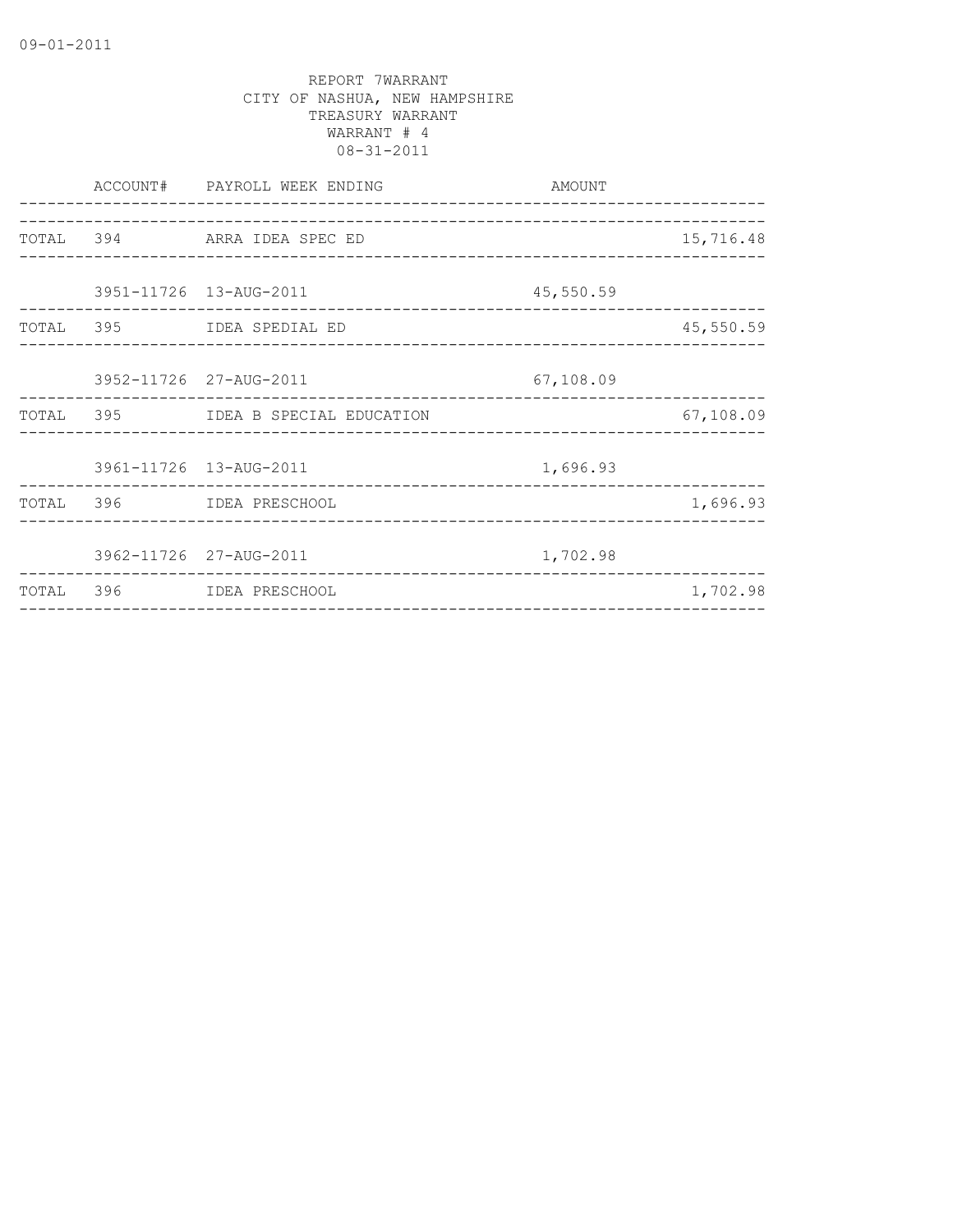|           | ACCOUNT#      | PAYROLL WEEK ENDING    | AMOUNT                    |           |
|-----------|---------------|------------------------|---------------------------|-----------|
|           | 501-11033     | 13-AUG-2011            | 852.14                    |           |
|           | 501-11033     | 20-AUG-2011            | 852.14                    |           |
|           | 501-11033     | 27-AUG-2011            | 852.14                    |           |
|           | 501-11445     | 13-AUG-2011            | 437.44                    |           |
|           | 501-11445     | 20-AUG-2011            | 437.44                    |           |
|           | 501-11445     | 27-AUG-2011            | 437.44                    |           |
|           | 501-11463     | 13-AUG-2011            | 802.30                    |           |
|           | $501 - 11463$ | 20-AUG-2011            | 802.30                    |           |
|           | $501 - 11463$ | 27-AUG-2011            | 802.30                    |           |
|           | 501-11470     | 13-AUG-2011            | 877.27                    |           |
|           | 501-11470     | 20-AUG-2011            | 877.27                    |           |
|           | 501-11470     | 27-AUG-2011            | 877.27                    |           |
|           | 501-11471     | 13-AUG-2011            | 2,033.79                  |           |
|           | 501-11471     | 20-AUG-2011            | 2,033.79                  |           |
|           | 501-11471     | 27-AUG-2011            | 2,033.79                  |           |
|           | 501-11611     | 13-AUG-2011            | 549.53                    |           |
|           | 501-11611     | 20-AUG-2011            | 549.53                    |           |
|           | $501 - 11611$ | 27-AUG-2011            | 549.53                    |           |
|           |               | 501-31050 20-AUG-2011  | 50.00                     |           |
| TOTAL     | 501           | MAYOR'S OFFICE         |                           | 16,707.41 |
|           |               |                        |                           |           |
|           | 502-11195     | 13-AUG-2011            | 2,059.23                  |           |
|           | 502-11195     | 20-AUG-2011            | 2,059.23                  |           |
|           | 502-11195     | 27-AUG-2011            | 2,059.24                  |           |
|           | 502-11219     | 13-AUG-2011            | 3,711.27                  |           |
|           | 502-11219     | 20-AUG-2011            | 3,711.27                  |           |
|           | 502-11219     | 27-AUG-2011            | 3,711.27                  |           |
|           | 502-11518     | 13-AUG-2011            | 1,776.36                  |           |
|           | 502-11518     | 20-AUG-2011            | 1,776.36                  |           |
|           | 502-11518     | 27-AUG-2011            | 1,776.36                  |           |
|           | 502-31050     | 20-AUG-2011            | 50.00                     |           |
| TOTAL 502 |               | LEGAL DEPARTMENT       | ____________________      | 22,690.59 |
|           |               |                        |                           |           |
|           |               | 503-11071  13-AUG-2011 | 1,293.14                  |           |
|           | 503-11071     | 20-AUG-2011            | 1,293.14                  |           |
|           |               | 503-11071 27-AUG-2011  | 1,293.13                  |           |
|           | 503-12092     | 13-AUG-2011            | 522.45                    |           |
|           | 503-12092     | 20-AUG-2011            | 522.46                    |           |
|           | 503-12092     | 27-AUG-2011            | 522.45                    |           |
| TOTAL     | 503           | BOARD OF ALDERMEN      |                           | 5,446.77  |
|           |               |                        | ------------------------- |           |

507-82010 20-AUG-2011 381.59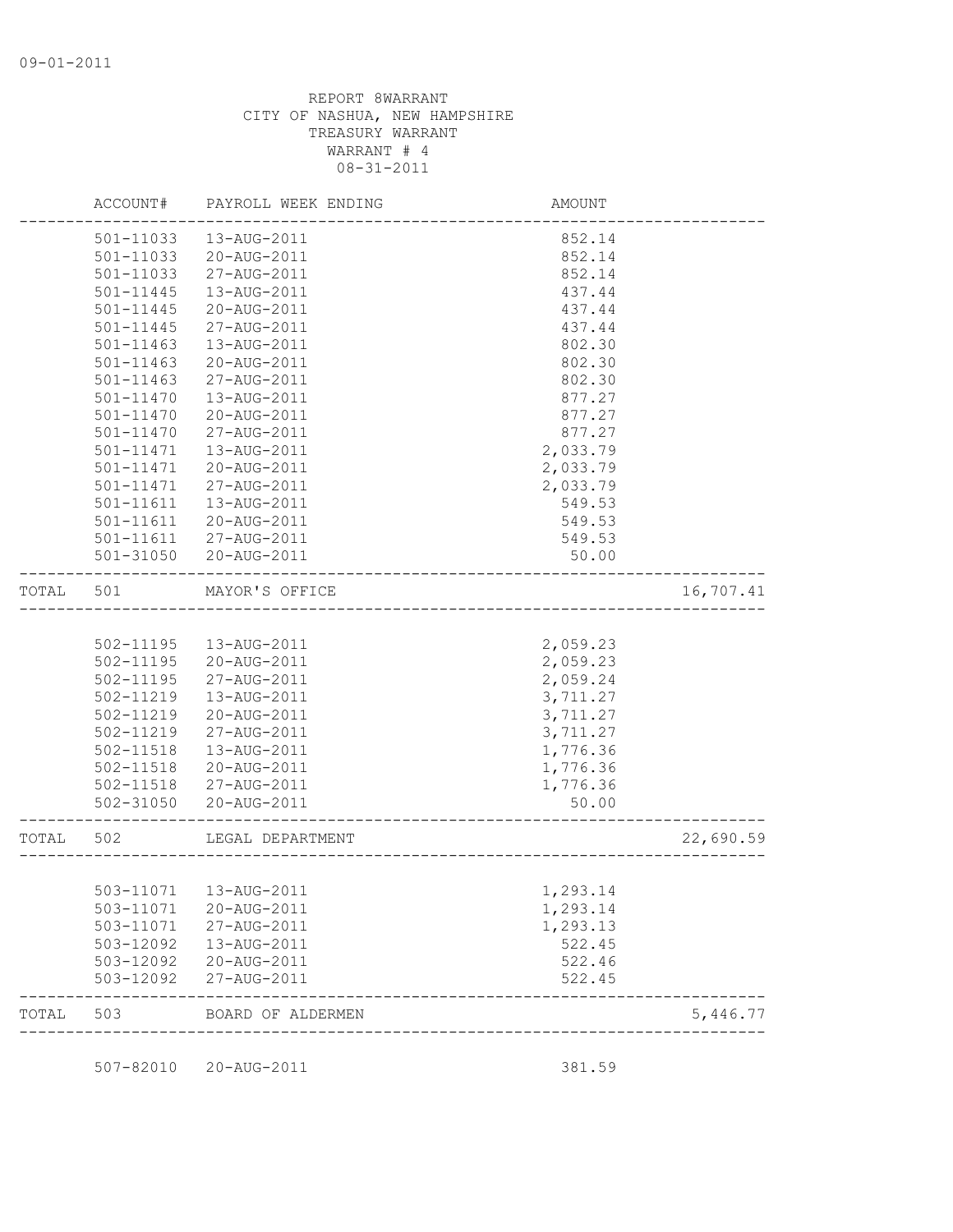| TOTAL 507<br>PENSIONS<br>670.29<br>511-11247   13-AUG-2011<br>511-11247 20-AUG-2011<br>670.28<br>511-11247 27-AUG-2011<br>670.28<br>511-11248  13-AUG-2011<br>1,442.84<br>1,442.84<br>511-11248 20-AUG-2011<br>511-11248 27-AUG-2011<br>1,442.84<br>----------------------<br>6,339.37<br>TOTAL 511 CITI-STAT<br>863.56<br>512-11005  13-AUG-2011<br>512-11005<br>20-AUG-2011<br>863.56<br>512-11005<br>27-AUG-2011<br>863.55<br>512-11050<br>742.06<br>13-AUG-2011<br>512-11050<br>20-AUG-2011<br>742.06<br>512-11050<br>742.05<br>27-AUG-2011<br>512-11064<br>1,017.55<br>13-AUG-2011<br>20-AUG-2011<br>512-11064<br>1,017.55<br>512-11064<br>27-AUG-2011<br>1,017.56<br>512-11073<br>1,627.85<br>13-AUG-2011<br>512-11073<br>1,627.85<br>20-AUG-2011<br>1,627.84<br>512-11073<br>27-AUG-2011<br>796.65<br>512-11134<br>13-AUG-2011<br>796.65<br>512-11134<br>20-AUG-2011<br>512-11134<br>27-AUG-2011<br>796.65<br>512-11165<br>1,605.06<br>13-AUG-2011<br>512-11165<br>20-AUG-2011<br>1,605.05<br>1,605.06<br>512-11165<br>27-AUG-2011<br>580.90<br>512-11167<br>13-AUG-2011<br>512-11167<br>580.90<br>20-AUG-2011<br>512-11167<br>27-AUG-2011<br>580.90<br>1,453.63<br>512-11173<br>13-AUG-2011<br>512-11173<br>20-AUG-2011<br>1,453.63<br>512-11173<br>1,453.63<br>27-AUG-2011<br>512-11177<br>13-AUG-2011<br>1,895.14<br>512-11177<br>20-AUG-2011<br>1,895.14<br>1,895.14<br>512-11177<br>27-AUG-2011<br>1,020.07<br>512-11222<br>13-AUG-2011<br>1,020.07<br>512-11222<br>20-AUG-2011<br>512-11222<br>1,020.07<br>27-AUG-2011<br>512-11224<br>1,005.33<br>13-AUG-2011<br>1,005.33<br>512-11224<br>20-AUG-2011<br>1,005.33<br>512-11224<br>27-AUG-2011 |           | ACCOUNT# PAYROLL WEEK ENDING AM AM | AMOUNT |        |
|-------------------------------------------------------------------------------------------------------------------------------------------------------------------------------------------------------------------------------------------------------------------------------------------------------------------------------------------------------------------------------------------------------------------------------------------------------------------------------------------------------------------------------------------------------------------------------------------------------------------------------------------------------------------------------------------------------------------------------------------------------------------------------------------------------------------------------------------------------------------------------------------------------------------------------------------------------------------------------------------------------------------------------------------------------------------------------------------------------------------------------------------------------------------------------------------------------------------------------------------------------------------------------------------------------------------------------------------------------------------------------------------------------------------------------------------------------------------------------------------------------------------------------------------------------------------------------------------------------------------------------------------------------------|-----------|------------------------------------|--------|--------|
|                                                                                                                                                                                                                                                                                                                                                                                                                                                                                                                                                                                                                                                                                                                                                                                                                                                                                                                                                                                                                                                                                                                                                                                                                                                                                                                                                                                                                                                                                                                                                                                                                                                             |           |                                    |        | 381.59 |
|                                                                                                                                                                                                                                                                                                                                                                                                                                                                                                                                                                                                                                                                                                                                                                                                                                                                                                                                                                                                                                                                                                                                                                                                                                                                                                                                                                                                                                                                                                                                                                                                                                                             |           |                                    |        |        |
|                                                                                                                                                                                                                                                                                                                                                                                                                                                                                                                                                                                                                                                                                                                                                                                                                                                                                                                                                                                                                                                                                                                                                                                                                                                                                                                                                                                                                                                                                                                                                                                                                                                             |           |                                    |        |        |
|                                                                                                                                                                                                                                                                                                                                                                                                                                                                                                                                                                                                                                                                                                                                                                                                                                                                                                                                                                                                                                                                                                                                                                                                                                                                                                                                                                                                                                                                                                                                                                                                                                                             |           |                                    |        |        |
|                                                                                                                                                                                                                                                                                                                                                                                                                                                                                                                                                                                                                                                                                                                                                                                                                                                                                                                                                                                                                                                                                                                                                                                                                                                                                                                                                                                                                                                                                                                                                                                                                                                             |           |                                    |        |        |
|                                                                                                                                                                                                                                                                                                                                                                                                                                                                                                                                                                                                                                                                                                                                                                                                                                                                                                                                                                                                                                                                                                                                                                                                                                                                                                                                                                                                                                                                                                                                                                                                                                                             |           |                                    |        |        |
|                                                                                                                                                                                                                                                                                                                                                                                                                                                                                                                                                                                                                                                                                                                                                                                                                                                                                                                                                                                                                                                                                                                                                                                                                                                                                                                                                                                                                                                                                                                                                                                                                                                             |           |                                    |        |        |
|                                                                                                                                                                                                                                                                                                                                                                                                                                                                                                                                                                                                                                                                                                                                                                                                                                                                                                                                                                                                                                                                                                                                                                                                                                                                                                                                                                                                                                                                                                                                                                                                                                                             |           |                                    |        |        |
|                                                                                                                                                                                                                                                                                                                                                                                                                                                                                                                                                                                                                                                                                                                                                                                                                                                                                                                                                                                                                                                                                                                                                                                                                                                                                                                                                                                                                                                                                                                                                                                                                                                             |           |                                    |        |        |
|                                                                                                                                                                                                                                                                                                                                                                                                                                                                                                                                                                                                                                                                                                                                                                                                                                                                                                                                                                                                                                                                                                                                                                                                                                                                                                                                                                                                                                                                                                                                                                                                                                                             |           |                                    |        |        |
|                                                                                                                                                                                                                                                                                                                                                                                                                                                                                                                                                                                                                                                                                                                                                                                                                                                                                                                                                                                                                                                                                                                                                                                                                                                                                                                                                                                                                                                                                                                                                                                                                                                             |           |                                    |        |        |
|                                                                                                                                                                                                                                                                                                                                                                                                                                                                                                                                                                                                                                                                                                                                                                                                                                                                                                                                                                                                                                                                                                                                                                                                                                                                                                                                                                                                                                                                                                                                                                                                                                                             |           |                                    |        |        |
|                                                                                                                                                                                                                                                                                                                                                                                                                                                                                                                                                                                                                                                                                                                                                                                                                                                                                                                                                                                                                                                                                                                                                                                                                                                                                                                                                                                                                                                                                                                                                                                                                                                             |           |                                    |        |        |
|                                                                                                                                                                                                                                                                                                                                                                                                                                                                                                                                                                                                                                                                                                                                                                                                                                                                                                                                                                                                                                                                                                                                                                                                                                                                                                                                                                                                                                                                                                                                                                                                                                                             |           |                                    |        |        |
|                                                                                                                                                                                                                                                                                                                                                                                                                                                                                                                                                                                                                                                                                                                                                                                                                                                                                                                                                                                                                                                                                                                                                                                                                                                                                                                                                                                                                                                                                                                                                                                                                                                             |           |                                    |        |        |
|                                                                                                                                                                                                                                                                                                                                                                                                                                                                                                                                                                                                                                                                                                                                                                                                                                                                                                                                                                                                                                                                                                                                                                                                                                                                                                                                                                                                                                                                                                                                                                                                                                                             |           |                                    |        |        |
|                                                                                                                                                                                                                                                                                                                                                                                                                                                                                                                                                                                                                                                                                                                                                                                                                                                                                                                                                                                                                                                                                                                                                                                                                                                                                                                                                                                                                                                                                                                                                                                                                                                             |           |                                    |        |        |
|                                                                                                                                                                                                                                                                                                                                                                                                                                                                                                                                                                                                                                                                                                                                                                                                                                                                                                                                                                                                                                                                                                                                                                                                                                                                                                                                                                                                                                                                                                                                                                                                                                                             |           |                                    |        |        |
|                                                                                                                                                                                                                                                                                                                                                                                                                                                                                                                                                                                                                                                                                                                                                                                                                                                                                                                                                                                                                                                                                                                                                                                                                                                                                                                                                                                                                                                                                                                                                                                                                                                             |           |                                    |        |        |
|                                                                                                                                                                                                                                                                                                                                                                                                                                                                                                                                                                                                                                                                                                                                                                                                                                                                                                                                                                                                                                                                                                                                                                                                                                                                                                                                                                                                                                                                                                                                                                                                                                                             |           |                                    |        |        |
|                                                                                                                                                                                                                                                                                                                                                                                                                                                                                                                                                                                                                                                                                                                                                                                                                                                                                                                                                                                                                                                                                                                                                                                                                                                                                                                                                                                                                                                                                                                                                                                                                                                             |           |                                    |        |        |
|                                                                                                                                                                                                                                                                                                                                                                                                                                                                                                                                                                                                                                                                                                                                                                                                                                                                                                                                                                                                                                                                                                                                                                                                                                                                                                                                                                                                                                                                                                                                                                                                                                                             |           |                                    |        |        |
|                                                                                                                                                                                                                                                                                                                                                                                                                                                                                                                                                                                                                                                                                                                                                                                                                                                                                                                                                                                                                                                                                                                                                                                                                                                                                                                                                                                                                                                                                                                                                                                                                                                             |           |                                    |        |        |
|                                                                                                                                                                                                                                                                                                                                                                                                                                                                                                                                                                                                                                                                                                                                                                                                                                                                                                                                                                                                                                                                                                                                                                                                                                                                                                                                                                                                                                                                                                                                                                                                                                                             |           |                                    |        |        |
|                                                                                                                                                                                                                                                                                                                                                                                                                                                                                                                                                                                                                                                                                                                                                                                                                                                                                                                                                                                                                                                                                                                                                                                                                                                                                                                                                                                                                                                                                                                                                                                                                                                             |           |                                    |        |        |
|                                                                                                                                                                                                                                                                                                                                                                                                                                                                                                                                                                                                                                                                                                                                                                                                                                                                                                                                                                                                                                                                                                                                                                                                                                                                                                                                                                                                                                                                                                                                                                                                                                                             |           |                                    |        |        |
|                                                                                                                                                                                                                                                                                                                                                                                                                                                                                                                                                                                                                                                                                                                                                                                                                                                                                                                                                                                                                                                                                                                                                                                                                                                                                                                                                                                                                                                                                                                                                                                                                                                             |           |                                    |        |        |
|                                                                                                                                                                                                                                                                                                                                                                                                                                                                                                                                                                                                                                                                                                                                                                                                                                                                                                                                                                                                                                                                                                                                                                                                                                                                                                                                                                                                                                                                                                                                                                                                                                                             |           |                                    |        |        |
|                                                                                                                                                                                                                                                                                                                                                                                                                                                                                                                                                                                                                                                                                                                                                                                                                                                                                                                                                                                                                                                                                                                                                                                                                                                                                                                                                                                                                                                                                                                                                                                                                                                             |           |                                    |        |        |
|                                                                                                                                                                                                                                                                                                                                                                                                                                                                                                                                                                                                                                                                                                                                                                                                                                                                                                                                                                                                                                                                                                                                                                                                                                                                                                                                                                                                                                                                                                                                                                                                                                                             |           |                                    |        |        |
|                                                                                                                                                                                                                                                                                                                                                                                                                                                                                                                                                                                                                                                                                                                                                                                                                                                                                                                                                                                                                                                                                                                                                                                                                                                                                                                                                                                                                                                                                                                                                                                                                                                             |           |                                    |        |        |
|                                                                                                                                                                                                                                                                                                                                                                                                                                                                                                                                                                                                                                                                                                                                                                                                                                                                                                                                                                                                                                                                                                                                                                                                                                                                                                                                                                                                                                                                                                                                                                                                                                                             |           |                                    |        |        |
|                                                                                                                                                                                                                                                                                                                                                                                                                                                                                                                                                                                                                                                                                                                                                                                                                                                                                                                                                                                                                                                                                                                                                                                                                                                                                                                                                                                                                                                                                                                                                                                                                                                             |           |                                    |        |        |
|                                                                                                                                                                                                                                                                                                                                                                                                                                                                                                                                                                                                                                                                                                                                                                                                                                                                                                                                                                                                                                                                                                                                                                                                                                                                                                                                                                                                                                                                                                                                                                                                                                                             |           |                                    |        |        |
|                                                                                                                                                                                                                                                                                                                                                                                                                                                                                                                                                                                                                                                                                                                                                                                                                                                                                                                                                                                                                                                                                                                                                                                                                                                                                                                                                                                                                                                                                                                                                                                                                                                             |           |                                    |        |        |
|                                                                                                                                                                                                                                                                                                                                                                                                                                                                                                                                                                                                                                                                                                                                                                                                                                                                                                                                                                                                                                                                                                                                                                                                                                                                                                                                                                                                                                                                                                                                                                                                                                                             |           |                                    |        |        |
|                                                                                                                                                                                                                                                                                                                                                                                                                                                                                                                                                                                                                                                                                                                                                                                                                                                                                                                                                                                                                                                                                                                                                                                                                                                                                                                                                                                                                                                                                                                                                                                                                                                             |           |                                    |        |        |
|                                                                                                                                                                                                                                                                                                                                                                                                                                                                                                                                                                                                                                                                                                                                                                                                                                                                                                                                                                                                                                                                                                                                                                                                                                                                                                                                                                                                                                                                                                                                                                                                                                                             |           |                                    |        |        |
|                                                                                                                                                                                                                                                                                                                                                                                                                                                                                                                                                                                                                                                                                                                                                                                                                                                                                                                                                                                                                                                                                                                                                                                                                                                                                                                                                                                                                                                                                                                                                                                                                                                             |           |                                    |        |        |
|                                                                                                                                                                                                                                                                                                                                                                                                                                                                                                                                                                                                                                                                                                                                                                                                                                                                                                                                                                                                                                                                                                                                                                                                                                                                                                                                                                                                                                                                                                                                                                                                                                                             |           |                                    |        |        |
|                                                                                                                                                                                                                                                                                                                                                                                                                                                                                                                                                                                                                                                                                                                                                                                                                                                                                                                                                                                                                                                                                                                                                                                                                                                                                                                                                                                                                                                                                                                                                                                                                                                             |           |                                    |        |        |
|                                                                                                                                                                                                                                                                                                                                                                                                                                                                                                                                                                                                                                                                                                                                                                                                                                                                                                                                                                                                                                                                                                                                                                                                                                                                                                                                                                                                                                                                                                                                                                                                                                                             |           |                                    |        |        |
|                                                                                                                                                                                                                                                                                                                                                                                                                                                                                                                                                                                                                                                                                                                                                                                                                                                                                                                                                                                                                                                                                                                                                                                                                                                                                                                                                                                                                                                                                                                                                                                                                                                             |           |                                    |        |        |
|                                                                                                                                                                                                                                                                                                                                                                                                                                                                                                                                                                                                                                                                                                                                                                                                                                                                                                                                                                                                                                                                                                                                                                                                                                                                                                                                                                                                                                                                                                                                                                                                                                                             |           |                                    |        |        |
|                                                                                                                                                                                                                                                                                                                                                                                                                                                                                                                                                                                                                                                                                                                                                                                                                                                                                                                                                                                                                                                                                                                                                                                                                                                                                                                                                                                                                                                                                                                                                                                                                                                             | 512-11265 | 13-AUG-2011                        | 888.18 |        |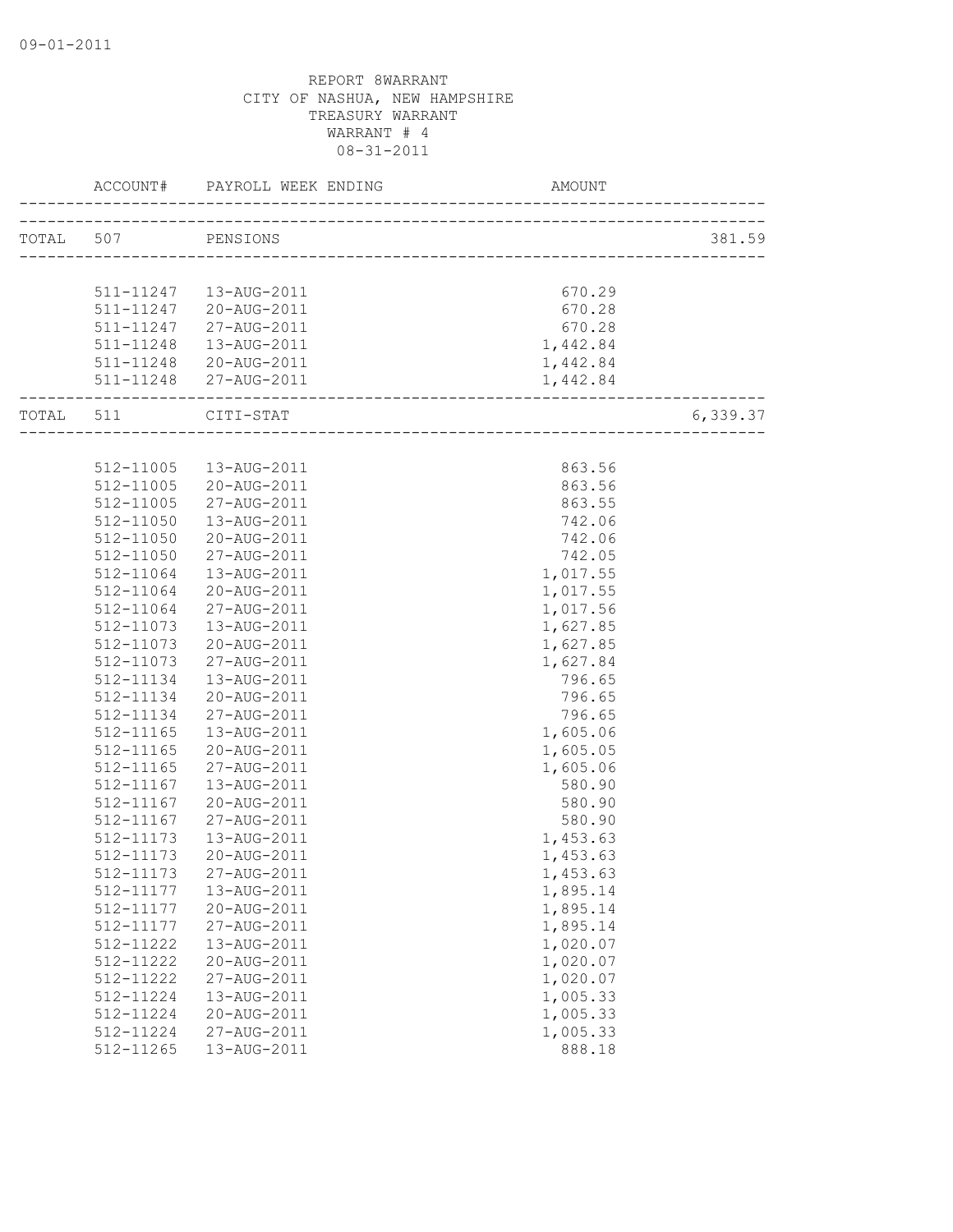|       | ACCOUNT#               | PAYROLL WEEK ENDING        | AMOUNT                              |           |
|-------|------------------------|----------------------------|-------------------------------------|-----------|
|       | 512-11265              | 20-AUG-2011                | 888.18                              |           |
|       | 512-11265              | 27-AUG-2011                | 888.18                              |           |
|       | 512-11431              | 13-AUG-2011                | 2,203.82                            |           |
|       | 512-11431              | 20-AUG-2011                | 2,203.82                            |           |
|       | 512-11431              | 27-AUG-2011                | 2,203.82                            |           |
|       | 512-11531              | 13-AUG-2011                | 1,693.74                            |           |
|       | 512-11531              | 20-AUG-2011                | 1,693.75                            |           |
|       | 512-11531              | 27-AUG-2011                | 1,693.75                            |           |
|       | 512-11673              | 13-AUG-2011                | 1,062.19                            |           |
|       | 512-11673              | 20-AUG-2011                | 1,062.20                            |           |
|       | $512 - 11673$          | 27-AUG-2011                | 1,062.19                            |           |
|       | 512-11684              | 13-AUG-2011                | 877.27                              |           |
|       | 512-11684              | 20-AUG-2011                | 877.27                              |           |
|       | 512-11684              | 27-AUG-2011                | 877.27                              |           |
|       | 512-11714              | 13-AUG-2011                | 962.06                              |           |
|       | 512-11714              | 20-AUG-2011                | 962.06                              |           |
|       | 512-11714              | 27-AUG-2011                | 962.06                              |           |
|       | 512-11740              | 13-AUG-2011                | 1,678.70                            |           |
|       | 512-11740              | 20-AUG-2011                | 1,678.70                            |           |
|       | 512-11740              | 27-AUG-2011                | 1,678.70                            |           |
|       | 512-12033              | 13-AUG-2011                | 619.05                              |           |
|       | 512-12033              | 20-AUG-2011                | 619.06                              |           |
|       | 512-12033              | 27-AUG-2011                | 619.06                              |           |
|       | 512-12056              | 13-AUG-2011                | 363.07                              |           |
|       | 512-12056              | 20-AUG-2011                | 363.07                              |           |
|       | 512-12056              | 27-AUG-2011                | 363.07                              |           |
|       | 512-12749              | 13-AUG-2011                | 622.72                              |           |
|       | 512-12749              | 20-AUG-2011                | 622.72                              |           |
|       | 512-12749              | 27-AUG-2011                | 622.72                              |           |
|       | 512-13004              | 13-AUG-2011                | 101.61                              |           |
|       | 512-13004              | 20-AUG-2011                | 78.31                               |           |
|       | 512-13004              | 27-AUG-2011                | 183.02                              |           |
|       | 512-31050              | 20-AUG-2011                | 100.00<br>------------------------- |           |
| TOTAL | 512                    | FINANCIAL SERVICES         | --------------------                | 71,198.76 |
|       |                        |                            |                                     |           |
|       | 513-11117              | 20-AUG-2011                | 1,626.13                            |           |
|       |                        |                            | 1,626.12                            |           |
|       | 513-11117<br>513-11171 | 27-AUG-2011<br>13-AUG-2011 | 1,626.12<br>2,056.01                |           |
|       |                        |                            |                                     |           |
|       | 513-11171<br>513-11171 | 20-AUG-2011<br>27-AUG-2011 | 2,056.00<br>2,056.01                |           |
|       |                        |                            | 1,299.58                            |           |
|       | 513-11213<br>513-11213 | 13-AUG-2011<br>20-AUG-2011 | 1,299.58                            |           |
|       | 513-11213              | 27-AUG-2011                | 1,299.58                            |           |
|       | 513-11223              | 13-AUG-2011                | 774.94                              |           |
|       | 513-11223              | 20-AUG-2011                | 774.94                              |           |
|       |                        |                            |                                     |           |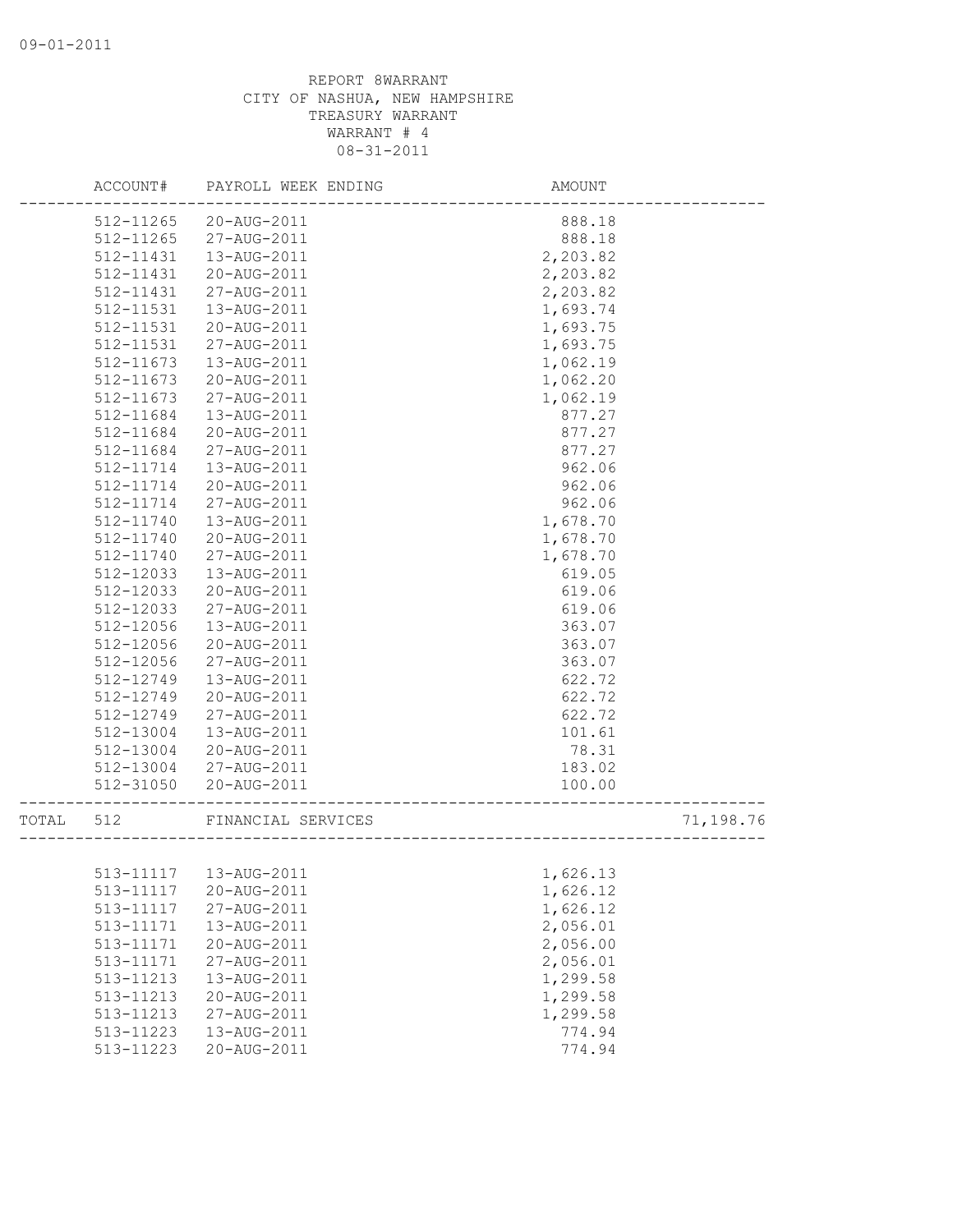|           | ACCOUNT#  | PAYROLL WEEK ENDING   | AMOUNT                            |           |
|-----------|-----------|-----------------------|-----------------------------------|-----------|
|           |           | 513-11223 27-AUG-2011 | 774.94                            |           |
| TOTAL 513 |           | CITY CLERK'S OFFICE   | .<br>============================ | 17,269.95 |
|           |           |                       |                                   |           |
|           | 515-11185 | 13-AUG-2011           | 764.32                            |           |
|           | 515-11185 | 20-AUG-2011           | 764.31                            |           |
|           | 515-11185 | 27-AUG-2011           | 764.32                            |           |
|           | 515-11350 | 13-AUG-2011           | 962.06                            |           |
|           | 515-11350 | 20-AUG-2011           | 962.06                            |           |
|           | 515-11350 | 27-AUG-2011           | 962.06                            |           |
|           | 515-11447 | 13-AUG-2011           | 350.31                            |           |
|           | 515-11447 | 20-AUG-2011           | 350.31                            |           |
|           | 515-11447 | 27-AUG-2011           | 350.31                            |           |
|           | 515-12028 | 13-AUG-2011           | 612.71                            |           |
|           | 515-12028 | 20-AUG-2011           | 612.71                            |           |
|           |           | 515-12028 27-AUG-2011 | 612.71                            |           |
| TOTAL 515 |           | HUMAN RESOURCES       |                                   | 8,068.19  |
|           |           |                       |                                   |           |
|           | 516-11147 | 13-AUG-2011           | 637.19                            |           |
|           | 516-11147 | 20-AUG-2011           | 637.19                            |           |
|           | 516-11147 | 27-AUG-2011           | 637.19                            |           |
|           | 516-11148 | 13-AUG-2011           | 985.60                            |           |
|           | 516-11148 | 20-AUG-2011           | 985.60                            |           |
|           | 516-11148 | 27-AUG-2011           | 985.60                            |           |
|           | 516-11459 | 13-AUG-2011           | 1,293.14                          |           |
|           | 516-11459 | 20-AUG-2011           | 1,293.15                          |           |
|           | 516-11459 | 27-AUG-2011           | 1,293.15                          |           |
|           | 516-11573 | 13-AUG-2011           | 939.12                            |           |
|           | 516-11573 | 20-AUG-2011           | 939.12                            |           |
|           | 516-11573 | 27-AUG-2011           | 939.12                            |           |
|           | 516-13004 | 20-AUG-2011           | 47.79                             |           |
| TOTAL     | 516       | PURCHASING DEPARTMENT | --------------------              | 11,612.96 |
|           |           |                       |                                   |           |
|           | 517-11198 | 13-AUG-2011           | 1,127.96                          |           |
|           | 517-11198 | 20-AUG-2011           | 1,127.96                          |           |
|           | 517-11198 | 27-AUG-2011           | 1,127.96                          |           |
|           | 517-11266 | 13-AUG-2011           | 641.15                            |           |
|           | 517-11266 | 20-AUG-2011           | 641.15                            |           |
|           | 517-11266 | 27-AUG-2011           | 641.15                            |           |
|           | 517-11420 | 13-AUG-2011           | 747.87                            |           |
|           | 517-11420 | 20-AUG-2011           | 747.87                            |           |
|           | 517-11420 | 27-AUG-2011           | 747.87                            |           |
|           | 517-12063 | 13-AUG-2011           |                                   |           |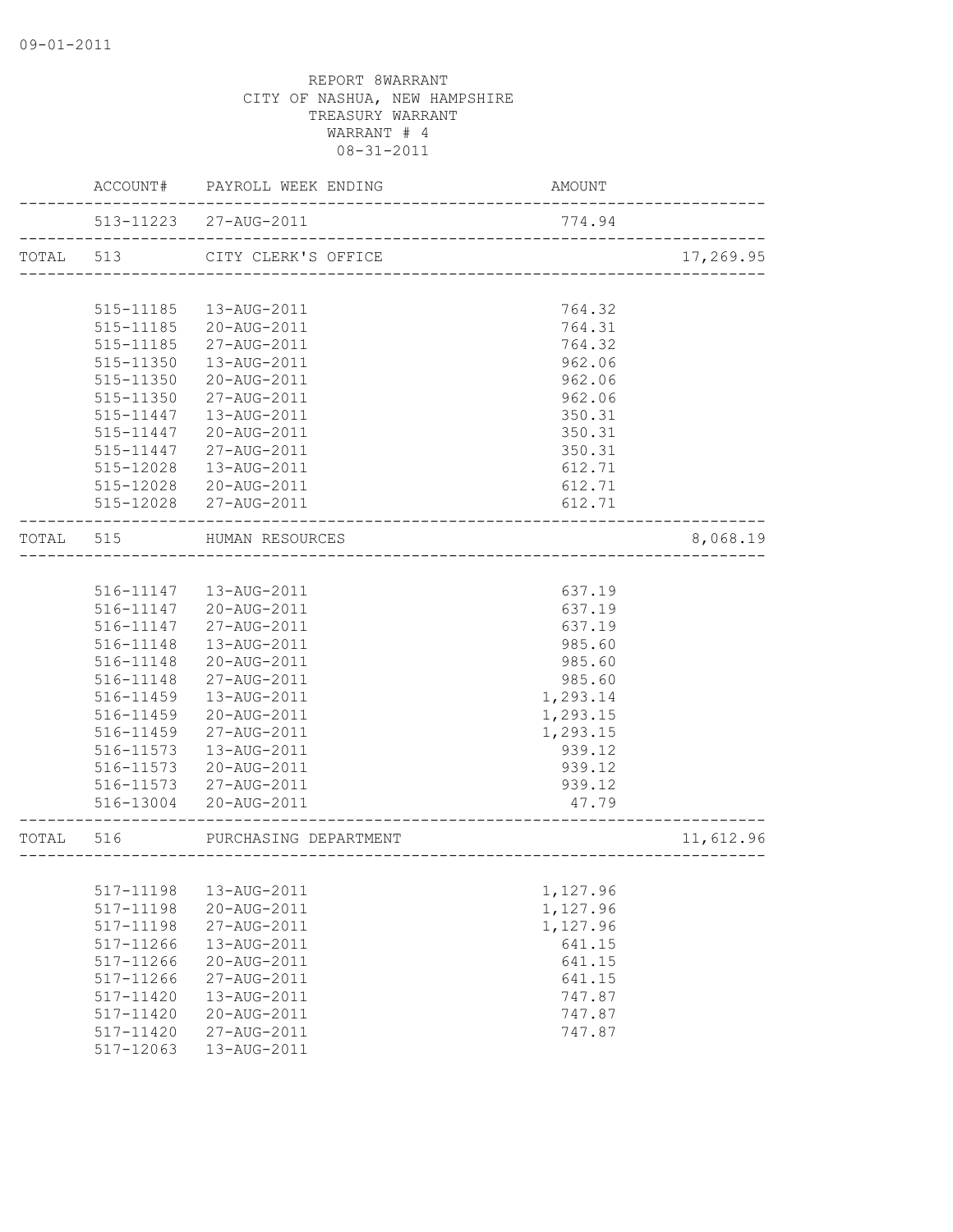|           | ACCOUNT#  | PAYROLL WEEK ENDING         | AMOUNT                                            |           |
|-----------|-----------|-----------------------------|---------------------------------------------------|-----------|
|           | 517-12063 | 20-AUG-2011                 |                                                   |           |
|           | 517-12063 | 27-AUG-2011                 |                                                   |           |
|           |           | 517-13020  13-AUG-2011      | 84.60                                             |           |
|           |           | 517-13020 27-AUG-2011       | 84.14                                             |           |
| TOTAL 517 |           | BUILDING MAINT - CITY ADMIN | CITY ADMIN<br>----------------------------------- | 7,719.68  |
|           |           |                             |                                                   |           |
|           |           | 519-11014  13-AUG-2011      | 1,122.77                                          |           |
|           |           | 519-11014 20-AUG-2011       | 1,122.77                                          |           |
|           | 519-11014 | 27-AUG-2011                 | 1,122.77                                          |           |
|           | 519-11016 | 13-AUG-2011                 | 985.60                                            |           |
|           | 519-11016 | 20-AUG-2011                 | 985.60                                            |           |
|           | 519-11016 | 27-AUG-2011                 | 985.60                                            |           |
|           | 519-11017 | 13-AUG-2011                 | 824.00                                            |           |
|           | 519-11017 | 20-AUG-2011                 | 824.00                                            |           |
|           | 519-11017 | 27-AUG-2011                 | 824.00                                            |           |
|           | 519-11115 | 13-AUG-2011                 | 1,996.63                                          |           |
|           | 519-11115 | 20-AUG-2011                 | 1,996.63                                          |           |
|           | 519-11115 | 27-AUG-2011                 | 1,996.63                                          |           |
|           | 519-11146 | 13-AUG-2011                 | 858.42                                            |           |
|           | 519-11146 | 20-AUG-2011                 | 858.42                                            |           |
|           | 519-11146 | 27-AUG-2011                 | 858.42                                            |           |
|           | 519-11153 | 13-AUG-2011                 | 620.55                                            |           |
|           | 519-11153 | 20-AUG-2011                 | 620.56                                            |           |
|           | 519-11153 | 27-AUG-2011                 | 620.56                                            |           |
|           | 519-11154 | 13-AUG-2011                 | 652.12                                            |           |
|           | 519-11154 | 20-AUG-2011                 | 652.11                                            |           |
|           | 519-11154 | 27-AUG-2011                 | 652.12                                            |           |
|           | 519-11205 | 13-AUG-2011                 | 815.21                                            |           |
|           | 519-11205 | 20-AUG-2011                 | 815.21                                            |           |
|           | 519-11205 | 27-AUG-2011                 | 815.21                                            |           |
|           | 519-11241 | 13-AUG-2011                 | 1,367.59                                          |           |
|           |           | 519-11241  20-AUG-2011      | 1,367.59                                          |           |
|           |           | 519-11241 27-AUG-2011       | 1,367.59                                          |           |
|           |           | 519-18006 20-AUG-2011       | 375.00                                            |           |
| TOTAL 519 |           | ASSESSORS                   |                                                   | 28,103.68 |
|           |           |                             |                                                   |           |
|           |           | 520-12077  13-AUG-2011      | 277.03                                            |           |
|           |           | 520-12077 20-AUG-2011       | 277.03                                            |           |
|           |           | 520-12077 27-AUG-2011       | 277.03                                            |           |
| TOTAL     | 520       | HUNT BUILDING               |                                                   | 831.09    |
|           |           | 522-11127  13-AUG-2011      | 1,718.19                                          |           |
|           |           |                             |                                                   |           |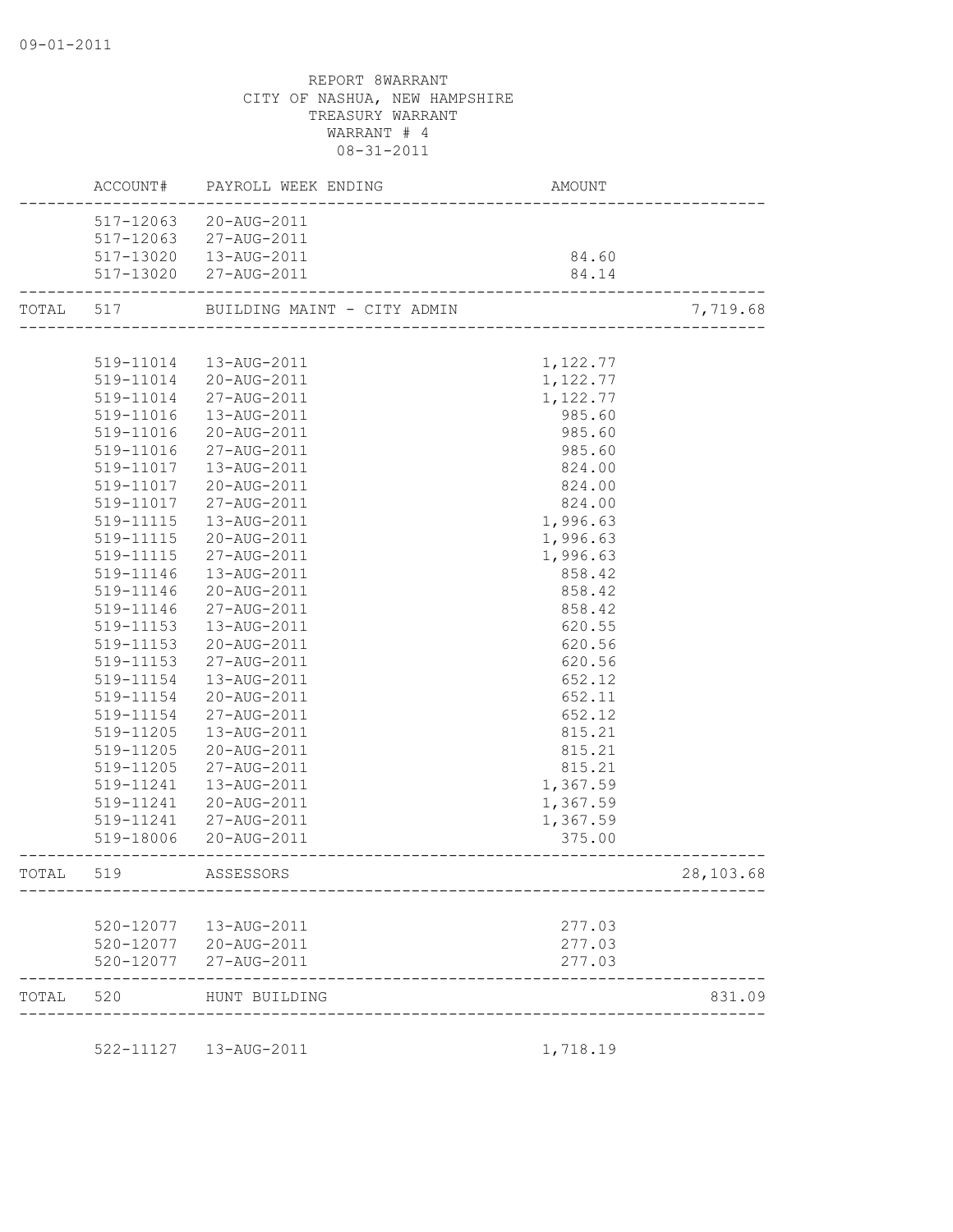|       | ACCOUNT#               | PAYROLL WEEK ENDING        | AMOUNT             |           |
|-------|------------------------|----------------------------|--------------------|-----------|
|       | 522-11127              | 20-AUG-2011                | 1,718.19           |           |
|       | 522-11127              | 27-AUG-2011                | 1,718.19           |           |
|       | 522-11128              | 13-AUG-2011                | 1,152.83           |           |
|       | 522-11128              | 20-AUG-2011                | 1,152.83           |           |
|       | 522-11128              | 27-AUG-2011                | 1,152.83           |           |
|       | 522-11286              | 13-AUG-2011                | 608.85             |           |
|       | 522-11286              | 20-AUG-2011                | 608.85             |           |
|       | 522-11286              | 27-AUG-2011                | 608.85             |           |
|       | 522-11429              | 13-AUG-2011                | 1,873.47           |           |
|       | 522-11429              | 20-AUG-2011                | 1,873.48           |           |
|       | $522 - 11429$          | 27-AUG-2011                | 1,873.48           |           |
|       | 522-11496              | 13-AUG-2011                | 1,537.47           |           |
|       | 522-11496              | 20-AUG-2011                | 1,537.47           |           |
|       | 522-11496              | 27-AUG-2011                | 1,537.47           |           |
|       | 522-11641              | 13-AUG-2011                | 1,409.39           |           |
|       | 522-11641              | 20-AUG-2011                | 1,409.38           |           |
|       | 522-11641              | 27-AUG-2011                | 1,409.39           |           |
|       | 522-11652              | 13-AUG-2011                | 1,496.80           |           |
|       | 522-11652              | 20-AUG-2011                | 1,496.81           |           |
|       | 522-11652              | 27-AUG-2011                | 1,496.81           |           |
|       | 522-11721              | 13-AUG-2011                | 1,556.11           |           |
|       | 522-11721              | 20-AUG-2011                | 1,556.12           |           |
|       | 522-11721              | 27-AUG-2011                | 1,556.12           |           |
|       | 522-11724              | 13-AUG-2011                | 1,377.84           |           |
|       | 522-11724              | 20-AUG-2011                | 1,377.84           |           |
|       | 522-11724              | 27-AUG-2011                | 1,377.84           |           |
|       | 522-11729              | 13-AUG-2011                | 2,231.11           |           |
|       | 522-11729              | 20-AUG-2011                | 2,231.12           |           |
|       | 522-11729              | 27-AUG-2011                | 2,231.10           |           |
|       | 522-31050              | 20-AUG-2011                | 167.00             |           |
| TOTAL | 522                    | INFORMATION TECHNOLOGY     |                    | 45,053.23 |
|       |                        |                            |                    |           |
|       | 523-11332              | 13-AUG-2011                | 1,006.33           |           |
|       | 523-11332              | 20-AUG-2011                | 1,006.33           |           |
|       | 523-11332              | 27-AUG-2011                | 1,006.33           |           |
| TOTAL | 523                    | GIS                        |                    | 3,018.99  |
|       |                        |                            |                    |           |
|       | 531-11065              | 13-AUG-2011<br>20-AUG-2011 | 1,149.02           |           |
|       | 531-11065              |                            | 1,149.02           |           |
|       | 531-11065              | 27-AUG-2011                | 1,149.02<br>922.04 |           |
|       | 531-11085              | 13-AUG-2011                |                    |           |
|       | 531-11085              | 20-AUG-2011<br>27-AUG-2011 | 922.04             |           |
|       | 531-11085<br>531-11114 | 13-AUG-2011                | 922.04<br>2,355.26 |           |
|       |                        |                            |                    |           |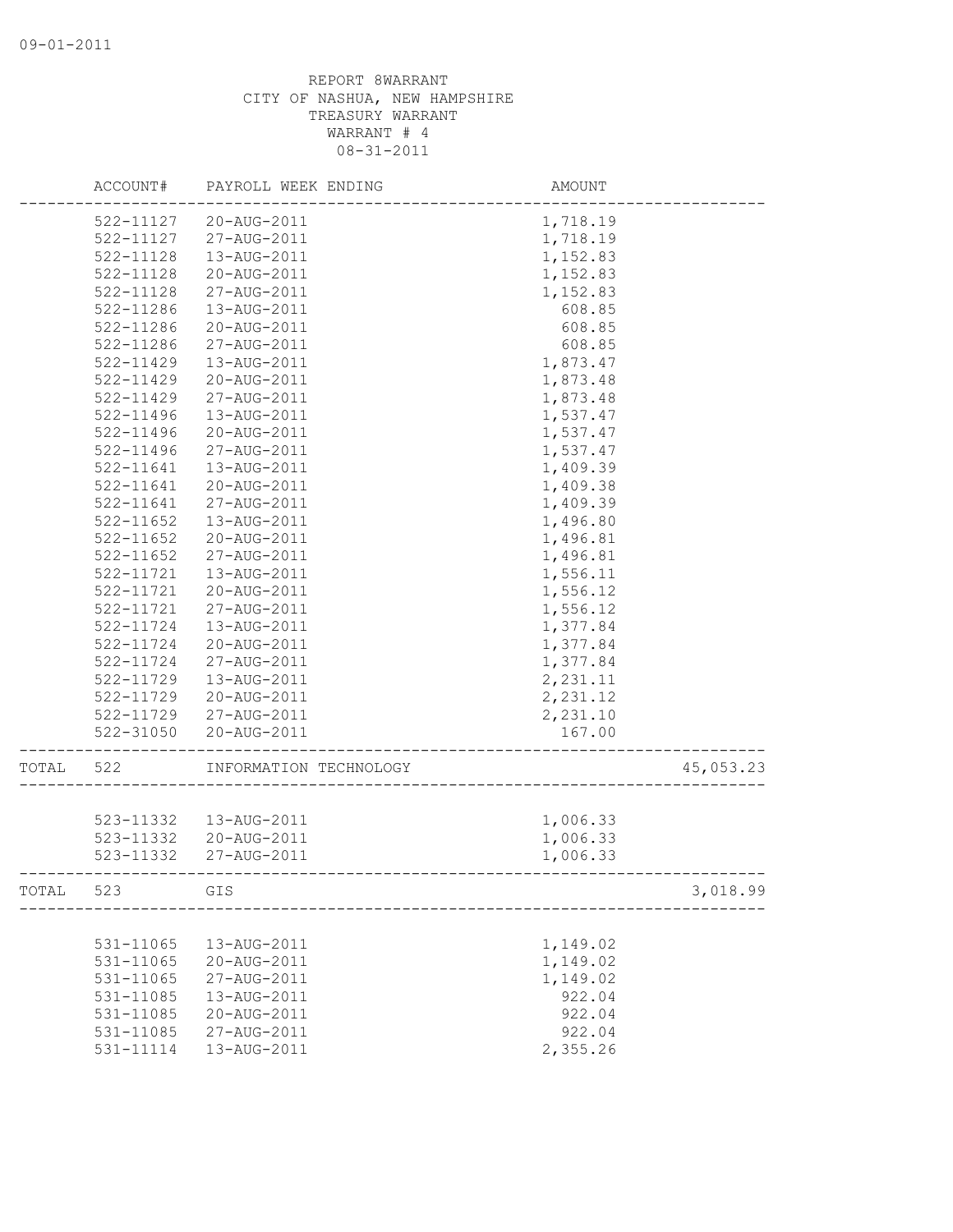| ACCOUNT#      | PAYROLL WEEK ENDING | AMOUNT    |
|---------------|---------------------|-----------|
| 531-11114     | 20-AUG-2011         | 2,355.27  |
| 531-11114     | 27-AUG-2011         | 2,355.27  |
| 531-11129     | 13-AUG-2011         | 1,998.79  |
| 531-11129     | 20-AUG-2011         | 1,998.79  |
| 531-11129     | 27-AUG-2011         | 1,998.78  |
| 531-11164     | 13-AUG-2011         | 1,178.65  |
| 531-11164     | 20-AUG-2011         | 1,178.65  |
| 531-11164     | 27-AUG-2011         | 1,178.65  |
| 531-11166     | 13-AUG-2011         | 1,174.97  |
| 531-11166     | 20-AUG-2011         | 1,937.99  |
| $531 - 11166$ | 27-AUG-2011         | 2,701.00  |
| 531-11170     | 13-AUG-2011         | 1,526.04  |
| 531-11170     | 20-AUG-2011         | 1,526.04  |
| 531-11170     | 27-AUG-2011         | 1,526.04  |
| 531-11201     | 13-AUG-2011         | 682.42    |
| 531-11201     | 20-AUG-2011         | 682.42    |
| 531-11201     | 27-AUG-2011         | 682.42    |
| 531-11203     | 13-AUG-2011         | 1,349.54  |
| 531-11203     | 20-AUG-2011         | 1,349.54  |
| 531-11203     | 27-AUG-2011         | 1,349.54  |
| 531-11226     | 13-AUG-2011         | 776.25    |
| 531-11226     | 20-AUG-2011         | 776.25    |
| 531-11226     | 27-AUG-2011         | 776.25    |
| 531-11242     | 13-AUG-2011         | 1,158.79  |
| 531-11242     | 20-AUG-2011         | 1,158.79  |
| 531-11242     | 27-AUG-2011         | 1,158.79  |
| 531-11245     | 13-AUG-2011         | 643.00    |
| 531-11245     | 20-AUG-2011         | 643.00    |
| 531-11245     | 27-AUG-2011         | 643.00    |
| 531-11257     | 13-AUG-2011         | 5, 123.45 |
| 531-11257     | 20-AUG-2011         | 5, 123.45 |
| 531-11257     | 27-AUG-2011         | 4,691.40  |
| 531-11287     | 13-AUG-2011         | 846.15    |
| 531-11287     | 20-AUG-2011         | 846.15    |
| 531-11287     | 27-AUG-2011         | 846.15    |
| 531-11398     | 13-AUG-2011         | 646.25    |
| 531-11398     | 20-AUG-2011         | 646.26    |
| 531-11398     | 27-AUG-2011         | 646.25    |
| 531-11477     | 13-AUG-2011         | 648.93    |
| 531-11477     | 20-AUG-2011         | 648.93    |
| 531-11477     | 27-AUG-2011         | 648.93    |
| 531-11487     | 13-AUG-2011         | 1,400.35  |
| 531-11487     | 20-AUG-2011         | 1,400.35  |
| 531-11487     | 27-AUG-2011         | 1,400.35  |
| 531-11495     | 13-AUG-2011         | 1,037.27  |
| 531-11495     | 20-AUG-2011         | 1,037.27  |
| 531-11495     | 27-AUG-2011         | 1,037.27  |
| 531-11498     | 13-AUG-2011         | 878.18    |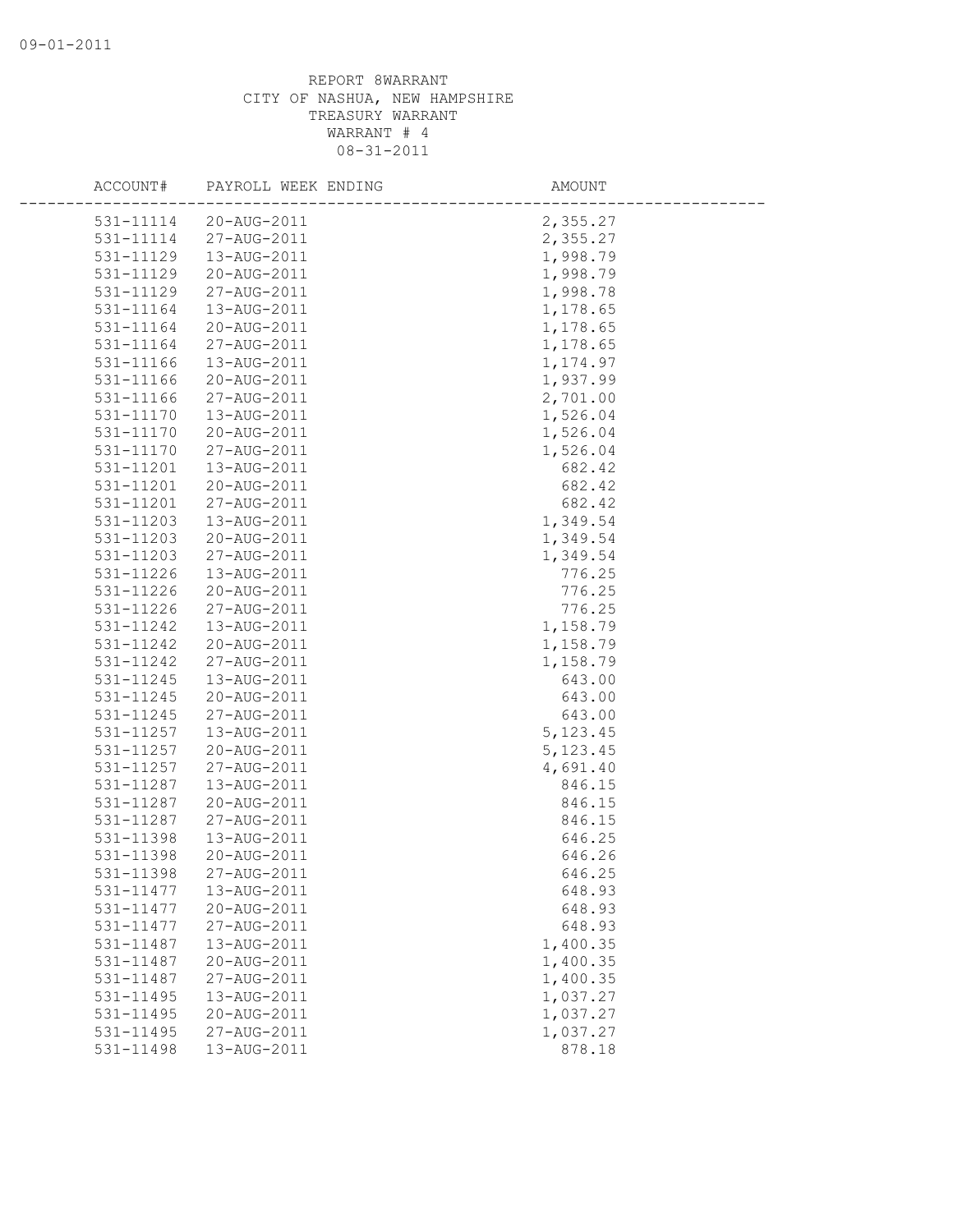| ACCOUNT#      | PAYROLL WEEK ENDING | AMOUNT      |
|---------------|---------------------|-------------|
| 531-11498     | 20-AUG-2011         | 878.18      |
| 531-11498     | 27-AUG-2011         | 878.18      |
| 531-11516     | 13-AUG-2011         | 884.57      |
| 531-11516     | 20-AUG-2011         | 884.57      |
| 531-11516     | 27-AUG-2011         | 884.57      |
| 531-11534     | 13-AUG-2011         | 1,496.62    |
| 531-11534     | 20-AUG-2011         | 1,496.61    |
| 531-11534     | 27-AUG-2011         | 1,496.62    |
| 531-11535     | 13-AUG-2011         | 13,380.91   |
| 531-11535     | 20-AUG-2011         | 12,998.59   |
| 531-11535     | 27-AUG-2011         | 13,763.23   |
| 531-11537     | 13-AUG-2011         | 14,485.34   |
| 531-11537     | 20-AUG-2011         | 14,485.35   |
| 531-11537     | 27-AUG-2011         | 14,485.35   |
| 531-11538     | 13-AUG-2011         | 922.04      |
| 531-11538     | 20-AUG-2011         | 922.04      |
| 531-11538     | 27-AUG-2011         | 922.05      |
| 531-11539     | 13-AUG-2011         | 1,587.08    |
| 531-11539     | 20-AUG-2011         | 1,587.08    |
| 531-11539     | 27-AUG-2011         | 1,587.08    |
| 531-11544     | 13-AUG-2011         | 4,268.62    |
| 531-11544     | 20-AUG-2011         | 4,268.62    |
| 531-11544     | 27-AUG-2011         | 4,268.62    |
| 531-11549     | 13-AUG-2011         | 7,328.04    |
| 531-11549     | 20-AUG-2011         | 7,694.50    |
| 531-11549     | 27-AUG-2011         | 8,244.10    |
| 531-11550     | 13-AUG-2011         | 1,914.70    |
| 531-11550     | 20-AUG-2011         | 1,914.70    |
| 531-11550     | 27-AUG-2011         | 1,914.70    |
| 531-11552     | 13-AUG-2011         | 10,362.00   |
| 531-11552     | 20-AUG-2011         | 12,434.40   |
| 531-11552     | 27-AUG-2011         | 9,248.74    |
| 531-11555     | 13-AUG-2011         | 43,105.00   |
| $531 - 11555$ | 20-AUG-2011         | 38,445.00   |
| 531-11555     | 27-AUG-2011         | 42,260.38   |
| $531 - 11558$ | 13-AUG-2011         | 67,448.93   |
| 531-11558     | 20-AUG-2011         | 66,204.03   |
| 531-11558     | 27-AUG-2011         | 66,204.00   |
| 531-11561     | 13-AUG-2011         | 15,267.06   |
| 531-11561     | 20-AUG-2011         | 19,964.44   |
| 531-11561     | 27-AUG-2011         | 19,968.00   |
| 531-11567     | 13-AUG-2011         | 34, 187. 12 |
| 531-11567     | 20-AUG-2011         | 34, 187. 13 |
| 531-11567     | 27-AUG-2011         | 34, 187. 14 |
| 531-11569     | 13-AUG-2011         | 1,214.02    |
| 531-11569     | 20-AUG-2011         | 1,214.02    |
| 531-11569     | 27-AUG-2011         | 1,214.02    |
| 531-11618     | 13-AUG-2011         | 2,713.47    |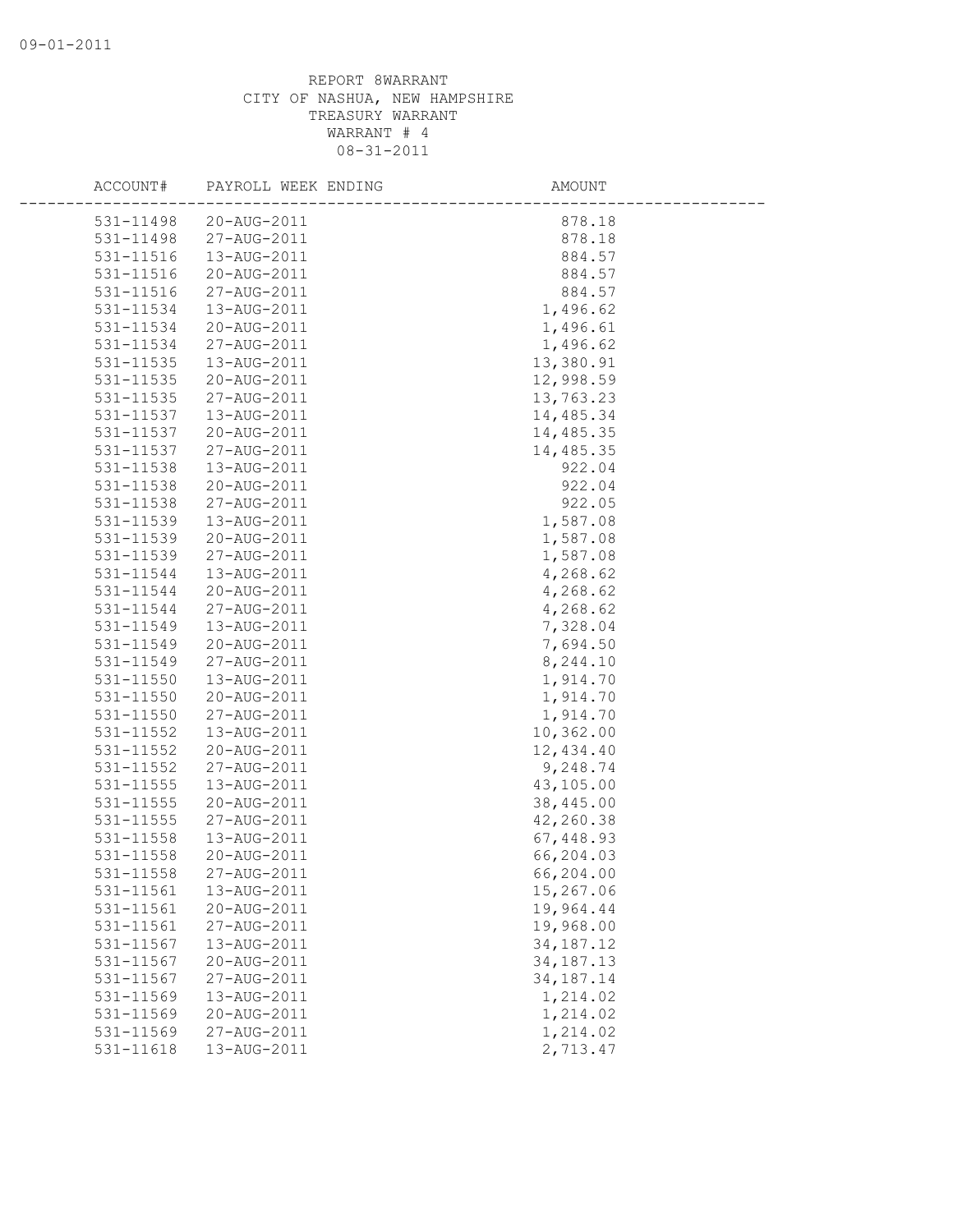| ACCOUNT#               | PAYROLL WEEK ENDING        | AMOUNT   |
|------------------------|----------------------------|----------|
| 531-11618              | 20-AUG-2011                | 2,713.46 |
| 531-11618              | 27-AUG-2011                | 2,713.47 |
| 531-11622              | 13-AUG-2011                | 3,081.17 |
| 531-11622              | 20-AUG-2011                | 3,081.18 |
| 531-11622              | 27-AUG-2011                | 3,081.18 |
| 531-11664              | 13-AUG-2011                | 1,171.17 |
| 531-11664              | 20-AUG-2011                | 1,171.17 |
| 531-11664              | 27-AUG-2011                | 1,171.17 |
| 531-11665              | 13-AUG-2011                | 863.25   |
| 531-11665              | 20-AUG-2011                | 863.25   |
| 531-11665              | 27-AUG-2011                | 863.25   |
| 531-11719              | 13-AUG-2011                | 949.27   |
| 531-11719              | 20-AUG-2011                | 949.27   |
| 531-11719              | 27-AUG-2011                | 949.27   |
| 531-11722              | 13-AUG-2011                | 611.85   |
| 531-11722              | 20-AUG-2011                | 611.85   |
| 531-11722              | 27-AUG-2011                | 611.85   |
| 531-11732              | 13-AUG-2011                | 6,034.25 |
| 531-11732              | 20-AUG-2011                | 6,034.25 |
| 531-11732              | 27-AUG-2011                | 6,034.25 |
| 531-12020              | 13-AUG-2011                | 984.99   |
| 531-12020              | 20-AUG-2011                | 984.99   |
| 531-12020              | 27-AUG-2011                | 984.99   |
| 531-12042              | 13-AUG-2011                | 1,077.88 |
| 531-12042              | 20-AUG-2011                | 808.00   |
| 531-12042              | 27-AUG-2011                | 1,353.09 |
| 531-12066              | 13-AUG-2011                | 666.40   |
| 531-12066              | 20-AUG-2011                | 666.40   |
| 531-12066              | 27-AUG-2011                | 666.41   |
| 531-12068              | 13-AUG-2011                | 725.99   |
| 531-12068              | 20-AUG-2011                | 725.99   |
| 531-12068              | 27-AUG-2011                | 725.99   |
| 531-12071              | 13-AUG-2011                | 266.52   |
| 531-12071              | 20-AUG-2011                | 266.52   |
| 531-12071              | 27-AUG-2011                | 266.52   |
| 531-12119              | 13-AUG-2011                | 1,158.52 |
| 531-12119              | 20-AUG-2011                | 1,158.52 |
| 531-12119              | 27-AUG-2011                | 1,158.52 |
| 531-13004              | 13-AUG-2011                | 4,999.17 |
| 531-13004              | 20-AUG-2011                | 2,987.10 |
| 531-13004              | 27-AUG-2011                | 2,179.07 |
| 531-13038              | 13-AUG-2011                | 1,042.71 |
| 531-13038              | 20-AUG-2011                | 382.31   |
| 531-13038              | 27-AUG-2011                | 1,639.61 |
| 531-13040<br>531-13040 | 13-AUG-2011<br>20-AUG-2011 | 2,764.74 |
| 531-13040              |                            | 2,505.97 |
|                        | 27-AUG-2011<br>13-AUG-2011 | 4,273.27 |
| 531-13044              |                            | 1,014.31 |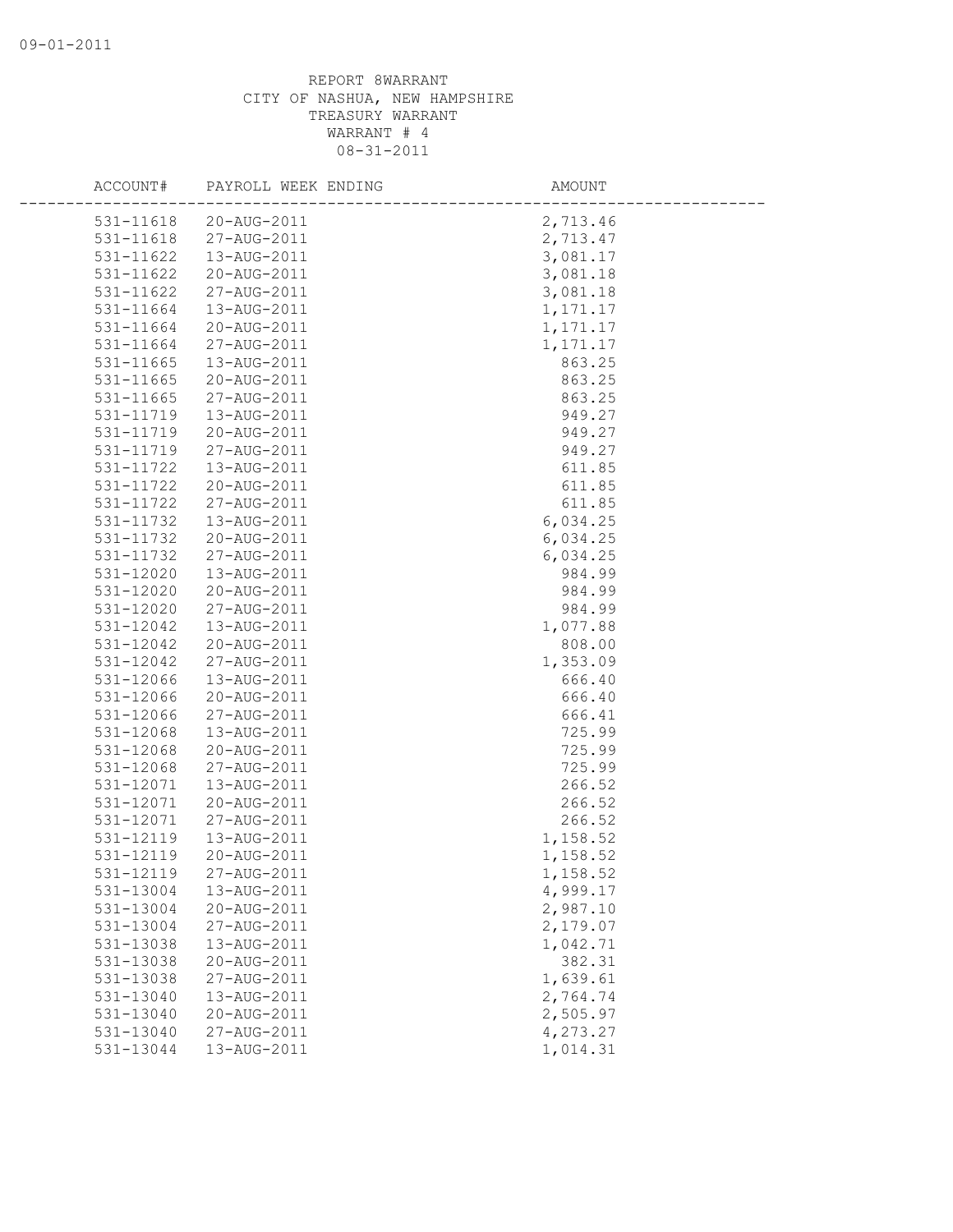|       | ACCOUNT#  | PAYROLL WEEK ENDING | AMOUNT     |            |
|-------|-----------|---------------------|------------|------------|
|       | 531-13044 | 20-AUG-2011         | 414.50     |            |
|       | 531-13044 | 27-AUG-2011         | 2,855.83   |            |
|       | 531-13047 | 13-AUG-2011         | 19,812.67  |            |
|       | 531-13047 | 20-AUG-2011         | 10,890.83  |            |
|       | 531-13047 | 27-AUG-2011         | 12,518.58  |            |
|       | 531-13048 | 13-AUG-2011         | 9,200.83   |            |
|       | 531-13048 | 20-AUG-2011         | 4,617.07   |            |
|       | 531-13048 | 27-AUG-2011         | 2,896.25   |            |
|       | 531-17003 | 13-AUG-2011         | 600.00     |            |
|       | 531-17003 | 20-AUG-2011         | 900.00     |            |
|       | 531-17004 | 27-AUG-2011         | 2,550.00   |            |
|       | 531-17006 | 13-AUG-2011         | 1,200.00   |            |
|       | 531-31050 | 20-AUG-2011         | 134.00     |            |
| TOTAL | 531       | POLICE DEPARTMENT   |            | 888,843.16 |
|       |           |                     |            |            |
|       | 532-11024 | 13-AUG-2011         | 2,120.48   |            |
|       | 532-11024 | 20-AUG-2011         | 2,120.50   |            |
|       | 532-11024 | 27-AUG-2011         | 2,120.50   |            |
|       | 532-11036 | 13-AUG-2011         | 1,929.25   |            |
|       | 532-11036 | 27-AUG-2011         | 3,858.50   |            |
|       | 532-11066 | 13-AUG-2011         | 1,363.38   |            |
|       | 532-11066 | 20-AUG-2011         | 1,363.38   |            |
|       | 532-11066 | 27-AUG-2011         | 1,363.38   |            |
|       | 532-11069 | 13-AUG-2011         | 1,377.02   |            |
|       | 532-11069 | 20-AUG-2011         | 1,377.02   |            |
|       | 532-11069 | 27-AUG-2011         | 1,377.02   |            |
|       | 532-11111 | 13-AUG-2011         | 2,240.77   |            |
|       | 532-11111 | 20-AUG-2011         | 2,240.76   |            |
|       | 532-11111 | 27-AUG-2011         | 2,240.76   |            |
|       | 532-11207 | 13-AUG-2011         | 6,793.71   |            |
|       | 532-11207 | 20-AUG-2011         | 6,793.70   |            |
|       | 532-11207 | 27-AUG-2011         | 6,793.70   |            |
|       | 532-11281 | 13-AUG-2011         | 1,005.79   |            |
|       | 532-11281 | 20-AUG-2011         | 1,005.79   |            |
|       | 532-11281 | 27-AUG-2011         | 1,005.80   |            |
|       | 532-11285 | 13-AUG-2011         | 7,023.74   |            |
|       | 532-11285 | 20-AUG-2011         | 7,023.74   |            |
|       | 532-11285 | 27-AUG-2011         | 7,023.74   |            |
|       | 532-11291 | 13-AUG-2011         | 6,884.05   |            |
|       | 532-11291 | 20-AUG-2011         | 7,080.60   |            |
|       | 532-11291 | 27-AUG-2011         | 6,750.22   |            |
|       | 532-11298 | 13-AUG-2011         | 988.28     |            |
|       | 532-11298 | 20-AUG-2011         | 1,104.55   |            |
|       | 532-11298 | 27-AUG-2011         | 1,395.22   |            |
|       | 532-11300 | 13-AUG-2011         | 37, 414.47 |            |
|       | 532-11300 | 20-AUG-2011         | 37, 447.94 |            |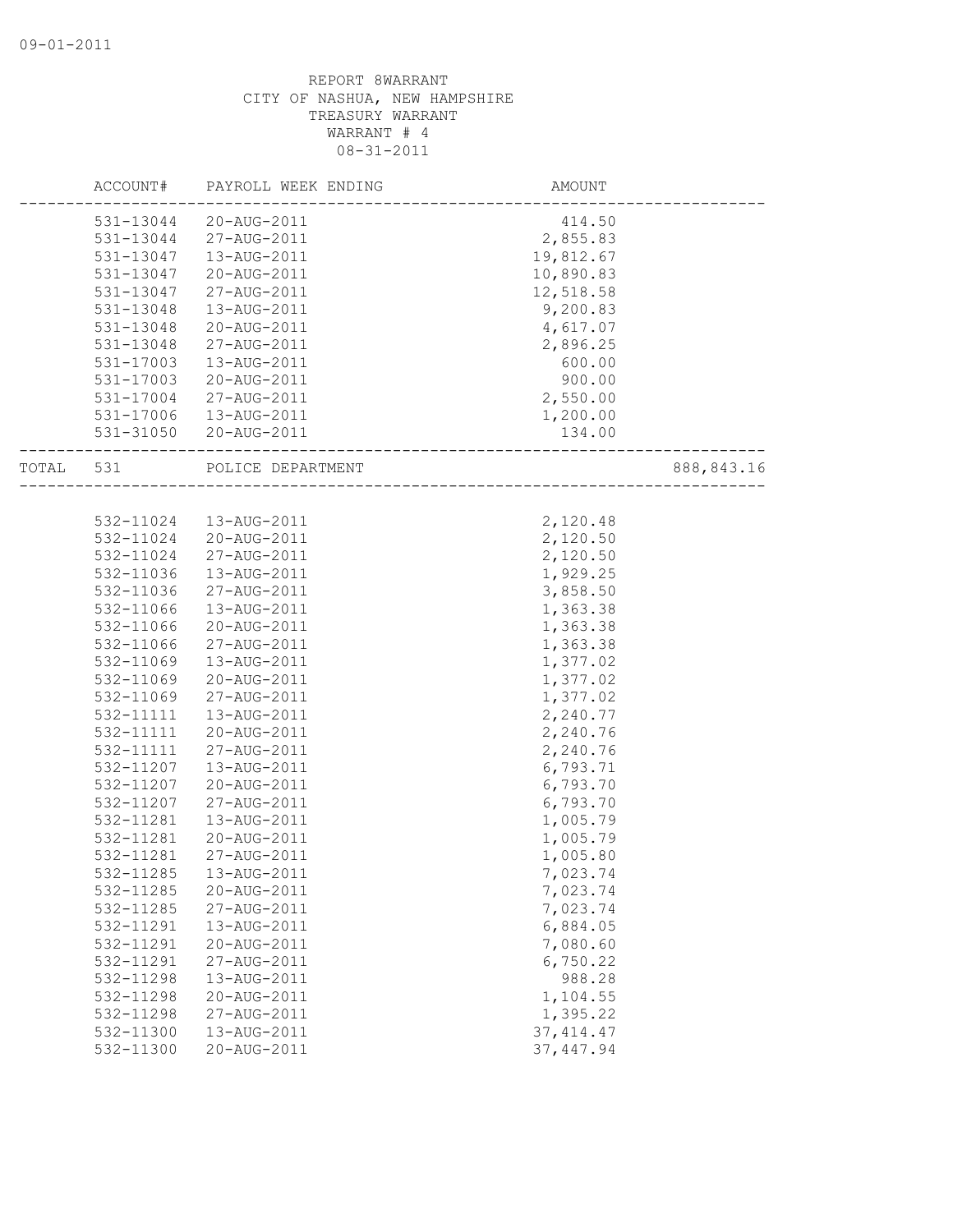| ACCOUNT#               | PAYROLL WEEK ENDING        | AMOUNT               |
|------------------------|----------------------------|----------------------|
| 532-11300              | 27-AUG-2011                | 37,460.50            |
| 532-11305              | 13-AUG-2011                | 958.36               |
| 532-11305              | 20-AUG-2011                | 1,557.34             |
| 532-11305              | 27-AUG-2011                | 1,257.85             |
| 532-11309              | 13-AUG-2011                | 104,675.67           |
| 532-11309              | 20-AUG-2011                | 104,463.93           |
| 532-11309              | 27-AUG-2011                | 103,819.13           |
| 532-11660              | 13-AUG-2011                | 1,535.86             |
| 532-11660              | 20-AUG-2011                | 1,535.88             |
| 532-11660              | 27-AUG-2011                | 1,535.86             |
| 532-11663              | 13-AUG-2011                | 1,535.86             |
| 532-11663              | 20-AUG-2011                | 1,535.86             |
| 532-11663              | 27-AUG-2011                | 1,535.86             |
| 532-11666              | 13-AUG-2011                | 1,535.86             |
| 532-11666              | 20-AUG-2011                | 1,535.88             |
| 532-11666              | 27-AUG-2011                | 1,535.86             |
| 532-11668              | 13-AUG-2011                | 1,551.21             |
| 532-11668              | 20-AUG-2011                | 1,551.21             |
| 532-11668              | 27-AUG-2011                | 1,551.21             |
| 532-12042              | 13-AUG-2011                | 299.49               |
| 532-12042              | 20-AUG-2011                | $-299.49$            |
| 532-12070              | 13-AUG-2011                | 37,558.95            |
| 532-12070              | 20-AUG-2011                | 34,249.56            |
| 532-12070              | 27-AUG-2011                | 26,696.89            |
| 532-13003              | 13-AUG-2011                | 491.33               |
| 532-13003              | 27-AUG-2011                | 161.77               |
| 532-13004              | 13-AUG-2011                | 1,747.98             |
| 532-13004              | 20-AUG-2011                | 258.99               |
| 532-13018              | 13-AUG-2011                | 1,672.20             |
| 532-13018              | 20-AUG-2011                | 1,824.78             |
| 532-13018              | 27-AUG-2011                | 2, 145.82            |
| 532-13024              | 13-AUG-2011                | 1,234.99             |
| 532-13024              | 20-AUG-2011                | 1,027.85             |
| 532-13024              | 27-AUG-2011                | 1,265.02             |
| 532-13050              | 13-AUG-2011                | 12,640.81            |
| 532-13050              | 20-AUG-2011                | 11,524.80            |
| 532-13050              | 27-AUG-2011                | 9,406.42             |
| 532-19231              | 13-AUG-2011                | 1,214.18             |
| 532-19231              | 20-AUG-2011                | 1,214.18             |
| 532-19231              | 27-AUG-2011                | 1,226.73             |
| 532-19232<br>532-19232 | 13-AUG-2011                | 1,809.53             |
|                        | 20-AUG-2011                | 1,809.53             |
| 532-19232<br>532-19233 | 27-AUG-2011<br>13-AUG-2011 | 1,809.53             |
|                        | 20-AUG-2011                | 2,805.74<br>2,857.05 |
| 532-19233<br>532-19233 | 27-AUG-2011                | 2,836.10             |
| 532-19234              | 13-AUG-2011                | 1,787.50             |
| 532-19234              | 20-AUG-2011                | 1,787.50             |
|                        |                            |                      |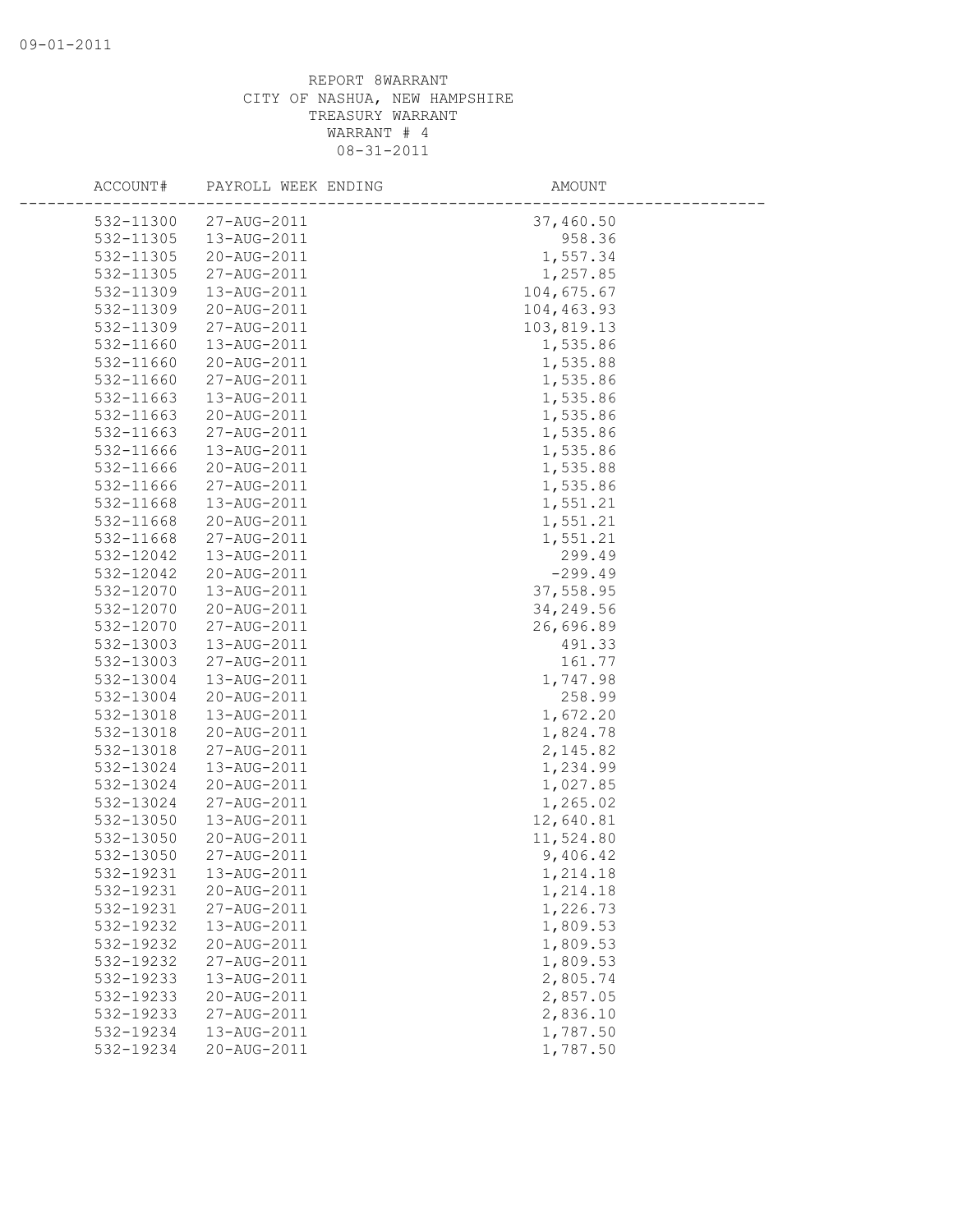|           |           | ACCOUNT# PAYROLL WEEK ENDING          | AMOUNT   |             |
|-----------|-----------|---------------------------------------|----------|-------------|
|           |           | 532-19234 27-AUG-2011                 | 1,787.50 |             |
|           |           | 532-31050 20-AUG-2011                 | 84.00    |             |
| TOTAL     | 532       | FIRE DEPARTMENT                       |          | 710, 234.18 |
|           |           |                                       |          |             |
|           | 535-11436 | 13-AUG-2011                           | 4,153.86 |             |
|           | 535-11436 | 20-AUG-2011                           | 1,384.62 |             |
|           |           | 535-11436 27-AUG-2011                 | 1,384.62 |             |
|           |           | 535-11980  13-AUG-2011                | 96.15    |             |
|           |           | 535-11980 20-AUG-2011                 | 96.15    |             |
|           |           | 535-11980 27-AUG-2011                 | 96.15    |             |
|           |           | 535-31050 20-AUG-2011                 | 50.00    |             |
| TOTAL 535 |           | EMERGENCY MANAGEMENT                  |          | 7,261.55    |
|           |           |                                       |          |             |
|           | 536-11200 | 13-AUG-2011                           | 1,449.60 |             |
|           | 536-11200 | 20-AUG-2011                           | 1,449.60 |             |
|           | 536-11200 | 27-AUG-2011                           | 1,449.60 |             |
|           |           | 536-12137  13-AUG-2011                | 1,230.12 |             |
|           |           | 536-12137 20-AUG-2011                 | 1,230.12 |             |
|           |           | 536-12137 27-AUG-2011                 | 1,230.12 |             |
|           |           | 536-31050 20-AUG-2011                 | 50.00    |             |
| TOTAL     | 536       | CITYWIDE COMMUNICATIONS               |          | 8,089.16    |
|           |           |                                       |          |             |
|           |           | 541-11024  13-AUG-2011                | 396.53   |             |
|           |           | 541-11024 20-AUG-2011                 | 396.53   |             |
|           | 541-11024 | 27-AUG-2011                           | 396.53   |             |
|           | 541-11240 | 13-AUG-2011                           | 1,494.90 |             |
|           | 541-11240 | 20-AUG-2011                           | 1,558.90 |             |
|           | 541-11240 | 27-AUG-2011                           | 1,558.90 |             |
|           | 541-11346 | 13-AUG-2011                           | 437.48   |             |
|           | 541-11346 | 20-AUG-2011                           | 437.48   |             |
|           | 541-11346 | 27-AUG-2011                           | 437.48   |             |
|           | 541-31050 | 20-AUG-2011                           | 100.00   |             |
|           |           | TOTAL 541 COMMUNITY SERVICES DIVISION |          | 7,214.73    |
|           |           |                                       |          |             |
|           | 542-11024 | 13-AUG-2011                           | 660.88   |             |
|           | 542-11024 | 20-AUG-2011                           | 660.88   |             |
|           | 542-11024 | 27-AUG-2011                           | 660.89   |             |
|           | 542-11584 | 13-AUG-2011                           | 3,875.74 |             |
|           | 542-11584 | 20-AUG-2011                           | 3,875.75 |             |
|           | 542-11584 | 27-AUG-2011                           | 3,875.74 |             |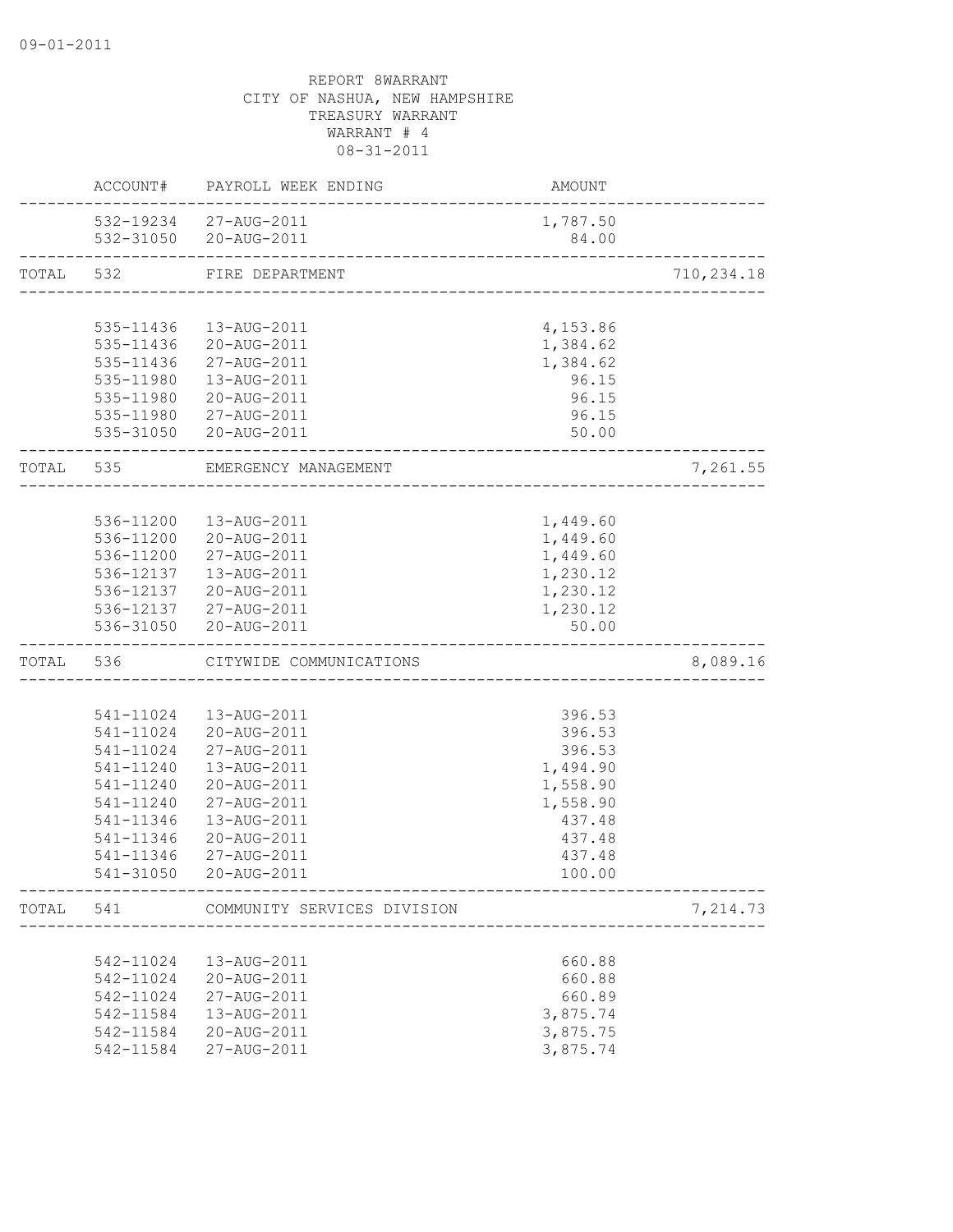|       |           | ACCOUNT# PAYROLL WEEK ENDING | AMOUNT   |            |
|-------|-----------|------------------------------|----------|------------|
|       |           | 542-12044  13-AUG-2011       | 166.65   |            |
|       |           | 542-12044 20-AUG-2011        |          |            |
|       |           | TOTAL 542 COMMUNITY HEALTH   |          | 13,958.33  |
|       |           |                              |          |            |
|       |           | 543-11380  13-AUG-2011       | 993.15   |            |
|       |           | 543-11380 20-AUG-2011        | 993.15   |            |
|       |           | 543-11380 27-AUG-2011        | 993.15   |            |
|       |           | 543-11438  13-AUG-2011       | 1,331.51 |            |
|       |           | 543-11438 20-AUG-2011        | 1,331.51 |            |
|       |           | 543-11438 27-AUG-2011        | 1,331.51 |            |
|       |           | 543-11602  13-AUG-2011       | 914.39   |            |
|       | 543-11602 | 20-AUG-2011                  | 914.39   |            |
|       | 543-11602 | 27-AUG-2011                  | 914.39   |            |
|       | 543-11604 | 13-AUG-2011                  | 1,581.50 |            |
|       | 543-11604 | 20-AUG-2011                  | 1,581.51 |            |
|       | 543-11604 | 27-AUG-2011                  | 1,581.51 |            |
|       | 543-11605 | 13-AUG-2011                  | 990.06   |            |
|       |           | 543-11605 20-AUG-2011        | 990.06   |            |
|       |           | 543-11605 27-AUG-2011        | 990.06   |            |
|       |           | 543-31050 20-AUG-2011        | 84.00    |            |
|       |           |                              |          | 17,515.85  |
|       |           |                              |          |            |
|       |           | 544-11008  13-AUG-2011       | 770.29   |            |
|       |           | 544-11008 20-AUG-2011        | 770.29   |            |
|       |           | 544-11008 27-AUG-2011        | 770.29   |            |
|       |           | 544-11099  13-AUG-2011       | 2,171.98 |            |
|       | 544-11099 | 20-AUG-2011                  | 2,171.97 |            |
|       | 544-11099 | 27-AUG-2011                  | 2,171.97 |            |
|       | 544-11112 | 13-AUG-2011                  | 881.65   |            |
|       | 544-11112 | 20-AUG-2011                  | 881.65   |            |
|       | 544-11112 | 27-AUG-2011                  | 881.65   |            |
|       | 544-11367 | 13-AUG-2011                  | 862.73   |            |
|       | 544-11367 | 20-AUG-2011                  | 862.73   |            |
|       |           | 544-11367 27-AUG-2011        | 862.73   |            |
|       |           | 544-11777  13-AUG-2011       | 1,334.82 |            |
|       |           | 544-11777 20-AUG-2011        | 1,334.81 |            |
|       |           | 544-11777 27-AUG-2011        | 1,334.82 |            |
|       |           | 544-31050 20-AUG-2011        | 50.00    |            |
| TOTAL | 544       | WELFARE ADMINISTRATION       |          | 18, 114.38 |
|       |           |                              |          |            |
|       |           | 551-11024  13-AUG-2011       | 639.71   |            |
|       |           | 551-11024 20-AUG-2011        | 639.71   |            |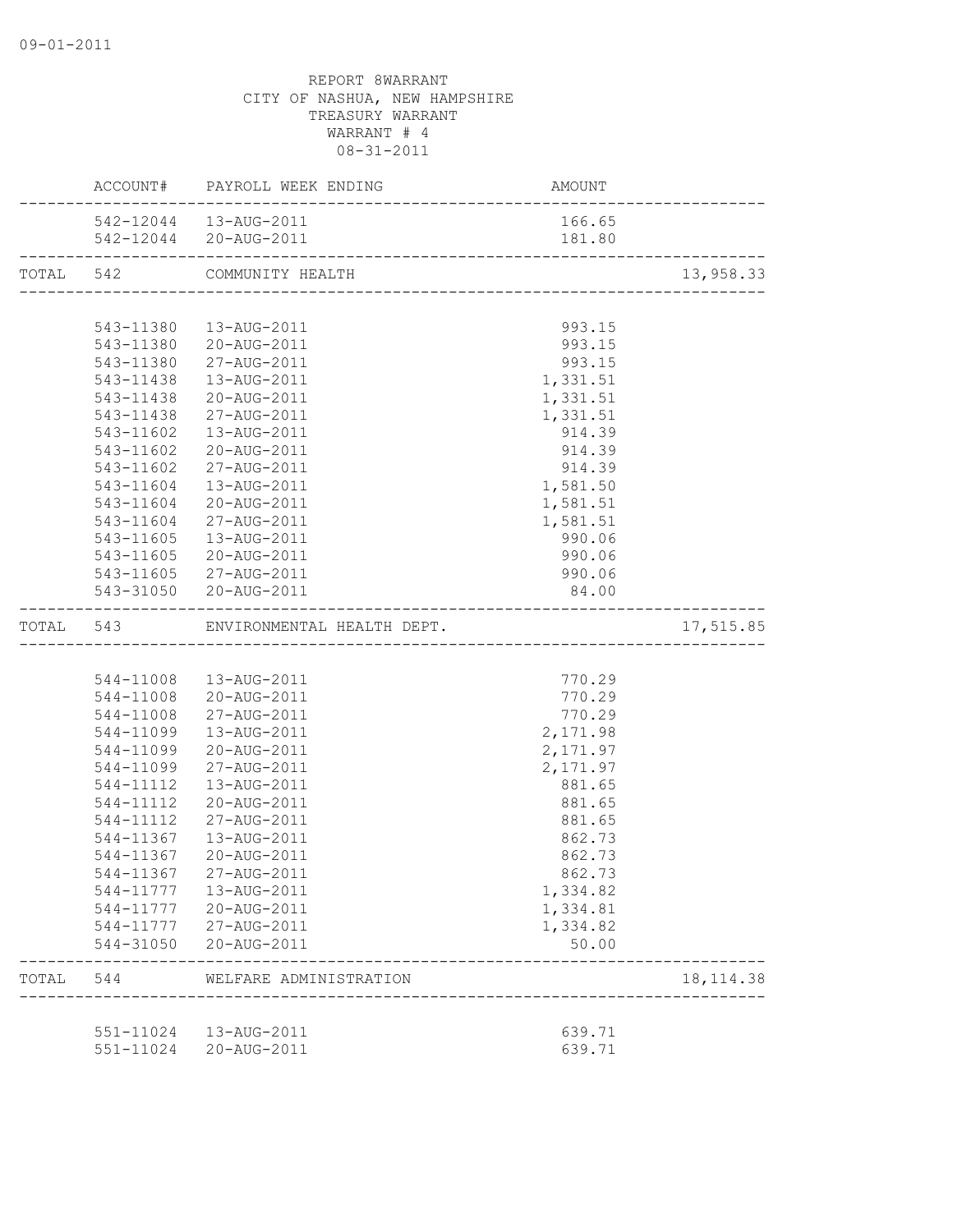|       | ACCOUNT#      | PAYROLL WEEK ENDING            | AMOUNT    |            |
|-------|---------------|--------------------------------|-----------|------------|
|       | 551-11024     | 27-AUG-2011                    | 639.71    |            |
|       | 551-11028     | 13-AUG-2011                    | 557.82    |            |
|       | 551-11028     | 20-AUG-2011                    | 15,636.58 |            |
|       | 551-11057     | 13-AUG-2011                    | 920.69    |            |
|       | 551-11057     | 20-AUG-2011                    | 920.69    |            |
|       | 551-11057     | 27-AUG-2011                    | 920.69    |            |
|       | 551-11094     | 13-AUG-2011                    | 313.79    |            |
|       | 551-11094     | 20-AUG-2011                    | 313.78    |            |
|       | 551-11094     | 27-AUG-2011                    | 313.79    |            |
|       | 551-11097     | 13-AUG-2011                    | 1,101.98  |            |
|       | 551-11097     | 20-AUG-2011                    | 1,101.98  |            |
|       | 551-11097     | 27-AUG-2011                    | 1,101.98  |            |
|       | 551-11211     | 13-AUG-2011                    | 635.27    |            |
|       | 551-11211     | 20-AUG-2011                    | 635.27    |            |
|       | 551-11211     | 27-AUG-2011                    | 635.27    |            |
|       | 551-11249     | 13-AUG-2011                    | 1,359.29  |            |
|       | 551-11249     | 20-AUG-2011                    | 1,359.29  |            |
|       | 551-11249     | 27-AUG-2011                    | 1,359.29  |            |
|       | 551-11268     | 13-AUG-2011                    | 650.13    |            |
|       | 551-11268     | 20-AUG-2011                    | 650.13    |            |
|       | 551-11268     | 27-AUG-2011                    | 650.13    |            |
|       | 551-11273     | 13-AUG-2011                    | 1,735.80  |            |
|       | 551-11273     | 20-AUG-2011                    | 1,735.80  |            |
|       | $551 - 11273$ | 27-AUG-2011                    | 1,735.80  |            |
|       | 551-11435     | 13-AUG-2011                    | 941.42    |            |
|       | 551-11435     | 20-AUG-2011                    | 941.42    |            |
|       | 551-11435     | 27-AUG-2011                    | 941.42    |            |
|       | 551-11462     | 13-AUG-2011                    | 1,059.21  |            |
|       | $551 - 11462$ | 20-AUG-2011                    | 1,059.21  |            |
|       | 551-11462     | 27-AUG-2011                    | 1,059.21  |            |
|       | 551-11620     | 13-AUG-2011                    | 1,190.53  |            |
|       | 551-11620     | 20-AUG-2011                    | 1,190.54  |            |
|       | 551-11620     | 27-AUG-2011                    | 1,190.53  |            |
|       | 551-11638     | 13-AUG-2011                    | 1,218.12  |            |
|       | 551-11638     | 20-AUG-2011                    | 1,218.12  |            |
|       | 551-11638     | 27-AUG-2011                    | 1,218.11  |            |
|       | 551-13004     | 13-AUG-2011                    | 626.98    |            |
|       | 551-13004     | 20-AUG-2011                    | 241.14    |            |
|       |               |                                |           |            |
|       | 551-13004     | 27-AUG-2011                    | 225.07    |            |
|       | 551-31050     | 20-AUG-2011                    | 67.00     |            |
|       | 551-91010     | 20-AUG-2011                    | 1,260.00  |            |
| TOTAL | 551           | PUBLIC WORKS DIV & ENGINEERING |           | 53, 912.40 |
|       |               |                                |           |            |
|       | 552-11024     | 13-AUG-2011                    | 706.27    |            |
|       | 552-11024     | 20-AUG-2011                    | 706.26    |            |
|       | 552-11024     | 27-AUG-2011                    | 706.26    |            |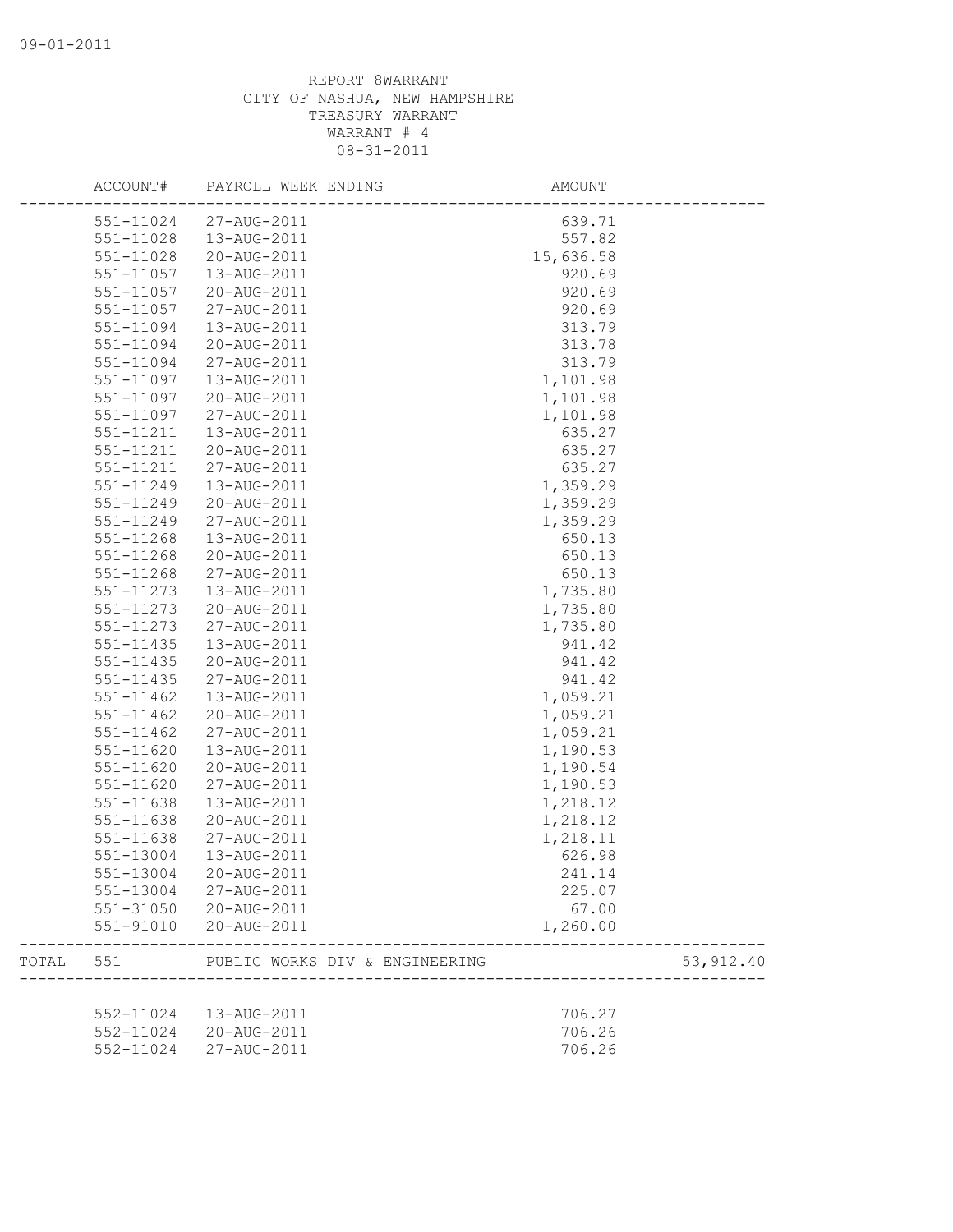| ACCOUNT#      | PAYROLL WEEK ENDING | AMOUNT   |
|---------------|---------------------|----------|
| 552-11077     | 13-AUG-2011         | 1,070.51 |
| 552-11077     | 20-AUG-2011         | 1,338.13 |
| 552-11077     | 27-AUG-2011         | 1,338.14 |
| 552-11087     | 13-AUG-2011         | 840.40   |
| 552-11087     | 20-AUG-2011         | 743.95   |
| 552-11087     | 27-AUG-2011         | 936.85   |
| 552-11143     | 13-AUG-2011         | 1,756.00 |
| 552-11143     | 27-AUG-2011         | 878.00   |
| 552-11324     | 13-AUG-2011         | 3,177.62 |
| $552 - 11324$ | 20-AUG-2011         | 4,236.84 |
| 552-11324     | 27-AUG-2011         | 4,236.84 |
| 552-11339     | 13-AUG-2011         | 3,027.85 |
| 552-11339     | 20-AUG-2011         | 4,384.08 |
| 552-11339     | 27-AUG-2011         | 3,028.32 |
| 552-11342     | 13-AUG-2011         | 790.80   |
| 552-11342     | 20-AUG-2011         | 790.80   |
| 552-11342     | 27-AUG-2011         | 790.80   |
| 552-11343     | 13-AUG-2011         | 2,689.20 |
| 552-11343     | 20-AUG-2011         | 2,674.80 |
| 552-11343     | 27-AUG-2011         | 2,686.80 |
| 552-11407     | 13-AUG-2011         | 5,469.60 |
| 552-11407     | 20-AUG-2011         | 5,469.60 |
| 552-11407     | 27-AUG-2011         | 5,469.60 |
| 552-11492     | 13-AUG-2011         | 2,509.20 |
| 552-11492     | 20-AUG-2011         | 836.40   |
| 552-11562     | 13-AUG-2011         | 420.52   |
| 552-11562     | 20-AUG-2011         | 420.52   |
| 552-11562     | 27-AUG-2011         | 420.52   |
| 552-11580     | 13-AUG-2011         | 1,019.76 |
| 552-11580     | 20-AUG-2011         | 1,019.77 |
| 552-11580     | 27-AUG-2011         | 1,019.76 |
| 552-11672     | 13-AUG-2011         | 1,575.29 |
| 552-11672     | 20-AUG-2011         | 1,575.29 |
| 552-11672     | 27-AUG-2011         | 1,575.29 |
| 552-11750     | 13-AUG-2011         | 808.40   |
| 552-11750     | 20-AUG-2011         | 813.20   |
| 552-11750     | 27-AUG-2011         | 166.16   |
| 552-12154     | 13-AUG-2011         | 440.00   |
| 552-12154     | 20-AUG-2011         | 400.00   |
| 552-12154     | 27-AUG-2011         | 240.00   |
| 552-12156     | 13-AUG-2011         | 4,932.50 |
| 552-12156     | 20-AUG-2011         | 3,680.00 |
| 552-12156     | 27-AUG-2011         | 4,270.00 |
| 552-12158     | 13-AUG-2011         | 616.00   |
| 552-12158     | 20-AUG-2011         | 322.00   |
| 552-12158     | 27-AUG-2011         | 350.00   |
| 552-12159     | 13-AUG-2011         | 4,322.50 |
| 552-12159     | 20-AUG-2011         | 3,689.50 |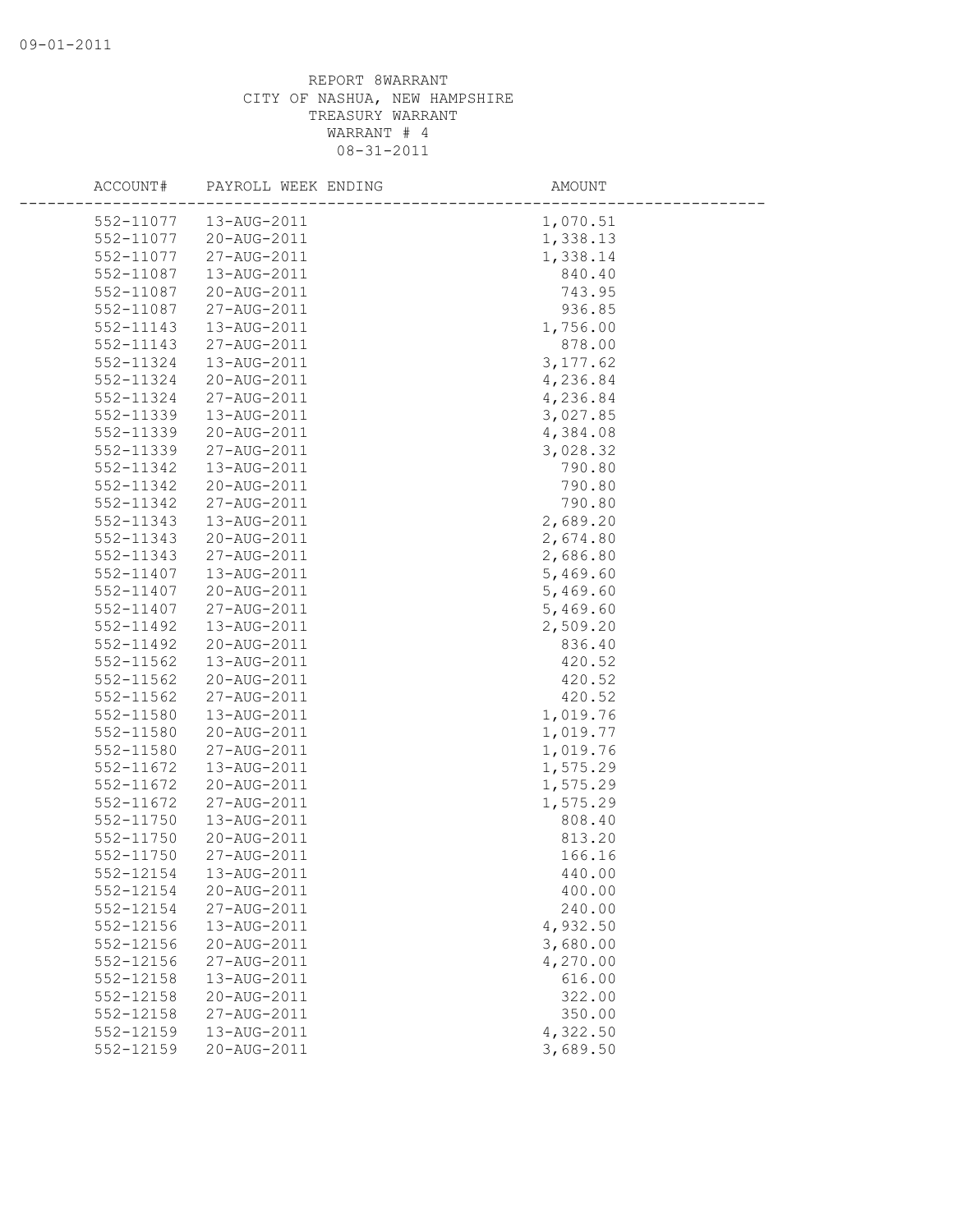|       | ACCOUNT#  | PAYROLL WEEK ENDING  | AMOUNT                 |            |
|-------|-----------|----------------------|------------------------|------------|
|       | 552-12159 | 27-AUG-2011          | 3,241.00               |            |
|       | 552-12162 | 13-AUG-2011          | 1,146.50               |            |
|       | 552-12162 | 20-AUG-2011          | 1,126.00               |            |
|       | 552-12162 | 27-AUG-2011          | 746.50                 |            |
|       | 552-12186 | 13-AUG-2011          | 1,414.25               |            |
|       | 552-12186 | 20-AUG-2011          | 1,635.50               |            |
|       | 552-12186 | 27-AUG-2011          | 1,752.75               |            |
|       | 552-12192 | 13-AUG-2011          | 1,090.25               |            |
|       | 552-12192 | 20-AUG-2011          | 1,211.25               |            |
|       | 552-12192 | 27-AUG-2011          | 742.50                 |            |
|       | 552-13004 | 13-AUG-2011          | 3,603.90               |            |
|       | 552-13004 | 20-AUG-2011          | 2,855.11               |            |
|       | 552-13004 | 27-AUG-2011          | 2,894.31               |            |
|       | 552-13901 | 27-AUG-2011          | 655.68                 |            |
|       | 552-17002 | 13-AUG-2011          | 500.00                 |            |
|       | 552-31050 | 20-AUG-2011          | 34.00                  |            |
| TOTAL | 552       | PARKS AND RECREATION | ---------------------- | 122,036.40 |
|       |           |                      |                        |            |
|       | 553-11024 | 13-AUG-2011          | 322.96                 |            |
|       | 553-11024 | 20-AUG-2011          | 344.49                 |            |
|       | 553-11024 | 27-AUG-2011          | 372.50                 |            |
|       | 553-11078 | 13-AUG-2011          | 1,374.43               |            |
|       | 553-11078 | 20-AUG-2011          | 1,374.43               |            |
|       | 553-11078 | 27-AUG-2011          | 1,374.43               |            |
|       | 553-11098 | 13-AUG-2011          | 1,038.42               |            |
|       | 553-11098 | 20-AUG-2011          | 623.05                 |            |
|       | 553-11098 | 27-AUG-2011          | 623.05                 |            |
|       | 553-11169 | 13-AUG-2011          | 1,071.44               |            |
|       | 553-11169 | 20-AUG-2011          | 1,071.45               |            |
|       | 553-11169 | 27-AUG-2011          | 1,071.45               |            |
|       | 553-11192 | 13-AUG-2011          | 977.06                 |            |
|       | 553-11192 | 20-AUG-2011          | 977.06                 |            |
|       | 553-11192 | 27-AUG-2011          | 977.06                 |            |
|       | 553-11279 | 13-AUG-2011          | 6,180.64               |            |
|       | 553-11279 | 20-AUG-2011          | 5,898.72               |            |
|       | 553-11279 | 27-AUG-2011          | 6,180.64               |            |
|       | 553-11327 | 13-AUG-2011          | 4,236.83               |            |
|       | 553-11327 | 20-AUG-2011          | 4,236.83               |            |
|       | 553-11327 | 27-AUG-2011          | 4,236.84               |            |
|       | 553-11375 | 13-AUG-2011          | 1,545.44               |            |
|       | 553-11375 | 20-AUG-2011          | 2,022.94               |            |
|       | 553-11375 | 27-AUG-2011          | 2,037.94               |            |
|       | 553-11465 | 13-AUG-2011          | 2,595.13               |            |
|       | 553-11465 | 20-AUG-2011          | 2,552.17               |            |
|       | 553-11465 | 27-AUG-2011          | 3,378.40               |            |
|       | 553-11474 | 13-AUG-2011          | 3,856.80               |            |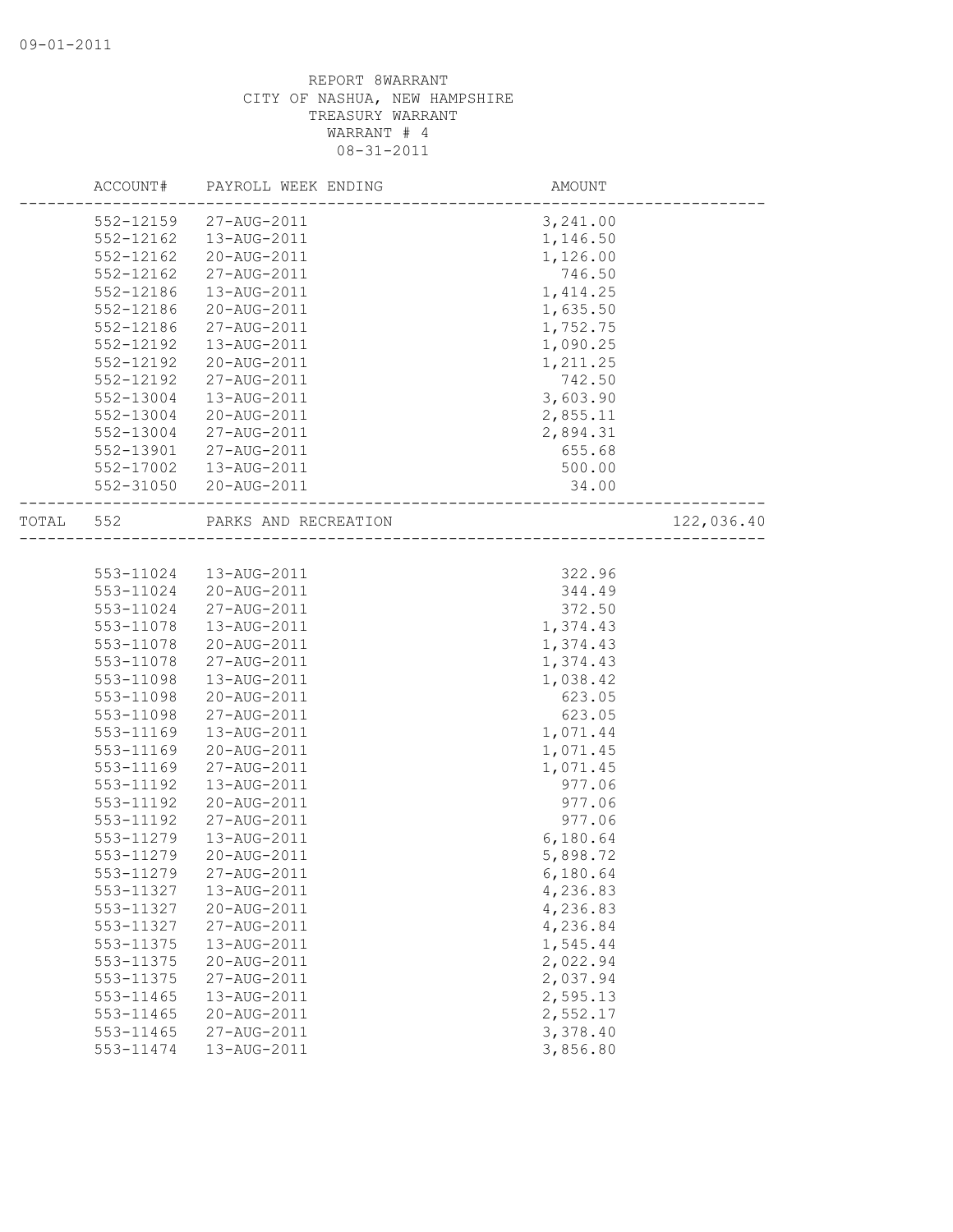|       | ACCOUNT#  | PAYROLL WEEK ENDING    | <b>AMOUNT</b> |            |
|-------|-----------|------------------------|---------------|------------|
|       | 553-11474 | 20-AUG-2011            | 3,856.80      |            |
|       | 553-11474 | 27-AUG-2011            | 3,856.82      |            |
|       | 553-11475 | 13-AUG-2011            | 2,931.61      |            |
|       | 553-11475 | 20-AUG-2011            | 2,931.60      |            |
|       | 553-11475 | 27-AUG-2011            | 2,931.60      |            |
|       | 553-11477 | 13-AUG-2011            | 878.00        |            |
|       | 553-11477 | 20-AUG-2011            | 1,756.00      |            |
|       | 553-11477 | 27-AUG-2011            | 1,756.00      |            |
|       | 553-11478 | 13-AUG-2011            | 882.00        |            |
|       | 553-11478 | 20-AUG-2011            | 882.00        |            |
|       | 553-11478 | 27-AUG-2011            | 882.00        |            |
|       | 553-11648 | 13-AUG-2011            | 1,063.44      |            |
|       | 553-11648 | 20-AUG-2011            | 901.13        |            |
|       | 553-11648 | 27-AUG-2011            | 901.13        |            |
|       | 553-11678 | 13-AUG-2011            | 1,493.12      |            |
|       | 553-11678 | 20-AUG-2011            | 1,493.12      |            |
|       | 553-11678 | 27-AUG-2011            | 1,493.12      |            |
|       | 553-11759 | 13-AUG-2011            | 13,766.09     |            |
|       | 553-11759 | 20-AUG-2011            | 14,130.79     |            |
|       | 553-11759 | 27-AUG-2011            | 11,325.60     |            |
|       | 553-11771 | 13-AUG-2011            | 1,901.60      |            |
|       | 553-11771 | 20-AUG-2011            | 1,901.60      |            |
|       | 553-11771 | 27-AUG-2011            | 1,901.60      |            |
|       | 553-13004 | 13-AUG-2011            | 819.64        |            |
|       | 553-13004 | 20-AUG-2011            | 1,256.73      |            |
|       | 553-13004 | 27-AUG-2011            | 1,170.11      |            |
|       | 553-17001 | 27-AUG-2011            | 300.00        |            |
|       | 553-17008 | 13-AUG-2011            | 900.00        |            |
|       | 553-17008 | 20-AUG-2011            | 900.00        |            |
|       | 553-17008 | 27-AUG-2011            | 900.00        |            |
|       | 553-31050 | 20-AUG-2011            | 17.00         |            |
| TOTAL | 553       | STREET DEPARTMENT      |               | 144,632.85 |
|       |           |                        |               |            |
|       |           | 555-11024  13-AUG-2011 | 322.96        |            |
|       | 555-11024 | 20-AUG-2011            | 344.49        |            |
|       | 555-11024 | 27-AUG-2011            | 372.50        |            |
|       | 555-11058 | 13-AUG-2011            | 1,019.77      |            |
|       | 555-11058 | 20-AUG-2011            | 1,019.76      |            |
|       | 555-11058 | 27-AUG-2011            | 1,019.77      |            |
|       | 555-11461 | 13-AUG-2011            | 1,541.28      |            |
|       | 555-11461 | 20-AUG-2011            | 1,541.28      |            |
|       | 555-11461 | 27-AUG-2011            | 1,541.28      |            |
|       | 555-11505 | 13-AUG-2011            | 1,225.81      |            |
|       | 555-11505 | 20-AUG-2011            | 1,225.81      |            |
|       | 555-11505 | 27-AUG-2011            | 1,225.81      |            |
|       | 555-11639 | 13-AUG-2011            | 836.40        |            |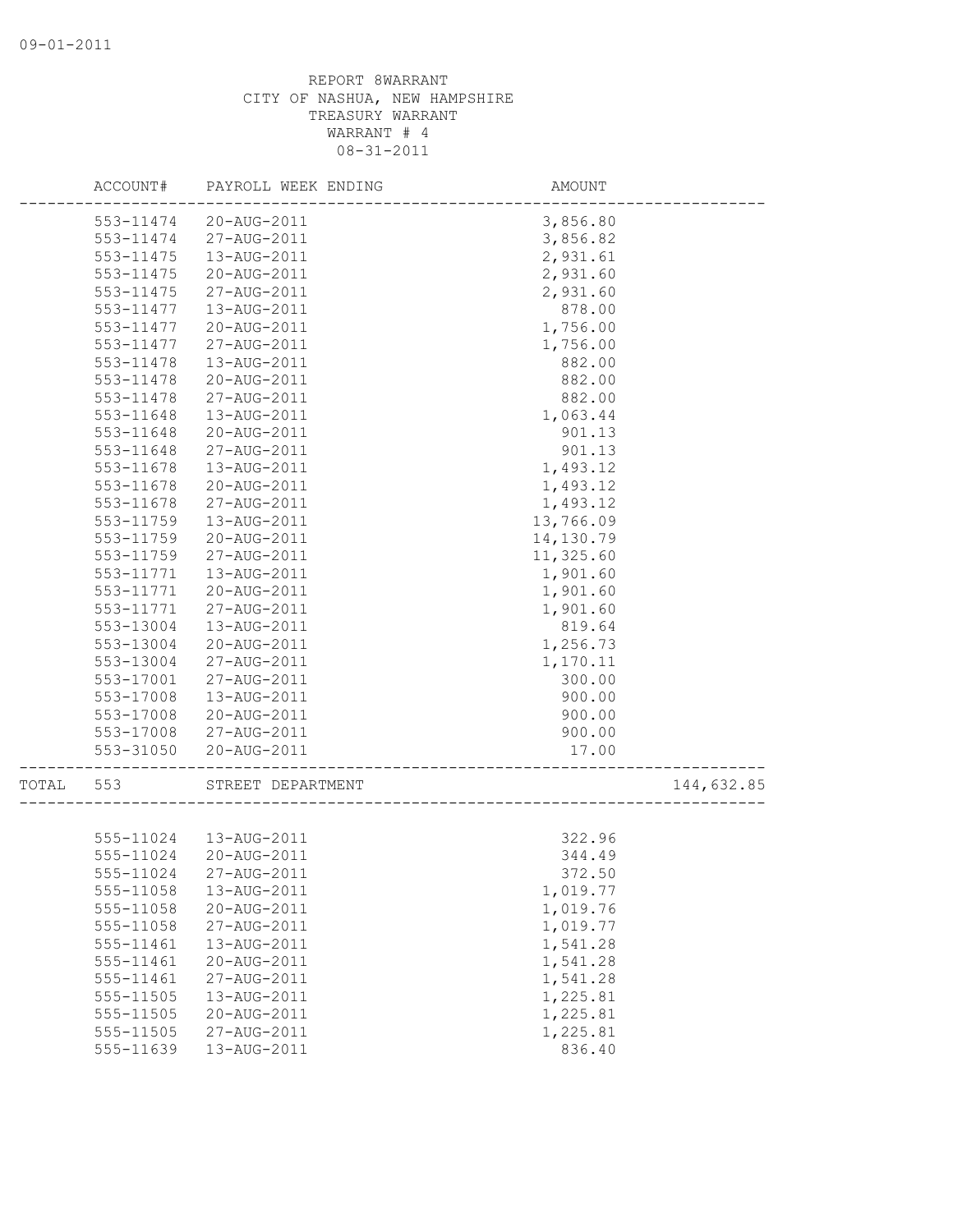|       | ACCOUNT#  | PAYROLL WEEK ENDING    | AMOUNT                             |           |
|-------|-----------|------------------------|------------------------------------|-----------|
|       | 555-11639 | 20-AUG-2011            | 836.40                             |           |
|       | 555-11639 | 27-AUG-2011            | 836.40                             |           |
|       | 555-11640 | 13-AUG-2011            | 779.20                             |           |
|       | 555-11640 | 20-AUG-2011            | 779.20                             |           |
|       | 555-11640 | 27-AUG-2011            | 779.20                             |           |
|       | 555-11738 | 13-AUG-2011            | 2,000.00                           |           |
|       | 555-11738 | 20-AUG-2011            | 2,000.00                           |           |
|       | 555-11738 | 27-AUG-2011            | 2,000.00                           |           |
|       | 555-11745 | 13-AUG-2011            | 831.60                             |           |
|       | 555-11745 | 20-AUG-2011            | 831.60                             |           |
|       | 555-11745 | 27-AUG-2011            | 831.60                             |           |
|       | 555-11746 | 13-AUG-2011            | 1,179.38                           |           |
|       | 555-11746 | 20-AUG-2011            | 1,179.38                           |           |
|       | 555-11746 | 27-AUG-2011            | 1,179.38                           |           |
|       | 555-13004 | 13-AUG-2011            | 416.18                             |           |
|       | 555-13004 | 20-AUG-2011            | 646.66                             |           |
|       | 555-13004 | 27-AUG-2011            | 96.04                              |           |
|       | 555-13068 | 13-AUG-2011            | 263.37                             |           |
|       | 555-13068 | 20-AUG-2011            | 263.15                             |           |
|       | 555-13068 | 27-AUG-2011            | 263.37                             |           |
| TOTAL | 555       | TRAFFIC DEPARTMENT     |                                    | 31,229.03 |
|       |           |                        |                                    |           |
|       | 557-11024 | 13-AUG-2011            | 639.71                             |           |
|       | 557-11024 | 20-AUG-2011            | 639.71                             |           |
|       | 557-11024 | 27-AUG-2011            | 639.71                             |           |
|       | 557-11161 | 13-AUG-2011            | 1,268.16                           |           |
|       | 557-11161 | 20-AUG-2011            | 1,268.16                           |           |
|       | 557-11161 | 27-AUG-2011            | 1,268.16                           |           |
|       | 557-11751 | 13-AUG-2011            | 72.86                              |           |
|       | 557-11751 | 20-AUG-2011            | 72.86                              |           |
|       | 557-11751 | 27-AUG-2011            | 72.86                              |           |
|       | 557-13004 | 13-AUG-2011            | 71.33                              |           |
|       | 557-31050 | 20-AUG-2011            | 51.00                              |           |
| TOTAL | 557       | PARKING LOTS           | ---------------------------------- | 6,064.52  |
|       |           |                        |                                    |           |
|       | 560-12153 | 13-AUG-2011            | 160.00                             |           |
|       | 560-12153 | 20-AUG-2011            | 173.81                             |           |
|       | 560-12153 | 27-AUG-2011            | 160.00                             |           |
| TOTAL | 560       | PINE WOOD CEMETERY     |                                    | 493.81    |
|       |           | 561-11345  13-AUG-2011 |                                    |           |
|       | 561-11345 | 20-AUG-2011            | 1,247.10<br>1,247.10               |           |
|       |           |                        |                                    |           |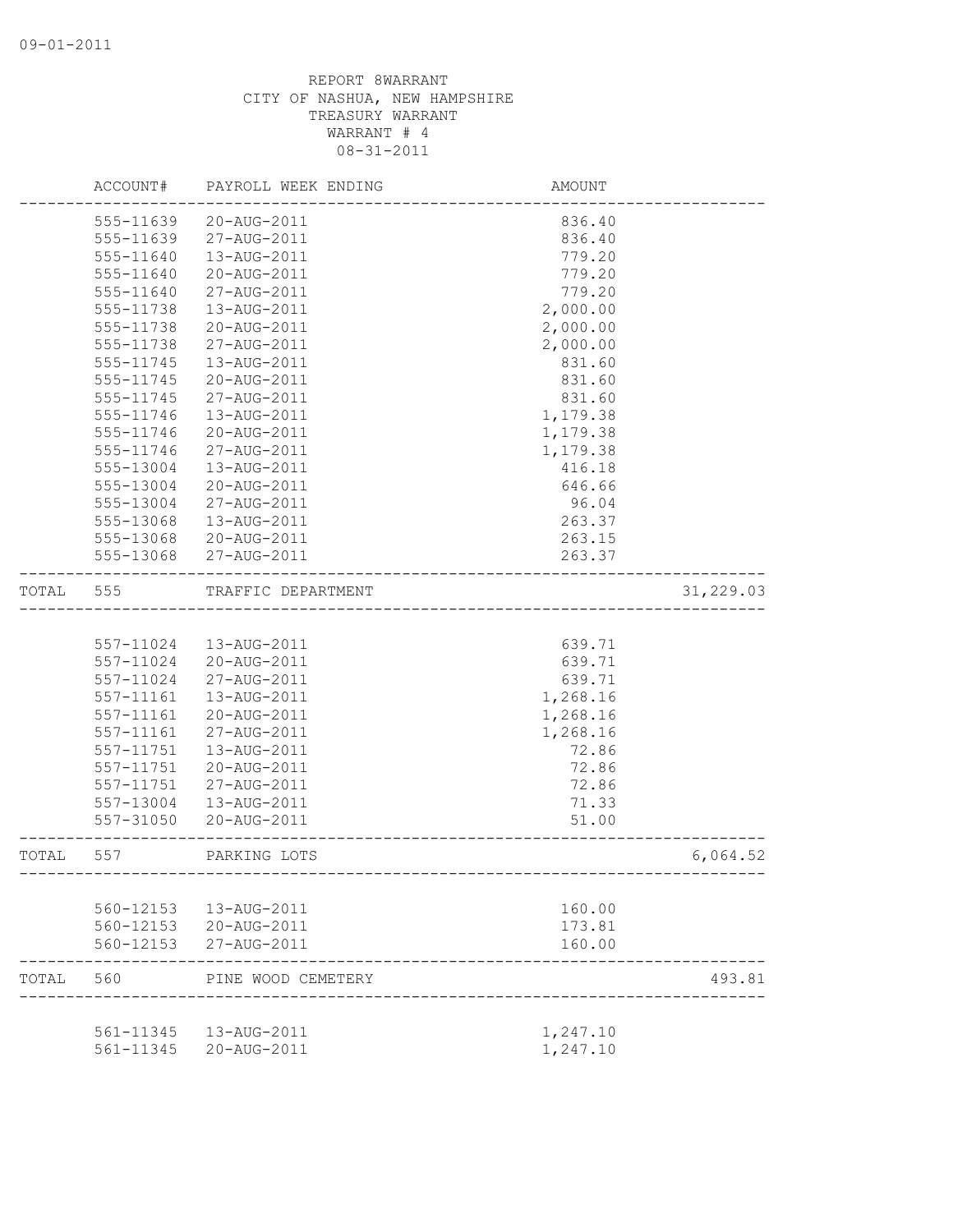|       | ACCOUNT#  | PAYROLL WEEK ENDING   | AMOUNT                |           |
|-------|-----------|-----------------------|-----------------------|-----------|
|       | 561-11345 | 27-AUG-2011           | 1,247.10              |           |
|       | 561-11651 | 13-AUG-2011           | 890.19                |           |
|       | 561-11651 | 20-AUG-2011           | 890.19                |           |
|       | 561-11651 | 27-AUG-2011           | 890.19                |           |
|       | 561-11658 | 13-AUG-2011           | 1,080.99              |           |
|       | 561-11658 | 20-AUG-2011           | 1,080.99              |           |
|       | 561-11658 | 27-AUG-2011           | 1,080.99              |           |
|       | 561-12153 | 13-AUG-2011           | 1,810.00              |           |
|       | 561-12153 | 20-AUG-2011           | 1,495.00              |           |
|       | 561-12153 | 27-AUG-2011           | 1,120.00              |           |
|       | 561-13004 | 27-AUG-2011           | 180.40                |           |
|       | 561-91010 | 20-AUG-2011           | 100.00                |           |
| TOTAL | 561       | EDGEWOOD CEMETERY     |                       | 14,360.24 |
|       |           |                       |                       |           |
|       | 563-11345 | 13-AUG-2011           | 1,199.46              |           |
|       | 563-11345 | 20-AUG-2011           | 1,199.46              |           |
|       | 563-11345 | 27-AUG-2011           | 1,199.47              |           |
|       | 563-11651 | 13-AUG-2011           | 792.54                |           |
|       | 563-11651 | 20-AUG-2011           | 792.54                |           |
|       | 563-11651 | 27-AUG-2011           | 792.54                |           |
|       | 563-11657 | 13-AUG-2011           | 990.49                |           |
|       | 563-11657 | 20-AUG-2011           | 866.68                |           |
|       | 563-11657 | 27-AUG-2011           | 990.49                |           |
|       | 563-12153 | 13-AUG-2011           | 530.00                |           |
|       | 563-12153 | 20-AUG-2011           | 750.00                |           |
|       | 563-12153 | 27-AUG-2011           | 450.00                |           |
| TOTAL | 563       | WOODLAWN CEMETERY     |                       | 10,553.67 |
|       |           |                       |                       |           |
|       | 571-11024 | 13-AUG-2011           | 1,179.71              |           |
|       | 571-11024 | 20-AUG-2011           | 1,179.71              |           |
|       | 571-11024 | 27-AUG-2011           | 1,179.71              |           |
|       | 571-11237 | 13-AUG-2011           | 2,059.24              |           |
|       | 571-11237 | 20-AUG-2011           | 2,059.24              |           |
|       | 571-11237 | 27-AUG-2011           | 2,059.24              |           |
| TOTAL | 571       | COMMUNITY DEVELOPMENT | _____________________ | 9,716.85  |
|       |           |                       |                       |           |
|       | 572-11024 | 13-AUG-2011           | 672.17                |           |
|       | 572-11024 | 20-AUG-2011           | 672.17                |           |
|       | 572-11024 | 27-AUG-2011           | 672.17                |           |
|       | 572-11215 | 13-AUG-2011           | 3,727.01              |           |
|       | 572-11215 | 20-AUG-2011           | 3,727.01              |           |
|       | 572-11215 | 27-AUG-2011           | 3,727.01              |           |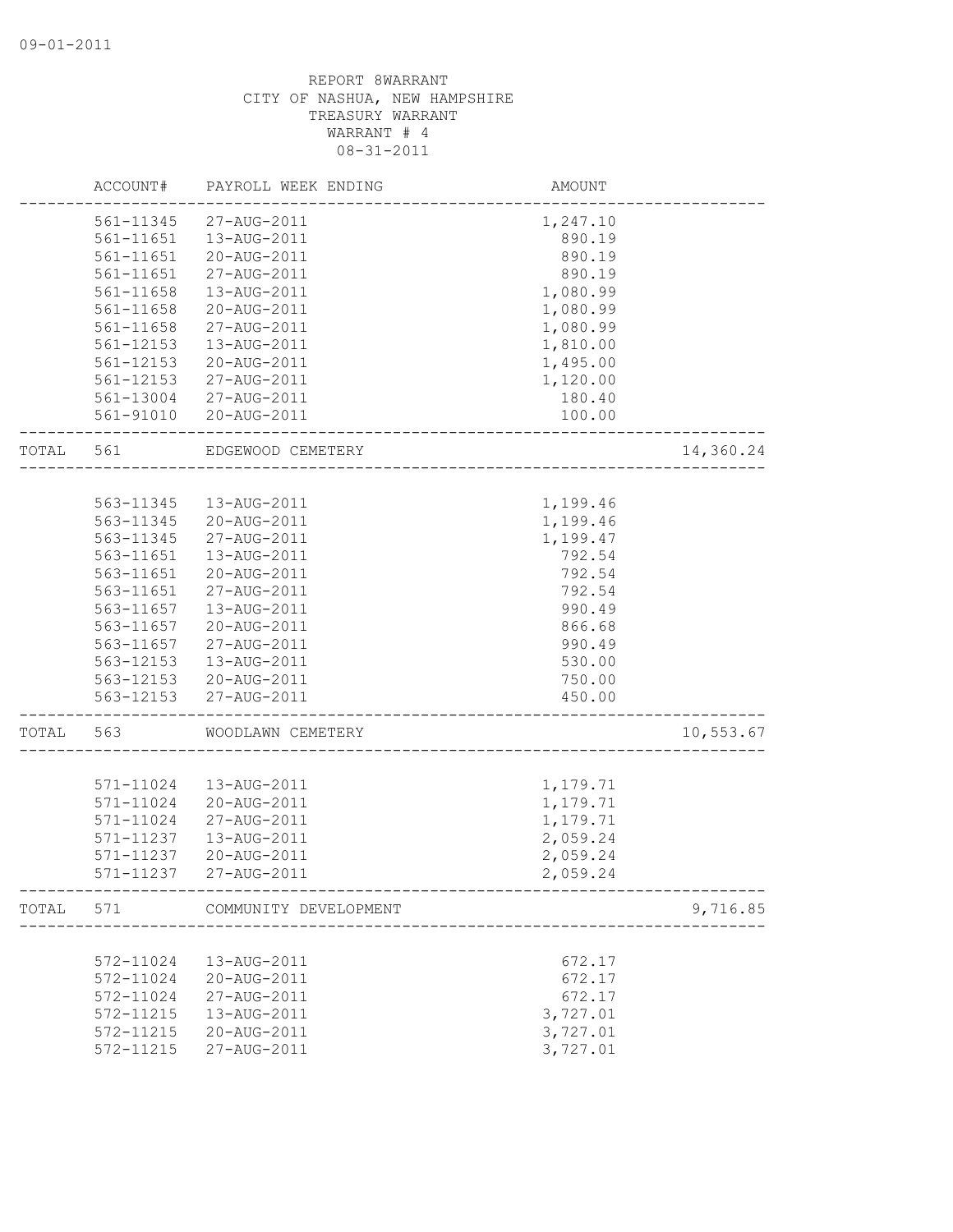|       | ACCOUNT#      | PAYROLL WEEK ENDING  | <b>AMOUNT</b>            |           |
|-------|---------------|----------------------|--------------------------|-----------|
|       | 572-11238     | 13-AUG-2011          | 882.38                   |           |
|       | 572-11238     | 20-AUG-2011          | 882.39                   |           |
|       | 572-11238     | 27-AUG-2011          | 882.39                   |           |
|       | 572-11450     | 13-AUG-2011          | 1,780.04                 |           |
|       | 572-11450     | 20-AUG-2011          | 1,780.04                 |           |
|       | 572-11450     | 27-AUG-2011          | 1,780.04                 |           |
|       | 572-11522     | 13-AUG-2011          | 858.42                   |           |
|       | 572-11522     | 20-AUG-2011          | 858.42                   |           |
|       | 572-11522     | 27-AUG-2011          | 858.42                   |           |
|       | 572-11525     | 13-AUG-2011          | 1,058.00                 |           |
|       | $572 - 11525$ | 20-AUG-2011          | 1,058.00                 |           |
|       | 572-11525     | 27-AUG-2011          | 1,058.00                 |           |
|       | 572-31050     | 20-AUG-2011          | 17.00                    |           |
|       | 572-58005     | 20-AUG-2011          | 300.00                   |           |
|       | 572-58005     | 27-AUG-2011          | 200.00                   |           |
| TOTAL | 572           | PLANNING DEPARTMENT  |                          | 27,451.08 |
|       |               |                      | ------------------------ |           |
|       | 573-11444     | 13-AUG-2011          | 1,715.72                 |           |
|       | 573-11444     | 20-AUG-2011          | 1,715.72                 |           |
|       | 573-11444     | 27-AUG-2011          | 1,715.72                 |           |
|       | 573-12029     | 13-AUG-2011          | 370.43                   |           |
|       | 573-12029     | 20-AUG-2011          | 370.43                   |           |
|       | 573-12029     | 27-AUG-2011          | 370.43                   |           |
|       | 573-31050     | 20-AUG-2011          | 50.00                    |           |
| TOTAL | 573           | ECONOMIC DEVELOPMENT |                          | 6,308.45  |
|       |               |                      |                          |           |
|       | 575-11032     | 13-AUG-2011          | 742.01                   |           |
|       | 575-11032     | 20-AUG-2011          | 742.00                   |           |
|       | 575-11032     | 27-AUG-2011          | 742.01                   |           |
|       | 575-11042     | 13-AUG-2011          | 1,182.92                 |           |
|       | 575-11042     | 20-AUG-2011          | 1,478.66                 |           |
|       | 575-11042     | 27-AUG-2011          | 1,478.66                 |           |
|       | 575-11189     | 13-AUG-2011          | 1,135.75                 |           |
|       | 575-11189     | 20-AUG-2011          | 1,135.75                 |           |
|       | 575-11189     | 27-AUG-2011          | 1,135.75                 |           |
|       | 575-11246     | 13-AUG-2011          | 1,735.55                 |           |
|       | 575-11246     | 20-AUG-2011          | 1,735.56                 |           |
|       | 575-11246     | 27-AUG-2011          | 1,735.56                 |           |
|       | 575-11365     | 13-AUG-2011          | 462.30                   |           |
|       | 575-11365     | 20-AUG-2011          | 462.30                   |           |
|       | 575-11365     | 27-AUG-2011          | 462.30                   |           |
|       | 575-11387     | 13-AUG-2011          | 7,061.53                 |           |
|       | 575-11387     | 20-AUG-2011          | 7,061.55                 |           |
|       | 575-11387     | 27-AUG-2011          | 7,061.53                 |           |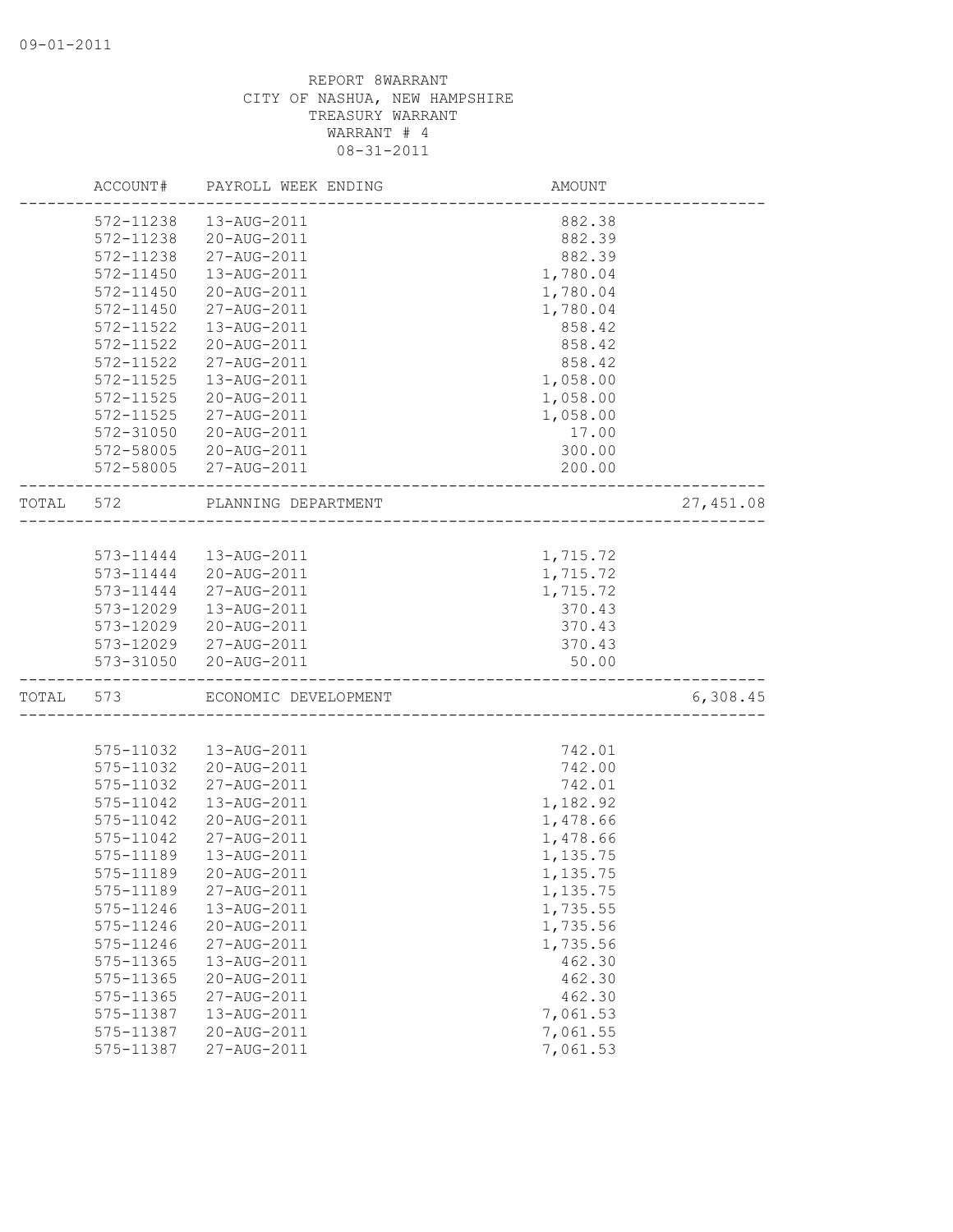|       | ACCOUNT#      | PAYROLL WEEK ENDING   | AMOUNT                |           |
|-------|---------------|-----------------------|-----------------------|-----------|
|       | 575-11393     | 13-AUG-2011           | 3,696.26              |           |
|       | 575-11393     | 20-AUG-2011           | 3,696.27              |           |
|       | 575-11393     | 27-AUG-2011           | 3,696.26              |           |
|       | 575-11400     | 13-AUG-2011           | 8,465.61              |           |
|       | 575-11400     | 20-AUG-2011           | 8,465.62              |           |
|       | 575-11400     | 27-AUG-2011           | 8,465.62              |           |
|       | 575-11401     | 13-AUG-2011           | 3,311.89              |           |
|       | 575-11401     | 20-AUG-2011           | 3,311.89              |           |
|       | 575-11401     | 27-AUG-2011           | 3, 311.91             |           |
|       | 575-11403     | 13-AUG-2011           | 790.75                |           |
|       | 575-11403     | 20-AUG-2011           | 790.75                |           |
|       | 575-11403     | 27-AUG-2011           | 790.75                |           |
|       | 575-11404     | 13-AUG-2011           | 803.50                |           |
|       | 575-11404     | 20-AUG-2011           | 803.50                |           |
|       | 575-11404     | 27-AUG-2011           | 803.50                |           |
|       | $575 - 11627$ | 13-AUG-2011           | 646.72                |           |
|       | 575-11627     | 20-AUG-2011           | 646.72                |           |
|       | 575-11627     | 27-AUG-2011           | 646.72                |           |
|       | 575-12090     | 13-AUG-2011           | 1,174.58              |           |
|       | 575-12090     | 20-AUG-2011           | 1,174.58              |           |
|       | 575-12090     | 27-AUG-2011           | 1,174.58              |           |
|       | 575-12114     | 13-AUG-2011           | 1,506.30              |           |
|       | 575-12114     | 20-AUG-2011           | 1,439.68              |           |
|       |               | 575-12114 27-AUG-2011 |                       |           |
|       | 575-13004     | 13-AUG-2011           | 1,330.34<br>411.72    |           |
|       |               |                       |                       |           |
| TOTAL | 575           | PUBLIC LIBRARY        | _____________________ | 98,907.71 |
|       |               |                       |                       |           |
|       | 576-11059     | 13-AUG-2011           | 1,334.81              |           |
|       | 576-11059     | 20-AUG-2011           | 1,334.81              |           |
|       | 576-11059     | 27-AUG-2011           | 1,334.81              |           |
|       | 576-11221     | 13-AUG-2011           | 1,092.14              |           |
|       | 576-11221     | 20-AUG-2011           | 1,092.14              |           |
|       | 576-11221     | 27-AUG-2011           | 1,092.14              |           |
|       | 576-11315     | 13-AUG-2011           | 762.16                |           |
|       | 576-11315     | 20-AUG-2011           | 762.16                |           |
|       | 576-11315     | 27-AUG-2011           | 762.16                |           |
|       | 576-11361     | 13-AUG-2011           | 3,113.66              |           |
|       | 576-11361     | 20-AUG-2011           | 3, 113.66             |           |
|       | 576-11361     | 27-AUG-2011           | 3, 113.66             |           |
|       | 576-11362     | 13-AUG-2011           | 1, 114.73             |           |
|       | 576-11362     | 20-AUG-2011           | 1, 114.73             |           |
|       | 576-11362     | 27-AUG-2011           | 1, 114.73             |           |
|       | 576-12045     | 13-AUG-2011           | 312.27                |           |
|       | 576-12045     | 20-AUG-2011           | 240.21                |           |
|       | 576-12045     | 27-AUG-2011           | 68.06                 |           |
|       | 576-12134     | 13-AUG-2011           | 494.59                |           |
|       |               |                       |                       |           |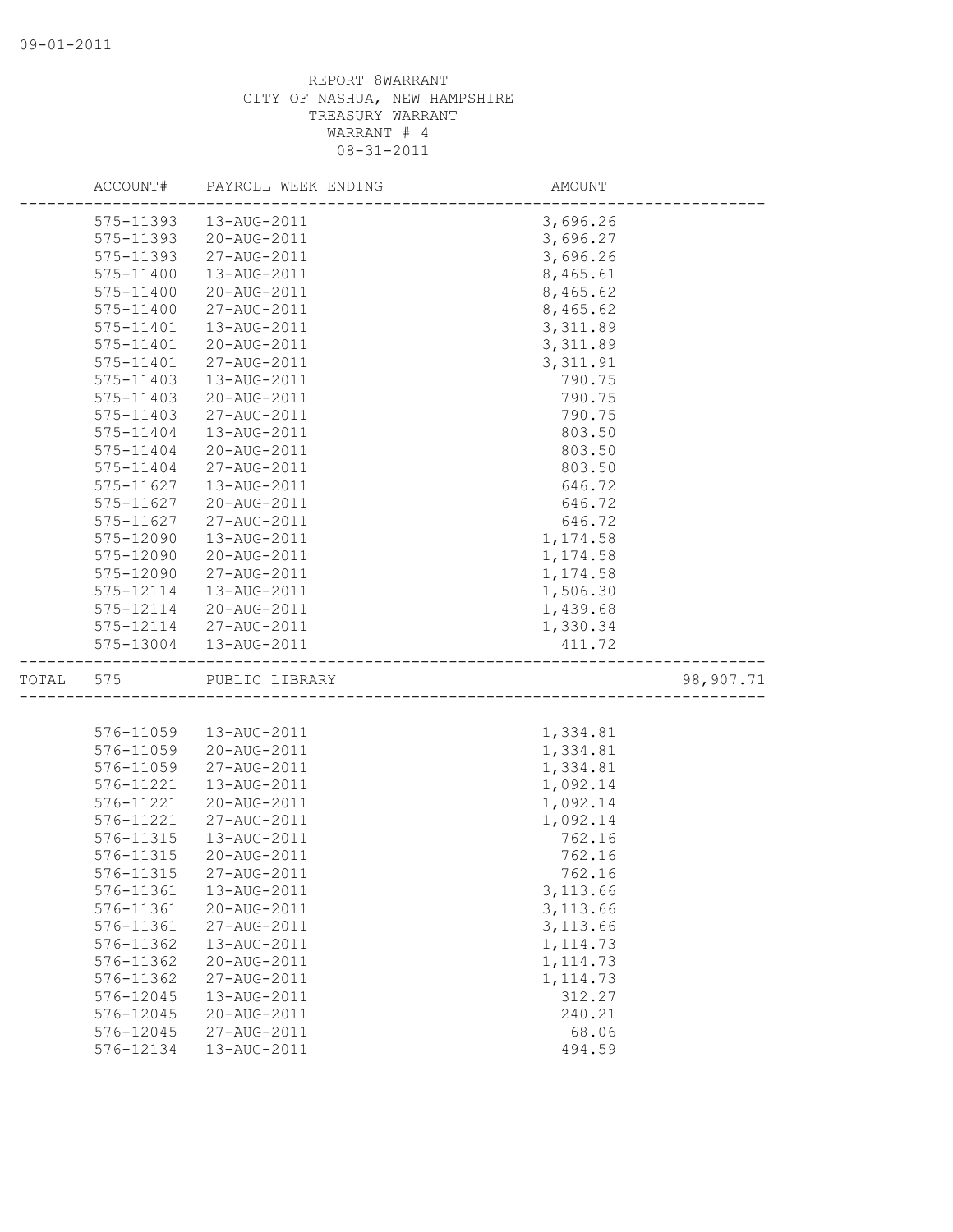|       | ACCOUNT#  | PAYROLL WEEK ENDING | AMOUNT                             |           |
|-------|-----------|---------------------|------------------------------------|-----------|
|       | 576-12134 | 20-AUG-2011         | 494.59                             |           |
|       | 576-12134 | 27-AUG-2011         | 494.59                             |           |
|       | 576-12149 | 13-AUG-2011         | 580.65                             |           |
|       | 576-12149 | 20-AUG-2011         | 159.68                             |           |
|       | 576-12149 | 27-AUG-2011         | 319.36                             |           |
|       | 576-31050 | 20-AUG-2011         | 17.00                              |           |
|       | 576-91010 | 20-AUG-2011         | 1,470.00                           |           |
|       |           |                     |                                    |           |
| TOTAL | 576       | BUILDING DEPARTMENT | _________________________          | 26,903.50 |
|       |           |                     |                                    |           |
|       | 577-11067 | 13-AUG-2011         | 1,222.78                           |           |
|       | 577-11067 | 20-AUG-2011         | 1,222.78                           |           |
|       | 577-11067 | 27-AUG-2011         | 1,222.78                           |           |
|       | 577-11183 | 13-AUG-2011         | 1,894.23                           |           |
|       | 577-11183 | 20-AUG-2011         | 1,894.22                           |           |
|       | 577-11183 | 27-AUG-2011         | 1,894.23                           |           |
|       | 577-91010 | 20-AUG-2011         | 590.00                             |           |
| TOTAL | 577       | CODE ENFORCEMENT    | ---------------------------------- | 9,941.02  |
|       |           |                     |                                    |           |
|       | 581-11012 | 13-AUG-2011         | 3,766.24                           |           |
|       | 581-11012 | 27-AUG-2011         | 3,766.23                           |           |
|       | 581-11076 | 13-AUG-2011         | 3,884.62                           |           |
|       | 581-11076 | 27-AUG-2011         | 3,884.62                           |           |
|       | 581-11081 | 13-AUG-2011         | 2,550.00                           |           |
|       | 581-11081 | 27-AUG-2011         | 2,550.00                           |           |
|       | 581-11162 | 13-AUG-2011         | 44,388.61                          |           |
|       | 581-11162 | 20-AUG-2011         | 44, 121.98                         |           |
|       | 581-11162 | 27-AUG-2011         | 52, 143.83                         |           |
|       | 581-11204 | 13-AUG-2011         | 11,261.60                          |           |
|       | 581-11204 | 20-AUG-2011         | 12,332.40                          |           |
|       | 581-11204 | 27-AUG-2011         | 13,796.40                          |           |
|       | 581-11347 | 27-AUG-2011         | 2,472.35                           |           |
|       | 581-11348 | 13-AUG-2011         | 54,604.96                          |           |
|       | 581-11348 | 27-AUG-2011         | 91,105.72                          |           |
|       | 581-11366 | 13-AUG-2011         | 54,222.07                          |           |
|       | 581-11366 | 20-AUG-2011         | 54,977.33                          |           |
|       | 581-11366 | 27-AUG-2011         | 54, 375.39                         |           |
|       | 581-11396 | 13-AUG-2011         | 16,964.71                          |           |
|       | 581-11396 | 27-AUG-2011         | 40,563.58                          |           |
|       | 581-11408 | 13-AUG-2011         | 17,500.80                          |           |
|       | 581-11408 | 20-AUG-2011         | 18,128.01                          |           |
|       | 581-11408 | 27-AUG-2011         | 18,716.81                          |           |
|       | 581-11486 | 13-AUG-2011         | 30,982.35                          |           |
|       | 581-11486 | 27-AUG-2011         | 42,714.34                          |           |
|       | 581-11515 | 13-AUG-2011         | 1,669.66                           |           |
|       |           |                     |                                    |           |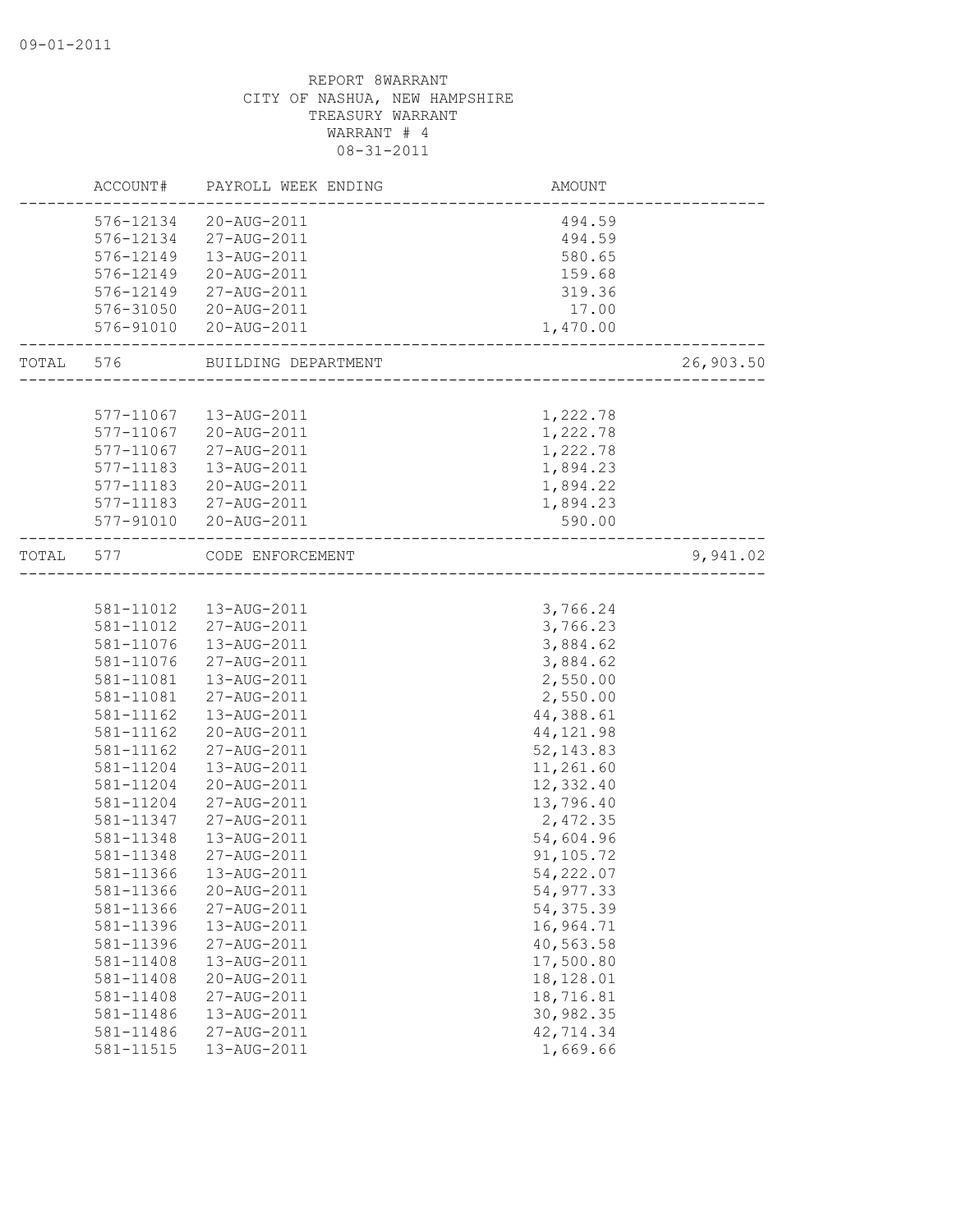| ACCOUNT#  | PAYROLL WEEK ENDING        | AMOUNT       |
|-----------|----------------------------|--------------|
| 581-11515 | 27-AUG-2011                | 1,669.66     |
| 581-11570 | 13-AUG-2011                | 61, 164. 15  |
| 581-11570 | 27-AUG-2011                | 82,016.79    |
| 581-11572 | 13-AUG-2011                | 61, 121.61   |
| 581-11572 | 27-AUG-2011                | 55,570.60    |
| 581-11579 | 13-AUG-2011                | 26,582.82    |
| 581-11579 | 27-AUG-2011                | 41, 112.20   |
| 581-11628 | 20-AUG-2011                | 207.48       |
| 581-11628 | 27-AUG-2011                | 231.42       |
| 581-11675 | 13-AUG-2011                | 5, 192.31    |
| 581-11675 | 27-AUG-2011                | 5, 192.31    |
| 581-11709 | 13-AUG-2011                | 5,781.41     |
| 581-11709 | 27-AUG-2011                | 5,781.40     |
| 581-11711 | 13-AUG-2011                | 2,705.80     |
| 581-11726 | 13-AUG-2011                | 878, 119.67  |
| 581-11726 | 27-AUG-2011                | 1,693,630.13 |
| 581-11800 | 13-AUG-2011                | 35, 944.23   |
| 581-11800 | 27-AUG-2011                | 35, 944.22   |
| 581-11801 | 13-AUG-2011                | 19,070.97    |
| 581-11801 | 20-AUG-2011                | 201.30       |
| 581-11801 | 27-AUG-2011                | 19,070.97    |
| 581-11802 | 13-AUG-2011                | 12,559.69    |
| 581-11802 | 27-AUG-2011                | 12,559.69    |
| 581-11803 | 13-AUG-2011                | 13,752.30    |
| 581-11803 | 27-AUG-2011                | 10,834.86    |
| 581-11805 | 13-AUG-2011                | 30, 333.17   |
| 581-11805 | 27-AUG-2011                | 27,396.50    |
| 581-11812 | 13-AUG-2011                | 2,683.92     |
| 581-11812 | 27-AUG-2011                | 2,693.54     |
| 581-11830 | 13-AUG-2011                | 5,819.05     |
| 581-11830 | 27-AUG-2011                | 9,318.21     |
| 581-11860 | 13-AUG-2011                | 4,231.12     |
| 581-11860 | 27-AUG-2011                | 4,231.12     |
| 581-12021 | 13-AUG-2011                | 720.00       |
| 581-12021 | 27-AUG-2011                | 3,288.01     |
| 581-12078 | 13-AUG-2011                | 700.00       |
| 581-12078 | 20-AUG-2011                | 100.00       |
| 581-12078 | 27-AUG-2011                | 2,775.00     |
| 581-12081 | 13-AUG-2011                | 2,449.06     |
| 581-12081 | 27-AUG-2011                | 2,449.06     |
| 581-12112 | 27-AUG-2011                | 255.36       |
| 581-12126 | 13-AUG-2011                | 409.50       |
| 581-12126 | 20-AUG-2011                | 859.95       |
| 581-12126 | 27-AUG-2011                | 2,781.44     |
| 581-12138 | 27-AUG-2011                | 269.55       |
| 581-12153 | 13-AUG-2011<br>20-AUG-2011 | 3,556.00     |
| 581-12153 |                            | 3,233.40     |
| 581-12153 | 27-AUG-2011                | 2,082.25     |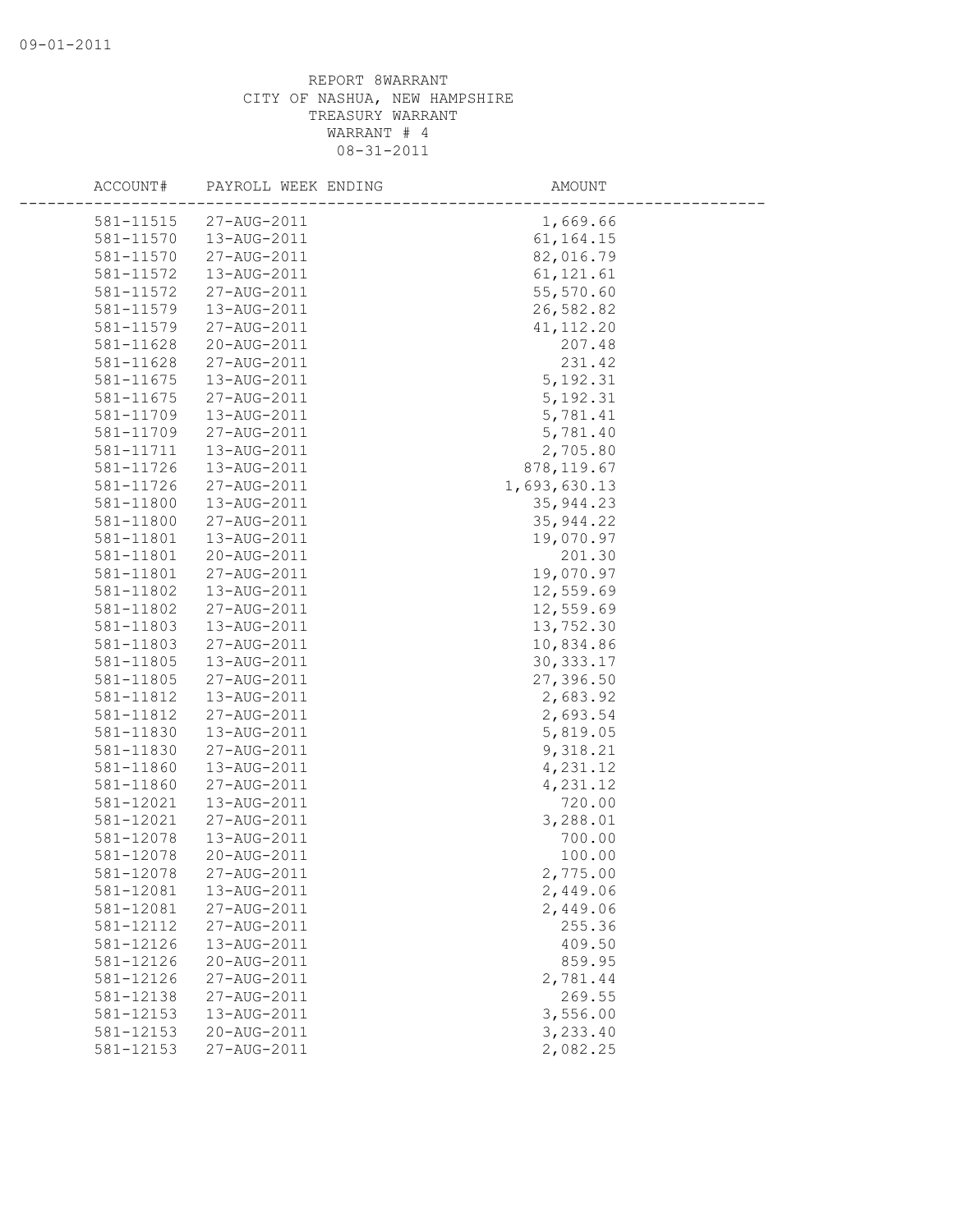|       |           | ACCOUNT# PAYROLL WEEK ENDING | AMOUNT      |              |
|-------|-----------|------------------------------|-------------|--------------|
|       |           | 581-12181  13-AUG-2011       | 5,468.93    |              |
|       | 581-12181 | 27-AUG-2011                  | 1,934.17    |              |
|       | 581-12198 | 13-AUG-2011                  | 11,308.83   |              |
|       | 581-12198 | 27-AUG-2011                  | 35,656.04   |              |
|       | 581-12201 | 27-AUG-2011                  | 186.00      |              |
|       | 581-13004 | 13-AUG-2011                  | 2,286.50    |              |
|       | 581-13004 | 20-AUG-2011                  | 1,428.00    |              |
|       | 581-13004 | 27-AUG-2011                  | 23,625.45   |              |
|       | 581-13021 | 13-AUG-2011                  | 103.68      |              |
|       | 581-13032 | 13-AUG-2011                  | 592.03      |              |
|       | 581-13032 | 20-AUG-2011                  | 461.23      |              |
|       | 581-13032 | 27-AUG-2011                  | 888.39      |              |
|       | 581-13120 | 13-AUG-2011                  | 601.46      |              |
|       | 581-13120 | 20-AUG-2011                  | 904.09      |              |
|       | 581-13120 | 27-AUG-2011                  | 1,451.75    |              |
|       | 581-13133 | 13-AUG-2011                  | 48,800.19   |              |
|       | 581-13133 | 27-AUG-2011                  | 2,192.50    |              |
|       | 581-13137 | 13-AUG-2011                  | 32, 131.30  |              |
|       | 581-13137 | 20-AUG-2011                  | 113.04      |              |
|       | 581-19000 | 13-AUG-2011                  | 5,675.07    |              |
|       | 581-19000 | 27-AUG-2011                  | 7,835.80    |              |
|       | 581-19210 | 13-AUG-2011                  | 763, 273.16 |              |
|       | 581-19210 | 27-AUG-2011                  | 91,308.71   |              |
|       |           | 581-19240  13-AUG-2011       | 94.50       |              |
|       |           | 581-19240 27-AUG-2011        | 1,875.00    |              |
| TOTAL | 581       | SCHOOL DEPARTMENT            |             | 4,936,293.63 |
|       |           |                              |             |              |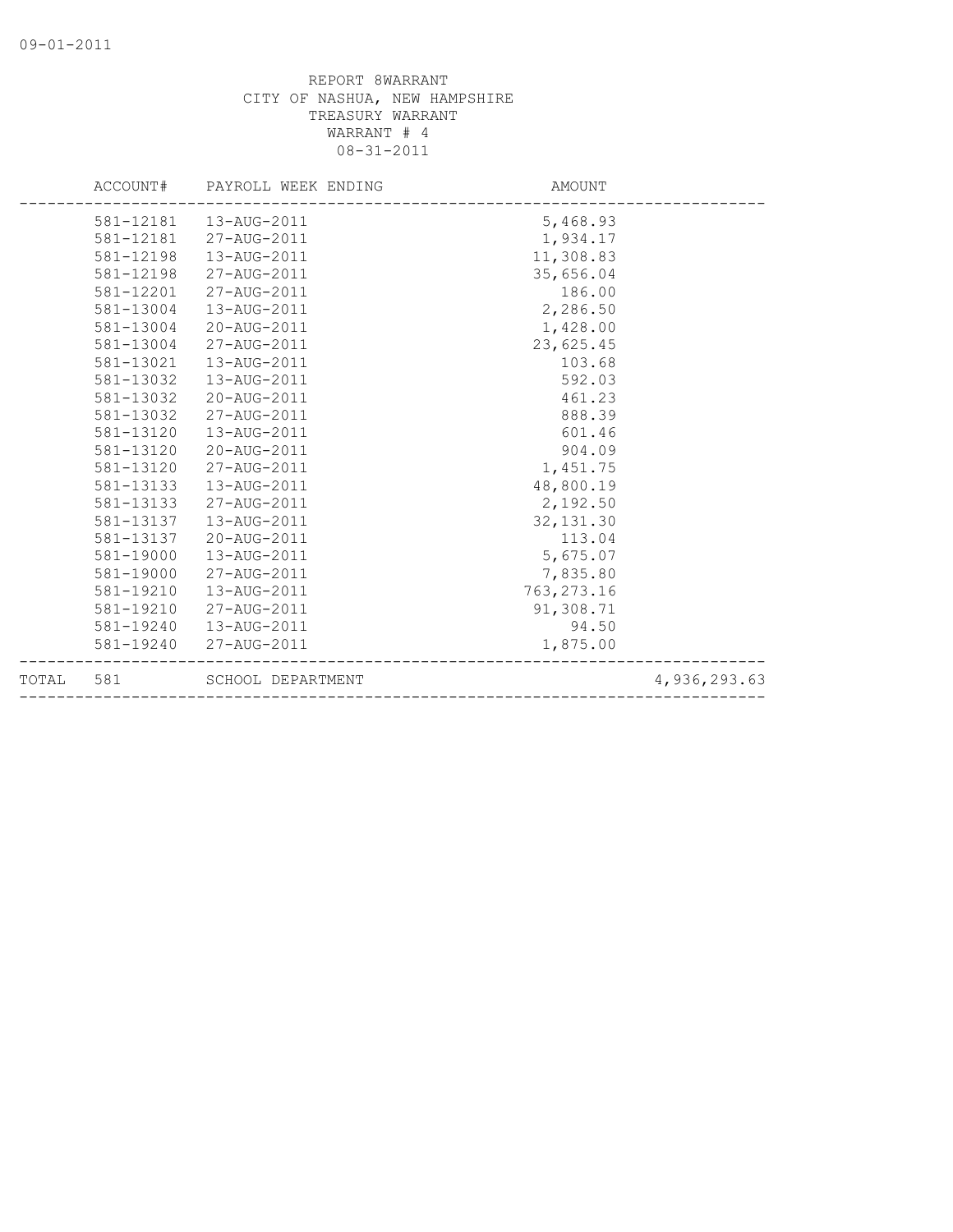|           | ACCOUNT#  | PAYROLL WEEK ENDING                                                      | AMOUNT                           |          |
|-----------|-----------|--------------------------------------------------------------------------|----------------------------------|----------|
|           |           | 702-13004  13-AUG-2011<br>702-13004 20-AUG-2011                          | 743.84<br>$-743.84$              |          |
| TOTAL     | 702       |                                                                          |                                  |          |
|           | 722-12890 | 13-AUG-2011<br>722-12890 20-AUG-2011<br>722-12890 27-AUG-2011            | 2,617.63<br>2,481.00<br>2,195.00 |          |
| TOTAL 722 |           | CPF-INFORMATION TECHNOLOGY                                               |                                  | 7,293.63 |
|           |           | 753-11468  13-AUG-2011<br>753-11468 20-AUG-2011<br>753-11468 27-AUG-2011 | 2,346.19<br>1,618.06<br>1,618.07 |          |
| TOTAL     | 753       | CPF-STREET DEPT                                                          |                                  | 5,582.32 |
|           |           | 792-13004  13-AUG-2011<br>792-13004 20-AUG-2011<br>792-13004 20-AUG-2011 | 123.97<br>1,074.43<br>425.48     |          |
| TOTAL     | 792       | CPF-WASTEWATER USER FUND                                                 |                                  | 1,623.88 |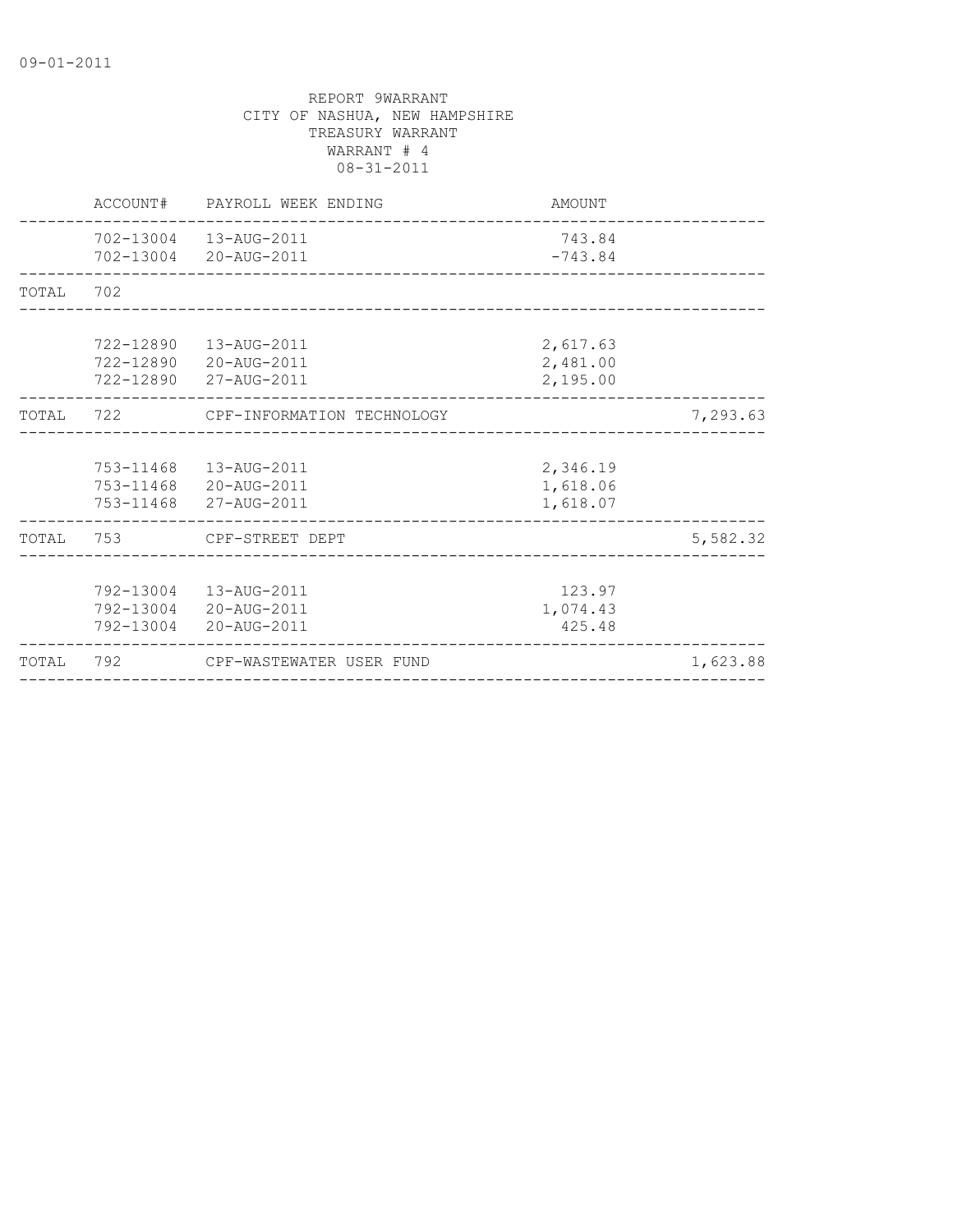| ACCOUNT#               | PAYROLL WEEK ENDING        | AMOUNT               |
|------------------------|----------------------------|----------------------|
| 801-11008              | 13-AUG-2011                | 608.42               |
| 801-11008              | 20-AUG-2011                | 608.42               |
| 801-11008              | 27-AUG-2011                | 608.41               |
| 801-11024              | 13-AUG-2011                | 639.71               |
| 801-11024              | 20-AUG-2011                | 639.71               |
| 801-11024              | 27-AUG-2011                | 639.71               |
| 801-11028              | 13-AUG-2011                | 61.98                |
| 801-11028              | 20-AUG-2011                | 1,737.40             |
| 801-11064              | 13-AUG-2011                | 145.36               |
| 801-11064              | 20-AUG-2011                | 145.36               |
| 801-11064              | 27-AUG-2011                | 145.36               |
| 801-11094              | 13-AUG-2011                | 104.60               |
| 801-11094              | 20-AUG-2011                | 104.59               |
| 801-11094              | 27-AUG-2011                | 104.60               |
| 801-11190              | 13-AUG-2011                | 421.44               |
| 801-11190              | 20-AUG-2011                | 421.45               |
| 801-11190              | 27-AUG-2011                | 421.45               |
| 801-11193              | 13-AUG-2011                | 1,025.45             |
| 801-11193              | 20-AUG-2011                | 1,025.44             |
| 801-11193              | 27-AUG-2011                | 1,025.44             |
| 801-11211              | 13-AUG-2011                | 70.59                |
| 801-11211              | 20-AUG-2011                | 70.59                |
| 801-11211              | 27-AUG-2011                | 70.59                |
| 801-11222              | 13-AUG-2011                | 218.59               |
| 801-11222              | 20-AUG-2011                | 218.59               |
| 801-11222              | 27-AUG-2011                | 218.59               |
| 801-11249              | 13-AUG-2011                | 194.19               |
| 801-11249              | 20-AUG-2011                | 194.19               |
| 801-11249              | 27-AUG-2011                | 194.19               |
| 801-11268              | 13-AUG-2011                | 139.31               |
| 801-11268              | 20-AUG-2011                | 139.32               |
| 801-11268              | 27-AUG-2011                | 139.32               |
| 801-11271<br>801-11271 | 13-AUG-2011                | 1,190.53<br>1,190.53 |
| 801-11271              | 20-AUG-2011<br>27-AUG-2011 | 1,190.53             |
| 801-11276              | 13-AUG-2011                | 4,855.20             |
| 801-11276              | 20-AUG-2011                | 4,689.83             |
|                        | 801-11276 27-AUG-2011      | 4,689.83             |
| 801-11289              | 13-AUG-2011                | 350.05               |
| 801-11289              | 20-AUG-2011                | 350.06               |
| 801-11289              | 27-AUG-2011                | 350.06               |
| 801-11431              | 13-AUG-2011                | 194.45               |
| 801-11431              | 20-AUG-2011                | 194.45               |
| 801-11431              | 27-AUG-2011                | 194.45               |
| 801-11435              | 13-AUG-2011                | 282.43               |
| 801-11435              | 20-AUG-2011                | 282.43               |
| 801-11435              | 27-AUG-2011                | 282.43               |
| 801-11595              | 13-AUG-2011                | 5,013.12             |
|                        |                            |                      |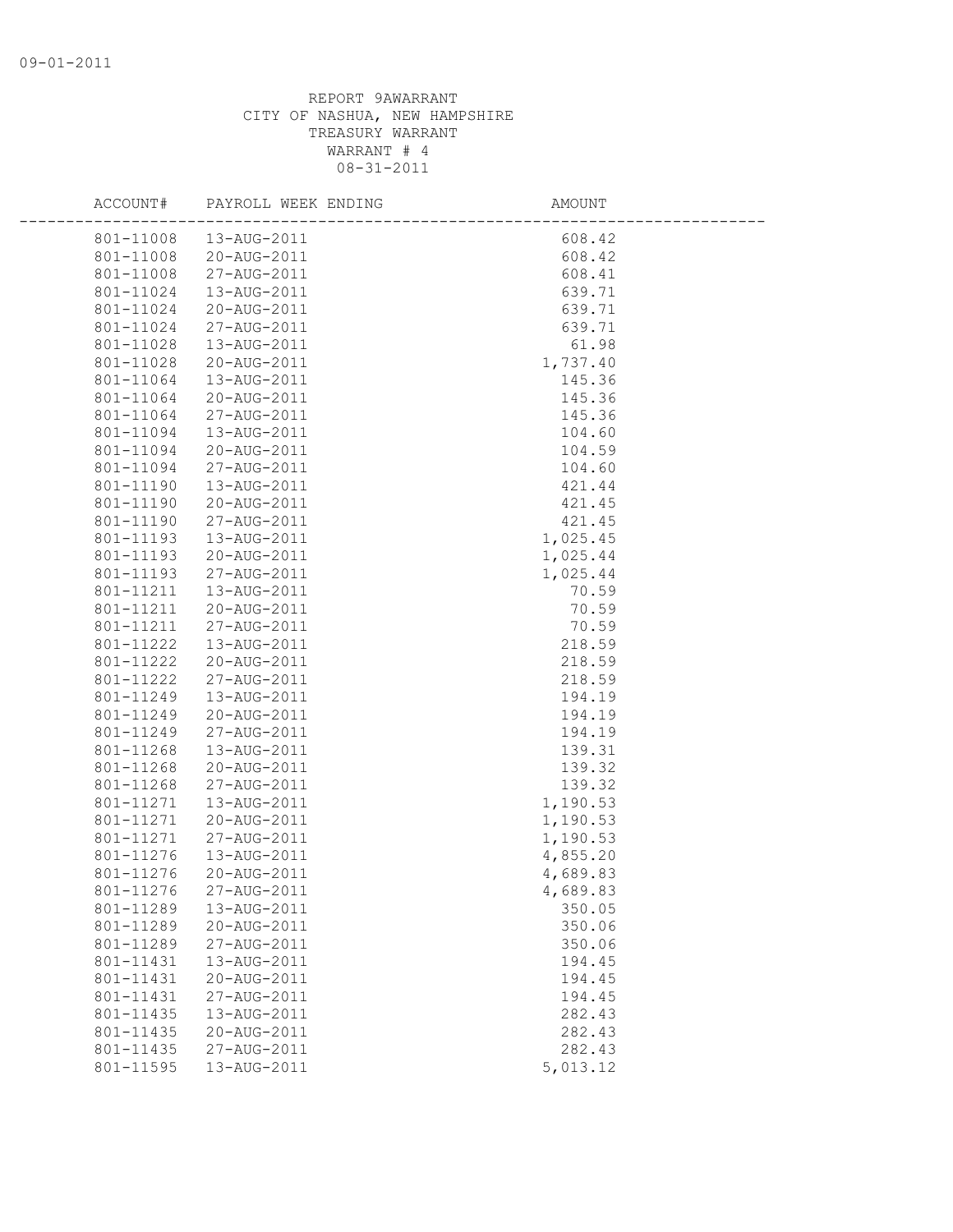|       | ACCOUNT#  | PAYROLL WEEK ENDING  | AMOUNT    |             |
|-------|-----------|----------------------|-----------|-------------|
|       | 801-11595 | 13-AUG-2011          | 4,153.99  |             |
|       | 801-11595 | 20-AUG-2011          | 5,050.88  |             |
|       | 801-11595 | 20-AUG-2011          | 4,153.99  |             |
|       | 801-11595 | 27-AUG-2011          | 4,994.24  |             |
|       | 801-11595 | 27-AUG-2011          | 4,153.99  |             |
|       | 801-11596 | 13-AUG-2011          | 3,512.00  |             |
|       | 801-11596 | 20-AUG-2011          | 3,512.00  |             |
|       | 801-11596 | 27-AUG-2011          | 3,512.00  |             |
|       | 801-11598 | 13-AUG-2011          | 870.00    |             |
|       | 801-11598 | 20-AUG-2011          | 870.00    |             |
|       | 801-11598 | 27-AUG-2011          | 870.00    |             |
|       | 801-11599 | 13-AUG-2011          | 1, 114.71 |             |
|       | 801-11599 | 13-AUG-2011          | 1, 114.71 |             |
|       | 801-11599 | 20-AUG-2011          | 1, 114.71 |             |
|       | 801-11599 | 20-AUG-2011          | 1, 114.71 |             |
|       | 801-11599 | 27-AUG-2011          | 1, 114.71 |             |
|       | 801-11599 | 27-AUG-2011          | 1, 114.71 |             |
|       | 801-11606 | 13-AUG-2011          | 725.29    |             |
|       | 801-11606 | 20-AUG-2011          | 1,051.21  |             |
|       | 801-11606 | 27-AUG-2011          | 744.36    |             |
|       | 801-11647 | 13-AUG-2011          | 1,485.69  |             |
|       | 801-11647 | 20-AUG-2011          | 1,485.69  |             |
|       | 801-11647 | 27-AUG-2011          | 1,485.69  |             |
|       | 801-12085 | 13-AUG-2011          | 104.00    |             |
|       | 801-12085 | 20-AUG-2011          | 520.00    |             |
|       | 801-12085 | 27-AUG-2011          | 520.00    |             |
|       | 801-12594 | 13-AUG-2011          | 4,160.00  |             |
|       | 801-12594 | 20-AUG-2011          | 5,122.00  |             |
|       | 801-12594 | 27-AUG-2011          | 4,784.00  |             |
|       | 801-13004 | 13-AUG-2011          | 1,094.74  |             |
|       | 801-13004 | 13-AUG-2011          | 481.59    |             |
|       | 801-13004 | 13-AUG-2011          | 130.50    |             |
|       | 801-13004 | 20-AUG-2011          | 1,003.01  |             |
|       | 801-13004 | 20-AUG-2011          | 417.67    |             |
|       | 801-13004 | 20-AUG-2011          | 147.94    |             |
|       | 801-13004 | 20-AUG-2011          | 157.58    |             |
|       | 801-13004 | 27-AUG-2011          | 759.12    |             |
|       | 801-13004 | 27-AUG-2011          | 563.89    |             |
|       | 801-13004 | 27-AUG-2011          | 127.22    |             |
|       | 801-31050 | 20-AUG-2011          | 17.00     |             |
| TOTAL | 801       | SOLID WASTE DISPOSAL |           | 107, 232.28 |
|       |           |                      |           |             |
|       | 802-11024 | 13-AUG-2011          | 155.94    |             |
|       | 802-11024 | 13-AUG-2011          | 623.77    |             |
|       | 802-11024 | 20-AUG-2011          | 155.94    |             |
|       | 802-11024 | 20-AUG-2011          | 623.77    |             |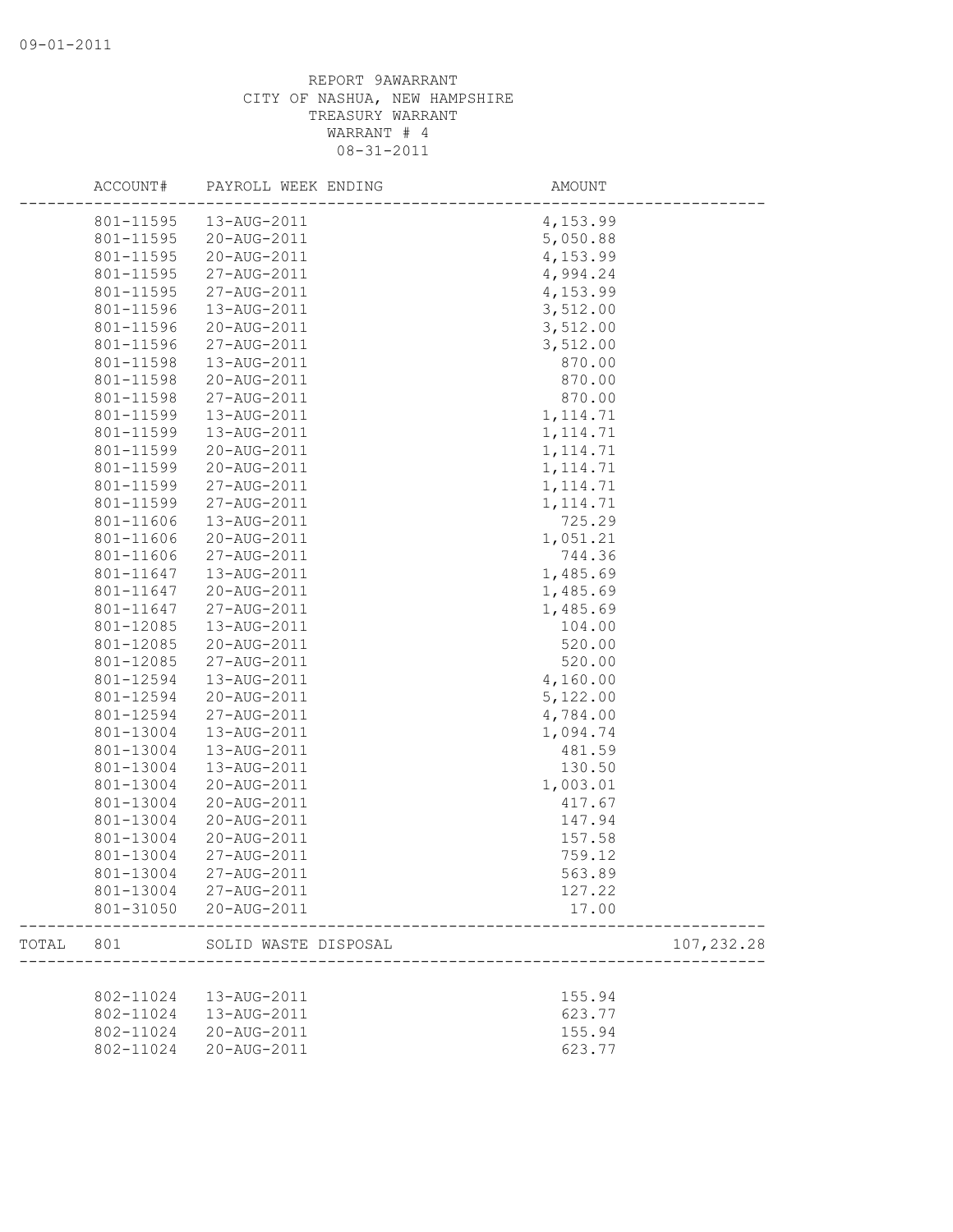| ACCOUNT#  | PAYROLL WEEK ENDING | AMOUNT    |  |
|-----------|---------------------|-----------|--|
| 802-11024 | 27-AUG-2011         | 155.94    |  |
| 802-11024 | 27-AUG-2011         | 623.77    |  |
| 802-11028 | 13-AUG-2011         | 421.47    |  |
| 802-11028 | 13-AUG-2011         | 198.34    |  |
| 802-11028 | 20-AUG-2011         | 11,814.32 |  |
| 802-11028 | 20-AUG-2011         | 5,559.68  |  |
| 802-11064 | 13-AUG-2011         | 145.36    |  |
| 802-11064 | 13-AUG-2011         | 145.36    |  |
| 802-11064 | 20-AUG-2011         | 145.36    |  |
| 802-11064 | 20-AUG-2011         | 145.36    |  |
| 802-11064 | 27-AUG-2011         | 145.36    |  |
| 802-11064 | 27-AUG-2011         | 145.36    |  |
| 802-11091 | 13-AUG-2011         | 1,145.45  |  |
| 802-11091 | 20-AUG-2011         | 1,145.45  |  |
| 802-11091 | 27-AUG-2011         | 1,145.44  |  |
| 802-11092 | 13-AUG-2011         | 809.60    |  |
| 802-11092 | 20-AUG-2011         | 825.60    |  |
| 802-11092 | 27-AUG-2011         | 825.60    |  |
| 802-11094 | 13-AUG-2011         | 313.77    |  |
| 802-11094 | 13-AUG-2011         | 313.79    |  |
| 802-11094 | 20-AUG-2011         | 313.79    |  |
| 802-11094 | 20-AUG-2011         | 313.78    |  |
| 802-11094 | 27-AUG-2011         | 313.77    |  |
| 802-11094 | 27-AUG-2011         | 313.79    |  |
| 802-11096 | 13-AUG-2011         | 959.79    |  |
| 802-11096 | 20-AUG-2011         | 959.79    |  |
| 802-11096 | 27-AUG-2011         | 959.79    |  |
| 802-11102 | 13-AUG-2011         | 1,105.33  |  |
| 802-11102 | 20-AUG-2011         | 1,046.62  |  |
| 802-11102 | 27-AUG-2011         | 1,105.33  |  |
| 802-11105 | 13-AUG-2011         | 1, 111.46 |  |
| 802-11105 | 20-AUG-2011         | 1,148.56  |  |
| 802-11105 | 27-AUG-2011         | 1,111.46  |  |
| 802-11124 | 13-AUG-2011         | 760.65    |  |
| 802-11124 | 20-AUG-2011         | 760.65    |  |
| 802-11124 | 27-AUG-2011         | 760.65    |  |
| 802-11155 | 13-AUG-2011         | 1,050.42  |  |
| 802-11155 | 20-AUG-2011         | 1,050.42  |  |
| 802-11155 | 27-AUG-2011         | 1,050.42  |  |
| 802-11157 | 13-AUG-2011         | 1,768.88  |  |
| 802-11157 | 20-AUG-2011         | 1,853.28  |  |
| 802-11157 | 27-AUG-2011         | 1,781.76  |  |
| 802-11158 | 13-AUG-2011         | 942.40    |  |
| 802-11158 | 20-AUG-2011         | 942.40    |  |
| 802-11158 | 27-AUG-2011         | 942.40    |  |
| 802-11190 | 13-AUG-2011         | 421.44    |  |
| 802-11190 | 20-AUG-2011         | 421.44    |  |
| 802-11190 | 27-AUG-2011         | 421.44    |  |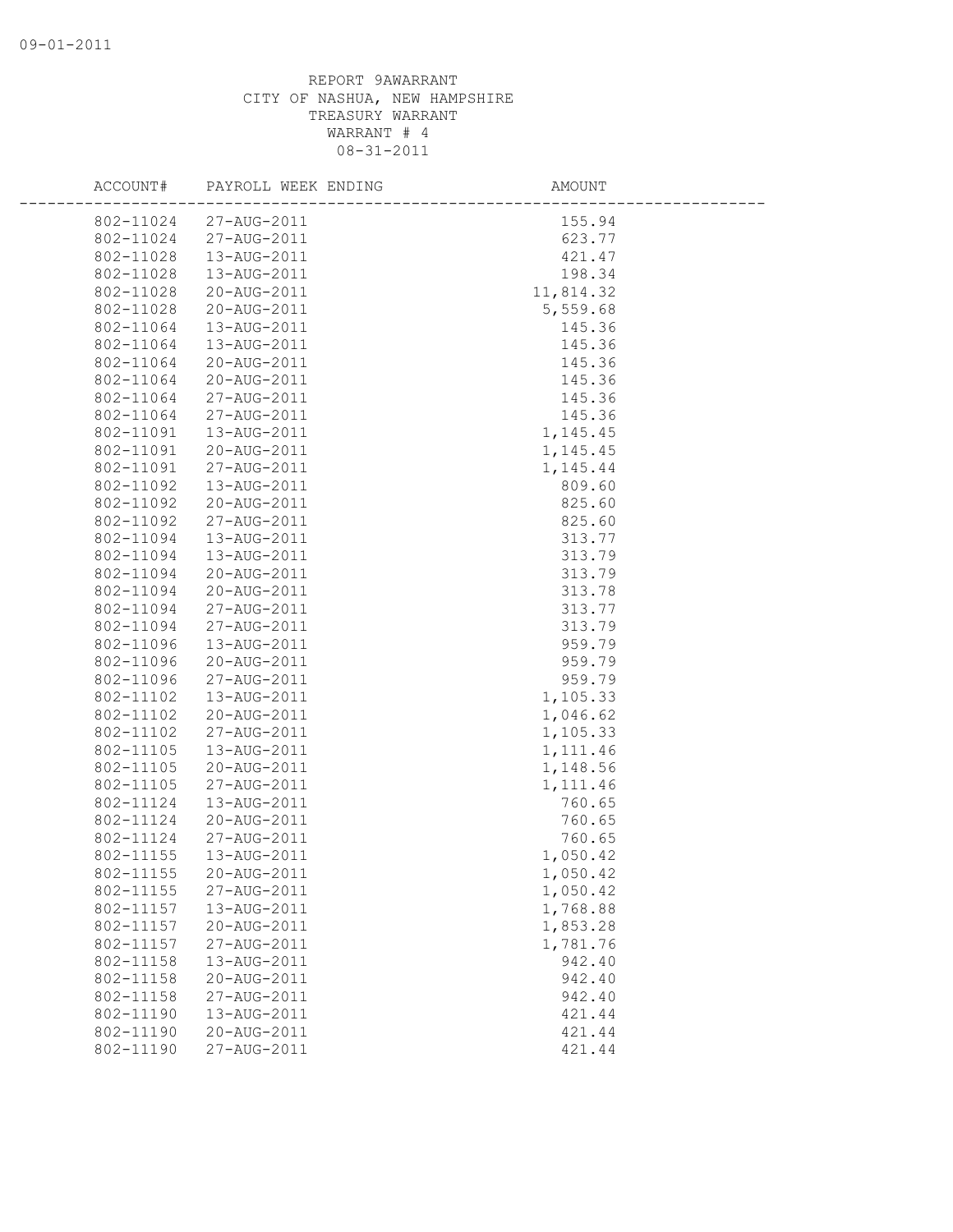| ACCOUNT#  | PAYROLL WEEK ENDING | AMOUNT    |  |
|-----------|---------------------|-----------|--|
| 802-11211 | 13-AUG-2011         | 282.34    |  |
| 802-11211 | 13-AUG-2011         | 423.52    |  |
| 802-11211 | 20-AUG-2011         | 282.34    |  |
| 802-11211 | 20-AUG-2011         | 423.51    |  |
| 802-11211 | 27-AUG-2011         | 282.34    |  |
| 802-11211 | 27-AUG-2011         | 423.52    |  |
| 802-11222 | 13-AUG-2011         | 218.59    |  |
| 802-11222 | 20-AUG-2011         | 218.59    |  |
| 802-11222 | 27-AUG-2011         | 218.59    |  |
| 802-11249 | 13-AUG-2011         | 194.19    |  |
| 802-11249 | 13-AUG-2011         | 194.19    |  |
| 802-11249 | 20-AUG-2011         | 194.19    |  |
| 802-11249 | 20-AUG-2011         | 194.19    |  |
| 802-11249 | 27-AUG-2011         | 194.19    |  |
| 802-11249 | 27-AUG-2011         | 194.19    |  |
| 802-11260 | 13-AUG-2011         | 2,008.00  |  |
| 802-11260 | 20-AUG-2011         | 2,008.00  |  |
| 802-11260 | 27-AUG-2011         | 2,008.00  |  |
| 802-11268 | 13-AUG-2011         | 46.44     |  |
| 802-11268 | 13-AUG-2011         | 92.88     |  |
| 802-11268 | 20-AUG-2011         | 46.44     |  |
| 802-11268 | 20-AUG-2011         | 92.88     |  |
| 802-11268 | 27-AUG-2011         | 46.44     |  |
| 802-11268 | 27-AUG-2011         | 92.88     |  |
| 802-11270 | 13-AUG-2011         | 1, 114.73 |  |
| 802-11270 | 20-AUG-2011         | 1, 114.73 |  |
| 802-11270 | 27-AUG-2011         | 1, 114.73 |  |
| 802-11289 | 13-AUG-2011         | 350.06    |  |
| 802-11289 | 20-AUG-2011         | 350.06    |  |
| 802-11289 | 27-AUG-2011         | 350.06    |  |
| 802-11330 | 13-AUG-2011         | 1, 114.71 |  |
| 802-11330 | 20-AUG-2011         | 1, 114.71 |  |
| 802-11330 | 27-AUG-2011         | 1, 114.71 |  |
| 802-11333 | 13-AUG-2011         | 1,092.86  |  |
| 802-11333 | 20-AUG-2011         | 1,092.86  |  |
| 802-11333 | 27-AUG-2011         | 1,092.87  |  |
| 802-11431 | 13-AUG-2011         | 194.45    |  |
| 802-11431 | 20-AUG-2011         | 194.45    |  |
| 802-11431 | 27-AUG-2011         | 194.45    |  |
| 802-11435 | 13-AUG-2011         | 470.71    |  |
| 802-11435 | 13-AUG-2011         | 188.28    |  |
| 802-11435 | 20-AUG-2011         | 470.71    |  |
| 802-11435 | 20-AUG-2011         | 188.29    |  |
| 802-11435 | 27-AUG-2011         | 470.71    |  |
| 802-11435 | 27-AUG-2011         | 188.28    |  |
| 802-11480 | 13-AUG-2011         | 3,095.04  |  |
| 802-11480 | 20-AUG-2011         | 3,095.04  |  |
| 802-11480 | 27-AUG-2011         | 5,864.47  |  |
|           |                     |           |  |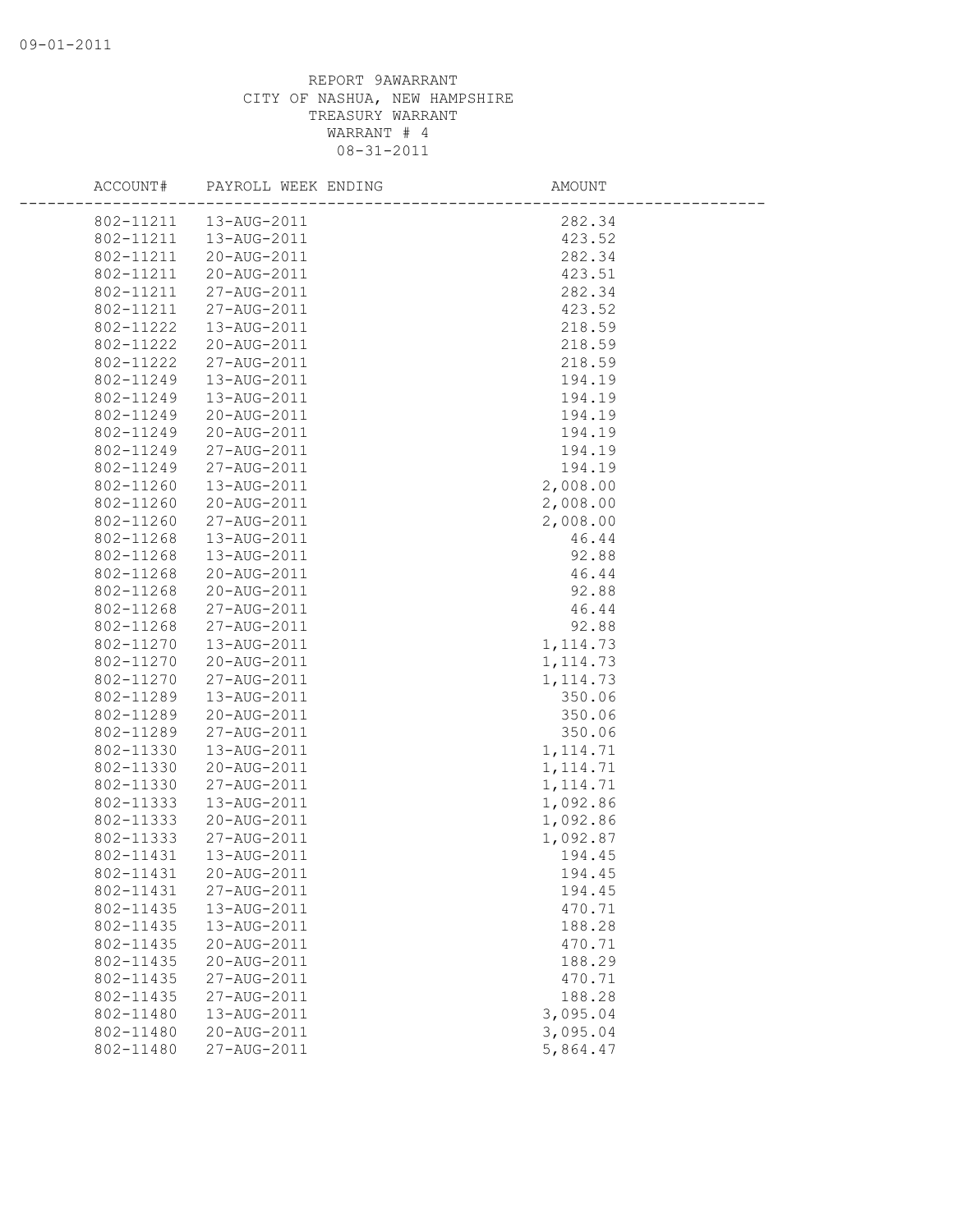|       | ACCOUNT#  | PAYROLL WEEK ENDING      | AMOUNT      |             |
|-------|-----------|--------------------------|-------------|-------------|
|       | 802-11513 | 13-AUG-2011              | 5, 112.27   |             |
|       | 802-11513 | 20-AUG-2011              | 6,092.39    |             |
|       | 802-11513 | 27-AUG-2011              | 6,106.66    |             |
|       | 802-11514 | 13-AUG-2011              | 3,036.40    |             |
|       | 802-11514 | 20-AUG-2011              | 3,036.40    |             |
|       | 802-11514 | 27-AUG-2011              | 3,046.56    |             |
|       | 802-11681 | 13-AUG-2011              | 326.04      |             |
|       | 802-11681 | 13-AUG-2011              | 1,304.18    |             |
|       | 802-11681 | 20-AUG-2011              | 326.04      |             |
|       | 802-11681 | 20-AUG-2011              | 1,304.18    |             |
|       | 802-11681 | 27-AUG-2011              | 326.04      |             |
|       | 802-11681 | 27-AUG-2011              | 1,304.18    |             |
|       | 802-11693 | 13-AUG-2011              | 1,230.75    |             |
|       | 802-11693 | 20-AUG-2011              | 15,769.01   |             |
|       | 802-11764 | 13-AUG-2011              | 1,225.81    |             |
|       | 802-11764 | 20-AUG-2011              | 1,225.81    |             |
|       | 802-11764 | 27-AUG-2011              | 1,225.81    |             |
|       | 802-12154 | 13-AUG-2011              | 1,814.00    |             |
|       | 802-12154 | 13-AUG-2011              | 864.00      |             |
|       | 802-12154 | 20-AUG-2011              | 912.00      |             |
|       | 802-12154 | 20-AUG-2011              | 960.00      |             |
|       | 802-12154 | 27-AUG-2011              | 1,376.00    |             |
|       | 802-12154 | 27-AUG-2011              | 960.00      |             |
|       | 802-12203 | 13-AUG-2011              | 480.00      |             |
|       | 802-12203 | 20-AUG-2011              | 384.00      |             |
|       | 802-12203 | 27-AUG-2011              | 480.00      |             |
|       | 802-13004 | 13-AUG-2011              | 1,541.02    |             |
|       | 802-13004 | 13-AUG-2011              | 4,193.95    |             |
|       | 802-13004 | 20-AUG-2011              | 380.25      |             |
|       | 802-13004 | 20-AUG-2011              | 4,455.11    |             |
|       | 802-13004 | 27-AUG-2011              | 472.69      |             |
|       | 802-13004 | 27-AUG-2011              | 3,220.29    |             |
|       | 802-17001 | 20-AUG-2011              | 300.00      |             |
|       | 802-17010 | 20-AUG-2011              | 1,100.00    |             |
|       | 802-31050 | 20-AUG-2011              | 34.00       |             |
| TOTAL | 802       | SEWERAGE DISPOSAL SYSTEM |             | 165, 359.96 |
|       |           |                          |             |             |
|       | 951-01510 | 13-AUG-2011              | 160.00      |             |
|       | 951-05056 | 13-AUG-2011              | 35, 173. 17 |             |
|       | 951-05056 | 20-AUG-2011              | 35,653.16   |             |
|       | 951-05056 | 27-AUG-2011              | 36,778.91   |             |
|       | 951-05076 | 27-AUG-2011              | 13,083.57   |             |
| TOTAL | 951       | PWD & ENG TRUST FUND     |             | 120,848.81  |
|       |           |                          |             |             |